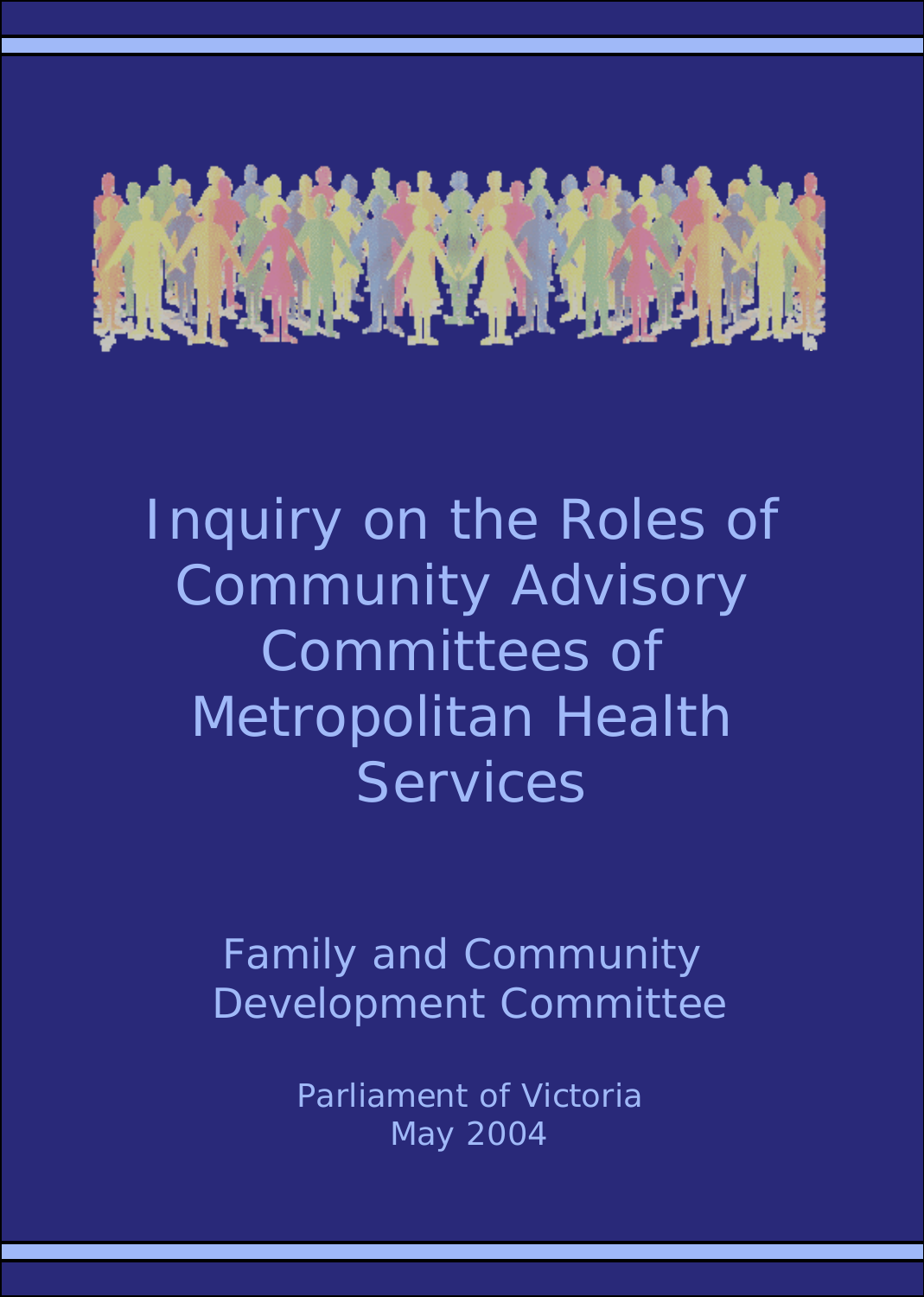

## **FAMILY AND COMMUNITY DEVELOPMENT COMMITTEE**

## **Inquiry on the Roles of Community Advisory Committees of Metropolitan Health Services**

**May 2004** 

Ordered to be Printed

Parliamentary Paper No. 68 Session 2003-2004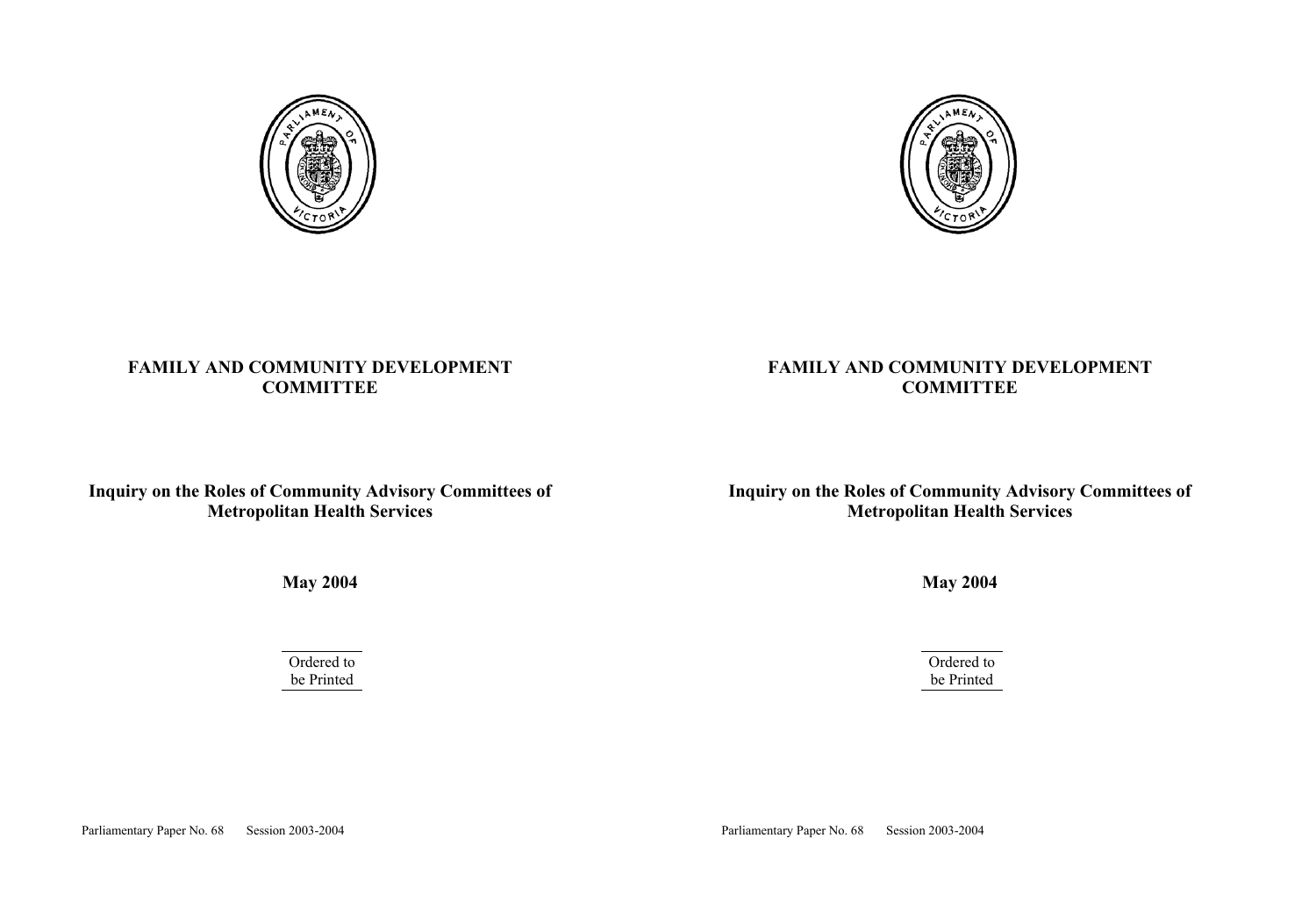National Library of Australia

Family and Community Development Committee (2004)

Inquiry on the Roles of Community Advisory Committees of Metropolitan Health Services

ISBN 0-9752253-0-8

Cover Design: Lara Howe Office Manager

Family and Community Development Committee Level 8, 35 Spring Street Melbourne, Victoria 3000 Phone: (03) 9651 3526 Fax: (03) 9651 3691 Email: fcdc@parliament.vic.gov.au Website: http://www.parliament.vic.gov.au/fcdc

© State of Victoria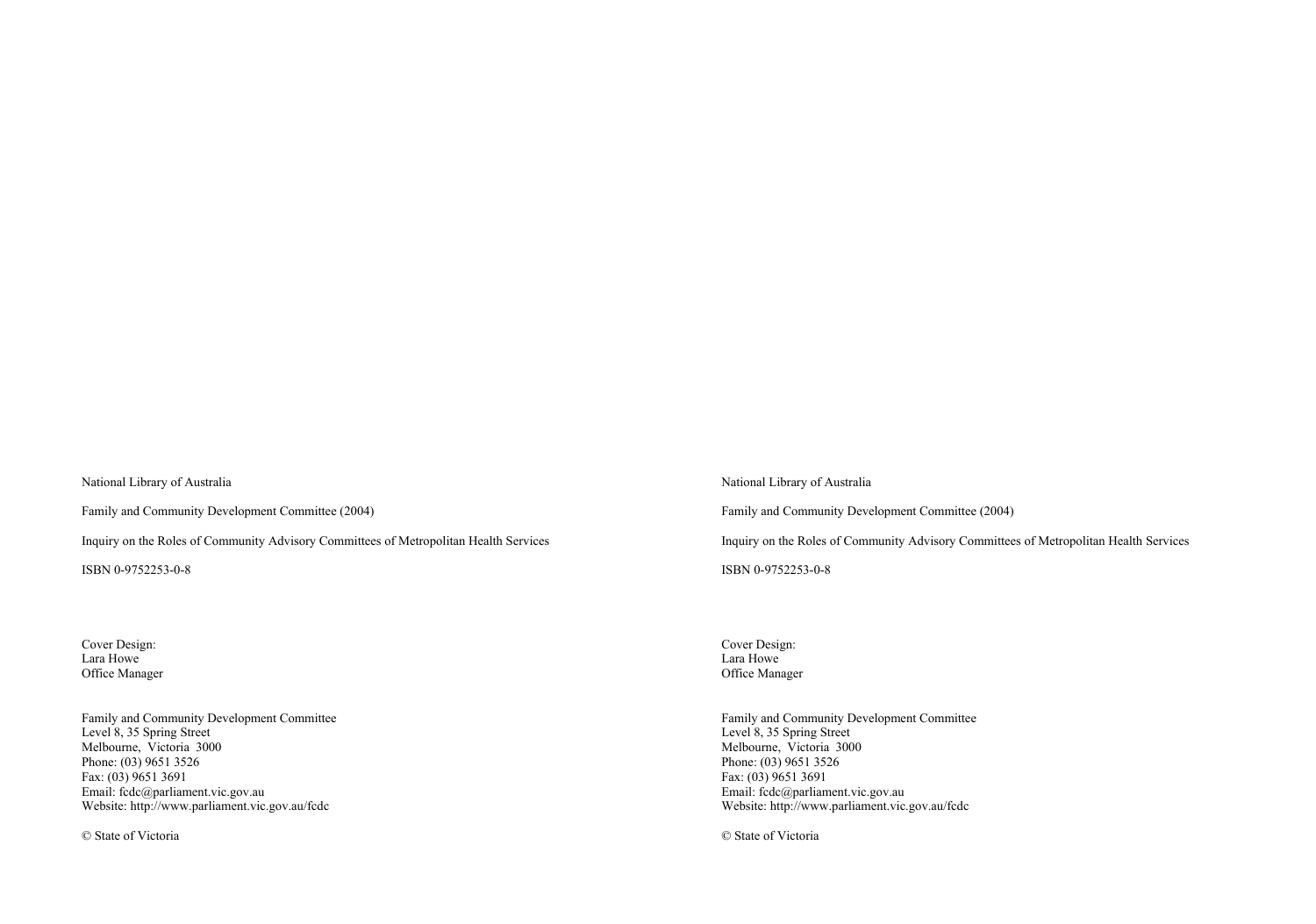## **MEMBERS**

*Mr Robert Smith, MLC Chairman* Member for Chelsea Province



*Hon. David Davis, MLC*  Member for East Yarra Province



*Ms Lisa Neville, MLA*  Member for Bellarine



*Mrs Jeanette Powell, MLA Deputy Chairman*  Member for Shepparton



*Ms Heather McTaggart, MLA*  Member for Evelyn



*Mrs Helen Shardey, MLA* Member for Caulfield



*Mr Dale Wilson, MLA* Member for Narre Warren South



## **STAFF**

**Mr Paul Bourke Executive Officer Ms Lara Howe Office Manager** 

**Ms Iona Annett Research Officer**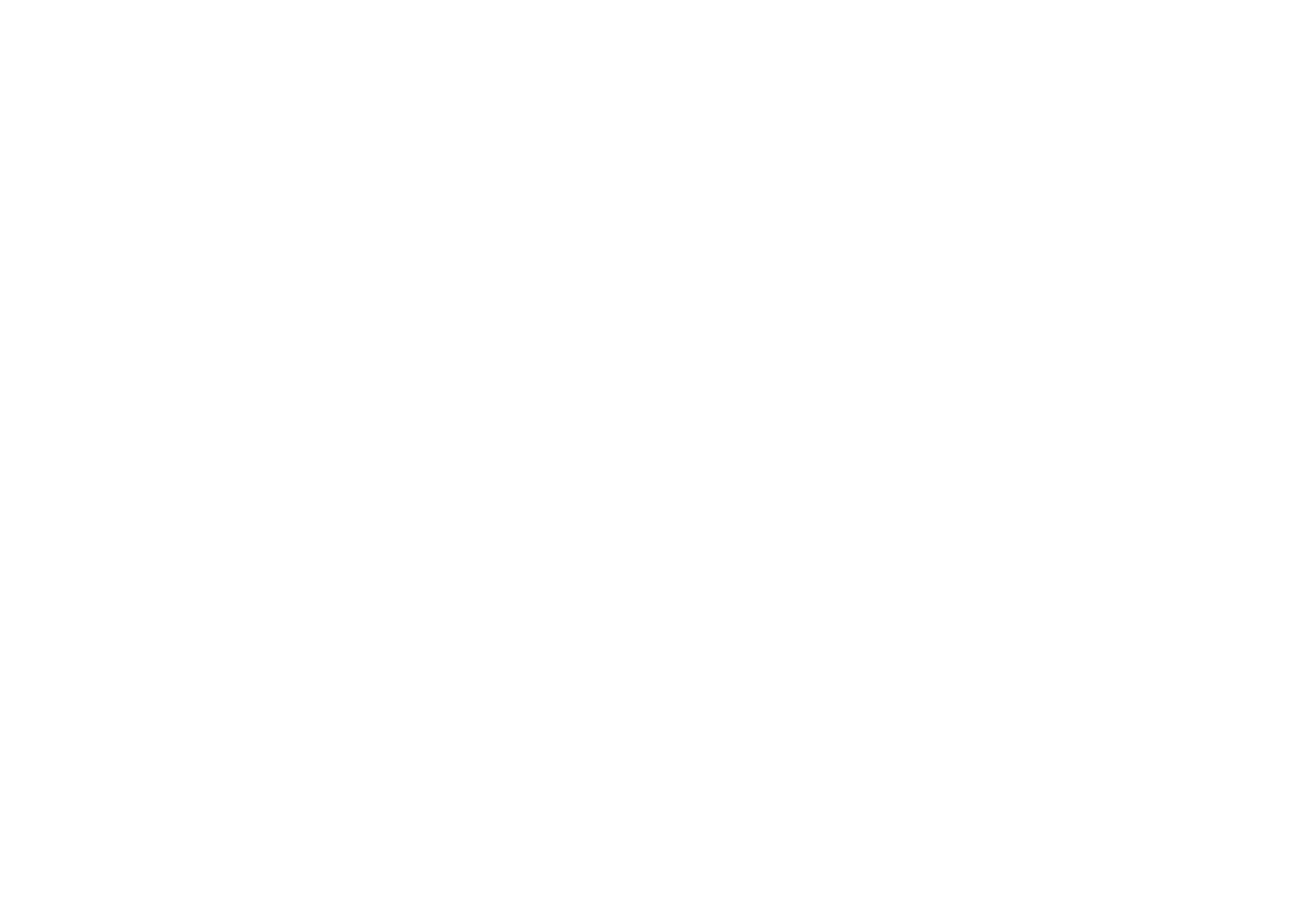# **TABLE OF CONTENTS**

| <b>Committee Function</b><br>$\bullet$                         | 11           |  |  |
|----------------------------------------------------------------|--------------|--|--|
| Terms of Reference                                             | 111          |  |  |
| Chairman's Foreword                                            | V            |  |  |
| Findings                                                       | V1           |  |  |
| Recommendations                                                | vii          |  |  |
| <b>Chapter One – Victorian Strategies for Consumer</b>         |              |  |  |
| <b>Participation in Health</b>                                 |              |  |  |
| Introduction                                                   | $\mathbf{1}$ |  |  |
| Consumer Participation in Health                               | 1            |  |  |
| Victorian Strategies                                           | 6            |  |  |
| <b>Current Issues for Community Advisory Committees</b>        | 10           |  |  |
| <b>Chapter Two - Establishment, Composition and Objectives</b> |              |  |  |
| Introduction<br>$\bullet$                                      | 15           |  |  |
| <b>Austin and Repatriation Medical Centre</b>                  | 17           |  |  |
| Bayside Health<br>$\bullet$                                    | 19           |  |  |
| Children's Hospital                                            | 21           |  |  |
| Dental Health Services Victoria                                | 27           |  |  |
| Eastern Health                                                 | 29           |  |  |
| Melbourne Health                                               | 31           |  |  |
| Northern Health                                                | 33           |  |  |
| Peninsula Health                                               | 35           |  |  |
| Peter MacCallum                                                | 36           |  |  |
| Royal Victorian Eye and Ear Hospital                           | 37           |  |  |
| Southern Health                                                | 40           |  |  |
| St Vincent's                                                   | 42           |  |  |
| Western Health                                                 | 44           |  |  |
| Women's Hospital                                               | 46           |  |  |

## **Chapter Three – Work Programs Achievements, and Organisational Relationships**

|           | Introduction                                            | 53 |
|-----------|---------------------------------------------------------|----|
|           | The Role of Community Advisory Committees               | 53 |
| $\bullet$ | Resources and Support for Community Advisory Committees | 63 |
|           | Summary                                                 | 67 |
|           | Membership                                              | 67 |
| $\bullet$ | Relationship with the Board                             | 71 |
|           | Relationship with Senior Management and Medical Staff   | 80 |
|           | Relationship with Staff                                 | 81 |
|           | Training and Research                                   | 83 |
|           |                                                         |    |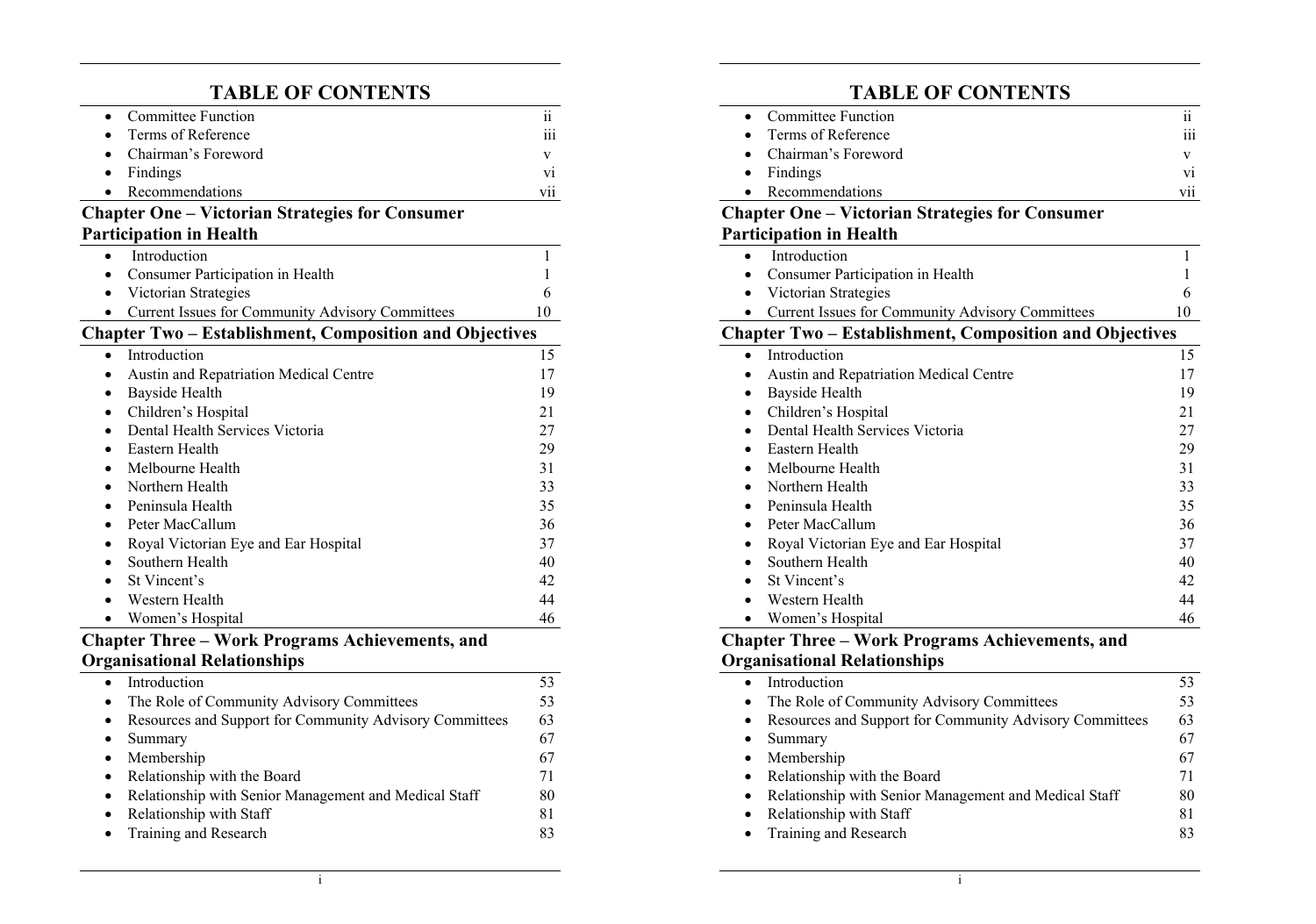# **PARLIAMENTARY COMMITTEES ACT 2003**

S.11. The functions of the Family and Community Development Committee are, if so required or permitted under this Act, to inquire into, consider and report to the Parliament on–

(a) any proposal, matter or thing concerned with-

(i) the family or the welfare of the family;

(ii) community development or the welfare of the

community;

 (b) the role of the Government in community development and welfare including the welfare of the family.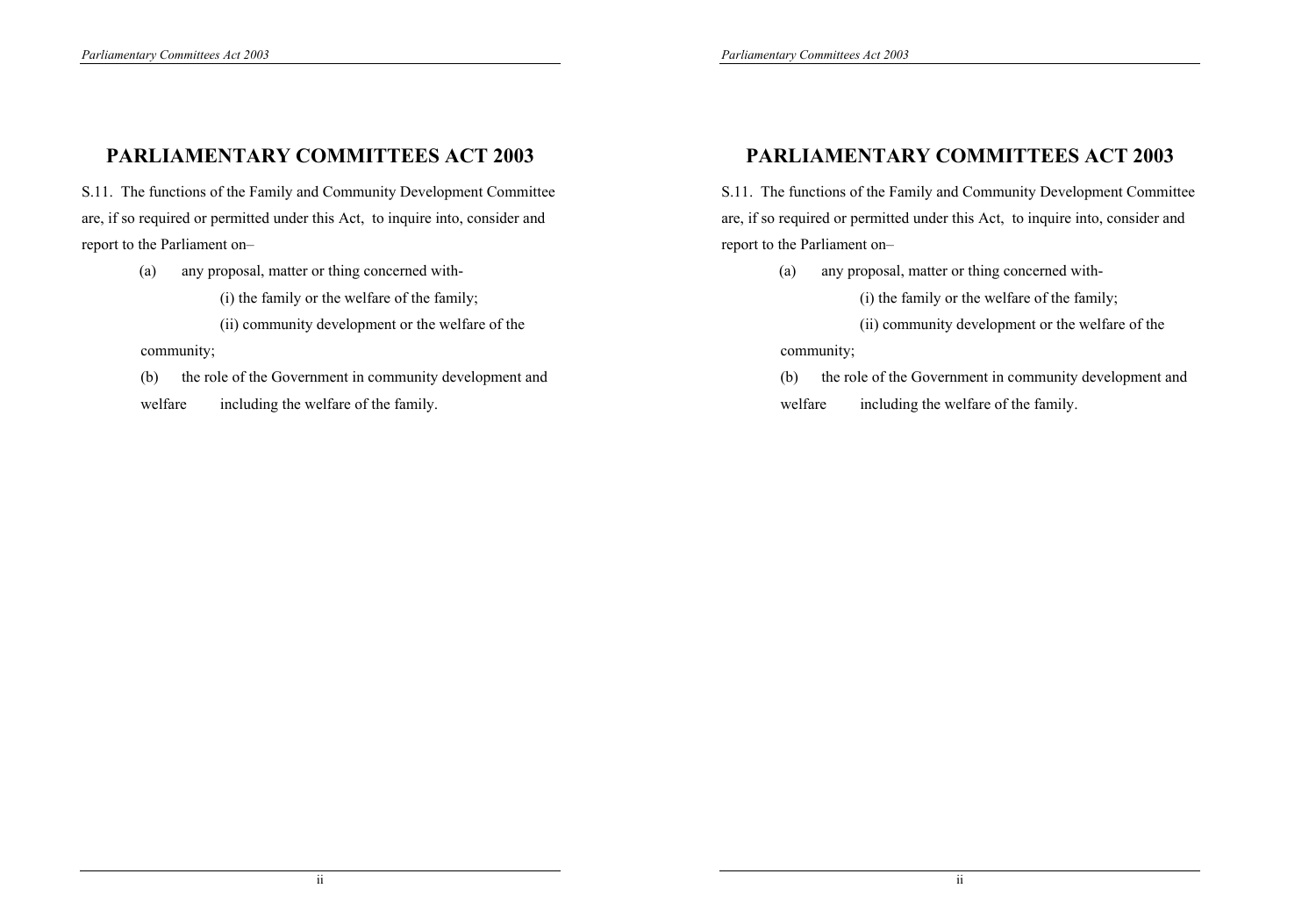## **TERMS OF REFERENCE**

## Examining the Roles of Community Advisory Committees of Metropolitan Health Services

The Governor in Council under Section 4 of the *Parliamentary Committees Act 1968* approves of the following terms of reference to the Family and Community Development Committee of Parliament for inquiry, examination and report.

The Committee is required to examine:

1. Review establishment, composition and objectives of these Committees in all Metropolitan Health Services.

2. Report on work programs and achievement of all Committees.

3. Report on effectiveness of relationships with Metropolitan Health Services Boards of Management and senior management of the Health Services. 4. Recommendations about the future directions of the Committees with regard to the membership, communications and community interactions with

Metropolitan Health Services.

The Committee is requested to report to Parliament by 31 March 2004.

Dated 13th August 2003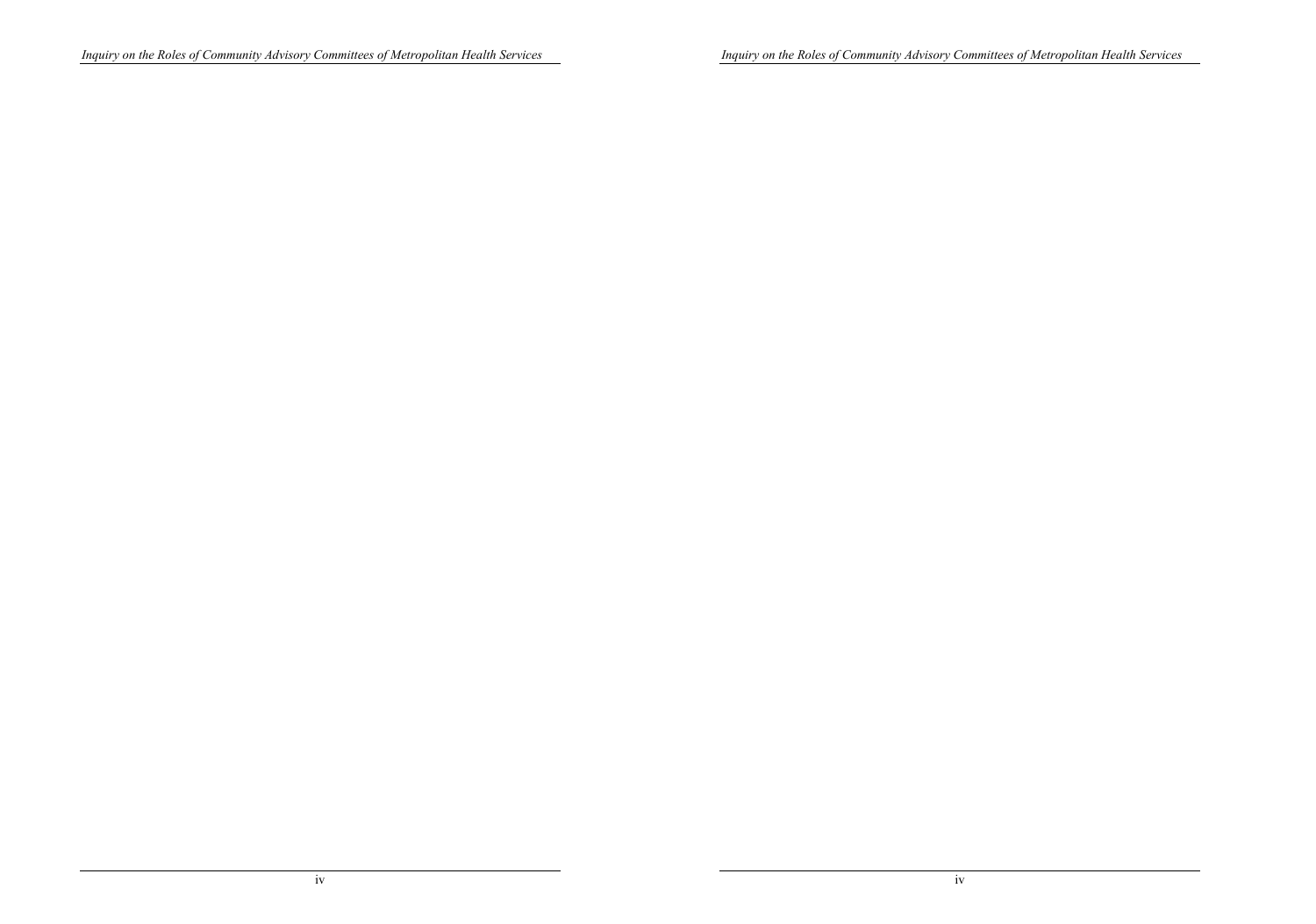## **CHAIRMAN'S FOREWORD**

I have great pleasure in presenting the Family and Community Development Committee's *Final Report* on its *Inquiry into Community Advisory Committees of Metropolitan Health Services.* 

In 2000, as a response to a Ministerial Review of Health Care Networks, the Department of Human Services published the *Community Advisory Committee Guidelines: Non-Statutory Guidelines for Metropolitan Health Services*. It defined the purpose and the establishment of Community Advisory Committees as the facilitation of "appropriate community and consumer participation at all levels in the Health Services." As a basis for operation the Community Advisory Committee (CAC) is accountable to the Health Service Board and reports to it. Its members have a responsibility to assist in communication between the Health Service and the community.

Since their establishment, the CACs have progressed through an initial developmental stage and are now operating as a valued link between communities, consumers and Metropolitan Health Services. To assist their continued development, the Family and Community Development Committee was requested by the Government in 2003 to prepare a report outlining achievements and identifying possible areas for improvement.

Chapter 1 of the *Report* gives a brief theoretical introduction to community participation in health and the background to the creation of Community Advisory Committees in Victoria. Chapter 2 discusses the establishment, composition and objectives of these Committees in all Metropolitan Health Services. Chapter 3 examines the role of the CACs and how this impacts on membership and relationships within the organisation, and the resourcing required for CACs to function effectively.

On behalf of the Committee I would like to thank those who gave their time to participate in this Inquiry, either through appearance at Public Hearings or preparing written submissions. The Metropolitan Health Service Community Advisory Committees and the Health Issues Centre in particular deserve special mention.

Bob Smith MLC Chairman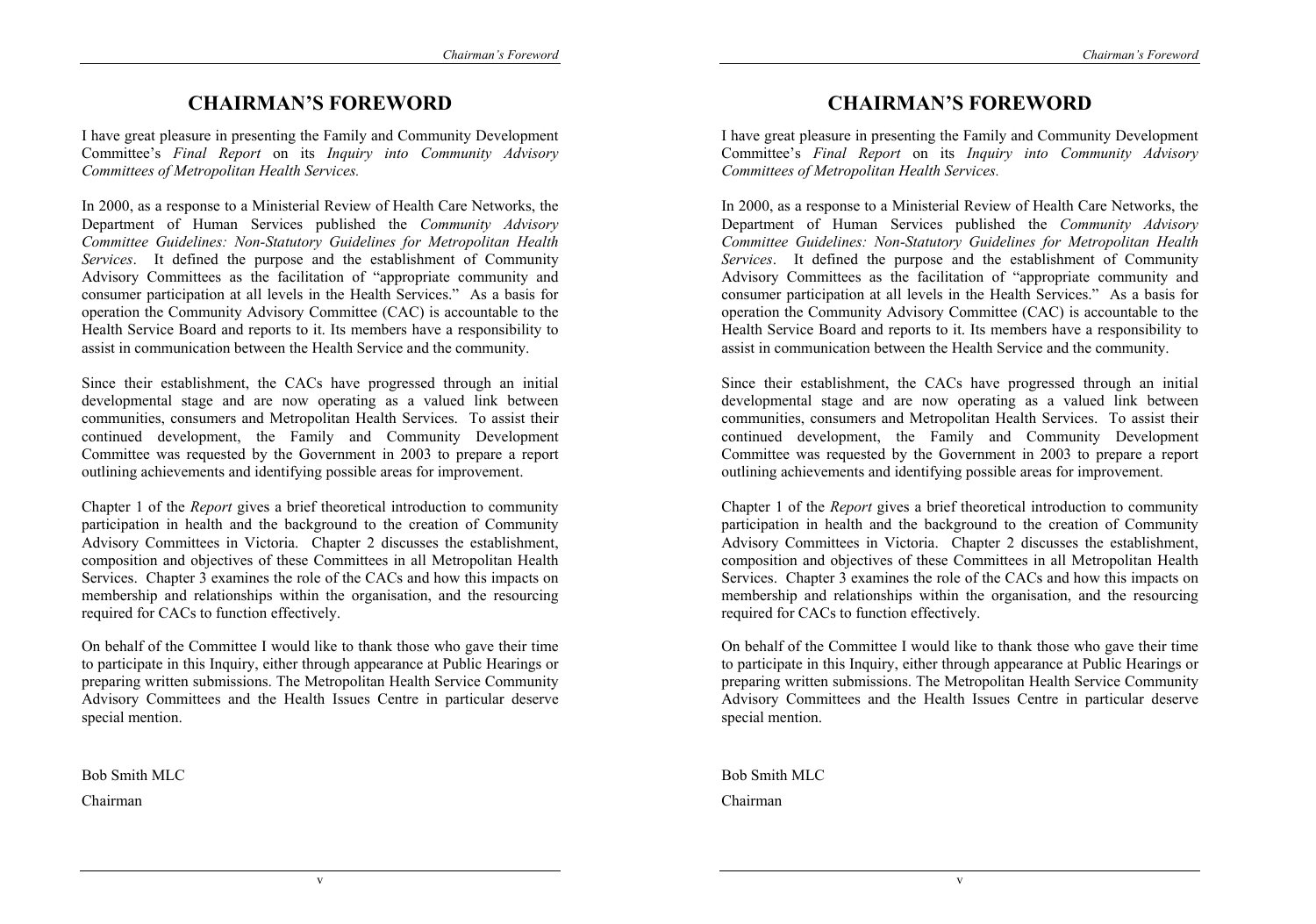## **FINDINGS**

*Finding 1:* The Committee supports the Department of Human Service's definition of the role of Community Advisory Committees: "to assist the Health Service to appropriately integrate consumer and community views at all levels of its operations, planning and policy development and to advocate to the Board on behalf of the community."

*Finding 2:* The Committee finds that Community Advisory Committees make a valuable contribution to the furtherance of community and consumer participation and representation in Metropolitan Health Services. As such they should be actively supported and encouraged.

*Finding 3:* The Committee supports the current role of Community Advisory Committees as specified by the non-Statutory guidelines.

*Finding 4:* The Committee finds that resourcing for Community Advisory Committees needs to be maintained by each Metropolitan Health Service Board at responsible levels adequate to maintain the functional ability of their Community Advisory Committee.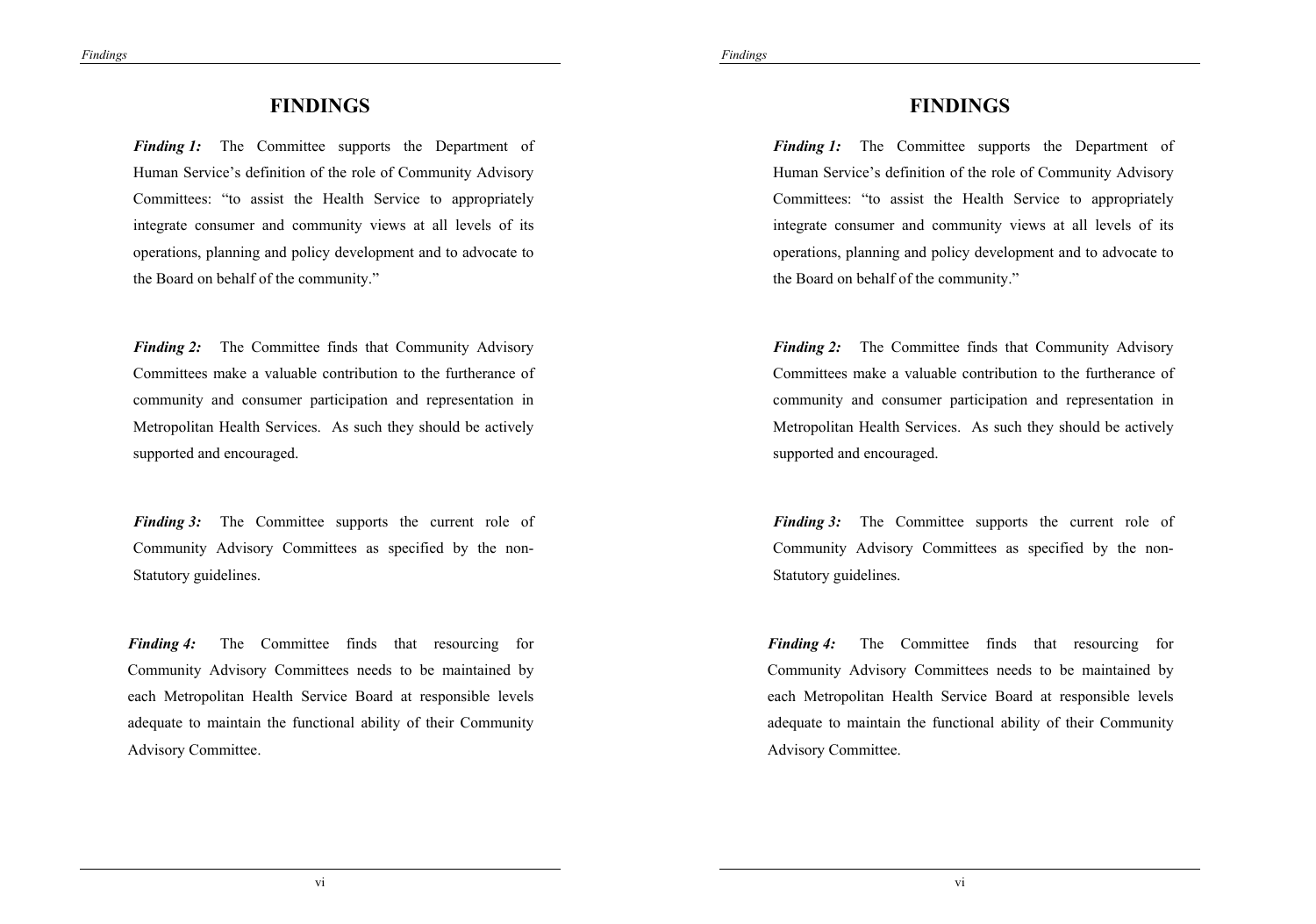## **RECOMMENDATIONS**

*Recommendation 1:* That the Boards of Metropolitan Health Services discuss a work plan with the Community Advisory Committee on an annual basis and fund the Community Advisory Committee to an agreed amount negotiated between the Metropolitan Health Service and the Community Advisory Committee that reflects the needs of the work plan.

*Recommendation 2:* That a report of activities and outcomes of the Community Participation Plan be included in the Metropolitan Health Service's Annual Report.

*Recommendation 3:* The Committee supports the current membership composition of Community Advisory Committees as outlined in the non-statutory guidelines but recommends a clarification of the ability of members of organisations to become Community Advisory Committee members in an individual capacity.

*Recommendation 4:* That Metropolitan Health Services, including those who provide state-wide services, try to recruit representatives from different age groups, geographic areas, and cultural backgrounds as well as rural areas to serve on Community Advisory Committees to reflect the Health Service's community and its particular characteristics.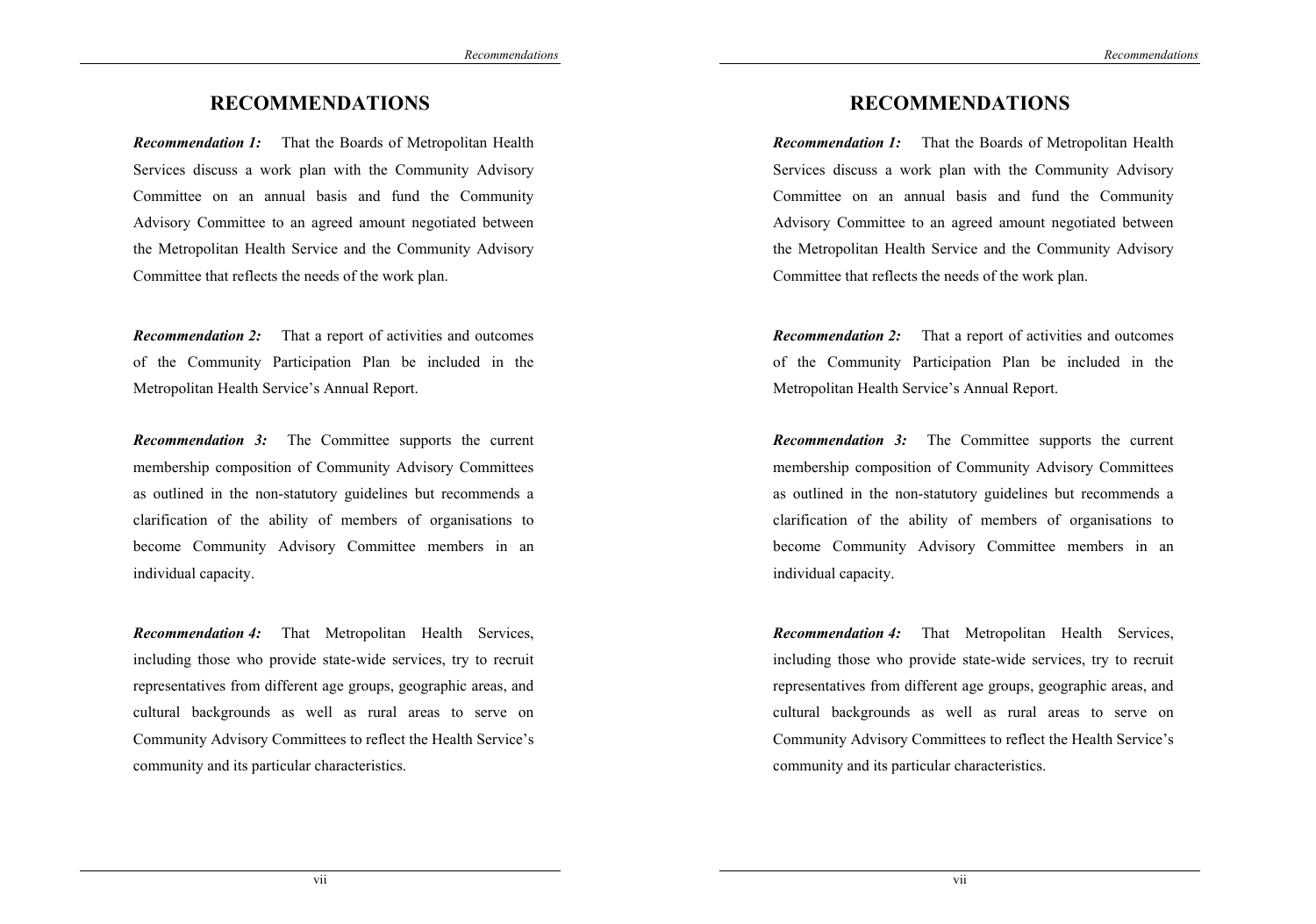*Recommendation 5:* That Metropolitan Health Services institute induction and ongoing training programs for new members of Community Advisory Committees.

*Recommendation 6:* That Community Advisory Committee members may be reimbursed for reasonable expenses accepted by the Board to acknowledge their contribution and significance to the Health Service.

*Recommendation 7:* That seventy-five percent of community representatives of Community Advisory Committees be community members who are not involved in provision of health services and that a maximum of two members of the Board, including the Chair, also be members of the Community Advisory Committee.

*Recommendation 8:* That Metropolitan Health Service Boards in consultation with Community Advisory Committees adopt a formal reporting process in order to facilitate two-way communication.

*Recommendation 9:* That Community Advisory Committees be consulted by the Board regarding major strategic changes to hospital policy or services to the community.

*Recommendation 10:* That senior executive staff whose contract details are determined by the Board have benchmarks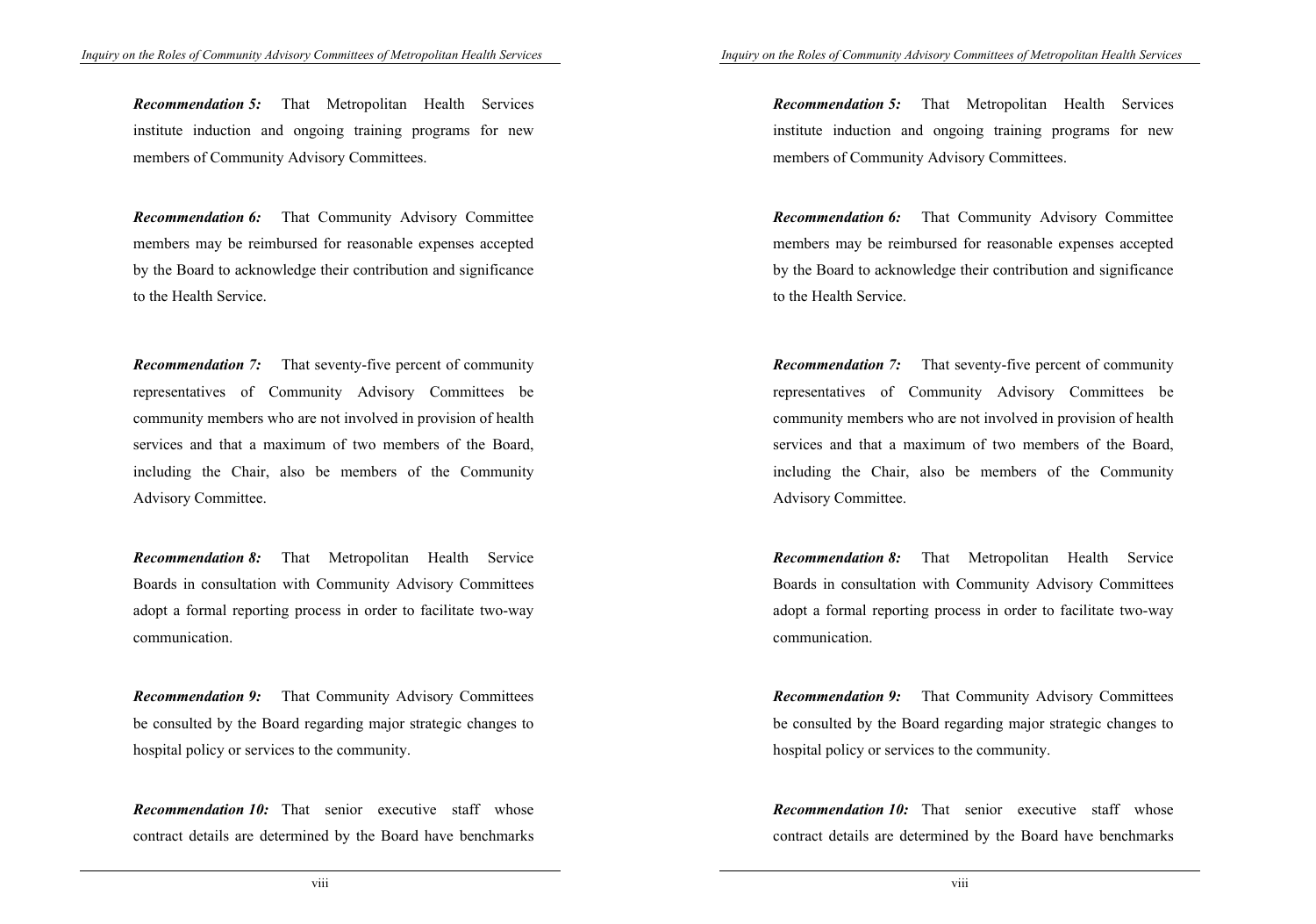for consumer participation included in their performance assessment.

*Recommendation 11:* That Metropolitan Health Services undertake a biennial consumer participation audit in consultation with the Consumer Advisory Committee to facilitate consumer and community engagement. The need for these audits could be reviewed after the first four years.

*Recommendation 12:* That Metropolitan Health Services enable prospective members to observe other Community Advisory Committees in action and learn about their activities.

*Recommendation 13:* That the role of Community Advisory Committees is promulgated by the Board and senior management to enhance health staff understanding of the value of community and consumer participation.

*Recommendation 14:* That Community Advisory Committees receive adequate levels of secretariat support to fulfil the activities associated with their workplan.

*Recommendation 15:* That ongoing research be undertaken by the Health Issues Centre to monitor the performance of Community Advisory Committees.

ix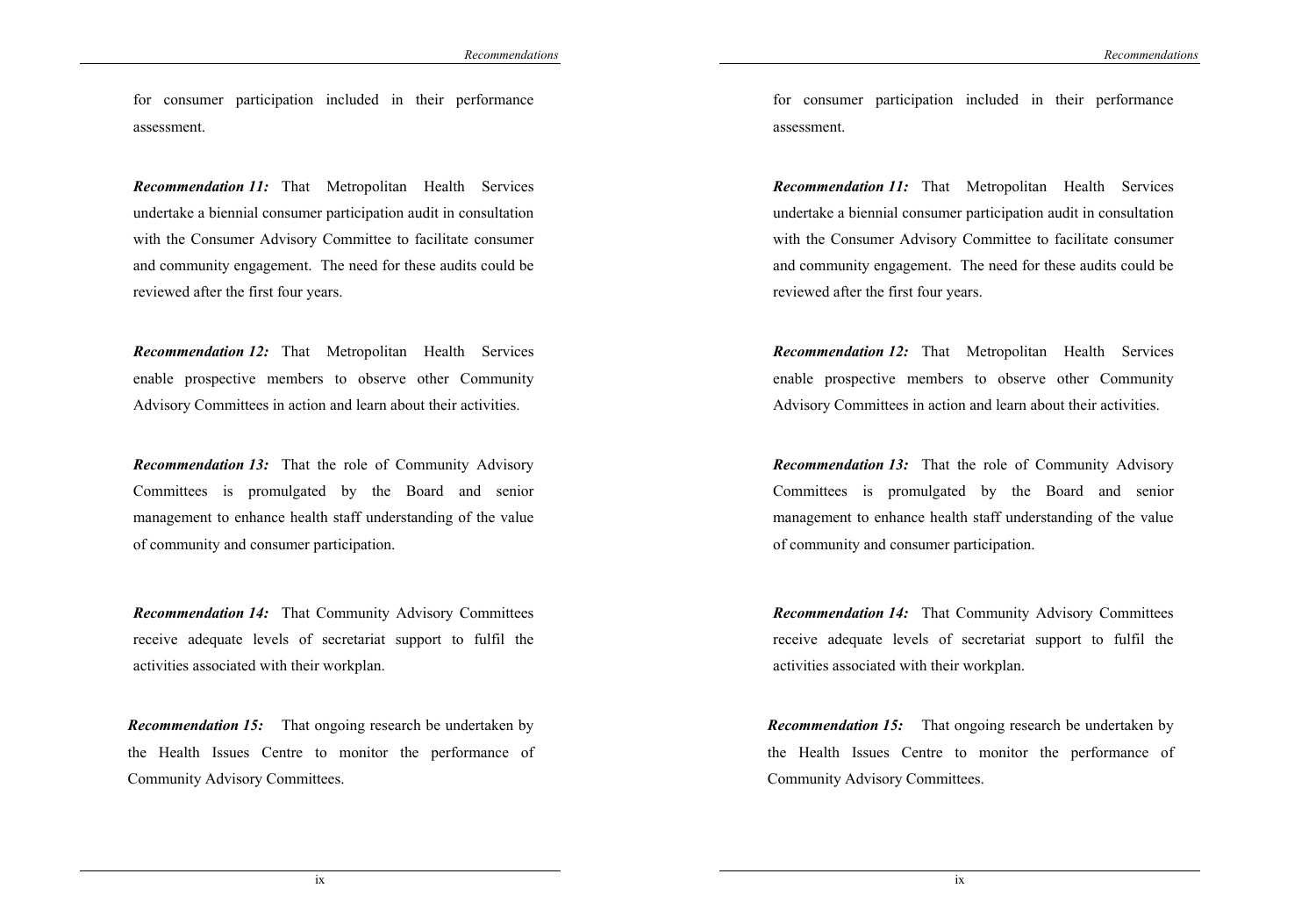# **ACRONYMS**

| A&RMC                 | Austin<br>$\&$<br>Repatriation |  |
|-----------------------|--------------------------------|--|
| <b>Medical Centre</b> |                                |  |
| <b>CAC</b>            | Community<br>Advisory          |  |
| Committee             |                                |  |
| CP                    | consumer participation         |  |
| <b>CPP</b>            | Community<br>Participation     |  |
| Plan                  |                                |  |
| <b>HIC</b>            | <b>Health Issues Centre</b>    |  |
| <b>MHS</b>            | Health<br>Metropolitan         |  |
| Services              |                                |  |
| <b>RCH</b>            | Royal Children's Hospital      |  |
| <b>RVEEH</b>          | Royal Victorian Eye & Ear      |  |
| Hospital              |                                |  |
| <b>RWH</b>            | Royal Women's Hospital         |  |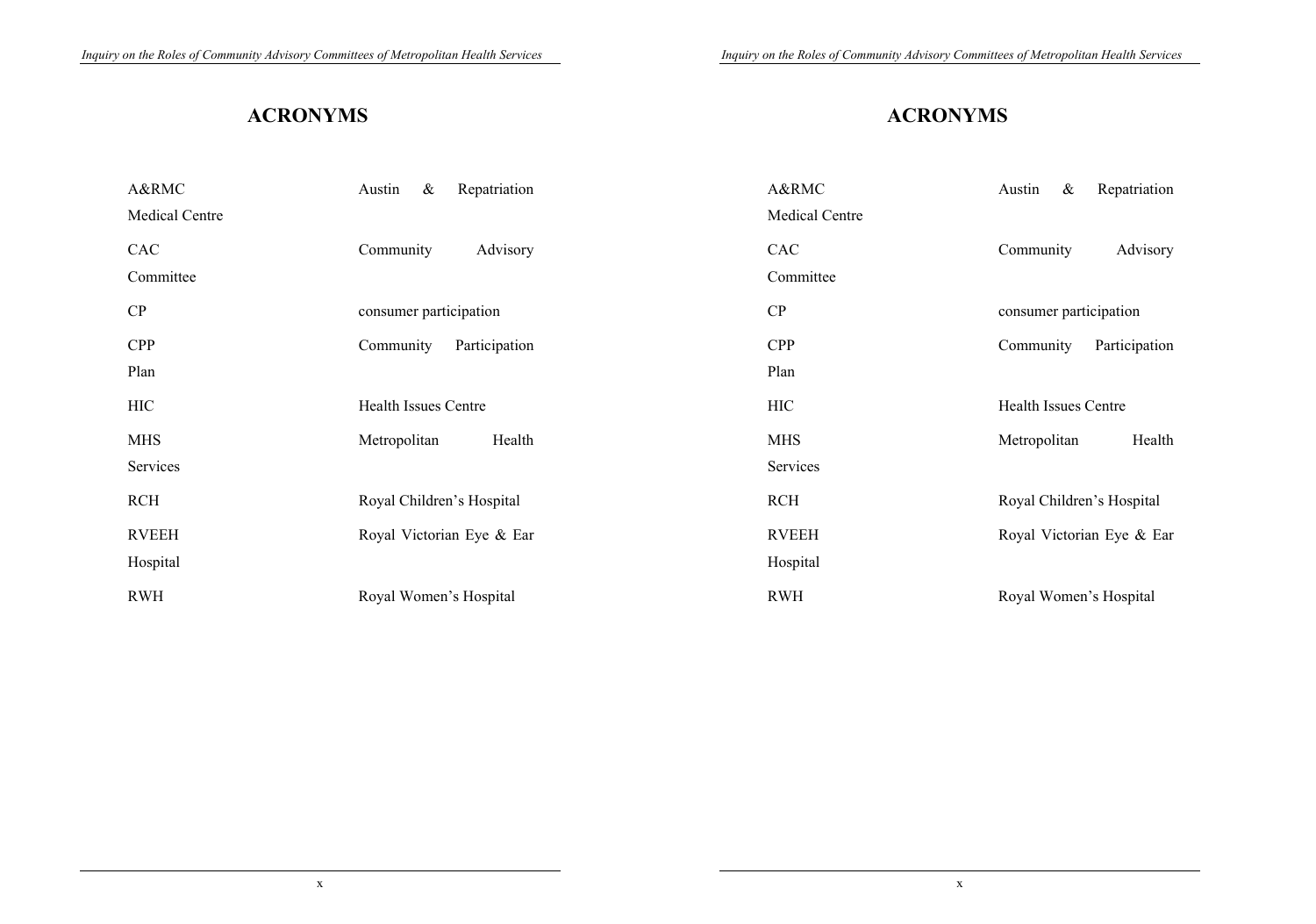## **CHAPTER ONE VICTORIAN STRATEGIES FOR CONSUMER PARTICIPATION IN HEALTH**

- ¾ **Introduction**
- ¾ **Consumer Participation in Health**
- ¾ **Victorian Strategies**
- ¾ **Current Issues for Community Advisory Committees**

#### **Introduction**

1.1 This chapter first provides an overview of consumer participation in health, its meaning, its participants and its forms. It then reviews Victorian strategies for promoting consumer participation in health with an emphasis on the Community Advisory Committees (CACs) of the Metropolitan Health Services. Finally, it notes the current issues surrounding the working of the CACs which have found resonance in the submissions and evidence gathered by the Committee during the course of its Inquiry.

#### **Consumer Participation in Health**

1.2 Consumer and community participation in health refers to the contribution of consumers, carers and communities to health policy planning, evaluation, management and service delivery. Specifically, it is about "people who use health services and who have a say about how their own health is maintained and how health services are provided to them and others". <sup>1</sup> Consumer participation in health covers a range of individuals and groups – from individuals who have, or may, utilise health services; carers of those with an illness, disability or the frail; and communities or groups.<sup>2</sup>

1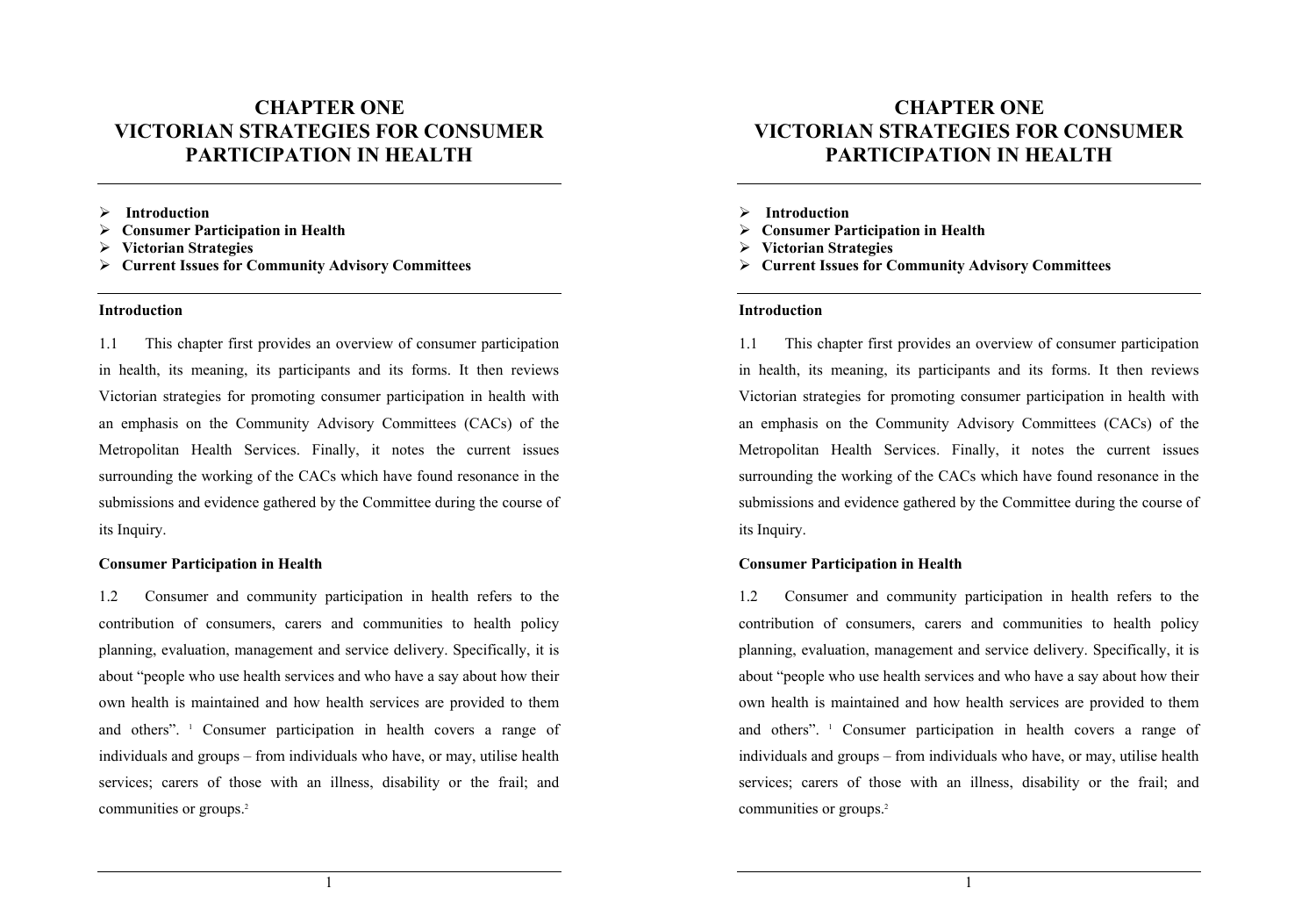1.3 Such participation takes different forms. Where it is 'consumer' participation, it refers to an individual's role in planning and managing their own health care. 'Community' participation refers to the involvement of individual representatives of a community or representatives of community groups in planning, implementing and evaluating the provision of health services to their community.<sup>3</sup> Community involvement may take place at the health service level (eg. Melbourne's Metropolitan Health Service areas) or health system level (eg. State or federal planning).

1.4 The National Resource Centre for Consumer Participation in Health notes that consumer participation may mean different things to different people. For consumer groups it may mean:

- Representing the views of consumers by seeking as much information as possible;
- Advocating for the position of the disempowered;
- Improving health services;
- Providing education and training for consumers;
- Providing education opportunities for health care staff; and
- Supporting consumers who are actively involved in the health arena.
- 1.5 For health service providers it may mean:
	- Incorporating consumer participation in the health service organisation and its services by working with consumers;
	- Consulting with consumers' representatives on the health service organisations' committee;
	- Setting up complaints mechanisms which seek to improve services;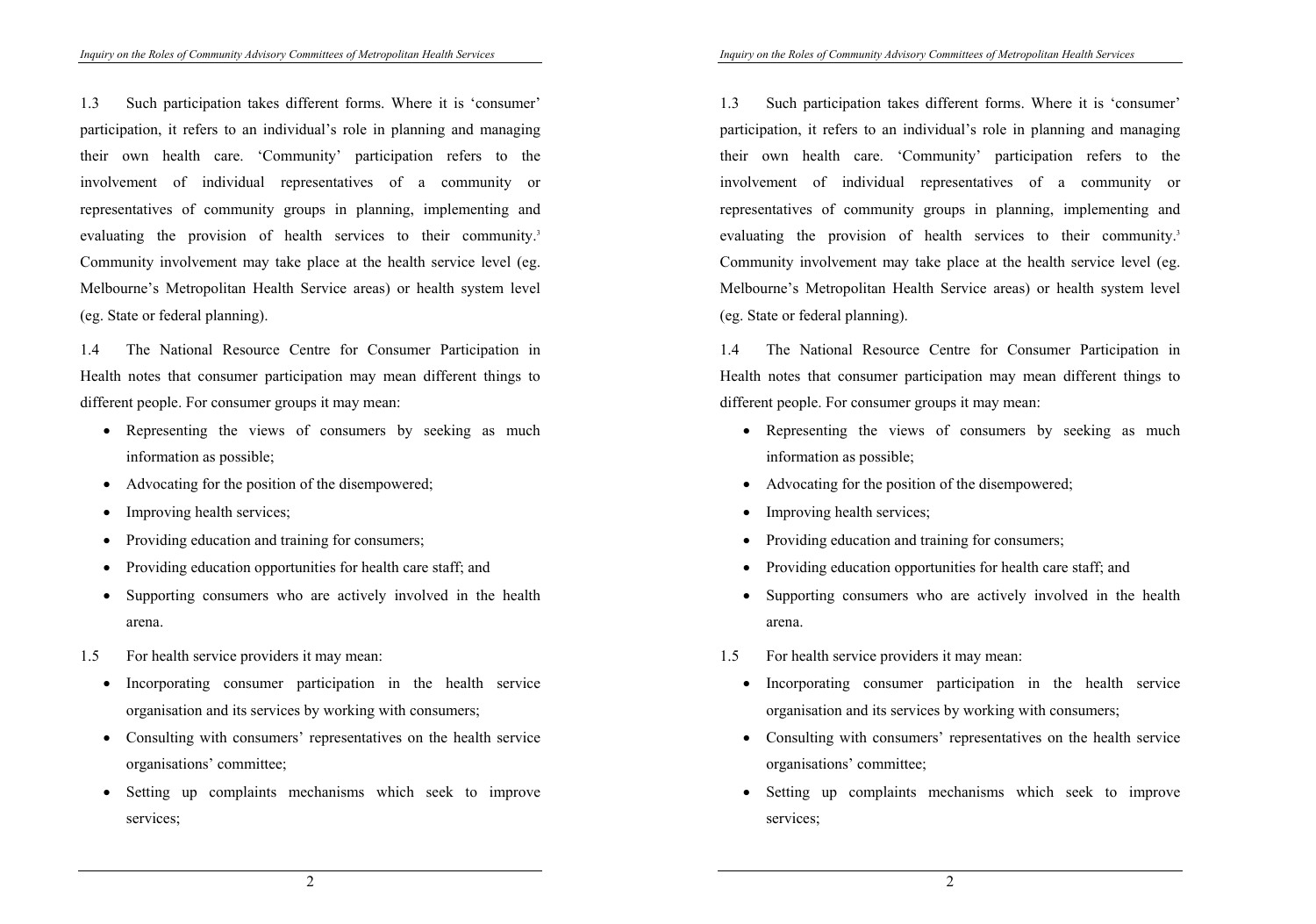- Setting up opportunities for interpersonal and/or personal discussions between consumers and service providers;
- Organising for in-service education opportunities presented by consumer organisations and consumers; and
- Consumer participation in health means the purposeful contribution of individuals and communities in planning for and managing their own health needs.<sup>4</sup>

### *Levels of Participation*

1.6 There are different levels of consumer participation in the health care system: the individual, health service planning and review, and health system policy development.

1.7 Individual participation refers to an individual's involvement in decision-making about the management of their health condition. Successful individual participation involves the provision of accessible written and verbal information about their health condition, including treatment options, likely outcomes and the opportunity to ask questions and receive answers.

1.8 Health service planning and review is focused on the planning and implementation of specific programmes. Individuals are involved as representatives of the community, a community or a group. Ideally, such a representative may have extensive knowledge on a particular issue and is in a position to communicate decisions between the represented community or group and the health service. It is at this level that CACs operate.

1.9 Health system policy development, as the phrase infers, is systemwide planning and has a similar structure to health service planning and

3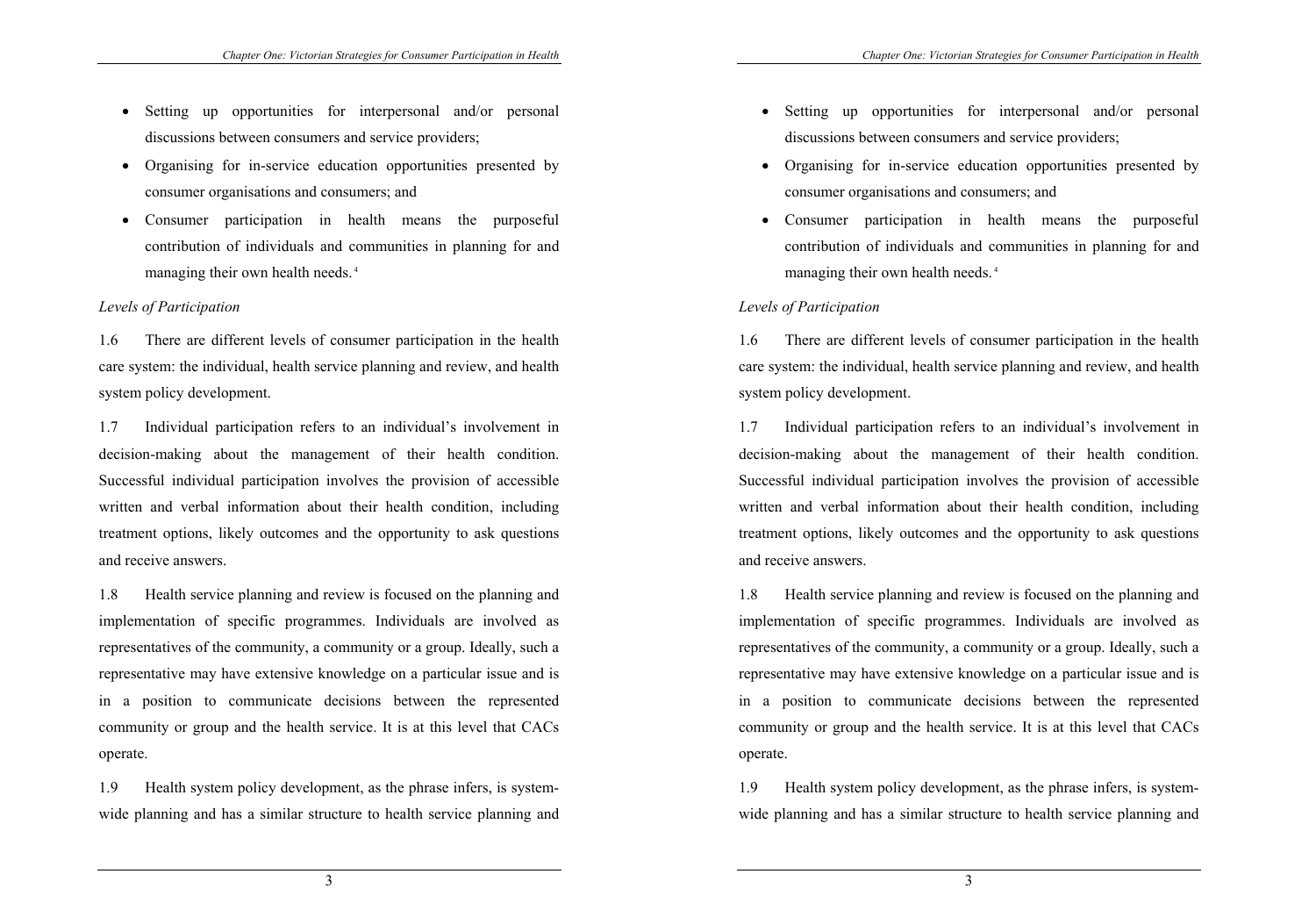review. However, the focus is on broad healthcare policy and will incorporate many community or group views.<sup>5</sup>

1.10 A "Ladder of Participation" illustrates the varying degrees of community participation at the health service provider level:<sup>6</sup>

| <b>Degree</b><br><sub>of</sub><br>control | Participants'<br>action  | <b>Illustrative mode</b>                                                                                                                                                                                          |
|-------------------------------------------|--------------------------|-------------------------------------------------------------------------------------------------------------------------------------------------------------------------------------------------------------------|
| High                                      | Has control              | Organisation <sup>*</sup> asks community to identify<br>the problem and to make all the key<br>decisions on goals and means. Willing to<br>help community at each step to accomplish<br>goals.                    |
|                                           | Has delegated<br>control | Organisation identifies and<br>presents<br><sub>a</sub><br>problem to the community, defines the limits<br>and asks community to make a series of<br>decisions, which can be embodied in a plan<br>it can accept. |
|                                           | Plans jointly            | Organisation presents tentative plan subject<br>to change and open to change, from those<br>affected. Expect to change plan at least<br>slightly and perhaps more subsequently.                                   |
|                                           | Advises<br>organisation  | Organisation presents a plan and invites<br>questions. Prepared to modify plan only if<br>absolutely necessary.                                                                                                   |
|                                           | Is consulted             | Organisation tries to promote a plan. Seeks<br>to develop support to facilitate acceptance or<br>give sufficient sanction to plan so that<br>administrative compliance can be expected.                           |
|                                           | Receives<br>information  | Organisation makes a plan and announces it.<br>Community is convened for information<br>purposes. Compliance is expected.                                                                                         |
| Low                                       | None                     | Community not involved.                                                                                                                                                                                           |

 $\overline{a}$ 

<sup>∗</sup> In this context, 'organisation' refers to a health service, hospital or department.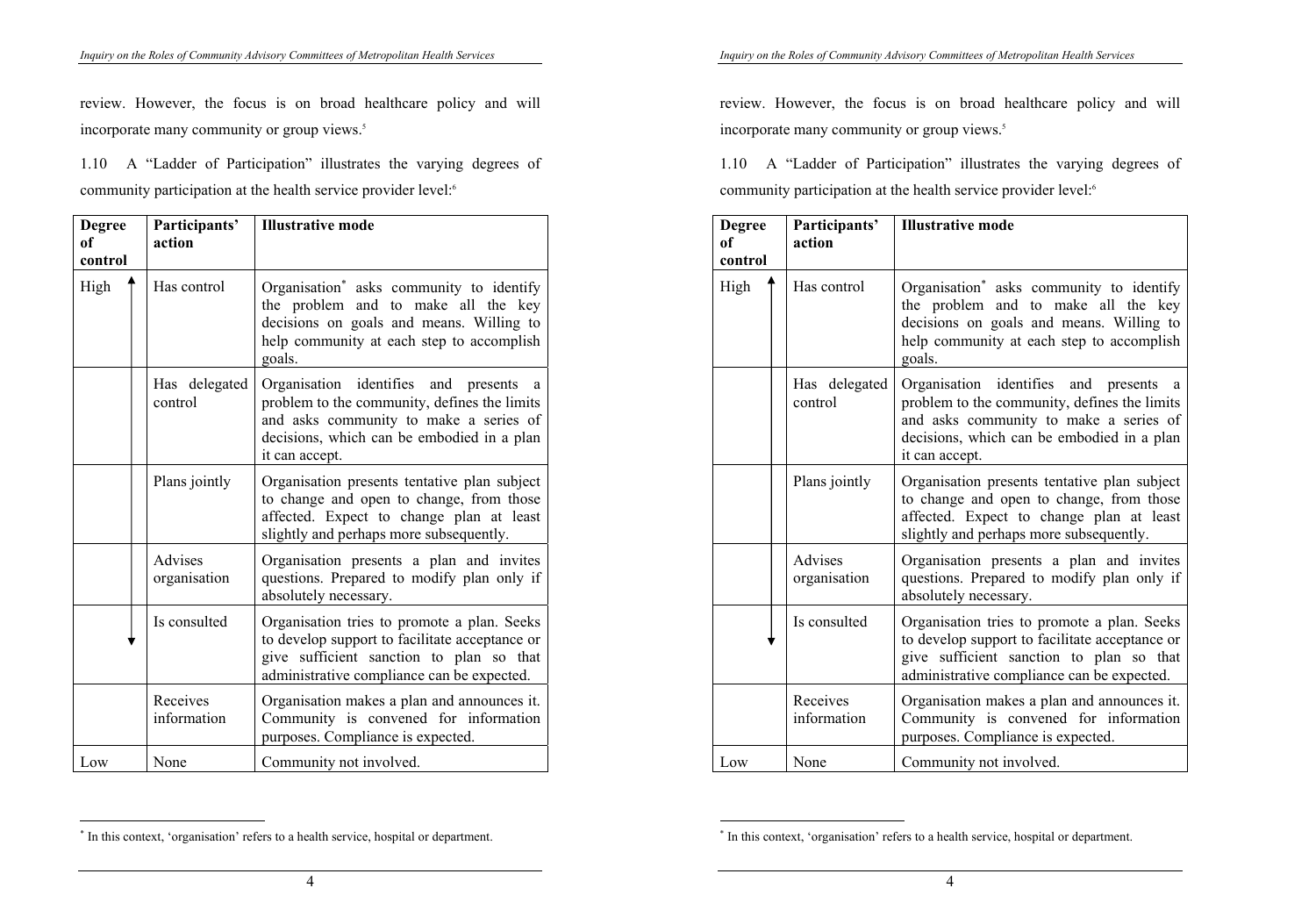### *Methods of Participation*

1.11 Health care providers may employ a number of methods of consumer participation which correspond to the levels of participation. At the individual level, consumer satisfaction surveys, complaints mechanisms, phone-ins, toll-free information and referral, and direct consumer feedback at the time of service are invaluable means of gathering information. At the community level, public meetings, focus groups and community representatives on boards, management committees etc. are the most common methods adopted.<sup>7</sup>

### *The benefits of consumer participation in health*

1.12 The Consumer Focus Collaboration is a national body with representatives from consumer, professional, private sector organisations, as well as all health departments. It supports the following statements regarding consumer and community participation:

- Active consumer participation in decision-making in individual care leads to improvements in health outcomes;
- Access to quality information facilitates decision-making and supports an active role for consumers in managing their own health;
- Active consumer participation leads to more accessible and effective health services;
- Effective consumer participation in quality improvement and service development activities in health services is achieved through the adoption of a range of methods; and
- Effective consumer participation uses methods that facilitate participation by those traditionally marginalised by mainstream health services.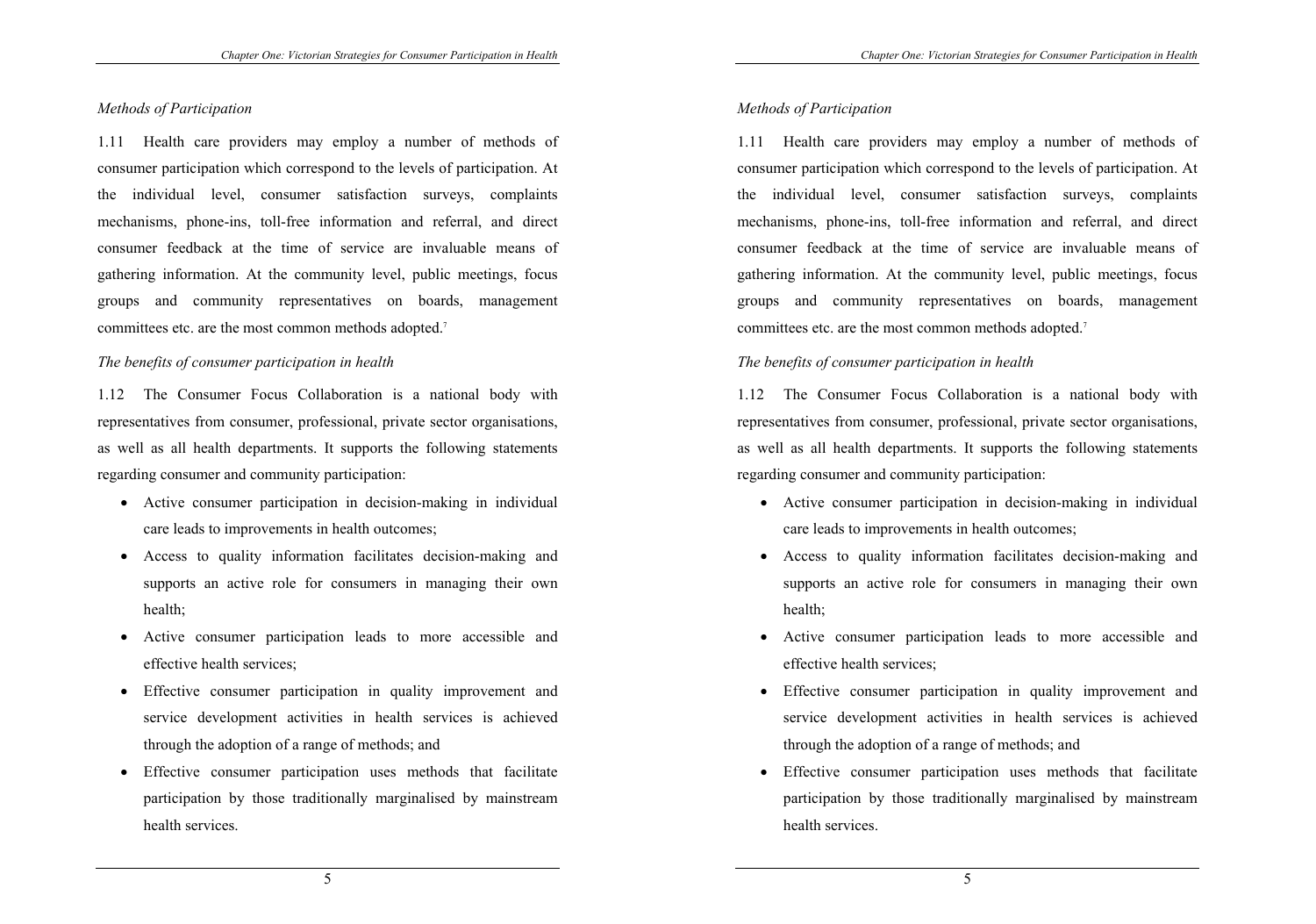1.13 Active involvement of consumers at all levels of the development, implementation and evaluation of health strategies and programs is integral to their success.<sup>8</sup>

### **Victorian Strategies for Consumer Participation in Health**

1.14 Current Victorian public health policy includes a strategy to improve community and consumer participation in Victoria's public health services. This strategy has been adopted for a number of reasons:

- 1. Quality and accessibility of the public health care system is of considerable concern to the community that utilises that system. The involvement of the community in policy planning is valuable in terms of democratic participation and in improved social cohesion and health outcomes;
- 2. Recent reports suggest that increased community and consumer participation supports effective system-wide planning and improvements in health care quality and safety; and
- 3. Individuals have a recognised right to participate in decision-making about their own health care.<sup>9</sup>

### *Metropolitan Health Services and Community Advisory Committees*

1.15 The Boards of the Metropolitan Health Service Networks commenced in August 1995, replacing previous hospital boards and meaning the loss of community representatives on those boards. To address this issue, the Metropolitan Health Planning Board recommended that each Health Service Network establish a CAC to advise its Board. It became a statutory requirement that each Metropolitan Health Services establish a CAC as part of a strategy of consumer information and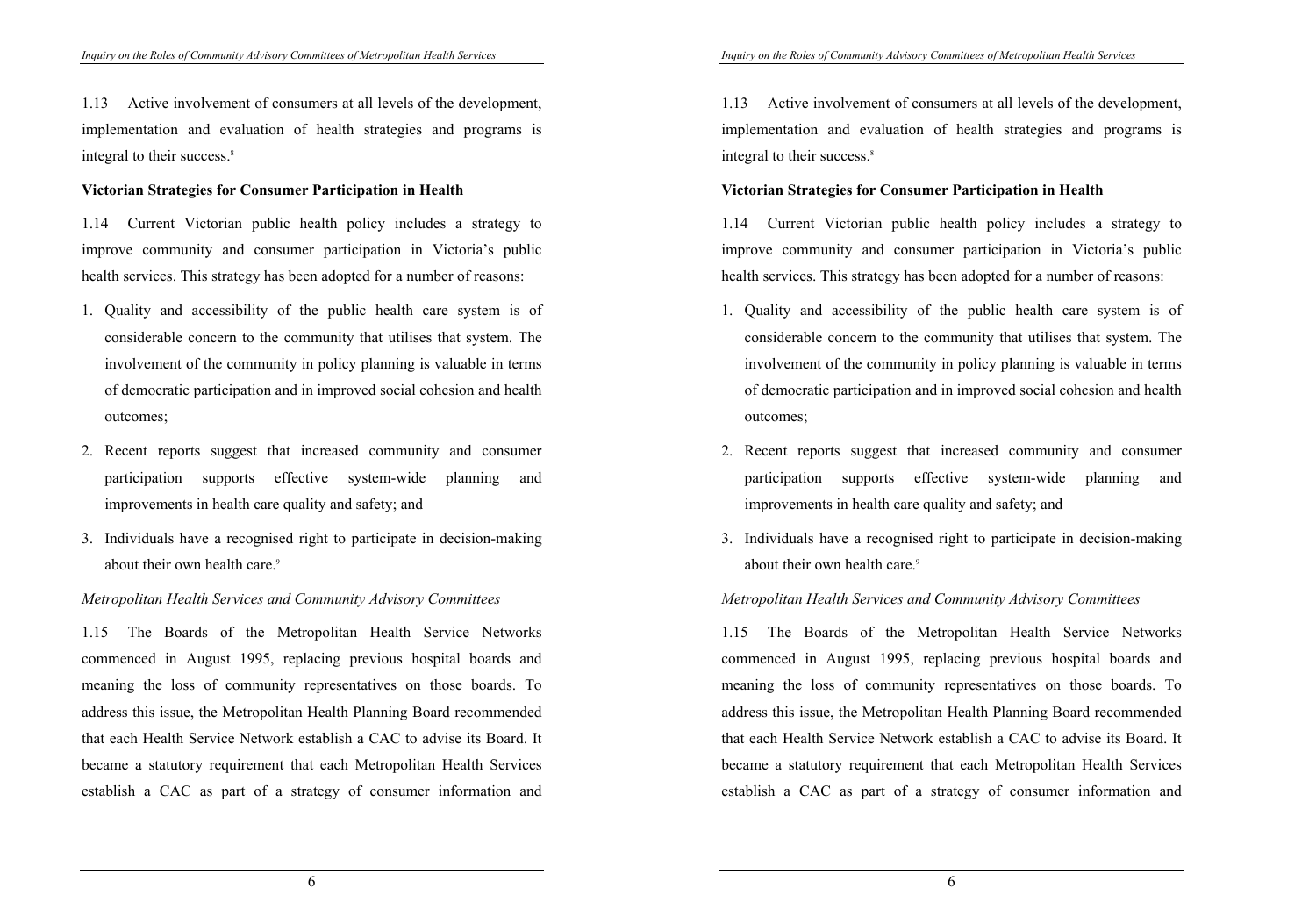participation. The CACs are advisory only and have no executive function.

1.16 By 1999, the Ministerial Review of Health Care Networks found that there was little to guide the establishment, composition and functioning of the CACs and their relationship with the Board. The Review Panel provided an overview of the nature, composition, Terms of Reference and achievements of each CAC. It was concerned at delays in establishing CACs, the overrepresentation of community-based healthcare professionals and the effectiveness of reporting requirements where the CAC reported to the Health Care Network CEO rather than to the Board.

1.17 As a result of its investigations, the Ministerial Review of Health Care Networks outlined the following objectives for improving consumer/community involvement in Metropolitan Health Services:

- 1. To ensure that community interests are appropriately represented at the Metropolitan Health Services Board-level.
- 2. To ensure that each Metropolitan Health Services establishes and maintains a CAC.
- 3. To ensure that the membership of CACs are able to reflect the perspectives of the community served by the Metropolitan Health Services.
- 4. To clarify the role of CACs.
- 5. To ensure that reporting and accountability arrangements between Boards and their CACs are appropriate and effective.
- 6. To ensure that an evaluation of the effectiveness of CACs is conducted.

7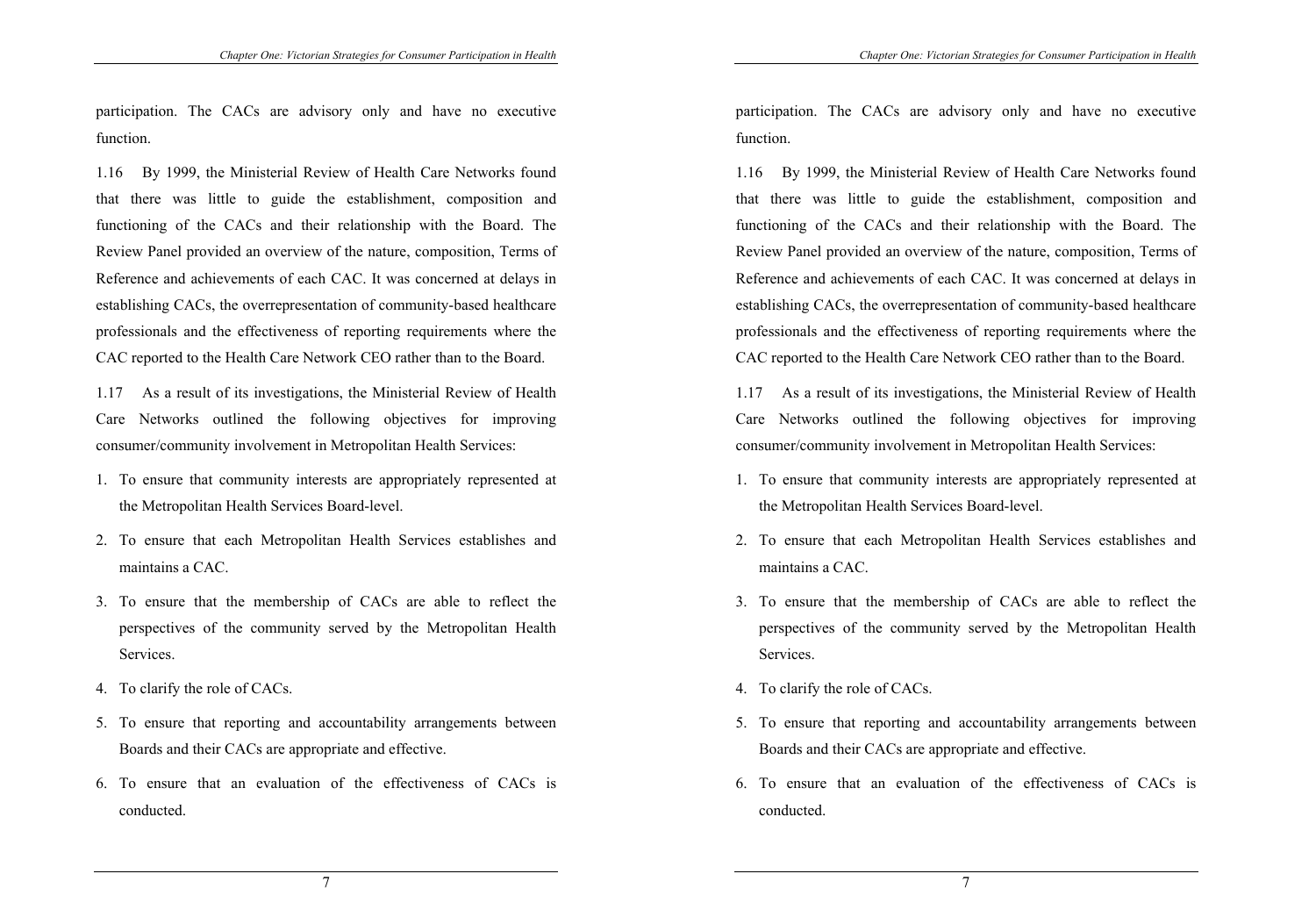7. To ensure that adequate mechanisms are established and maintained to support Metropolitan Health Services and their CACs.<sup>10</sup>

1.18 In response, the Department of Human Services published the *Community Advisory Committee Guidelines: Non-Statutory Guidelines for Metropolitan Health Services*. It defined the purpose of CACs as the facilitation of "appropriate community and consumer participation at all levels in the Health Services."11 The CAC is accountable to the Health Service Board and reports to it. Its members have a responsibility to assist in communication between the Health Service and the community. The Health Service Board is accountable to the Minister for Health and the Department of Human Services has overall responsibility for the implementation of health policy, including community participation strategies.

1.19 Membership is between nine and twelve people appointed by the Health Service Board, with at least one member of the Board also appointed to the CAC. Applicants can be sought through nominations from peak bodies, identification of appropriately qualified individuals and through open advertisement.

1.20 Members of CACs should be able to reflect the diversity of the community served by the Health Service. This diversity may be defined by ethnicity, language, age, gender, chronicity of illness, specific illness or disability, role as consumer or carer, socio-economic status and geography.

1.21 The majority of members should be linked to established community or consumer groups though they are appointed as individuals and not as organisational representatives. Health Services that provide a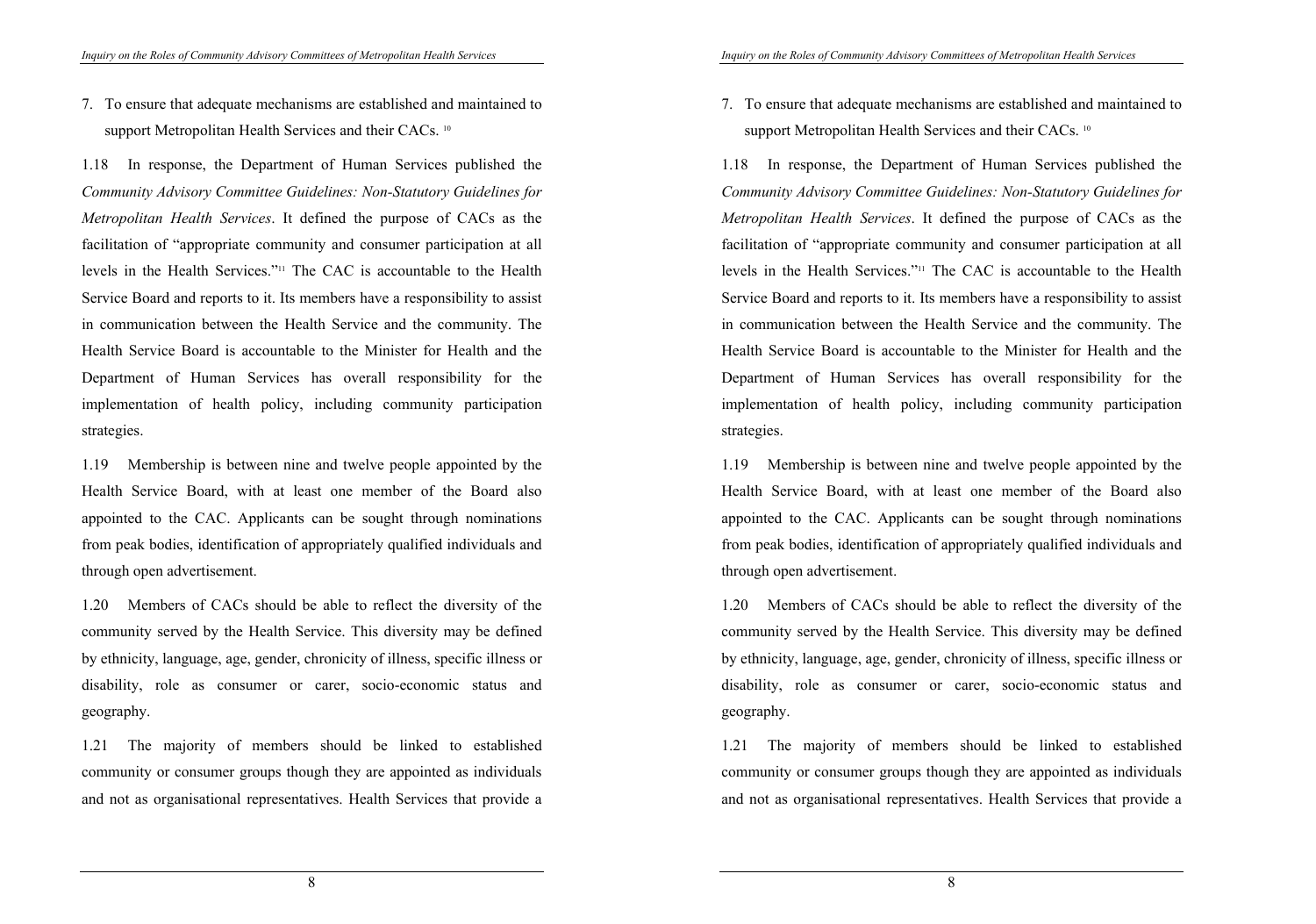significant level of service to rural communities must appoint at least one rural consumer or community member.<sup>12</sup>

*Work of Community Advisory Committees* 

1.22 The Department of Human Services defines two critical roles for the CACs:

> "to assist the Health Service to appropriately integrate consumer and community views at all levels of its operations, planning and policy development [and] to advocate to the Board on behalf of the community."<sup>13</sup>

*Finding 1: The Committee supports the the Department of Human Service's definition of the role of Community Advisory Committees as stated above* 

1.23 The CACs' role has been defined by statute as encompassing the following:

- advising the Health Service Board on the appropriate structures and processes necessary within the Health Service to ensure effective consumer and community participation at all levels of service planning and delivery;
- identifying and advising the Health Service Board on priority areas and issues requiring consumer and community participation;
- developing a strategic Community Participation Plan for approval by the Health Service Board and monitoring the implementation and effectiveness of the approved Plan;
- advocating on behalf of the community, including promotion of greater attention and sensitivity to the needs of disadvantaged and marginalised consumers and communities;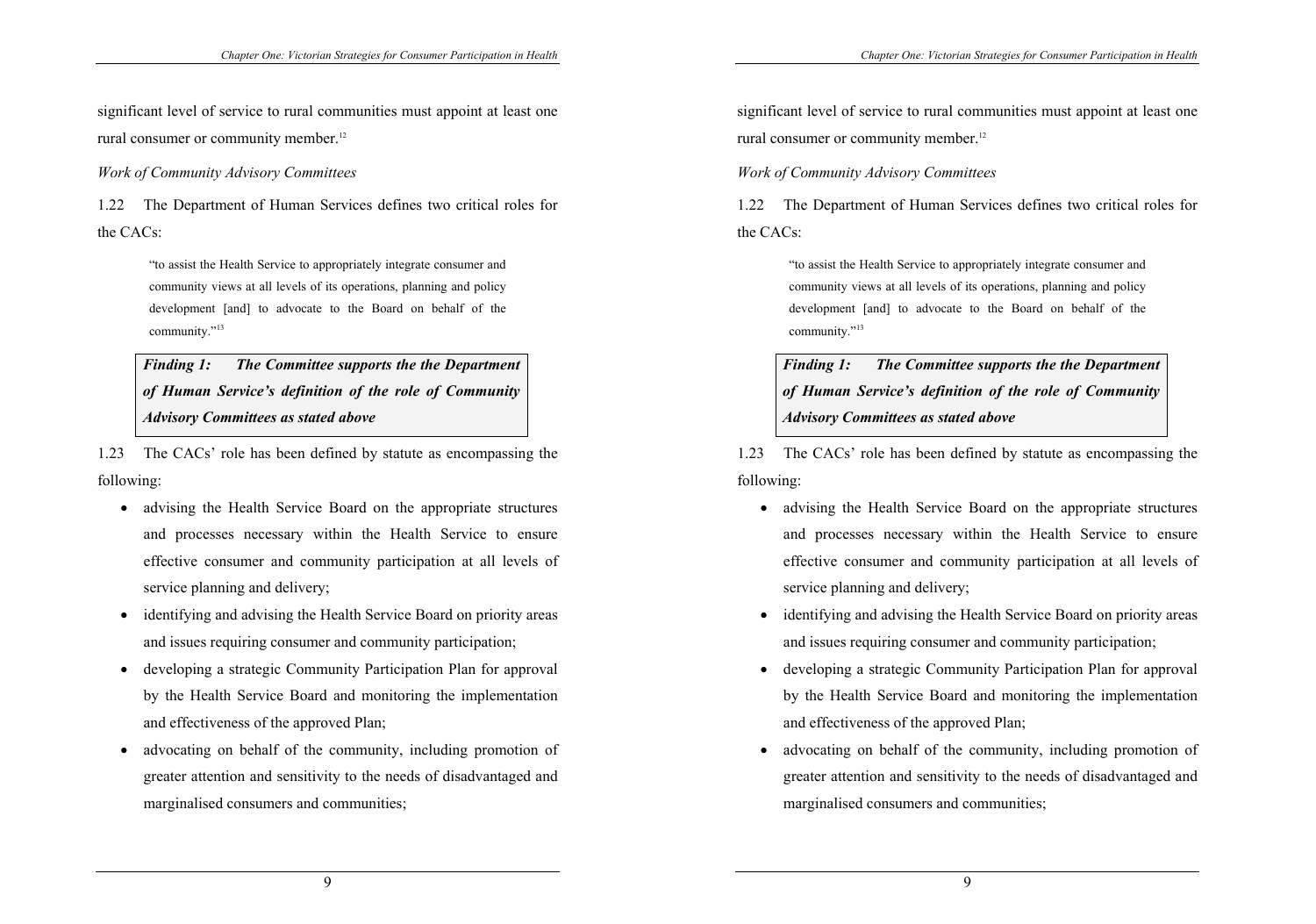- facilitating two-way communication between consumer and community groups and the health service;
- participating in the health service strategic planning process; and
- participating in the development and ongoing monitoring of key performance indicators for health service quality.14

1.24 Since their establishment, CACs of Victorian Metropolitan Health Services have developed work programmes and Community Participation Plans in order to fulfil this role. These are discussed in greater detail in Chapter Three ("Work Programs and Achievements").

*Finding 2: The Committee finds that Community Advisory Committees make a valuable contribution to the furtherance of community and consumer participation and representation in Metropolitan Health Services. As such they should be actively supported and encouraged.* 

*Finding 3: The Committee supports the current role of Community Advisory Committees as specified by the Non-Statutory Guidelines.* 

## **Current issues in Community Advisory Committees**

1.25 The National Resource Centre for Consumer Participation in Health has identified the following issues as areas of further work in the broad area of consumer participation in health:

• collaborative links between consumer groups and individuals;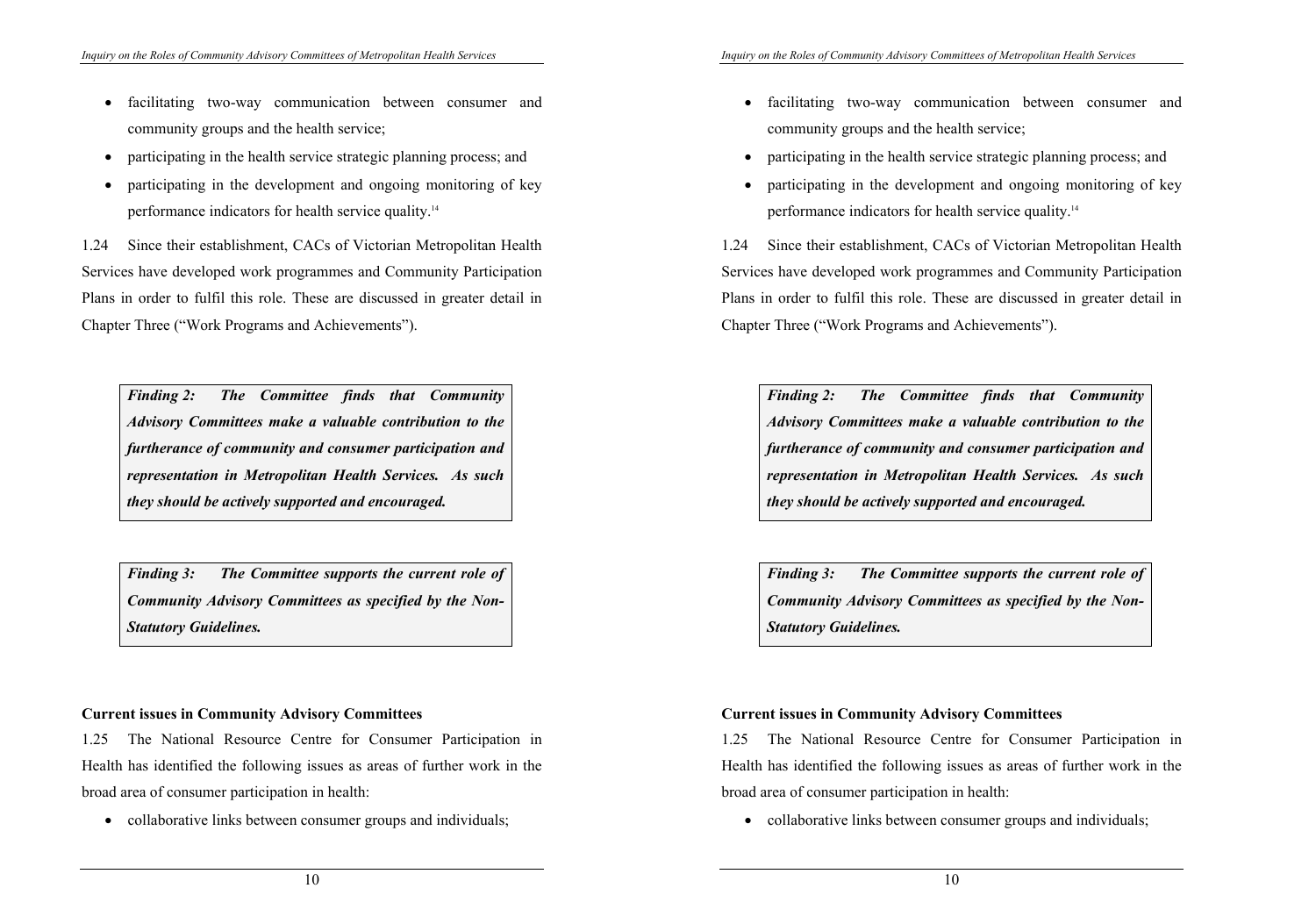- more and improved consumer participation in the policies and processes of health organisations and in government;
- more consumer participation in large-scale government policies;
- evaluation of consumer participation based on evidence;
- communications and dissemination of consumer participation research and practice; and
- more work with health professionals and service managers to raise awareness about/further promote the benefits of consumer participation.<sup>15</sup>

1.26 A case study of methods of community participation noted the benefits and disadvantages of community representation on boards, management committees etc of health service providers. The benefits were: a cross section of views; the provision of an outside perspective; a 'reality check' for organisations; encouraged accountability; and kept the community in touch. The disadvantages centred on the problems of voluntary membership: lack of time, a personal desire to be involved for the 'wrong' reasons; the difficulty of keeping members informed on complex issues; a long learning curve; and a high drop off rate.16

1.27 To varying degrees, each CAC has experienced some of these problems and formulated their own solutions. Induction programs have been developed to counter the lack of prior knowledge that CAC members may have; each CAC has paid attention to the mix of consumer and community representation; and genuine efforts are made to encourage the flow of information between Board and CAC. There remain concerns about what can be demanded of volunteers: membership of a CAC requires a considerable commitment in terms of meetings, inductions and professional development and keeping abreast of issues within the Health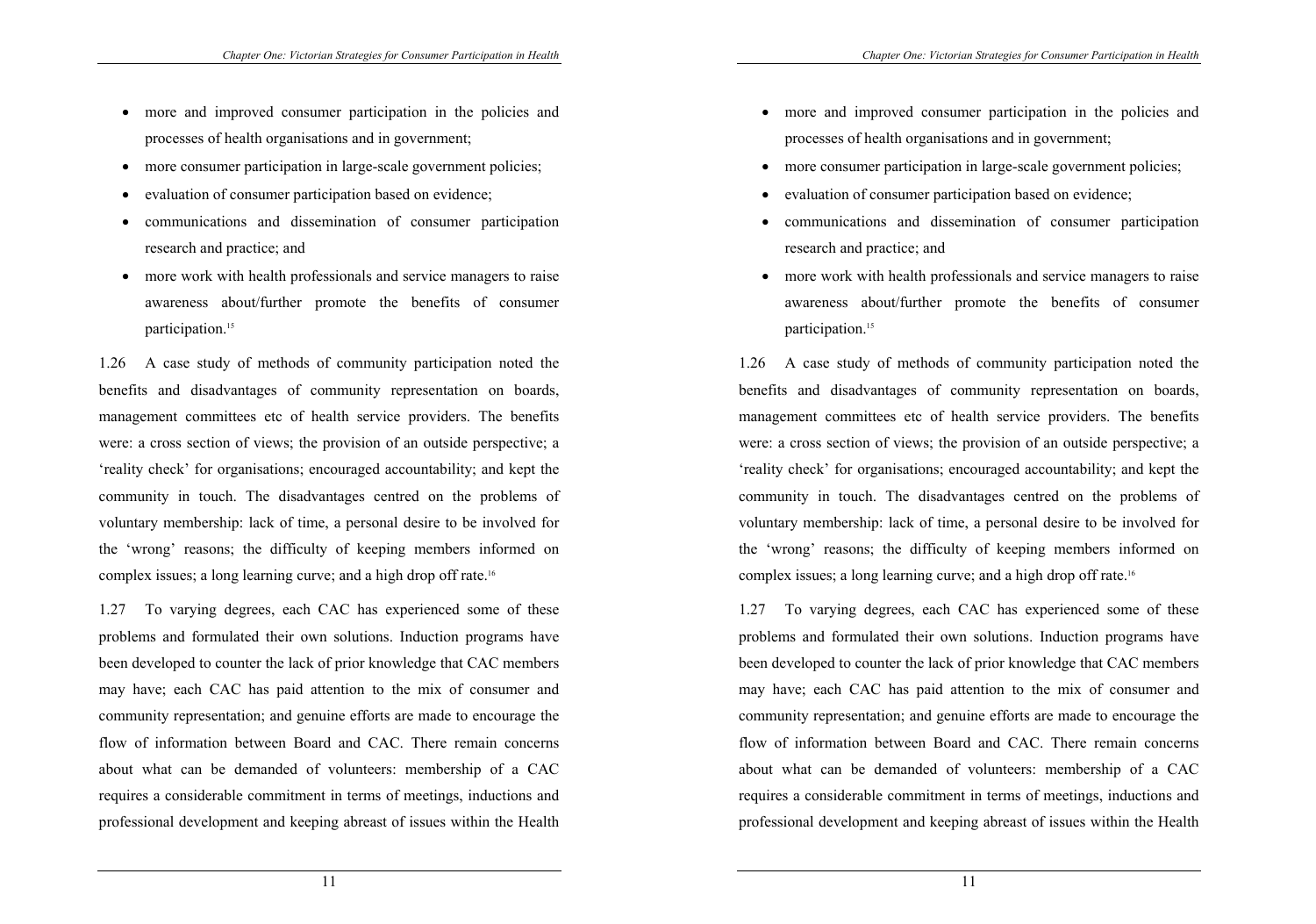Service and their own community. This has prompted debate about the need for, or level of, financial reimbursement. Funding for the ongoing and sufficient resourcing of CACs was also raised since this support facilitates the work of the volunteer members as well as cementing the place of consumer participation within each Health Service.17

1.28 Chapters Two ("Establishment, Composition and Objectives") and Three ("Organisational Relationships, Work Programs and Achievements") will canvass these issues in greater detail. Chapter Four ("Future Directions") will address possible solutions for dealing with these issues.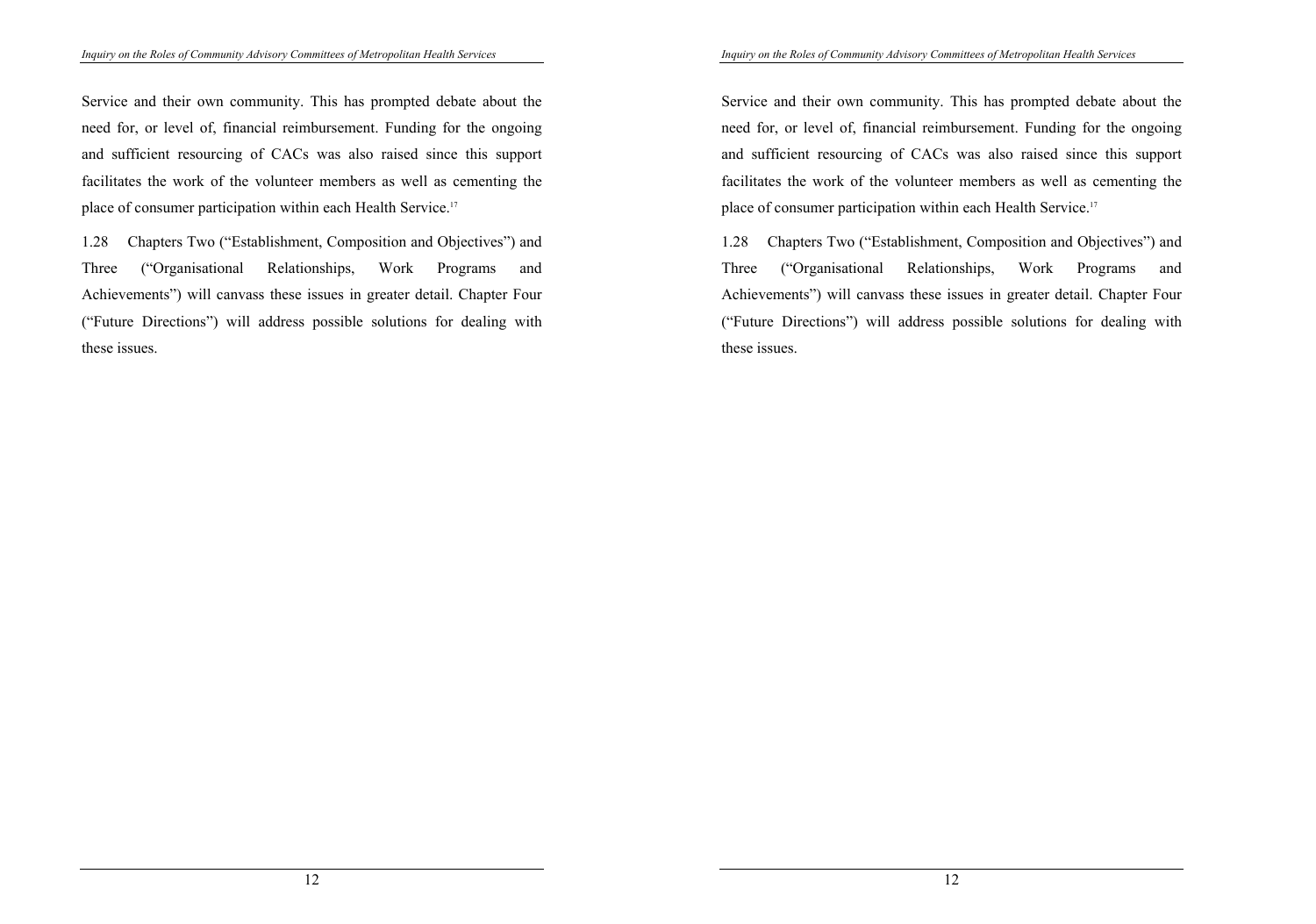### ENDNOTES

 $\overline{a}$ 

4 National Resource Centre for Consumer Participation in Health. (2003). *Information Sheet: An Introduction to Participation in Health*. Melbourne. pp 4- 5. The "ladder of participation" was developed by the Community Participation Group of the United Kingdom Health For All Network (1991).

5 National Resource Centre for Consumer Participation in Health. (2001). *Fact Sheet No. 2: Methods of Consumer Participation*. Melbourne.: 1-2.

 $6$  Ibid. p 2.

 $<sup>7</sup>$  Ibid.: 3-4.</sup>

8 Consumer Focus Collaboration. (2001). *The Evidence Supporting Consumer Participation in Health*. Melbourne. p 2.; Consumer Focus Collaboration. (2000). *Improving Health Services Through Consumer Participation: a resource guide for organisations*. Adelaide: Commonwealth Department of Health & Aged Care. pp 1-2; Victorian Quality Council. (2003). *Better Quality, Better Health Care*. Melbourne: Metropolitan Health and Aged Care Service Division, Department of Human Services, Victorian Government. p. 20.

9  *Department of Human Services. (2000). Community Advisory Committee Guidelines: Non-Statutory Guidelines for Metropolitan Health Services. Melbourne: Acute Health Division.*: 1.

<sup>10</sup> Duckett, S.J. (2000). Ministerial Review of Health Care Networks: Final Report. Melbourne: Department of Human Services.: 112.

11 Department of Human Services. (2000). *Community Advisory Committee Guidelines: Non-Statutory Guidelines for Metropolitan Health Services*. Melbourne: Acute Health Division.: 1.

 $13$  Ibid.: 9-10.

 $14$  Ibid.: 5-6.

<sup>15</sup> National Resource Centre for Consumer Participation in Health. (2003). *Information Sheet: An Introduction to Participation in Health*. Melbourne. 5.

16 Sega, L. (1997). *A Guide to Community Participation: written for health and community organisations in the Riverland of the South Australia.* Berri.

<sup>&</sup>lt;sup>1</sup> National Resource Centre for Consumer Participation in Health. (2003). *Information Sheet: An Introduction to Participation in Health*. Melbourne. p 1

<sup>2</sup> Ibid. p. 1.

<sup>3</sup> Consumer Focus Collaboration. (2001). *The Evidence Supporting Consumer Participation in Health*. Melbourne, National Resource Centre for Consumer Participation in Health. (2003). *Information Sheet: An Introduction to Participation in Health*. Melbourne.

 $12$  Ibid.: 9-10.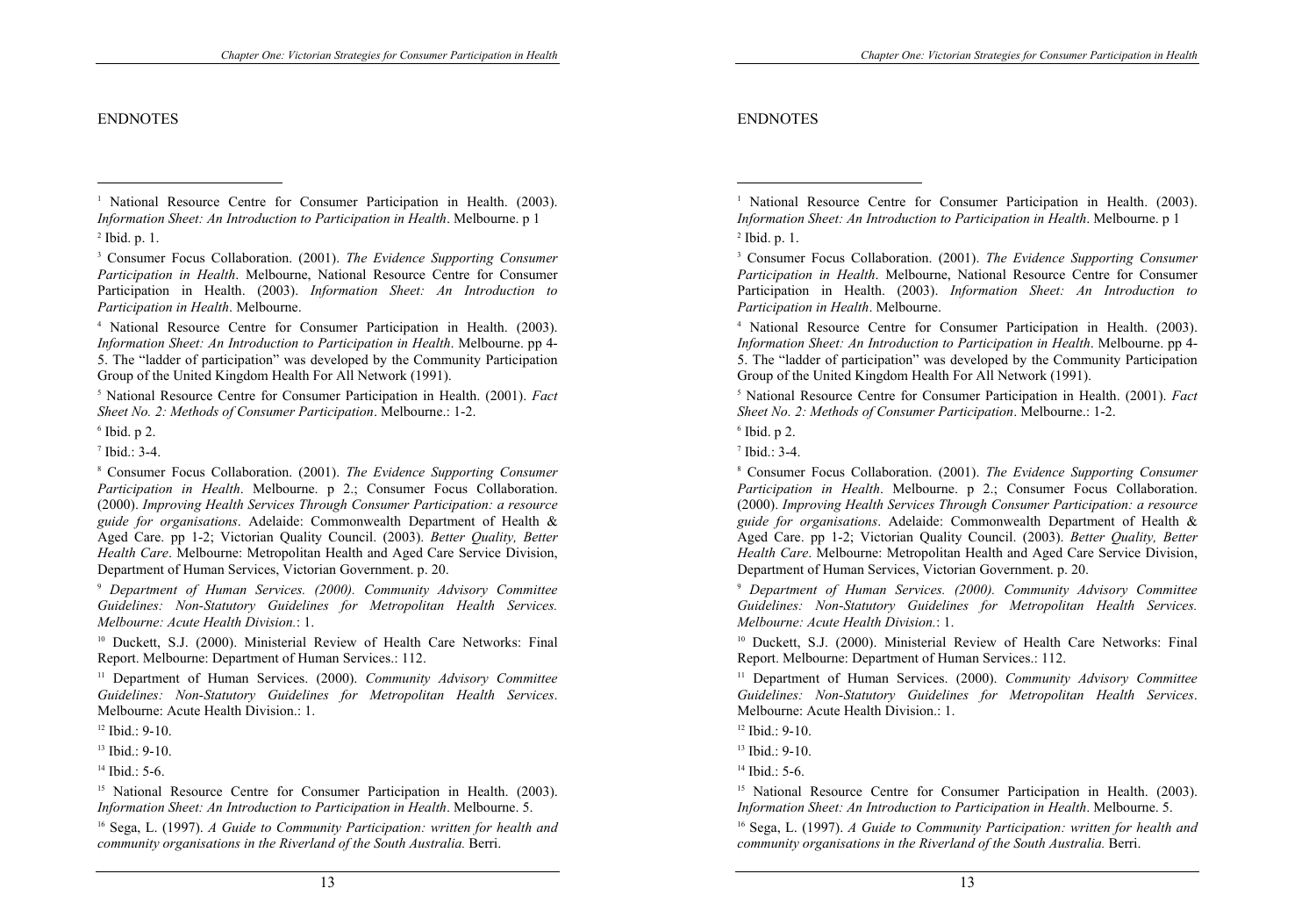<sup>17</sup> Austin Health. (2003). Public Hearing. Melbourne: Family & Community Development Committee, Bayside Health. (2003). Submission. Melbourne, Dental Health Services Victoria. (2003). Submission. Melbourne, Eastern Health. (2003). Submission. Melbourne, Melbourne Health. (2003). Submission. Melbourne, Northern Health. (2003). *Submission*. Melbourne, Peter MacCallum Cancer Centre. (2003). Submission. Melbourne, Royal Children's Hospital. (2003). Public Hearing. Melbourne: Family & Community Development Committee, Royal Victorian Eye & Ear Hospital. (2003). *Submission*. Melbourne, Royal Women's Hospital. (2003). Public Hearing. Melbourne: Family & Community Development Committee, Royal Women's Hospital. (2003). Submission. Melbourne, Southern Health. (2003). Submission. Melbourne, Western Health. (2003). *Submission*. Melbourne.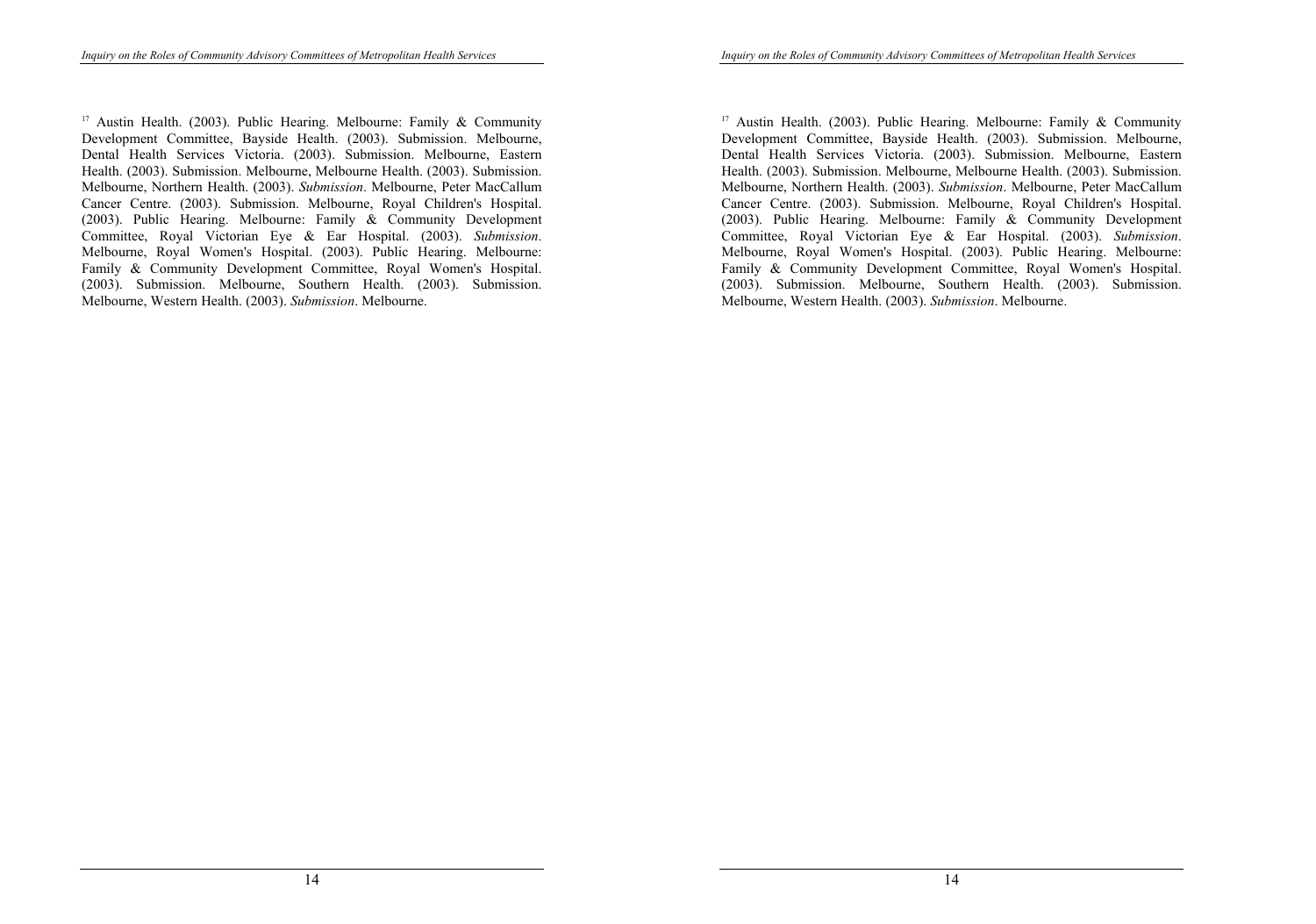## **CHAPTER TWO ESTABLISHMENT, COMPOSITION AND OBJECTIVES**

- ¾ **Introduction**
- ¾ **Austin and Repatriation Medical Centre**
- ¾ **Bayside Health**
- ¾ **Children's Hospital**
- ¾ **Dental Health Services Victoria**
- ¾ **Eastern Health**
- ¾ **Melbourne Health**
- ¾ **Northern Health**
- ¾ **Peninsula Health**
- ¾ **Peter MacCallum**
- ¾ **Royal Victorian Eye and Ear Hospital**
- ¾ **Southern Health**
- ¾ **St Vincent's**
- ¾ **Western Health**
- ¾ **Women's Hospital**

#### **Introduction**

2.1 As previously mentioned, in 2000 the Victorian Department of Human Services (DHS) advised that all Metropolitan Health Services should establish a Community Advisory Committee (CAC). The basis for this decision was threefold:

- 1. The acknowledgement that the quality and accessibility of the public health care system is of considerable importance to the community.
- 2. Recent published literature suggested that increased community and consumer participation supports effective system wide planning and improves quality and safety of health care.
- 3. Individual health care consumers have a well-recognised right to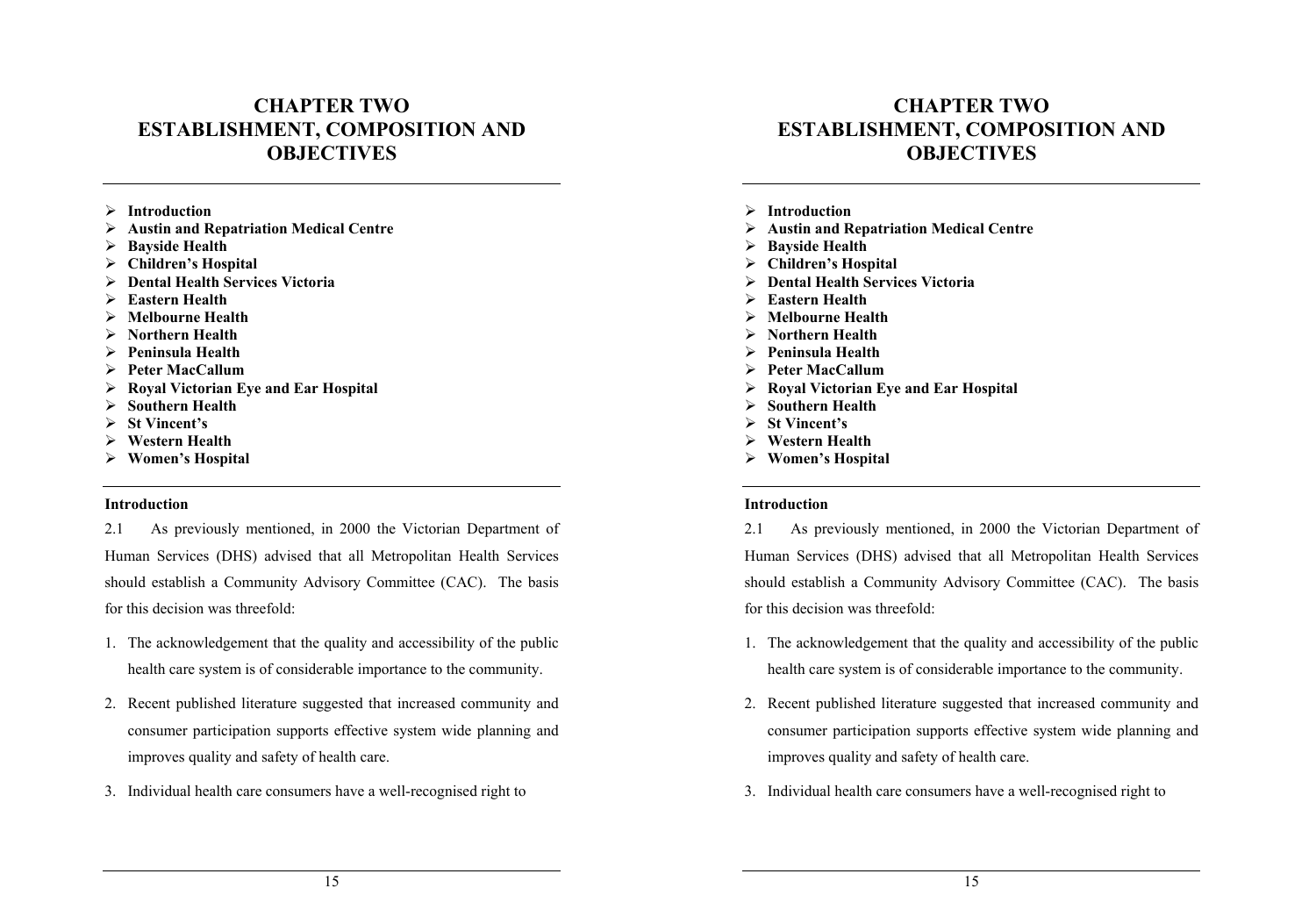participate in decision making about their health care and there is evidence to show that this involvement improves health outcomes.<sup>1</sup>

2.2 The establishment of the CACs were guided by five key principles:

- the Community Advisory Committee is appointed in an advisory capacity to the Health Service Board and will have no executive authority;
- the CAC is a high level committee which provides a central focus for all strategies and mechanisms for community participation and consumer involvement in the Health Service;
- The CAC's two critical roles are to appropriately integrate consumer and community views at all levels of operation, planning and policy development and to advocate directly to the board on behalf of the community;
- The CAC has a predominant responsibility to advise on governance, policy and strategy in relation to community participation and its impact on health service outcomes; and
- The role of the CAC will need to be compatible with its size, composition and available resources.

2.3 Although these basic principles are common for all Metropolitan Health Service CACs the differences in communities and consumers served has created variations in application. This is more apparent between the health services with a designated patient base and thus a more state-wide purview and those that serve a particular community. However differences also exist between the community-based health services as suburban characteristics come into play. This chapter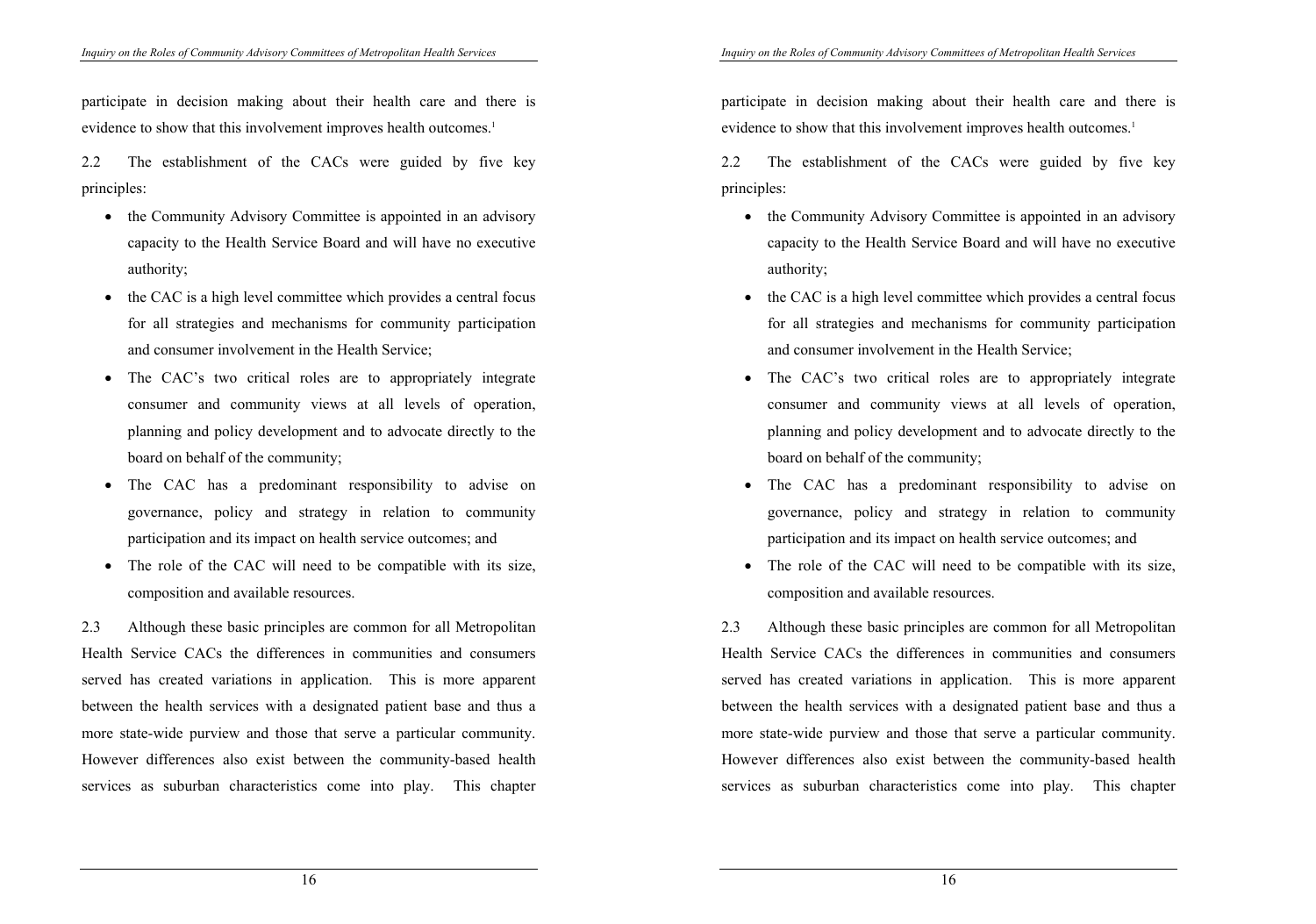examines the determining factors behind the roles, objectives and membership of each CAC.

### **Austin and Repatriation Medical Centre**

2.4 After initial consultation between the Board and health consumer representatives positions on the CAC were advertised in the press and applicants interviewed and approved by the Board. The first meeting of the Austin and Repatriation Medical Centre (A&RMC) CAC was held on 24 April 2001.<sup>2</sup>

2.5 As agreed at the early development meetings the CAC has a responsibility to advise on governance, policy and strategy in relation to community participation and its impact on health service outcomes.

2.6 The Board has a complementary responsibility to seek informed advice in a timely manner from the CAC on major strategic issues and developments.

### 2.7 The CAC's role is to:

- advise the Health Service Board on the relevant structures and processes as well as key priority areas and issues to ensure effective consumer and community participation at all levels of service planning and delivery;
- advocate on behalf of the community to the Health Service Board and ensure the needs of disadvantaged and marginalised consumers and communities are represented.3

2.8 The membership of the CAC is determined by the following factors:

• membership of the CAC should reflect consumers and communities, not health care providers; and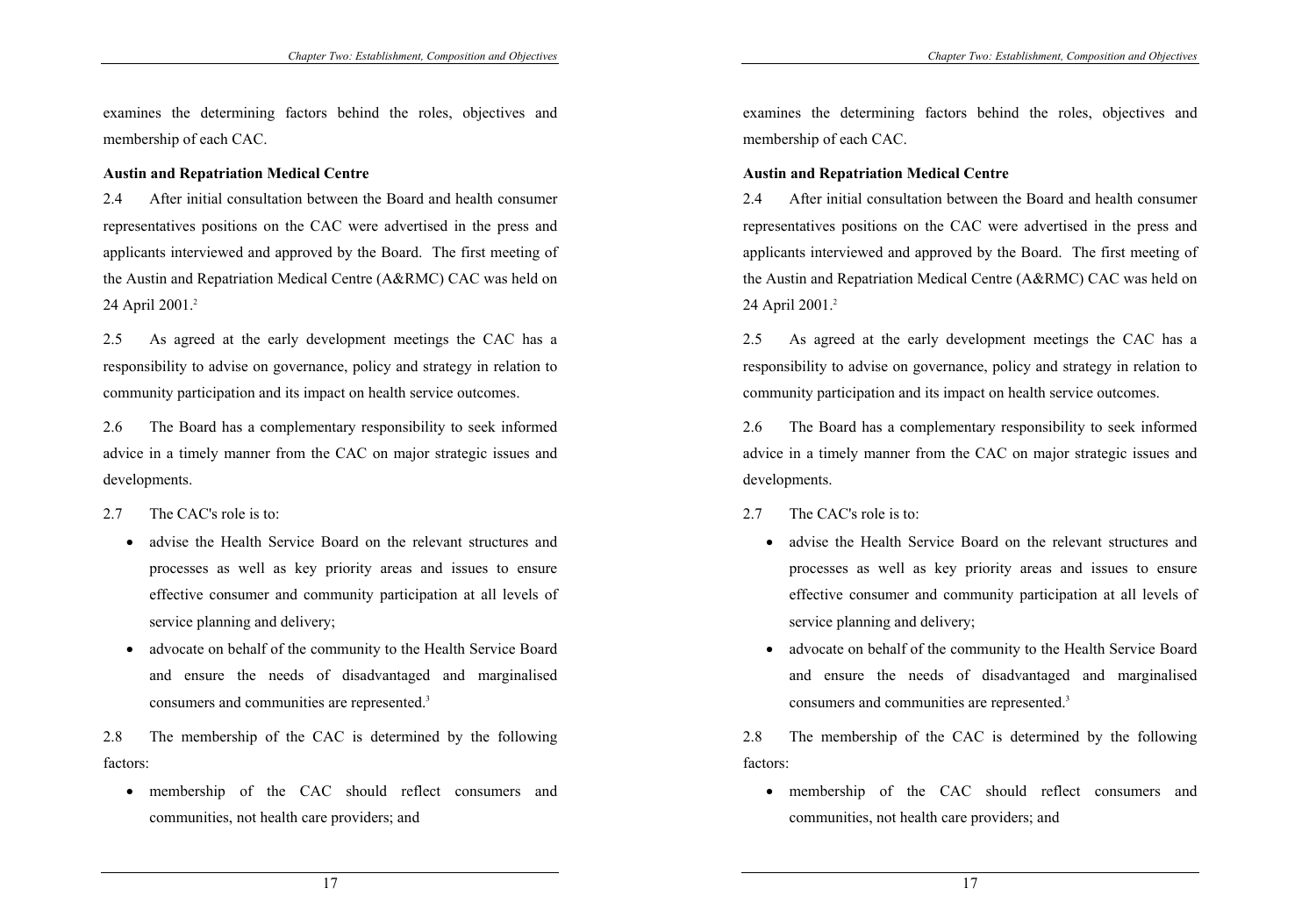- Health Services will reflect the constituency of its communities as defined in terms of ethnicity, language, age, gender, chronicity of illness, specific illness or disability, role as consumer or carer, socio-economic status and geography.<sup>4</sup>
- 2.9 The objective of the CAC is to:
	- advise the Health Service Board on measurable strategies to enhance and promote consumer and community participation at all levels within the Health Service, including the development of a strategic Community Participation Plan;
	- identify and advise the Health Service Board on priority areas and issues requiring consumer and community participation;
	- develop, monitor and evaluate the implementation and effectiveness of a Community Participation Plan;
	- assist the Health Service Board and the Executive with their communication to the community and consumers;
	- advise the Board on major strategic issues and initiatives which impact on the community;
	- advocate on behalf of the community ensuring the needs of the diverse groups are represented and enacted eg.

Non English Speaking Background

Veterans

Aged

Disabled

Indigenous

Rural

• participate in the Health Service's broad strategic planning and service development processes; and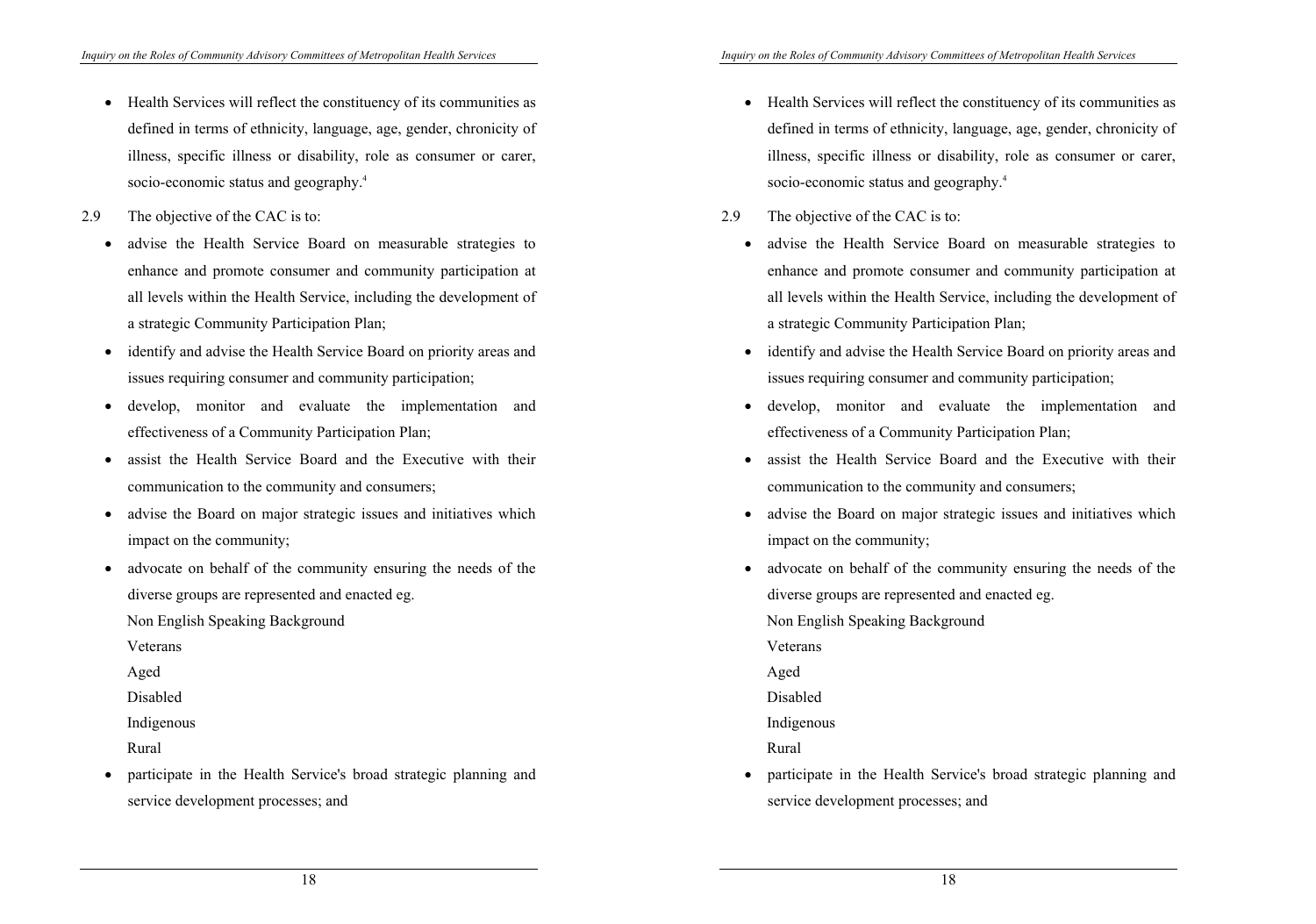• undertake other activities and projects as agreed with the Health Service Board from time to time.<sup>5</sup>

2.10 Orientation for new members continues throughout the year with meetings held at A&RMC's three campuses with a tour of the various services provided on each campus. This practice continued during 2002 and has been arranged for 2003. The Community Development Officer and A&RMC staff attend sessions conducted by Health Issues Centre for CACs.

## **Bayside Health**

2.11 In August 2000, in response to the review of the health care networks the Bayside Health CAC was formed. The original purpose of the Committee was:

- to bring the voices of the community into the decision-making processes of Bayside Health and hence to develop services that are more responsive to the needs of the catchment population; and
- to improve the accessibility, appropriateness and the quality of services to consumers.<sup>6</sup>

2.12 From August 2000 to May 2001 the CAC comprised only three members from the Board of Directors and met under preliminary terms of reference. The Committee advised the Board on the process and selection criteria for the appointment of community representatives. Bayside Health sought to attract community members from a wide range of interest areas that reflected the diversity within the Bayside Health catchment area. The community positions on the CAC were advertised and a selection panel recommended to the Board the appointment of 8 community members for a period of up to two years.<sup>7</sup>

2.13 The CAC's current composition is: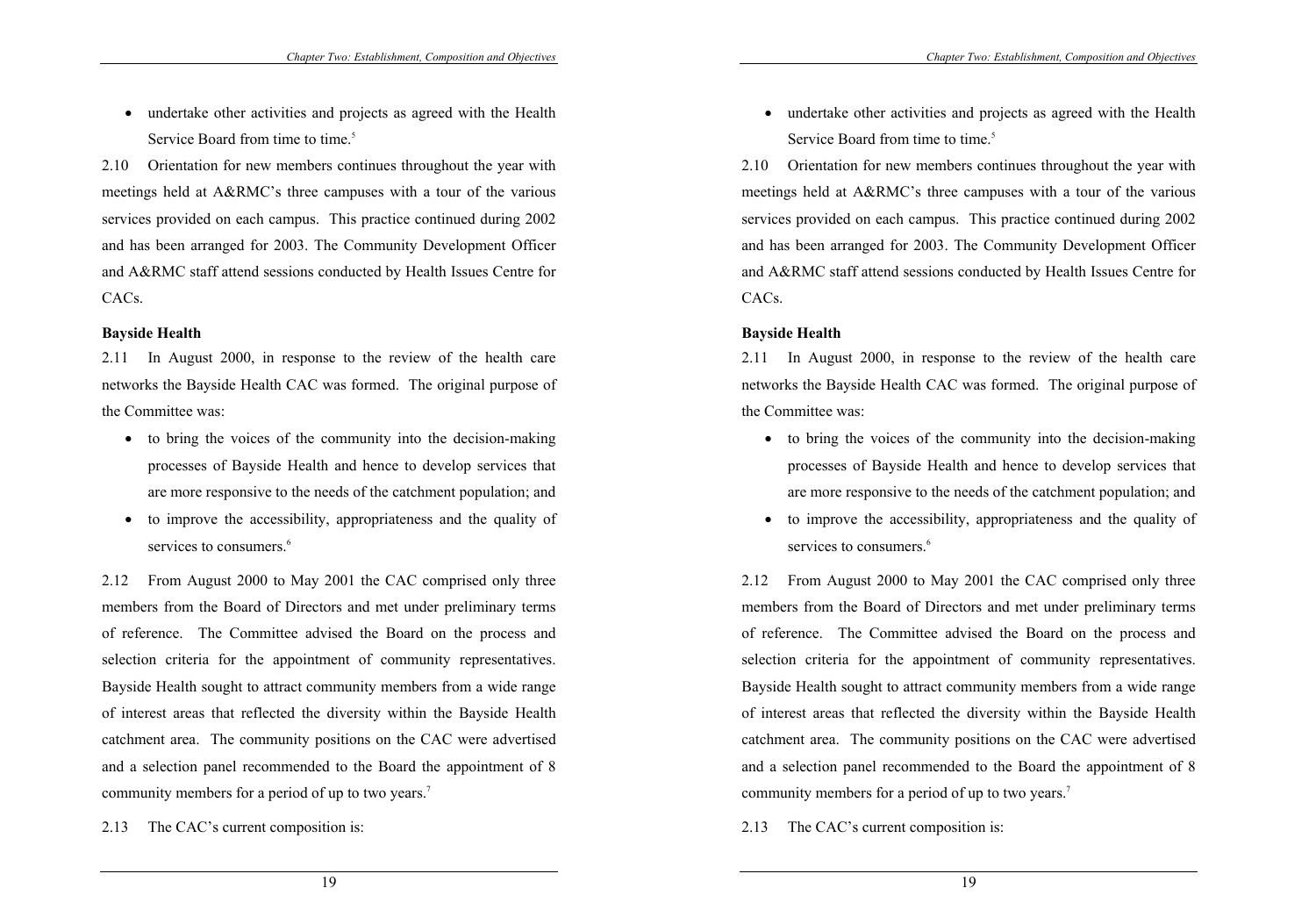- the Chair of the Board;
- at least one additional Director, one or more of whom shall also be a member of the Primary Care and Population Health Advisory Committee; and
- up to ten individuals from the community who are not members of the staff of Bayside Health or current or recent healthcare providers, for a renewable terms of up to two years.<sup>8</sup>

2.14 As a group members, have come from a wide range of community networks and broad range of health-related interest areas. These include aged care, HIV/AIDS, alcohol and drug issues, chronic pain and mental health. There has been representation from across many municipalities in the metropolitan catchments of Bayside Health. Until 2002, there was also representation from rural Victoria, but the distances involved and other pressures made continued participation difficult.<sup>9</sup>

2.15 One Community member made the following comment about the Committee's composition:

> Our interaction with the Board, the Chief Executive and senior staff has proved to be an effective way of maintaining good communication channels and has given community members a sound understanding of the operations and strategic direction of Bayside Health. This has enabled the CAC to be effective and to add value to programs initiated by the Board and management.<sup>10</sup>

2.16 The objectives of the CAC as found in the terms of reference are stated as follows:

- assist the Board with its communication with the community and consumers;
- advise the Board on major strategic issues and initiatives;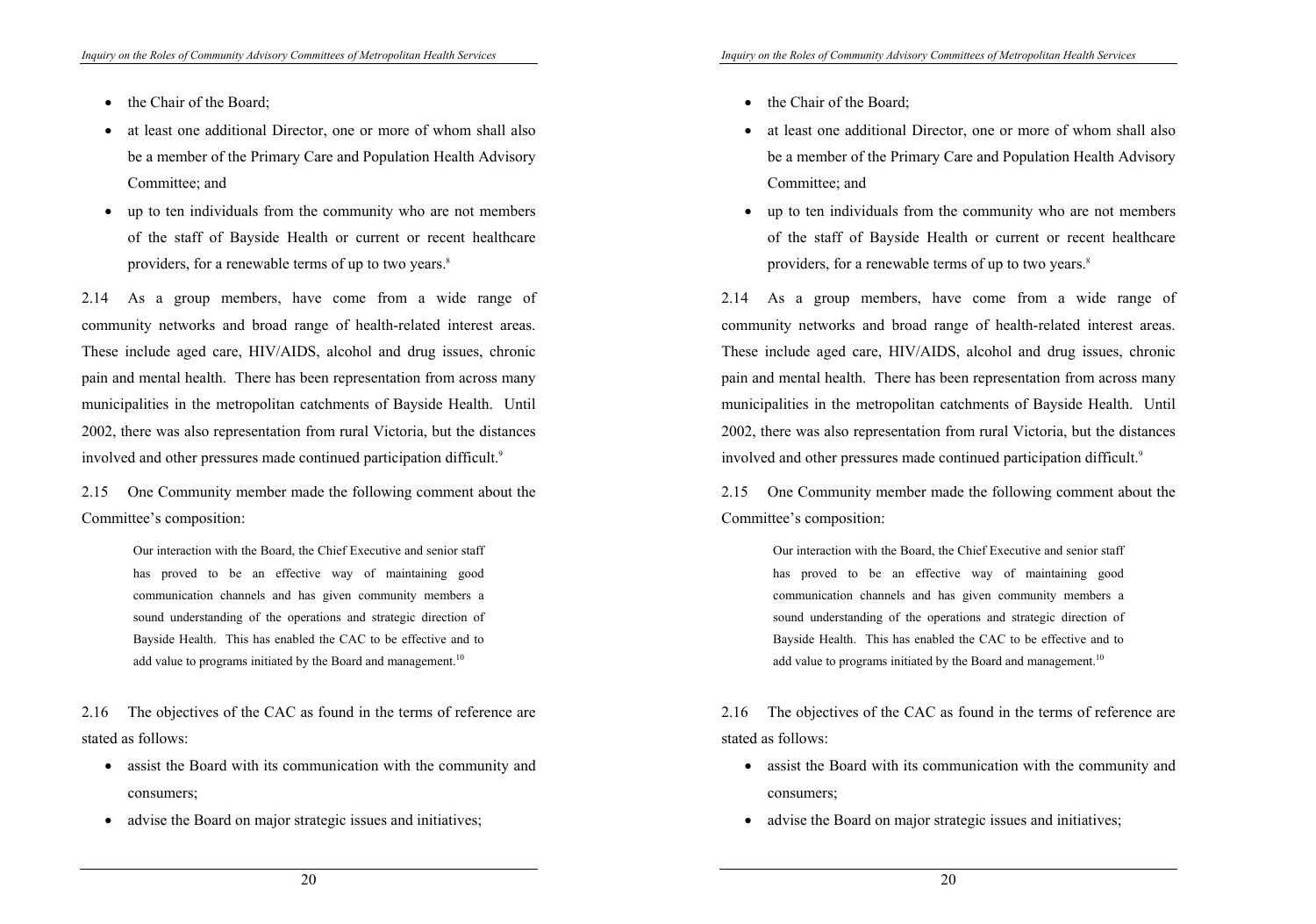- advise the Board and the Chief executive Officer on priority areas and issues requiring consumer participation, and on matters of community interest or concern;
- provide advice on strategies to enhance and promote consumer and community participation, including the development, implementation, monitoring and evaluation of a Community Participation Plan;
- in consultation with the Quality Committee review, endorse and monitor the Bayside Health Quality Plan, Quality Indicator Suite and Quality of Care Report;
- participate in Bayside Health's strategic planning and service development processes;
- advocate to the Board on behalf of the community; and
- consider any matter referred to it by the Board of Directors.<sup>11</sup>

## **Children's Hospital**

2.17 Consumer participation at the Royal Children's Hospital (RCH) has been undertaken at a variety of levels for a significant number of years and a formal RCH-wide consultative committee, the Family Care Committee (which was a sub-committee of the Board), was in place for at least 15 years prior to the formation of the Women's and Children's Health Care Network. The current CAC, which was set up in 2000, comprises consumer representatives from three organisations - the Association for Children with a Disability, the Chronic Illness Alliance and the Islamic Council of Victoria, as well as individual members. In addition, the CAC regularly consults with a group of leaders from 12 ethnic communities.12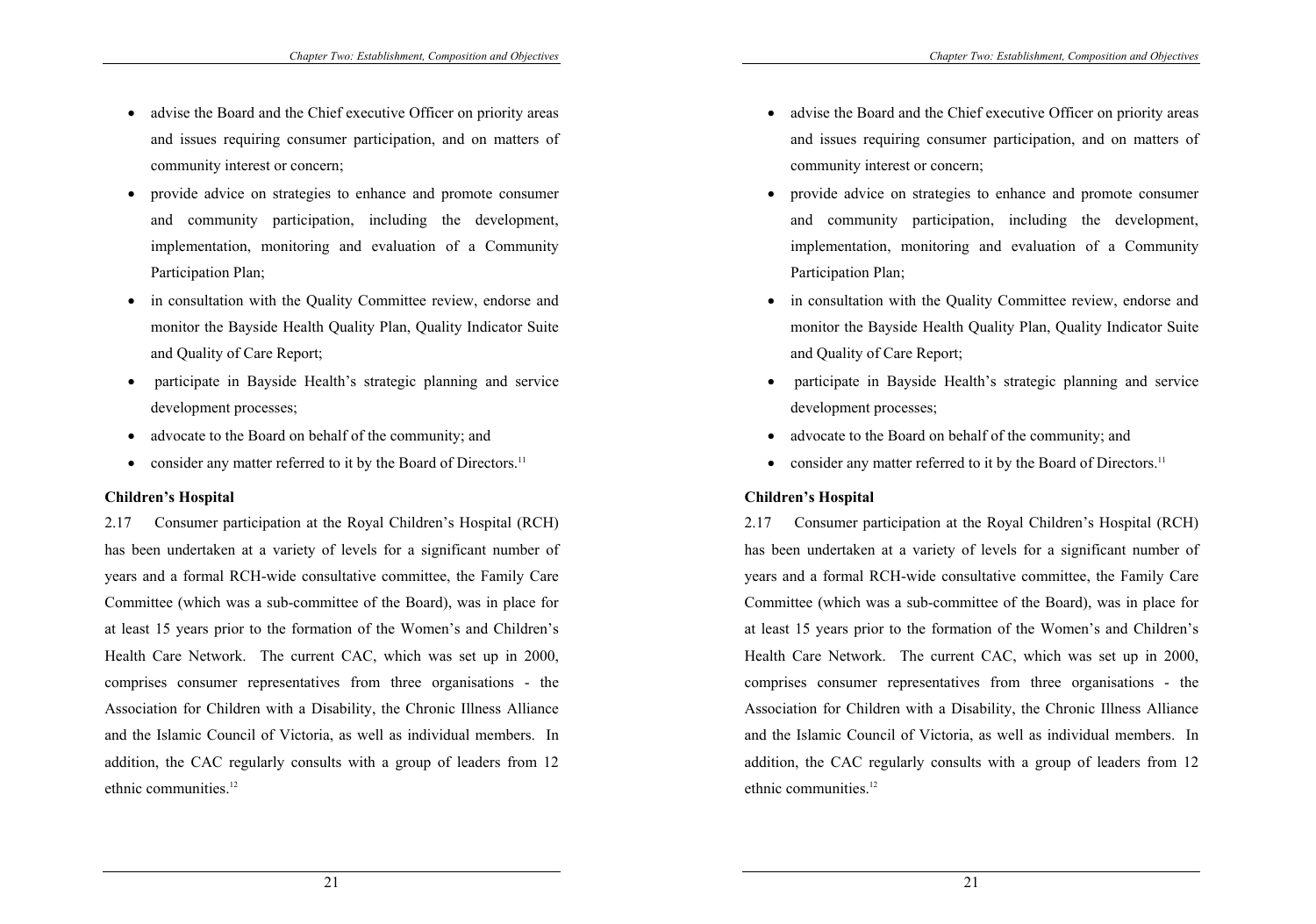2.18 The Women's and Children's Health Service (W&CH) adopts the following guiding principles in providing services to the community:

- Consumer participation in health care is a democratic right;
- Adopting consumer-focused approaches improves health outcomes and status, service quality, safety and efficiency and ensures equitable service provision;
- Service planning and design will locate the consumer at the centre of care;
- The consumer perspective will be integrated into the service planning and development process; and
- WCH is committed to continuing and increasing consumer participation in everyday practices across all levels of the organisation.<sup>13</sup>

2.19 The role of Royal Children's Hospital CAC (RCH CAC) is to support and advise the Royal Children's Hospital and Women's and Children's Health (W&CH) on enhancing and promoting a consumer-focused and consumer-responsive approach in all aspects of health service planning and delivery for children and young people and to ensure the best interests of children and young people, (actual and potential service users), their carers and families are upheld.

2.20 The Objectives as stated in the terms of reference are:

- 1. To ensure that appropriate mechanisms exist to maximise consumer participation.
- 2. To assist in developing and monitoring an integrated consumer feedback model to enable regular and systematic consumer feedback, organisational response and communicating such responses to consumers and staff.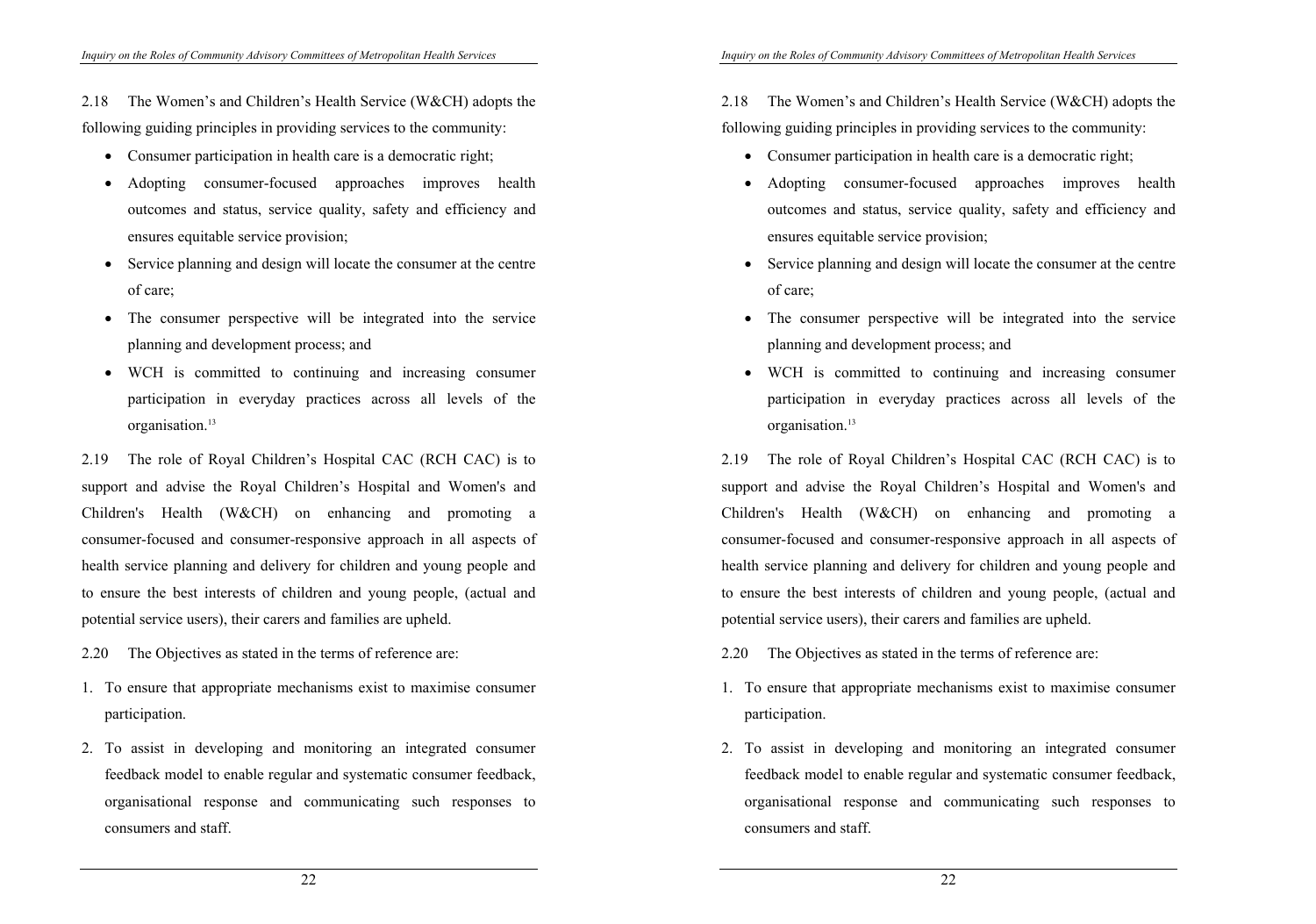- 3. To participate in the development and ongoing monitoring of key performance indicators for health service quality.
- 4. To provide advice and recommendations to the W&CH CAC, the W&CH Board and RCH management with regard to relevant community perspectives, consumer participation, priorities, service developments and resource allocation.
- 5. To act as a conduit and advocate on behalf of consumers and their families and carers, and communities regarding access and equity in service provision.
- 6. To undertake related activities and projects as agreed by RCH management and/or the W&CH Board.<sup>14</sup>
- 2.21 The RCH CAC comprises the following members:-
- 1. Seven community representatives, including:-
	- Representatives from nominated peak bodies whose members are frequent users of the services offered by the RCH; and
	- Individual representatives or parent advocates who are able to provide a different perspective to that of the peak body representatives.<sup>15</sup>
- 2. Up to five members of the health service, representing:-
	- The W&CH Board;
	- Hospital Executive Committee;
	- Medical staff;
	- Nursing staff; and
	- Allied Health staff.
- 3. In addition, the Consumer Liaison Officer, CAC Resource Officer and Board Secretary will be in attendance.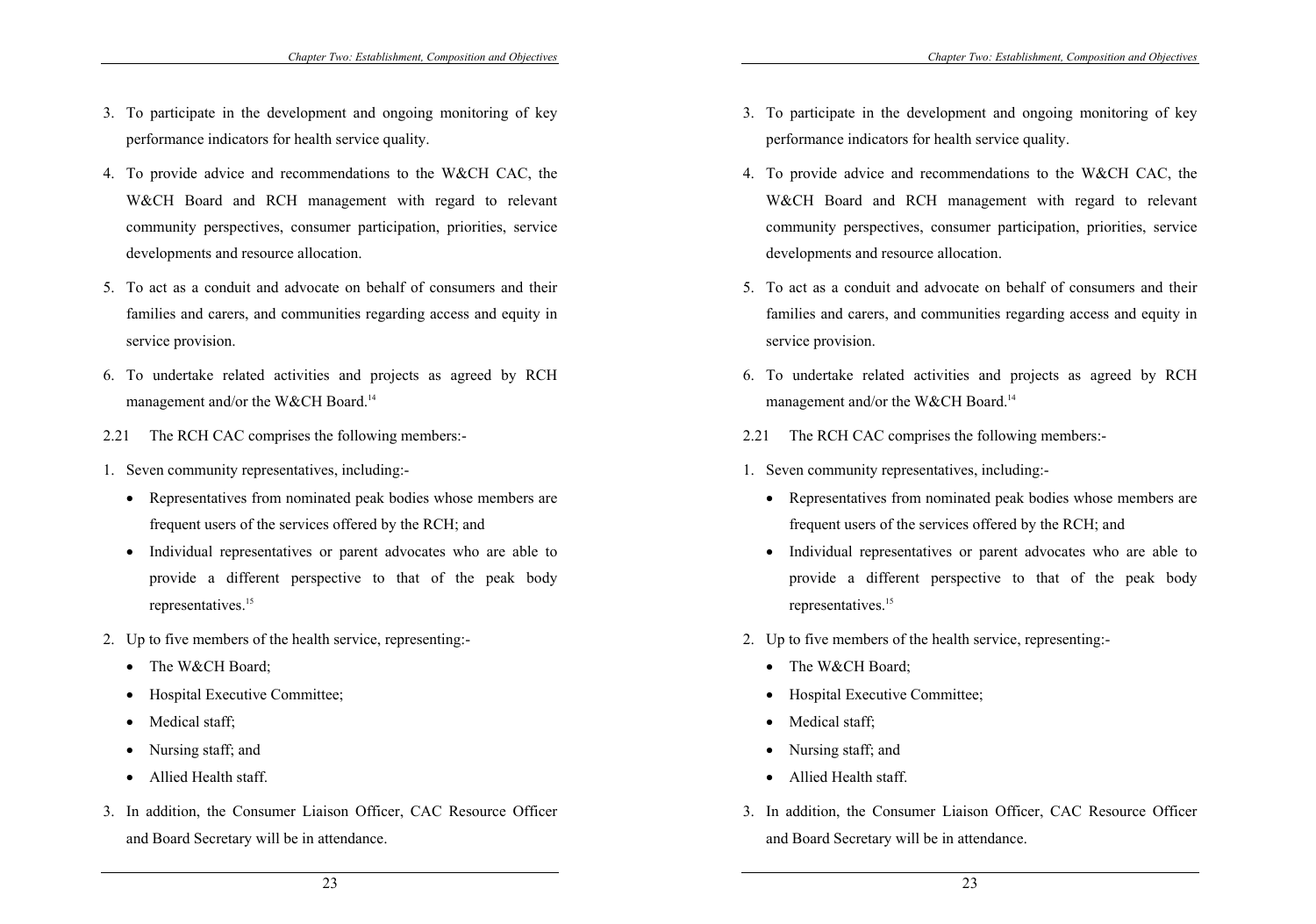Membership appointments are renewed every 12 months with a maximum of a three-year term.

2.22 As the RCH CAC represents a limited range of children, young people and their carers or families' experience, the development and monitoring of alternative strategies to engage a broad range of consumers and their families and carers was considered a critical role for the committee. These strategies are embedded in the RCH CAC annual work plan.

2.23 In addition criteria for membership have been adopted. Peak body representatives undertake to:

- Consult with member organisations and members who use RCH services, and agree to advocate on behalf of other users in order to represent consumer issues from the broadest possible community perspective;
- Nominate and support suitable consumer representatives to RCH committees, projects and working parties as required;
- Act as a central information referral point for users to be informed about the role of the RCH CAC and the process for referring issues to the committee; and
- Provide representatives to the RCH CAC.<sup>16</sup>

2.24 The following process for recruitment to RCH CAC has also been adopted:

- 1. Organisations, peak bodies and individuals are invited to submit expressions of interest to nominate an individual to the RCH CAC;
- 2. W&CH will nominate at least one Board member who satisfies selection criteria to the RCH CAC;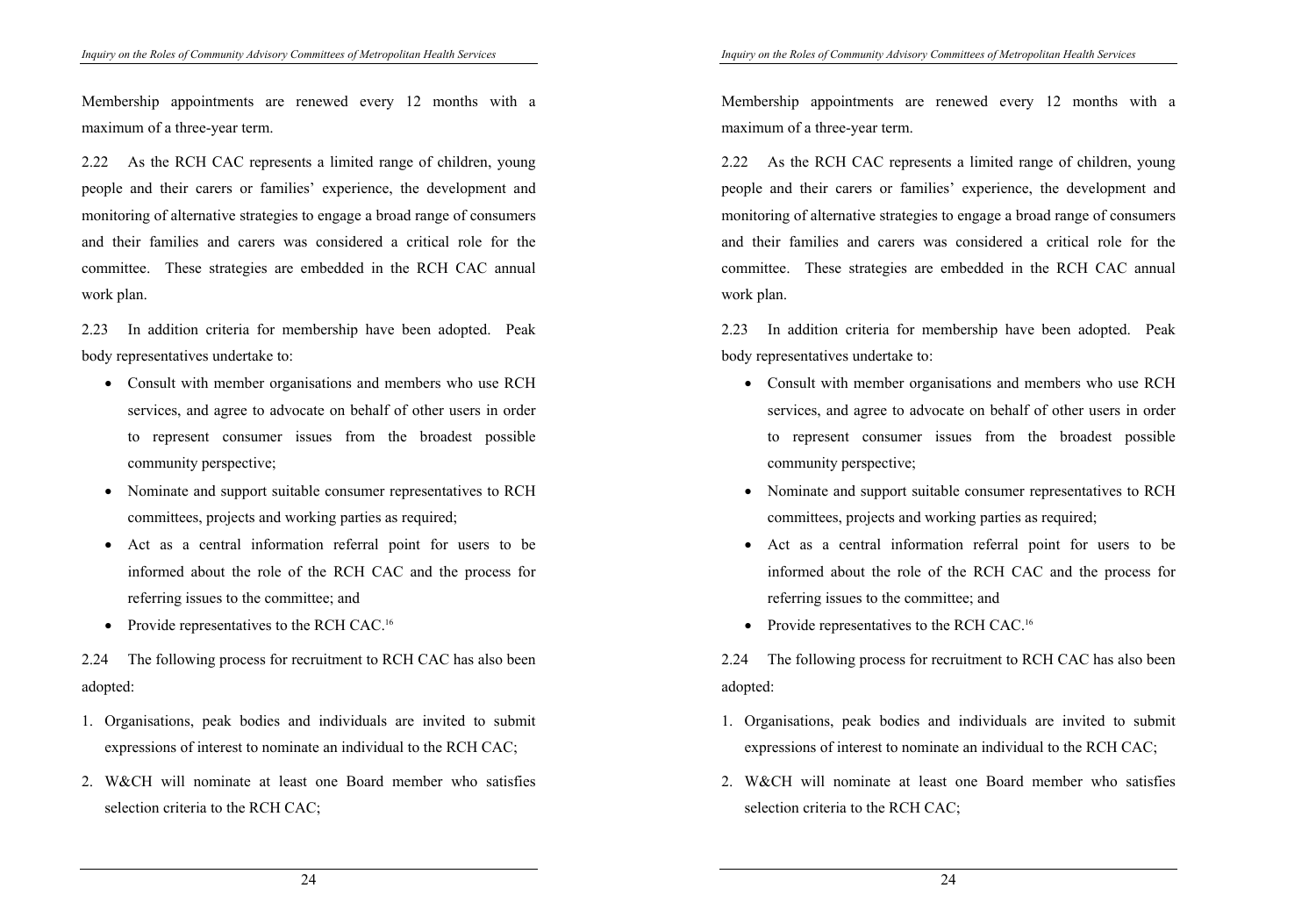- 3. The RCH CAC considers nominations and, after consultation with hospital management, recommendations for appointment to RCH CAC are then made to the W&CH Board; and
- 4. Committee membership will attempt to reflect the diversity of the communities served by RCH.<sup>17</sup>

2.25 The RCH CAC works to provide timely input and advice to the W&CH Board on major strategic issues and developments. It is expected that the W&CH will also ensure that the committee is adequately resourced in order to fulfil its responsibilities. The RCH CAC is accountable to the W&CH Board. The RCH CAC has a responsibility to represent consumers and communities, ensure RCH responsiveness to consumers and assist with two-way communication between the RCH and the community.

2.26 The RCH CAC will endeavour to fulfil its responsibility through development and implementation of an annual Community Participation Plan (CPP). The CPP will be developed by the Committee and, after consultation with hospital management, referred to the W&CH Board for approval.

2.27 An annual report monitoring the effectiveness of the Committee's CPP and activities will be presented to the RCH Hospital Executive Committee and the Board. RCH CAC membership, activities and outcomes of recommendations made to the WCH Board shall be included in the W&CH annual quality report.

2.28 The committee has the following procedural rules:

- The RCH CAC will meet at least bimonthly;
- A quorum will consist of 50 percent of the current membership;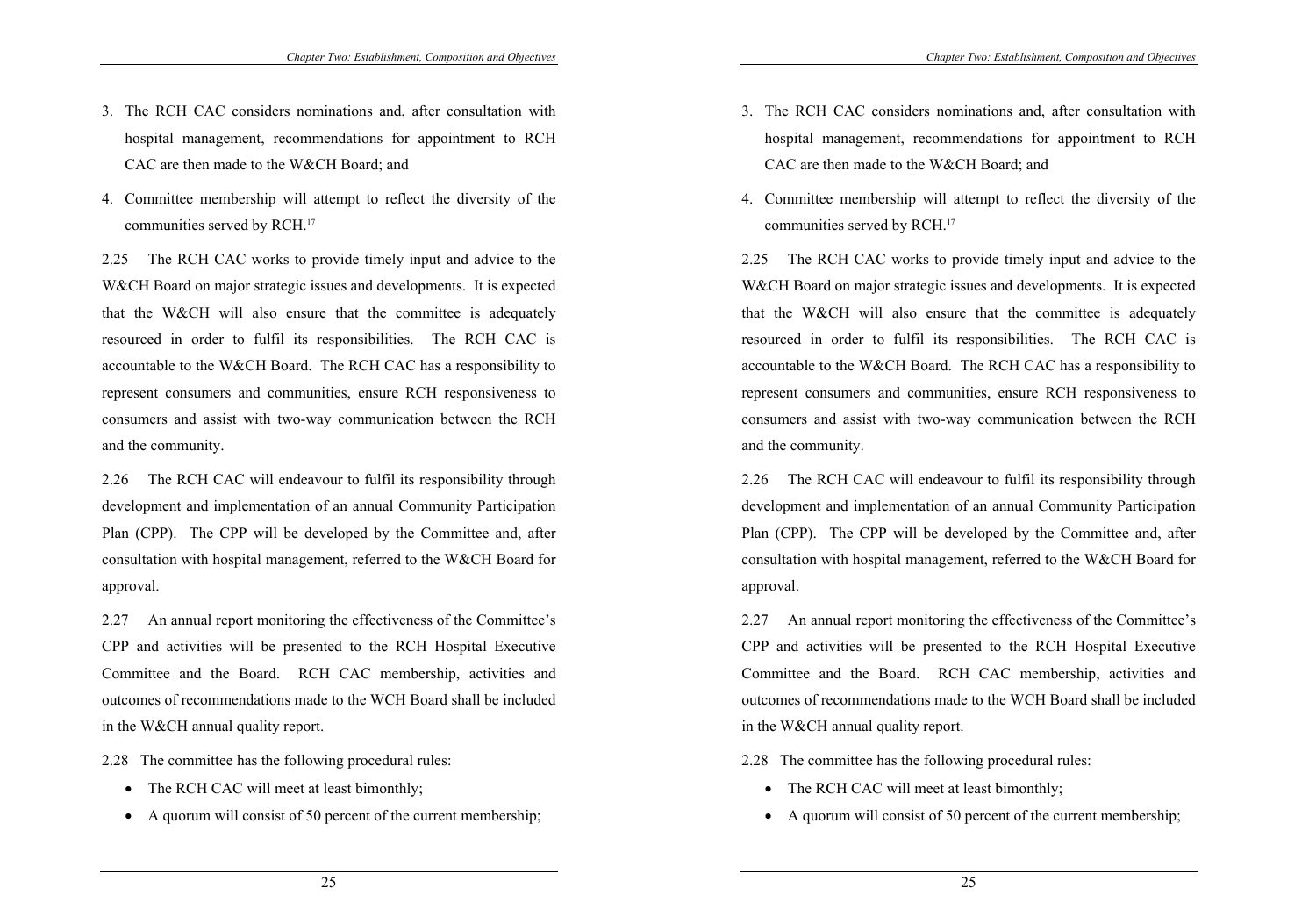- Where a decision from the Committee is required or a recommendation is to be forwarded to the W&CH Board, a quorum must be present and the decision/recommendation will be based on a majority vote of the members of the committee present;
- In all methods of reporting, the RCH CAC ensures the confidentiality of consumers is maintained and all information that may identify a consumer is kept confidential. Committee members and community representatives have a duty to clarify issues of confidentiality before speaking publicly about matters discussed at Committee meetings. In the event that this criterion is not met continuation of membership may be reviewed;
- The sitting member of the W&CH Board will chair the RCH CAC;
- The W&CH Board Secretary will routinely draft and forward minutes from each committee meeting to the Board;
- The Executive Director of the RCH or designated senior executive and the Divisional Director of the Community Division will be in attendance for at least a part of each meeting to ensure effective information provision and practicality of issues arising. The W&CH Chief Executive Officer shall be invited to attend on a quarterly basis or more often as required;
- Health care providers may be invited as a resource to the Committee;
- Two consumer representatives of the RCH CAC who meet the attendance criteria will be nominated by the committee to be represented on the W&CH CAC which coordinates consumer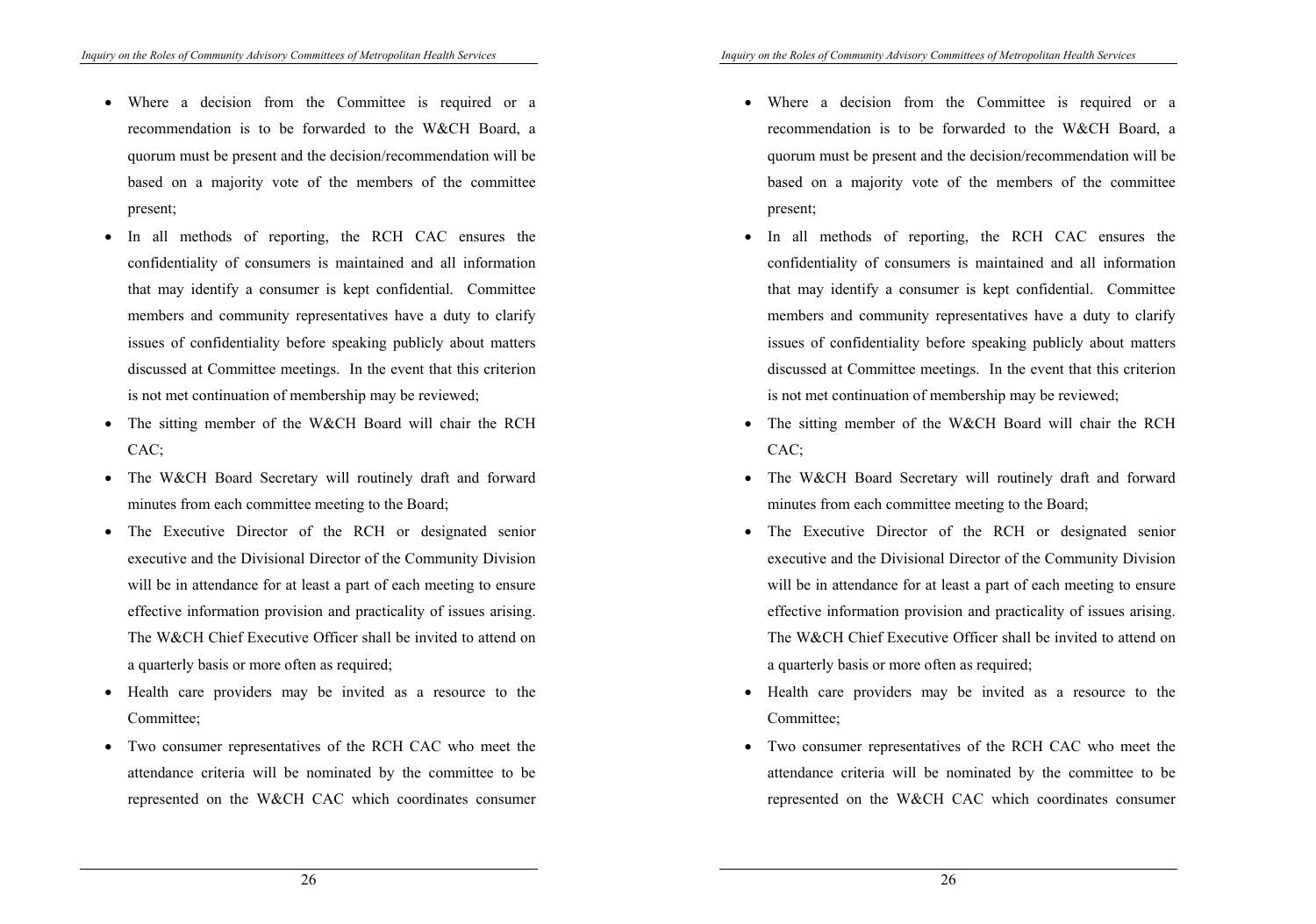participation across W&CH. These positions will be rotated annually;

- Committee members may be invited and are encouraged to join additional RCH and W&CH committees, subcommittee meetings or working groups. Members sitting on such committees are expected to report regularly to the RCH CAC on the progress and in particular any issues that may require broader consumer debate; and
- Attendance at RCH CAC meetings is necessary. Committee members are expected to attend at least 2/3 of the total annual committee meetings. In the event that this criterion is not met continuation of membership may be reviewed.<sup>18</sup>

### **Dental Health Services Victoria**

2.29 The Community Advisory Committee of Dental Health services Victoria (DHSV) was formally established as a Committee of the Board in early 2001 in line with requirements under the *Health Services (Governance) Act 2000*. 19

2.30 Following the approval of the terms of reference for the CAC and the appointment of two members of the Board as Chair and Deputy Chair, two forums were held to develop community interest, one in Wangaratta and a second in Melbourne. Public advertisements were placed state-wide to recruit membership. A number of applicants were interviewed by the Chair and Deputy Chair. Recommendations were made to the Board and appointments were made for staggered periods of time. From the beginning the Board determined to pay a sitting fee to each community member of the CAC.<sup>20</sup>

2.31 The role of CAC is to: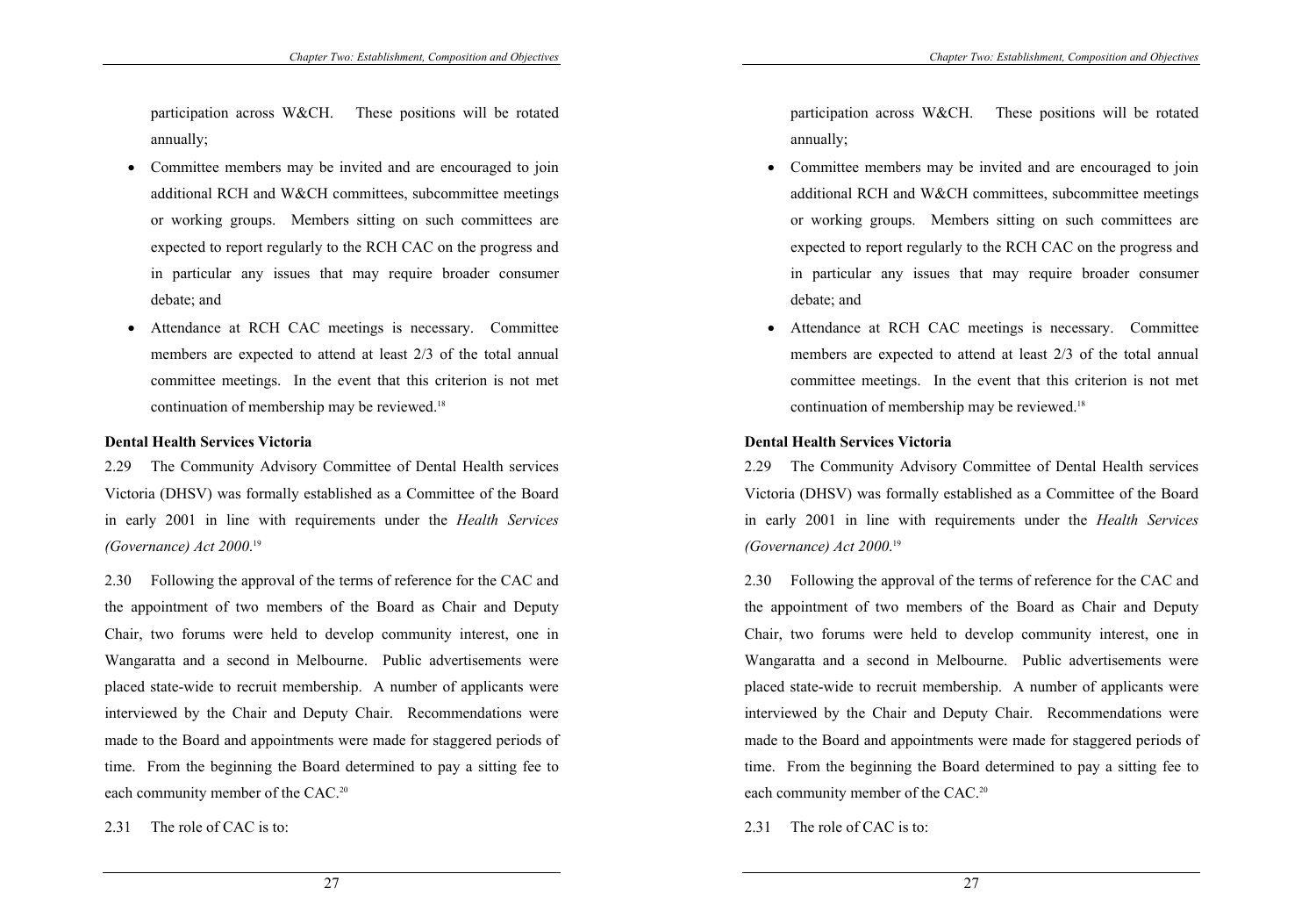- Advise the Board of Directors on strategies which improve and promote consumer and community participation at all levels;
- Identify and advise the Board of Directors on priority areas and issues requiring consumer and community participation;
- Develop a strategic Community Participation Plan for consideration by the Board;
- Monitor the implementation and effectiveness of the approved Community Participation Plan;
- Assist the Board of Directors and senior management in their communication with DHSV's community and consumers;
- Act as representatives of the community to the Board of Directors;
- Ensure that individual confidentiality and privacy is protected and access to information is in the interest of the public;
- Assist the Quality Assurance Committee and the Board of Directors in the development and ongoing monitoring of key performance indicators for service quality and accessibility; and
- Undertake other activities and projects as agreed with the Board of Directors from time to time.<sup>21</sup>

2.32 All appointments to the CAC are made by the Board of Directors for periods up to 3 years. Appointments will vary in term to ensure continuity within the Committee. Members of the Board of Directors shall be appointed Chair and Deputy Chair of the CAC. At least one of these members should have skills and experience in community consultation.

2.33 Up to 7 additional members of the CAC shall be appointed from individuals with links to the following communities: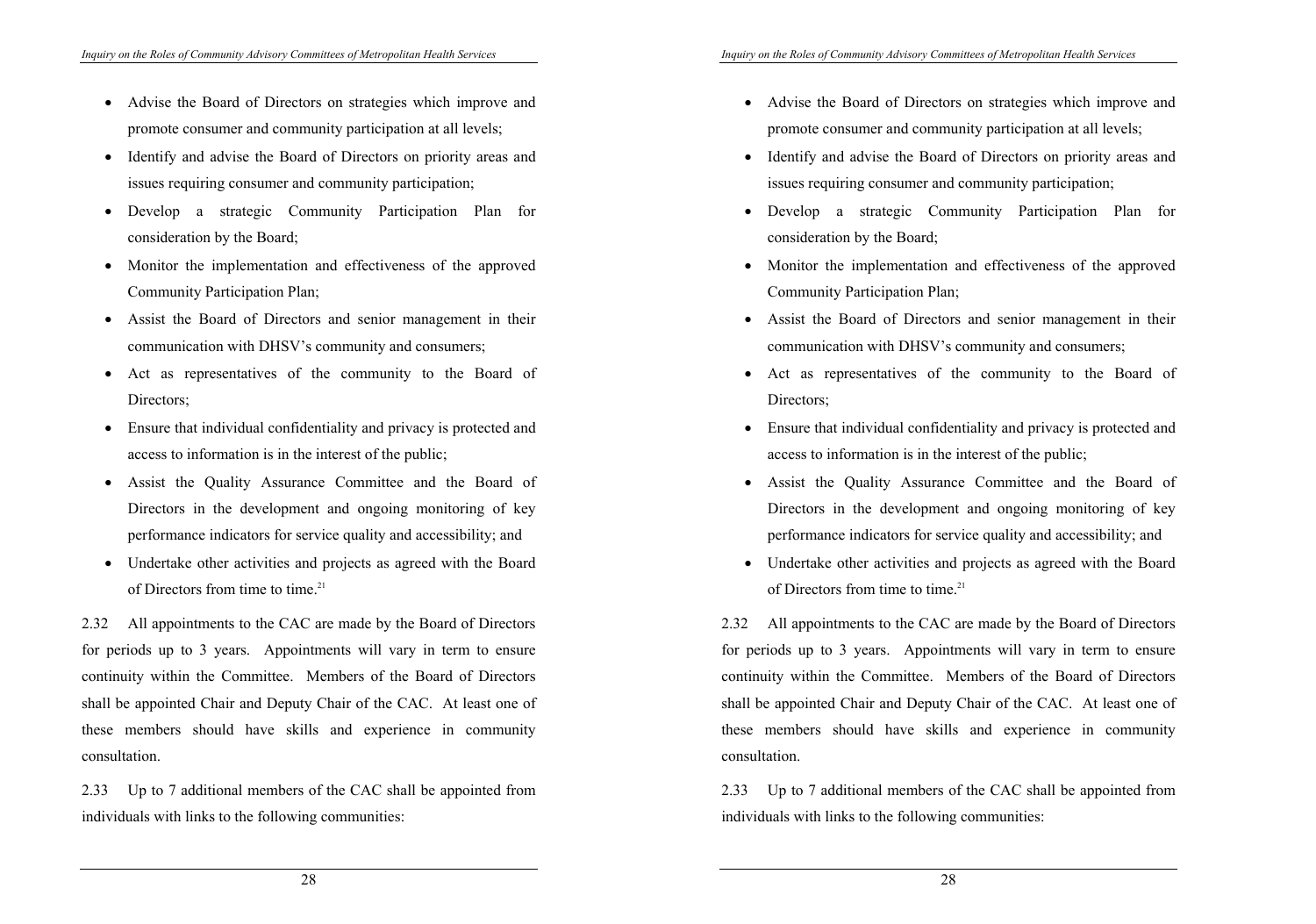- Young people and parents of children eligible for school dental care;
- Aged concession card holders; and
- Young and middle aged concession card holders.<sup>22</sup>

2.34 DHSV believes that members of the CAC should be able to reflect the special needs and interests of specific communities to assist DHSV with consultation processes. These groups include people from diverse backgrounds such as:

- non-English speaking backgrounds;
- disabilities and other special needs;
- rural areas; and
- Aborigines and Torres Straight Islanders.<sup>23</sup>

Committee members must be 16 years of age or over.

2.35 The Chief Executive of DHSV and the General Manager – Human Resources and Corporate Communications are invitees to the Committee. Committee members are eligible for reappointment. The Board of Directors may on the advice of the Chair of the CAC terminate the appointment of any member of the committee at any time.

# **Eastern Health**

2.36 The lead time to the first committee meeting in April 2001 was about five months. Eastern Health received expressions of interest from people who considered they had capacity to reflect views of the community; links to the community and consumer groups; and the ability to bring knowledge of the opinions and policies of community groups to the committee. Individuals employed by or who represented organisations that provided health care were considered ineligible for membership.<sup>24</sup>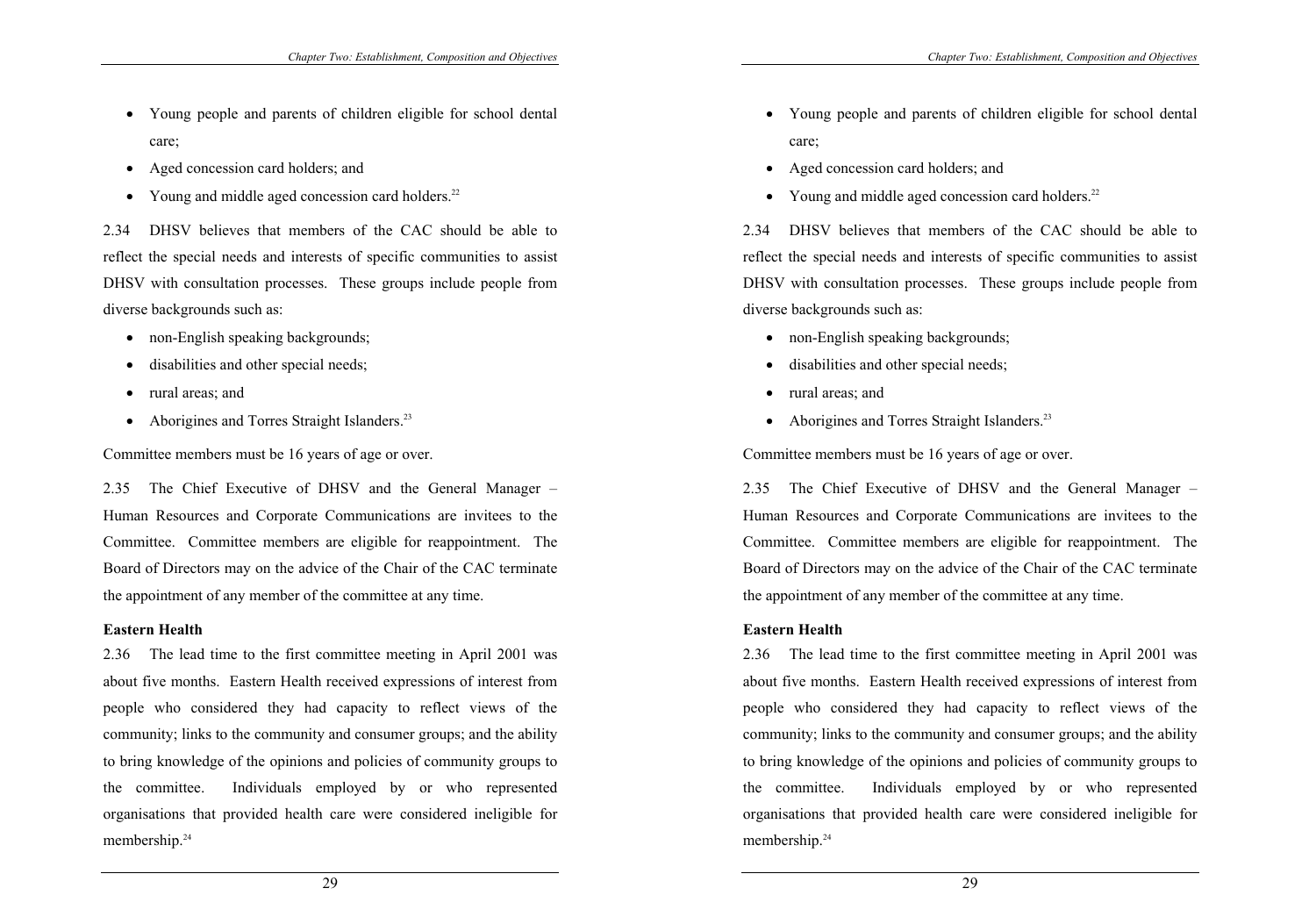2.37 A four-person panel of Board members and Eastern Health staff interviewed candidates and those selected were from different local government areas in the Eastern Health catchment.

2.38 The committee was convened for some time before it could be said to have been established.

2.39 In 2002, there having been attrition of some of the foundation members, a second recruitment drive was done. Advertising action was taken and the vacancies were notified on the Eastern Health website and in the local press. As well, the vacancies were notified to a mail-out to 300 volunteers of Eastern Health, a meeting of 50 Eastern Volunteers, current committee members and some clinicians. Eastern Health received 19 requests for information and ten of those applied for membership. There was no provision for prospective members to observe a CAC meeting before applying for a vacant place.<sup>25</sup>

2.40 All applicants were considered suitable for membership of the committee. The suitability of applicants was assessed against the selection criteria. The selection panel considered information given in the application forms and responses to prepared conversational guides in the meetings. The following guide was used to assess each candidate against the criteria.

| <b>SCORE</b> | <b>SCORE DESCRIPTION</b>                     |
|--------------|----------------------------------------------|
|              | Insufficient or inadequate evidence supplied |
|              | Does not meet criteria                       |
|              | Meets criteria at an acceptable level        |
|              | Meets criteria at a high level               |
|              | Meets criteria at an excellent level         |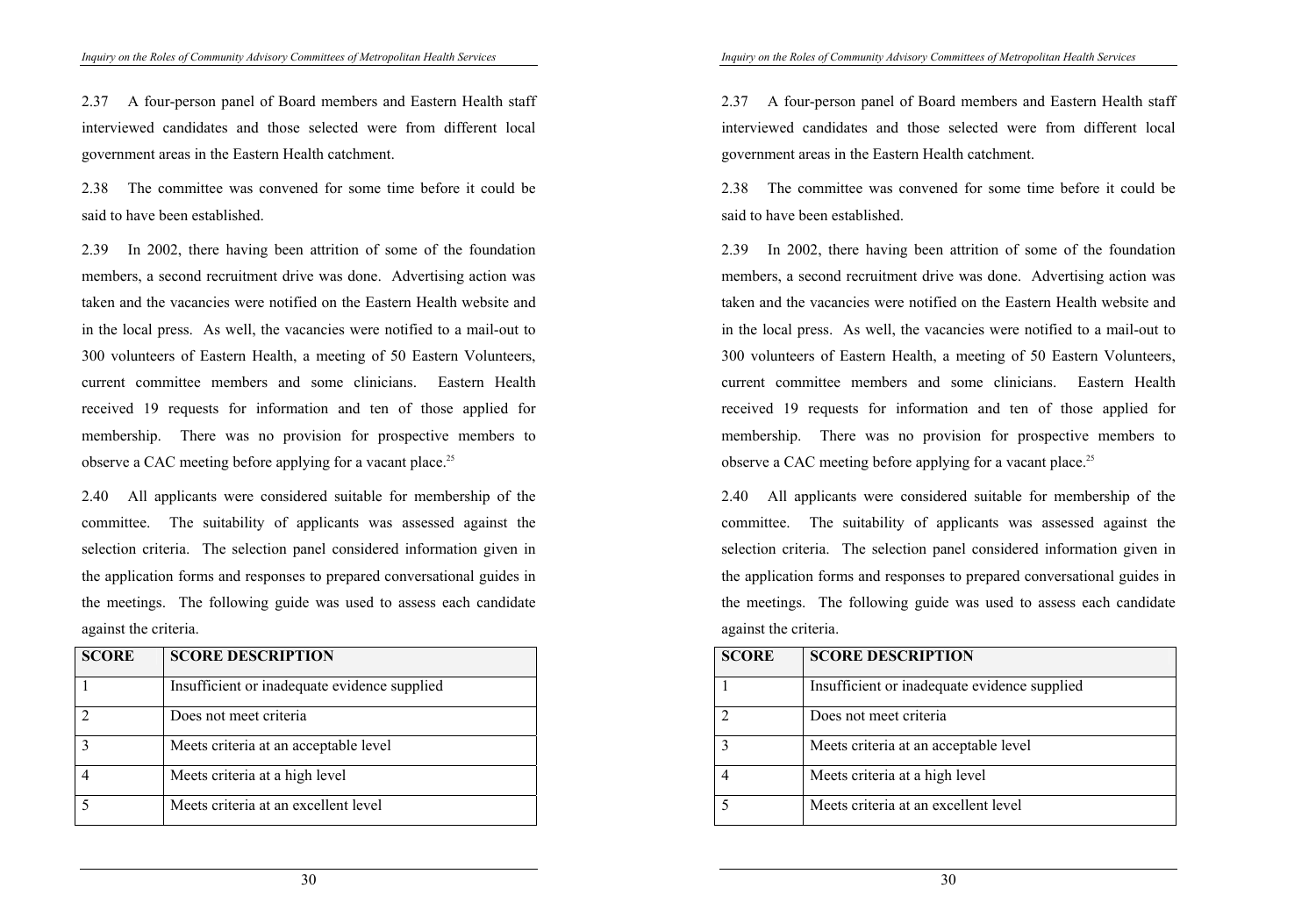2.41 The panel ranked applicants on demonstrated ability to meet the essential selection criteria. Each applicant met the criteria and those with the highest ranking were invited to join the committee. The remaining candidates were asked to form a 'consumer bank' that Eastern Health might call on for advice on specific topics. Each agreed.<sup>26</sup>

2.42 Typical of candidates' stated reasons for seeking membership of the committee was this statement from an applicant, "I would like opportunity to give constructive feed-back so that services are improved…. and strengthened where they are already good".

2.43 Members of the Committee are invited to a tour of Eastern Health's campuses within a few months of their commencement. Many members have been able to attend education sessions that have dealt with topics being discussed in Committee and with processes that groups can use.

#### **Melbourne Health**

2.44 The CAC was established in mid 2001. In its first months of operation, its meetings were focussed on orientation of members to Melbourne Health and discussion of its role in promoting and enabling consumer participation within the organisation. The CAC's initial findings were that the extent of consumer participation in Melbourne Health services varied across the organisation. This reflected:

- variation in the nature of services provided;
- varying extent to which patients are "repeat customers";
- differences in lengths of stay and length of contact with the service; and
- diversity of the catchment population (from local residents, to state-wide, depending on the level of specialty of the service.<sup>27</sup>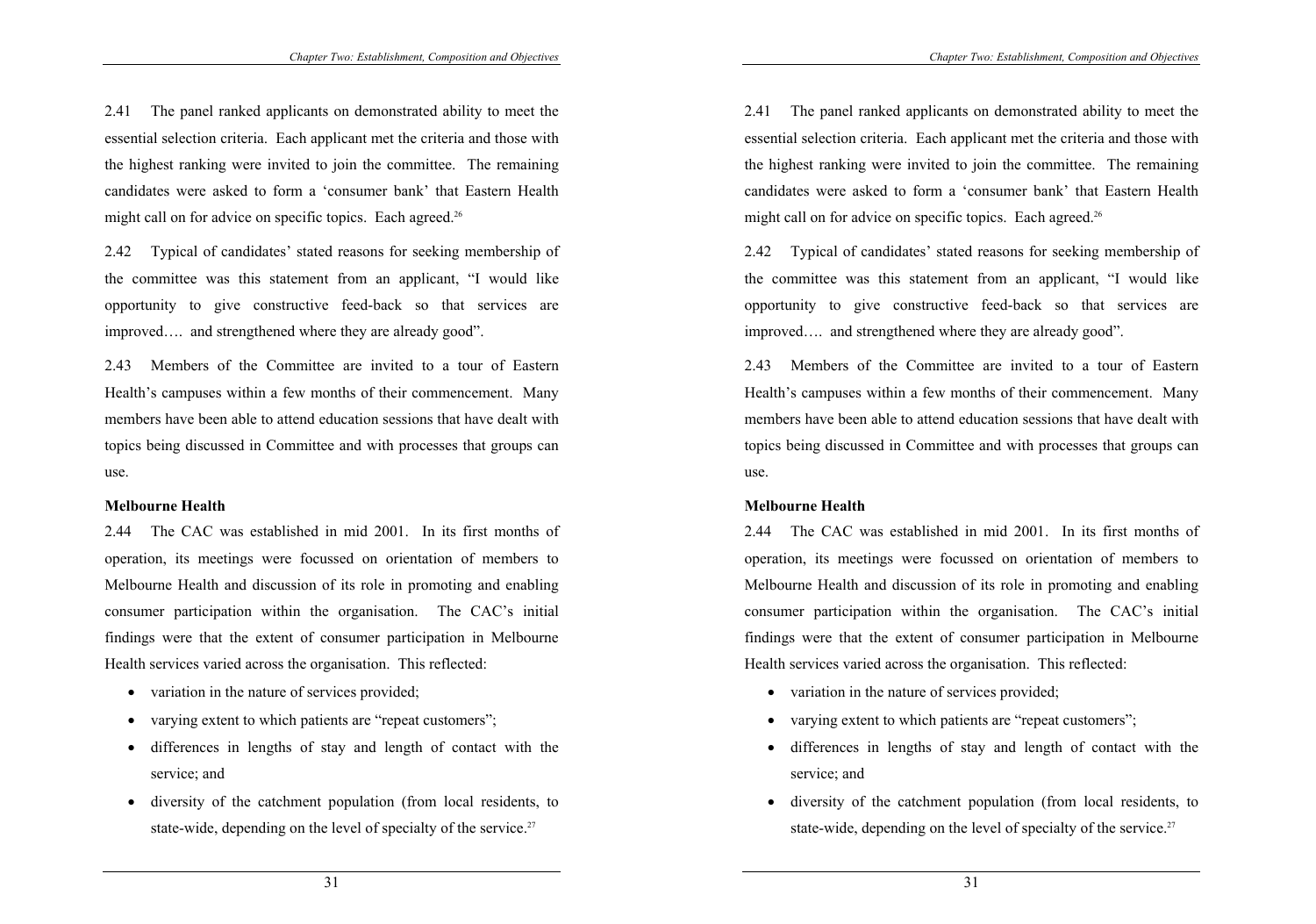The composition and objectives of the CAC were accordingly designed to take these variations into consideration.

2.45 The CAC is constituted to provide leadership and direction to community participation for Melbourne Health and has a responsibility to advise the Board of Melbourne Health on governance, policy and strategy in relation to community participation and its impact on health service outcomes. It is intended that the CAC should reflect consumers and communities, not health care providers, thus membership reflects the constituency of Melbourne Health's communities.

2.46 The membership of the CAC:

- will be appointed by the Board and shall comprise at least one Board member in addition to the Chair;
- will have a Chair appointed by the Board;
- will have an Executive sponsor appointed by the CEO to ensure executive support; and
- shall comprise up to nine individuals from Melbourne Health's communities who may serve for up to two years at a time with the opportunity for reappointment for a further term.28
- 2.47 The objectives of the CAC are as follows:
	- to advise the Health Service Board on strategies to enhance and promote consumer and community participation at all levels within the Health Service, including the development of a strategic Community Participation Plan;
	- to identify and advise the Board of Melbourne Health on priority areas and issues requiring consumer and community participation;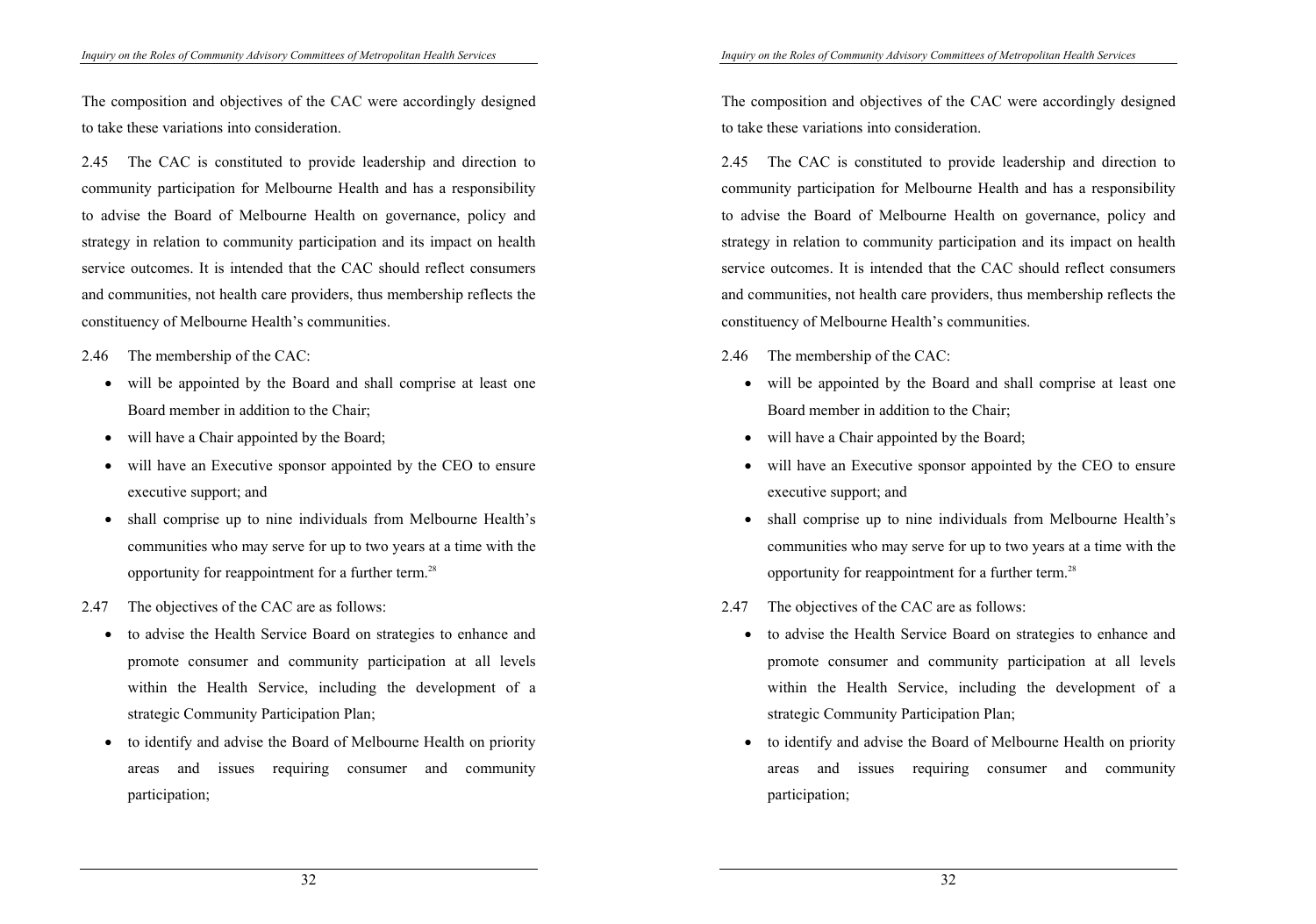- to develop, monitor and evaluate the implementation and effectiveness of a Community Participation Plan;
- to advise the Board and the health service in their communication with the community and consumers;
- to advise the Board on major strategic issues and initiatives which impact on community and consumers; and
- to assist the Board in the development and ongoing monitoring of key performance indicators for service quality and accessibility.<sup>29</sup>

### **Northern Health**

2.48 Work towards the establishment of the Northern Health CAC began in November 2000. Terms of reference were approved by the Northern Health Board of Management in December 2000. The inaugural meeting with community members was held in June 2001.<sup>30</sup>

2.49 Bundoora Extended Care Centre has had a CAC for approximately 15 years. Broadmeadows Health Service established a CAC two years previously. Both these committees provide regular reports to the Northern Health CAC and to their respective site executive management.

2.50 The committee is chaired by a Northern Health Board of Management member. Two other Board members are also members of the CAC. The health service Chief Executive Officer is also a member of the committee. The committee is supported by the Community and Primary Care Projects Manager.

2.51 There are nine community/consumer members and they reflect the cultural diversity of the population serviced by Northern Health-Bundoora Extended Care Centre, Broadmeadows Health Service and the Northern Hospital.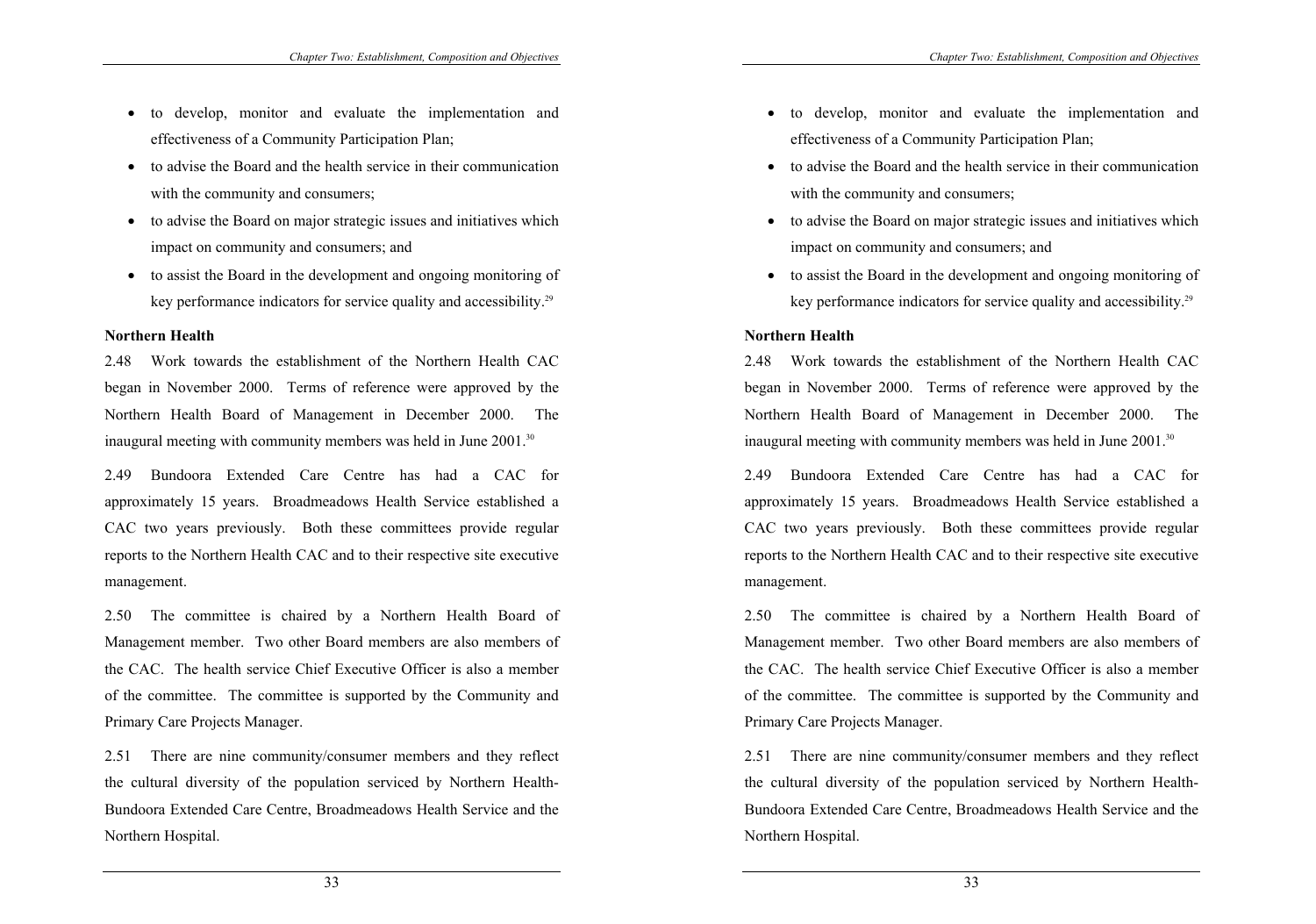2.52 Vacancies are filled by calling for expressions of interest in relevant publications. Applications are screened by the Committee Chair and the Community and Primary Care Projects Manager. Where expressions of interest have not been received to fill vacant positions, specific communities, organisations and individuals may be targeted. Interviews are conducted and the successful applicant is selected. Appointments to the committee are confirmed by the Northern Health Board of Management.

- 2.53 The CAC has two critical objectives;
	- to assist the Health Service to appropriately integrate consumer and community views at all levels of its operations, planning and policy development and
	- to advocate to the Board on behalf of the Community.<sup>31</sup>
- 2.54 Specifically it advises the Board on
	- mechanisms to coordinate community participation;
	- strategic planning;
	- quality improvement and accessibility of services provided by Northern Health; and
	- community needs. $32$

2.55 In addition the Community Participation Action Plan 2001-2004 sets the framework for the work undertaken by the CAC and for the site based community participation groups. The five objectives of the action plan are:

- 1. to strengthen organisational capacity to enable community participation across Northern Health;
- 2. to provide leadership in addressing health care needs;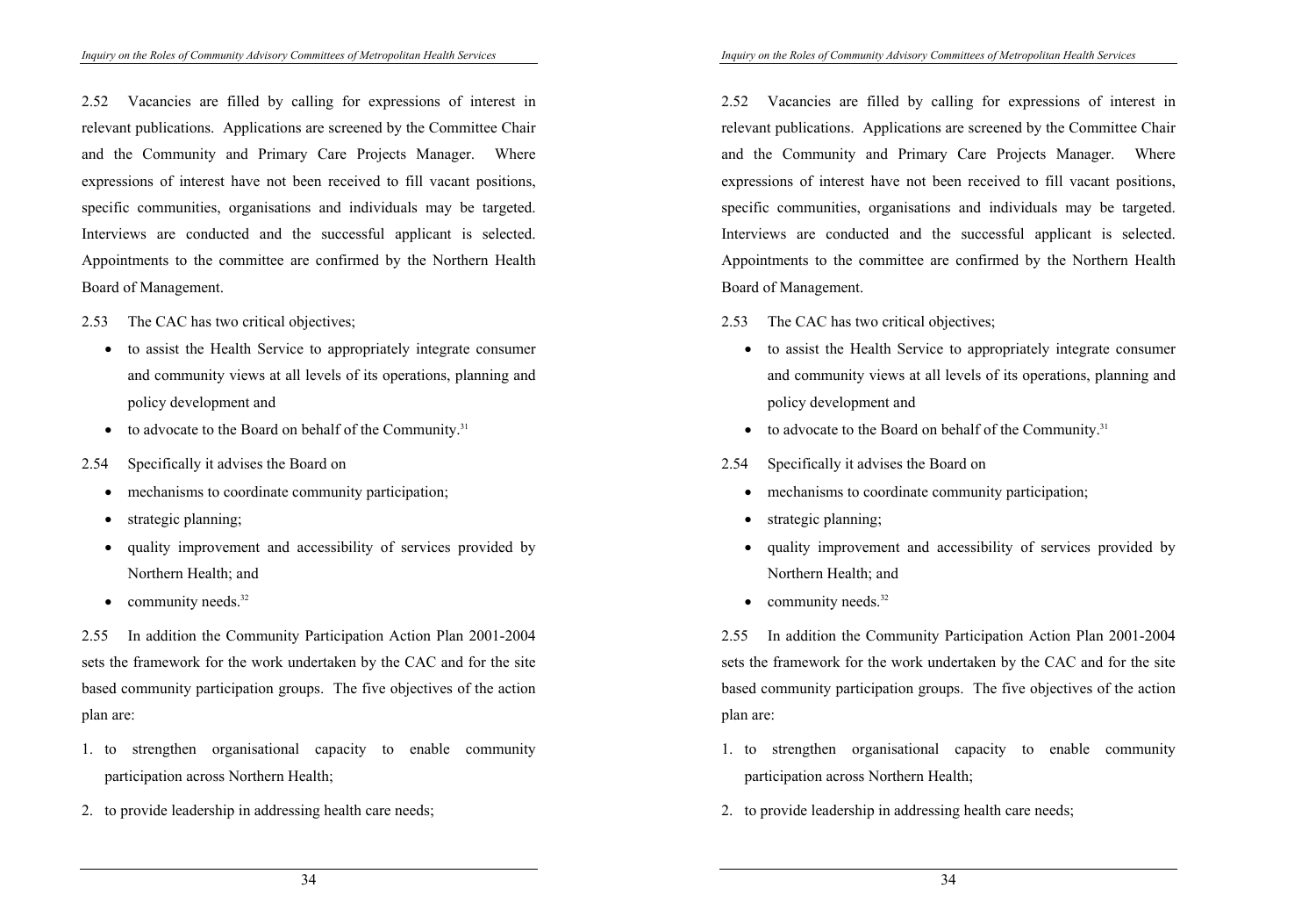- 3. to actively engage key stakeholders;
- 4. to support the Northern Health CAC; and
- 5. to strengthen quality improvement of Northern Health's Services.<sup>33</sup>

#### **Peninsula Health**

2.56 Peninsula Health established a CAC, which reports to the Board of Directors, in April 2001, as legislated by the State Government.

2.57 Peninsula Health has one CAC and two Community Advisory Groups - one for the Northern catchment area and one for the Southern catchment area.

2.58 Peninsula Health's CAC and Groups meet regularly and provide feedback, perspective, ideas and advice to the Board and Staff. The committee and groups are made up of community members whose interests and activities give them access to public opinion. In selecting members of the committees, attempts are made to ensure that members represent groups in the community.34

2.59 The community members volunteer their time and have a dual interest in improving the quality and safety of healthcare and advising the Health Service about community viewpoints.

2.60 The primary role of this CAC is to provide advice on needs, demands, and service development from a community perspective whilst also harnessing community support for the Health Service and its programs.

2.61 Appointments of community members are made on the basis of their capacity to represent a broad range of community views and interests. The CAC provides direct input and acts as a conduit to key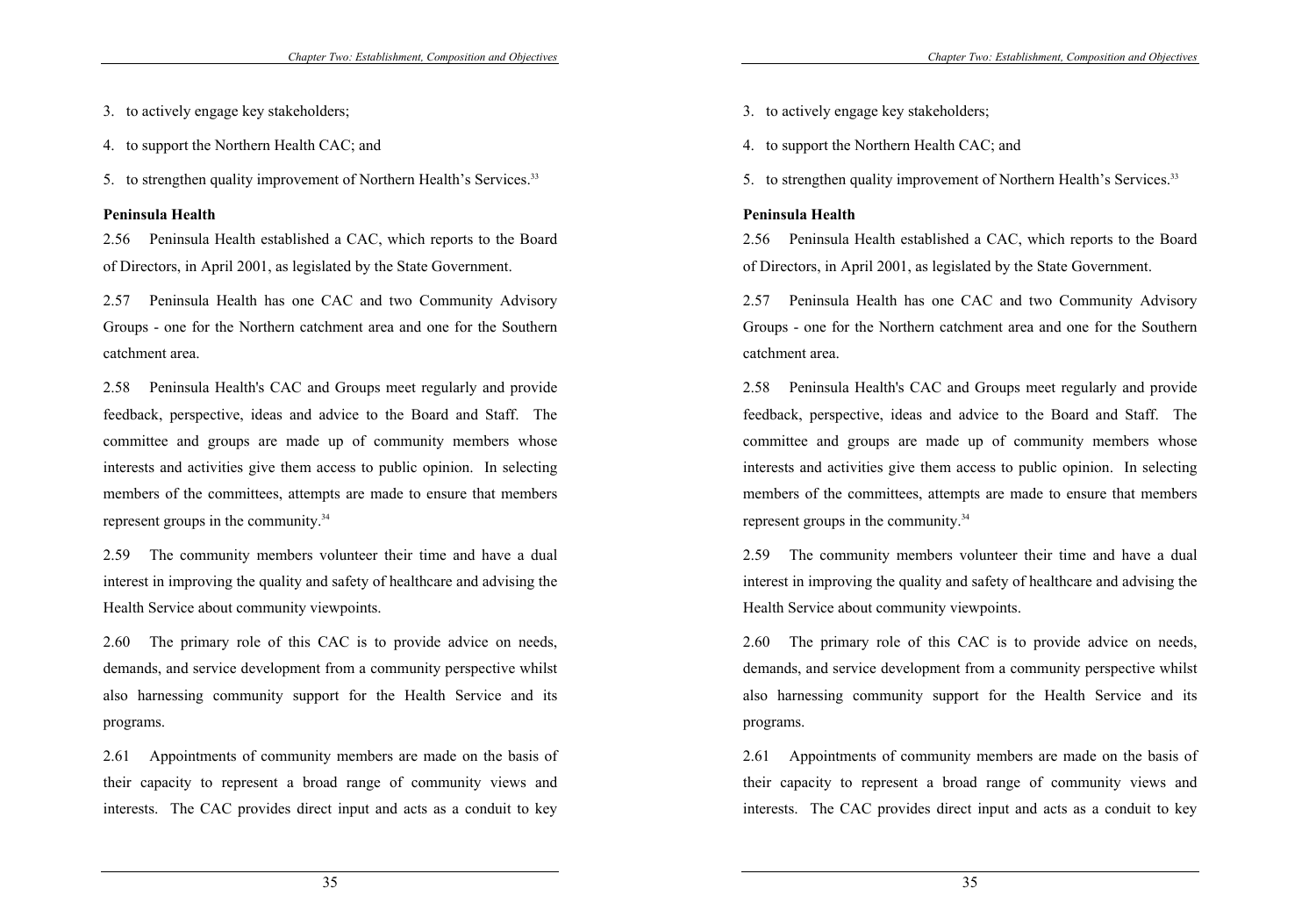community groups where more detailed consideration of particular services and programs is required.

2.62 The CAC comprises up to six community members, three Peninsula Health Board members and representatives of the Health Service. Chief Executive Dr Sherene Devanesen is also an ex-officio member. The Director of Quality and Customer Services provides administrative support for the CAC.

#### **Peter MacCallum**

2.63 In response to the Department's initiative the Peter MacCallum Cancer Centre (Peter Mac) established a process for advertising, recruiting and selecting suitable members of the community to join its inaugural committee in early 2001.35

2.64 After an introductory session was held in April 2001, bi-monthly meetings were planned and the first meeting of the group was held on June 20th, 2001. Peter Mac sees the primary function of the CAC as a vital link with the larger community to both receive and disseminate information about its services, support networks and the unique needs of those with cancer and their families.

2.65 The Terms of Reference for Peter Mac CAC state that the group will:

- Advise the Health Service Board on strategies to enhance and promote consumer and community participation at all levels within the Health Service;
- Develop and monitor the implementation and effectiveness of the community participation as per the Community Participation plan;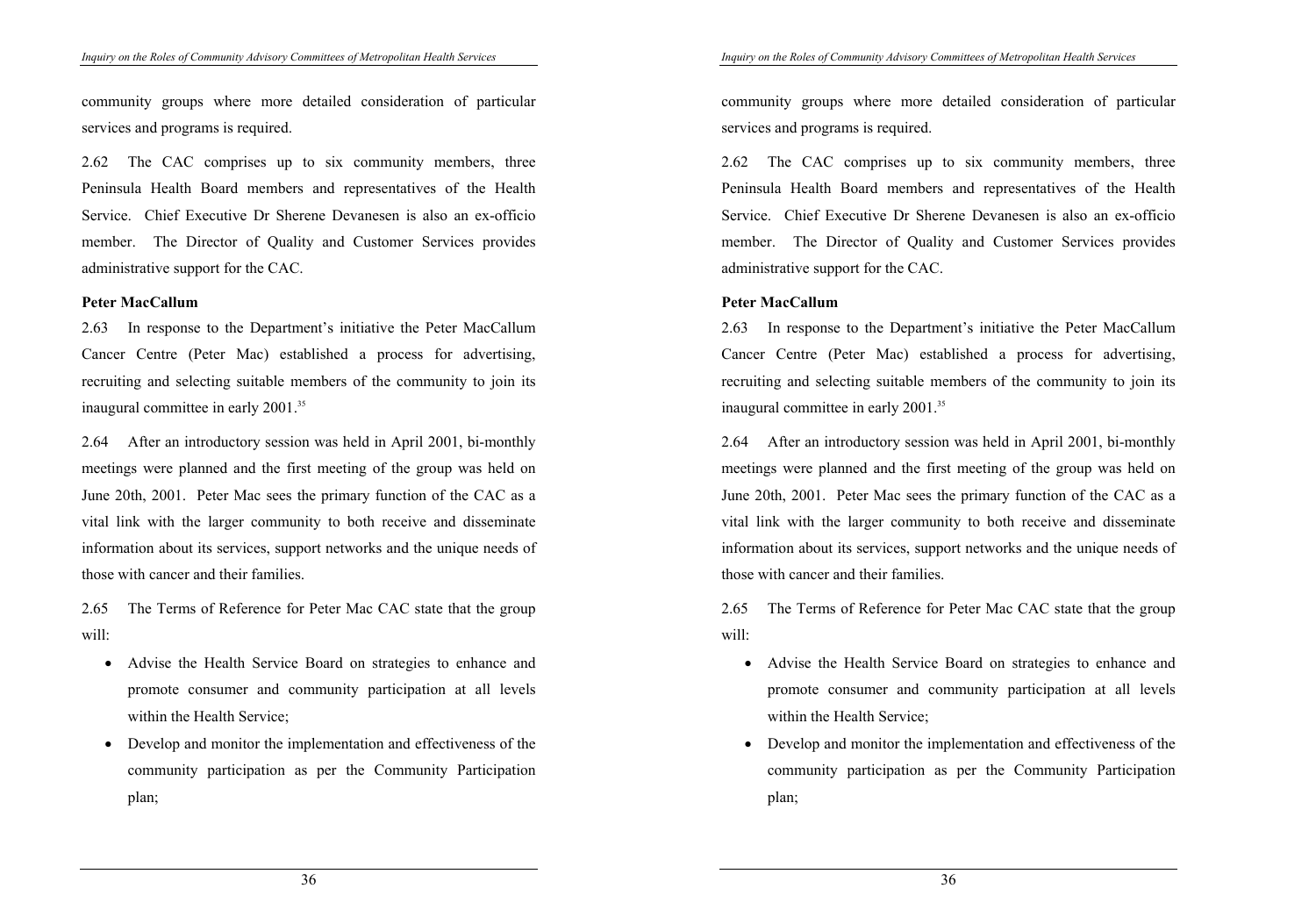- Assist the Health Service Board and the Executive in their communication with the Health Service's community and consumers;
- Advise the Board on major strategic issues and initiatives;
- Participate in the Health Service's broad strategic planning and service developmental processes;
- Assist the Health Service Board in the development and ongoing monitoring of key performance indicators for service quality and accessibility; and
- Undertake other activities and projects as agreed with the Health Service Board from time to time.<sup>36</sup>

2.66 Progress of the CAC is reported under the objectives of the Community Participation Plan and falls under the following criteria:

- 1. Increase staff awareness of Consumer Participation (CP) in clinical practice;
- 2. Ensure CP from diverse groups such as:
	- Culturally and linguistically diverse
	- Disabled
	- Elderly
	- Teenagers;
- 3. Reduce the use of medical terminology within the hospital;
- 4. Increase CP input into Peter Mac service planning and delivery; and
- 5. Increase community awareness of consumer role at Peter Mac.<sup>37</sup>

### **Royal Victorian Eye and Ear Hospital**

2.67 The RVEEH has a long history of involvement in the community fostered by the RVEEH Auxiliaries now known as 'The Friends' of the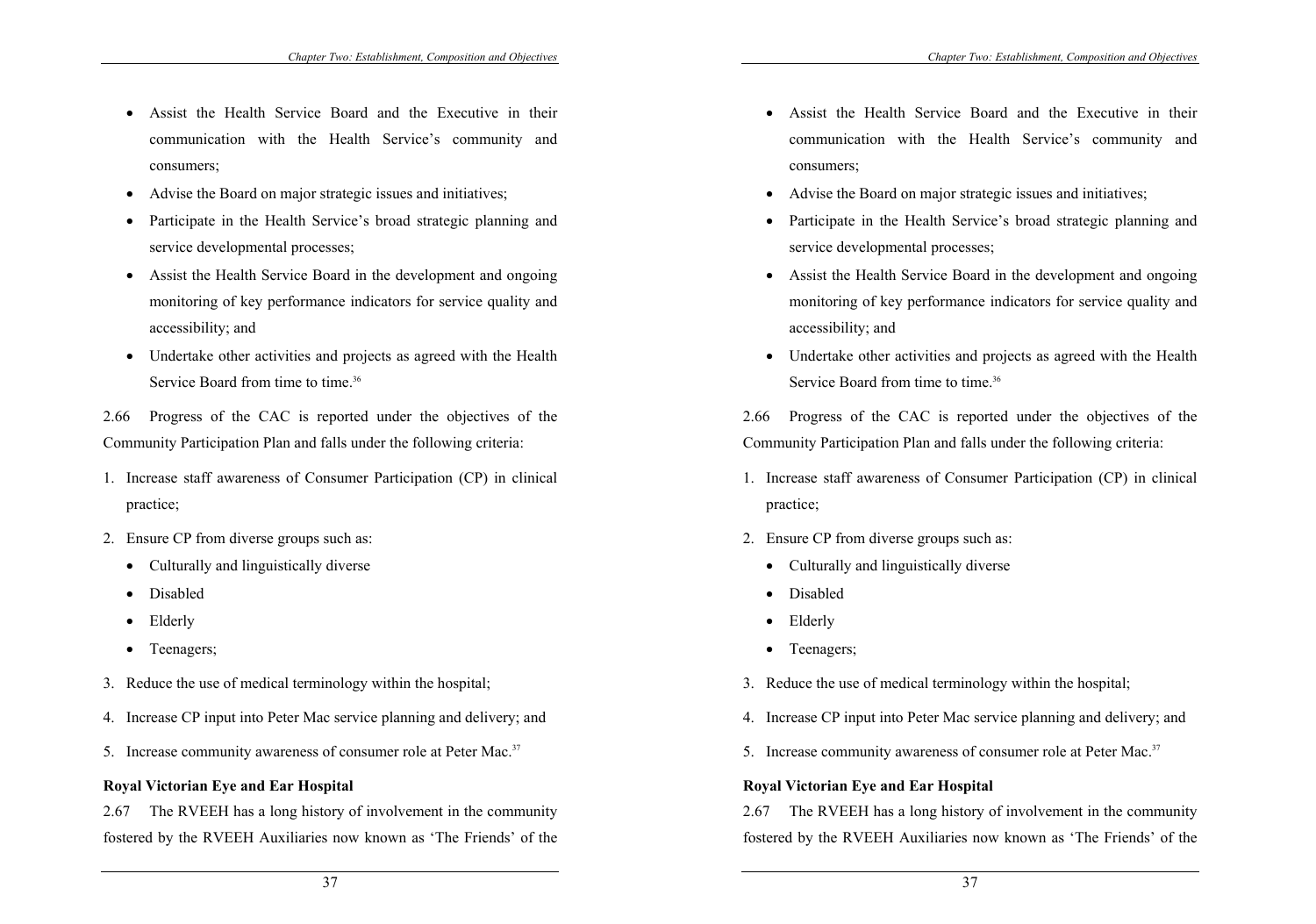hospital. The Auxiliary has hosted community sessions throughout Victoria since 1922. Beyond this involvement, the hospital has previously focussed on working with communities in an advisory role.38

2.68 Some examples of this are health promotion activities such as:

- Education on eye safety in the work environment;
- Diabetes education (including outreach programs);
- Presentations to schools; and
- Community health education. $39$

2.69 A partnership in low vision rehabilitation services between RVEEH and Vision Australia Foundation was established in 1998. The CAC of RVEEH was officially established in 2001.

2.70 The ambulatory nature of RVEEH services coupled with a statewide catchment means that engaging with patients creates difficulties. In response to these challenges, the hospital has recently focussed its community engagement strategies around treatment groups and relevant community organisations; all inform and consult with the CAC.

2.71 RVEEH's CAC currently consists of nine members including two representatives from the RVEEH Board. The members of the CAC have been chosen in accordance with their relationship to and knowledge of specific treatment groups and community agencies. Some have been patients at the hospital and other work in community organisations that are directly concerned with vision or ear, nose and throat health and associated lifestyle issues.40

2.72 As many members are currently employed by community organisations it has been important for RVEEH to clarify how CAC members are to 'represent' consumers. The need to clarify the issue of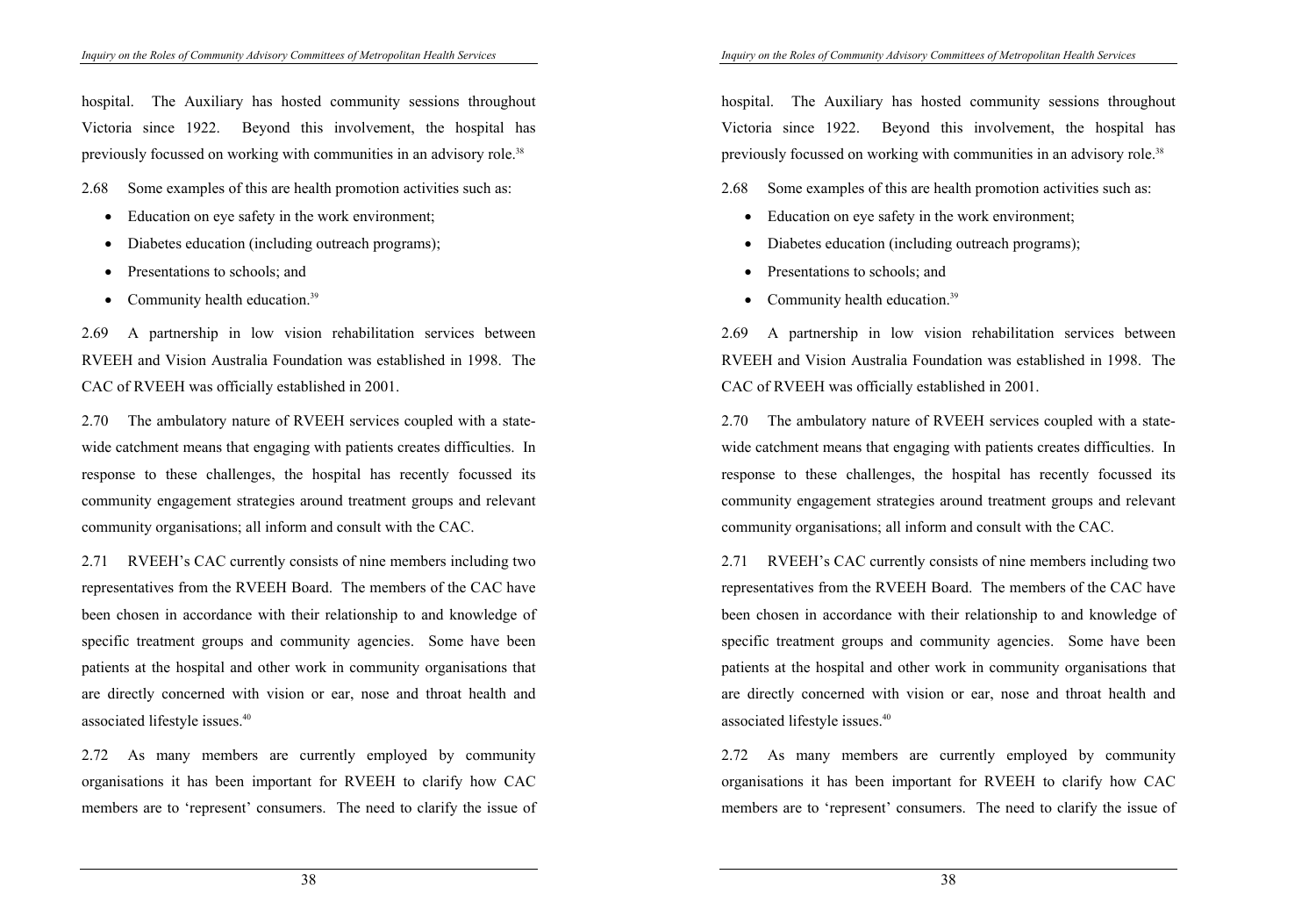representation was identified in mid 2002 when REEV undertook an internal review of the CAC. The consultant engaged to facilitate the feedback process reported that the following questions were raised by members:

- are CAC members representatives of their organisations/interest groups?
- if CAC members are providing advice on behalf of the community, should the CAC have formal structures to ensure linkages with the community?<sup>41</sup>

2.73 It was confirmed during the review that members do not represent organisations in their advisory role. As individuals they bring knowledge, experience and information that assists them to give informed, carefully considered advice. Their role is to use their wisdom and expertise to jointly develop advice and recommendations to the Board. These characteristics of the CAC have been reiterated in the recruitment and orientation process where a number of representative groups have been identified whose representation is seen as important:

- vision impaired
- ear nose and throat
- lower socio-economic
- aged
- cultural
- rural
- community development. $42$

2.74 At present the CAC consists of up to ten members appointed for up to two years of which up to eight persons are selected by the Board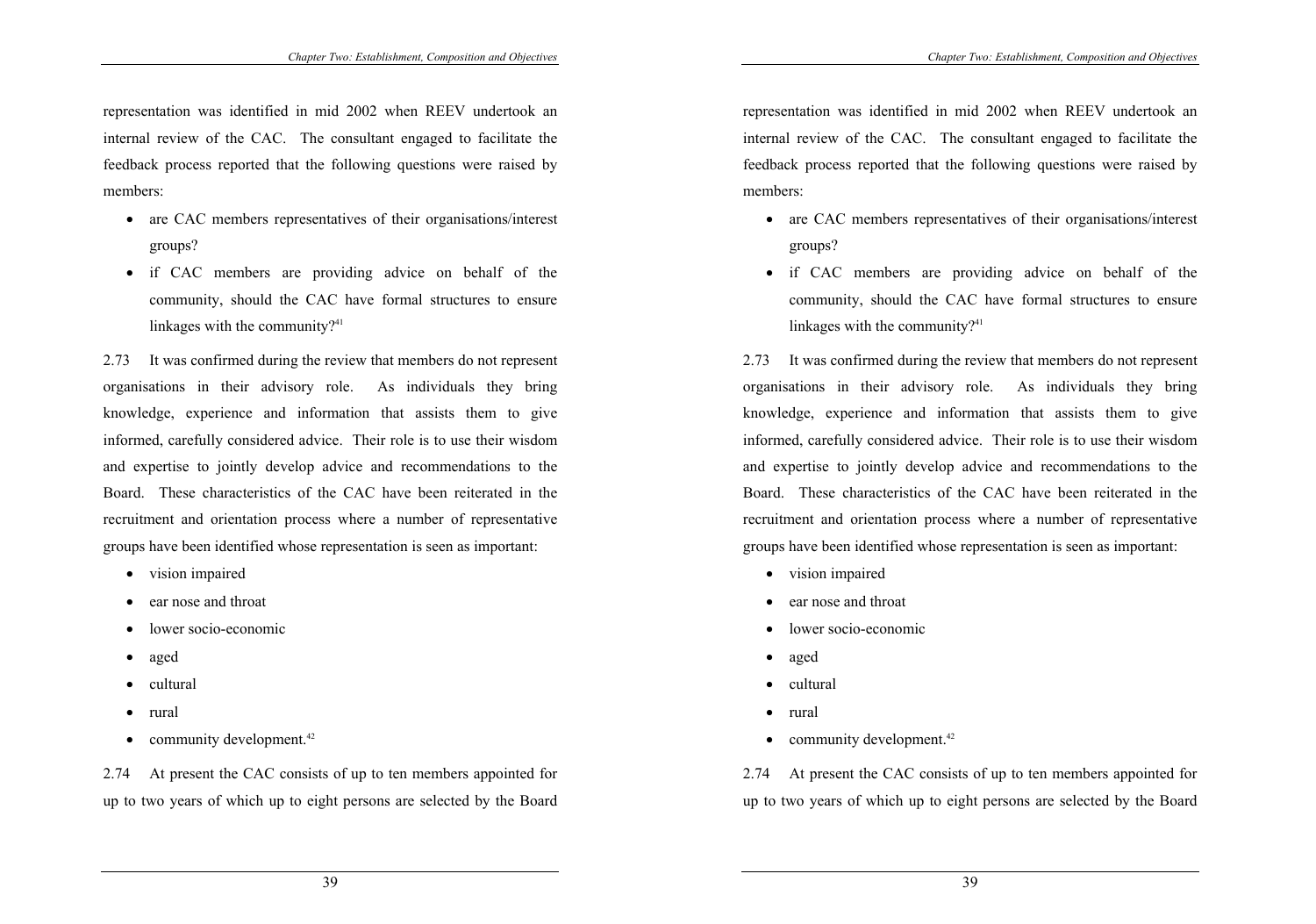from nominees and up to two are hospital Board members, one of whom should chair.

2.75 The objectives of the RVEEH CAC are derived from the Community Participation Plan and included in the RVEEH Policy and Procedure manual. They can be briefly stated as follows:

Purpose and Scope

- to ensure that the specialist services provided by the RVEEH are accessible and responsive to the needs and perceptions of consumers and the wider Victorian community; and
- to ensure RVEEH is committed to engaging consumers and the community in the ongoing development of services and systems.

**Policy** 

- to engage the community and consumers in the planning and the improvement of RVEEH specialist services:
- to integrate consumer and community participation in service provision, evaluation and improvement;
- to provide the community and consumers with accessible information that informs, educates and promotes the specialist services of RVEEH; and
- to evaluate the effectiveness of consumer and community engagement initiatives.<sup>43</sup>

# **Southern Health**

2.76 In February 2001 a Southern Health CAC Information Forum was conducted to inform interested community members about the CAC and seek their assistance to recruit suitable members. An advertisement was then placed in local newspapers seeking applicants for the Committee,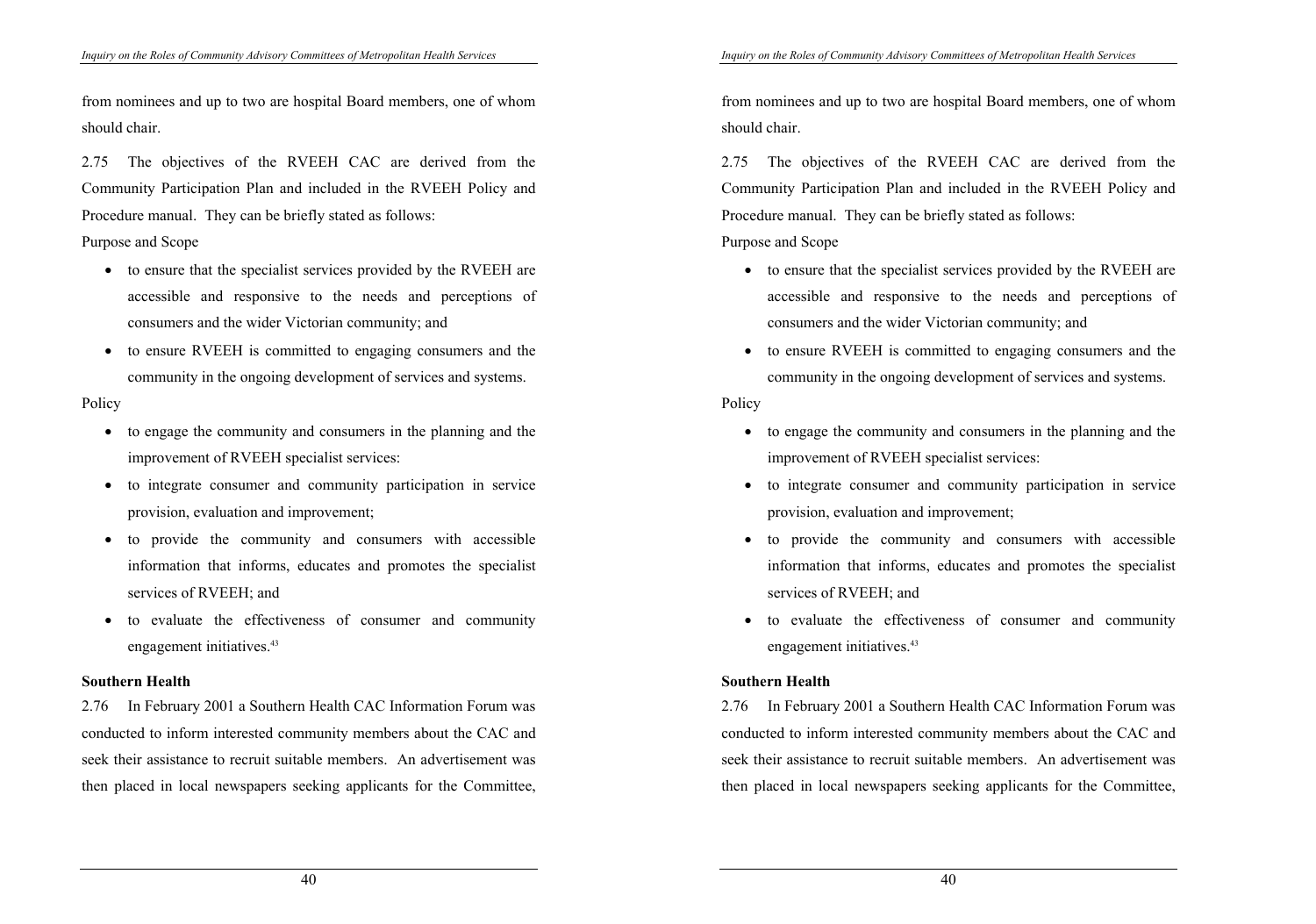and letters were sent to 30 relevant community agencies seeking nominations<sup>44</sup>

2.77 The applications received for membership of the Southern Health CAC were assessed against the following criteria:

- involvement in broad community networks;
- links to advocacy groups;
- geographical spread across the catchment area;
- representative of the catchment area's diverse cultural groups;
- gender balance;
- age balance;
- understanding of health issues affecting the community; and
- ability to assist in the establishment of Southern Health's community participation strategy.45

2.78 Following this process, nine community members with strong links to the broader community were appointed to the CAC by the Southern Health Board. Three Southern Health Board members, who met the key selection criteria, also sat on the CAC and provided a conduit between the Board and the broader membership of the CAC. The Southern Health Chief Executive Officer and Director of Primary Care and Mental Health attended the CAC to provide support and information. The new CAC met for the first time in April 2001.

2.79 The current CAC comprises three Board members and nine community members who have strong links with the broader community.46 The CAC also has an Executive Officer who provides administrative support to the Committee.

2.80 The role of the CAC is to give advice to the Board on how Southern Health could more effectively engage its community and to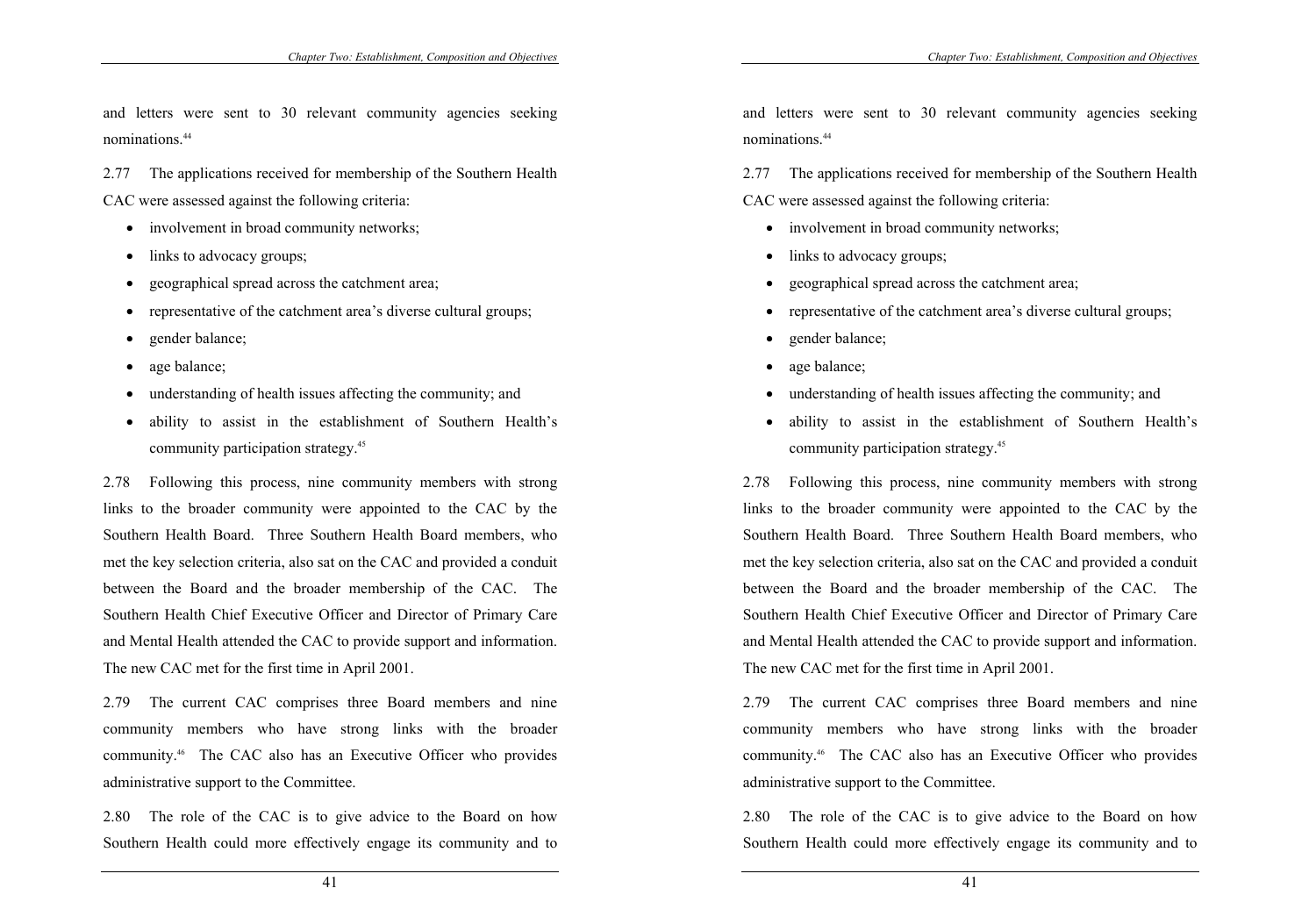represent community views to the Board. As expressed in the terms of reference the role of the Committee will be to:

- Advise the Board on strategies to enhance and promote consumer and community participation at all levels, including the development, implementation and monitoring of the strategic Community Participation Plan;
- Identify and advise the Board on priority areas and issues requiring consumer and community participation;
- Participate in the health Service's broad strategic planning and service development processes;
- Assist the Board and the Executive in their communication with the Health Service community and consumers;
- Assist with the development and monitoring of key performance indicators for service quality and accessibility, in particular, the indicators of the Annual Quality of Care Report; and
- Undertake projects and activities as agreed with the Board.<sup>47</sup>

### **St Vincent's Health**

2.81 The St Vincent's Health CAC was established in 2001 with the overall aim of ensuring effective consumer and community participation across the health service and to assist in monitoring the quality of services provided.

2.82 The St Vincent's Health CAC membership currently includes 10 community or consumer members, 1 Board member, and 3 staff members who support and co–ordinate the committees activities. Representatives are hoping to appoint two additional consumer members with strong community links to rejuvenate the membership in early 2004. The CAC met 5 times in 2003 and the CAC's work group met 6 times to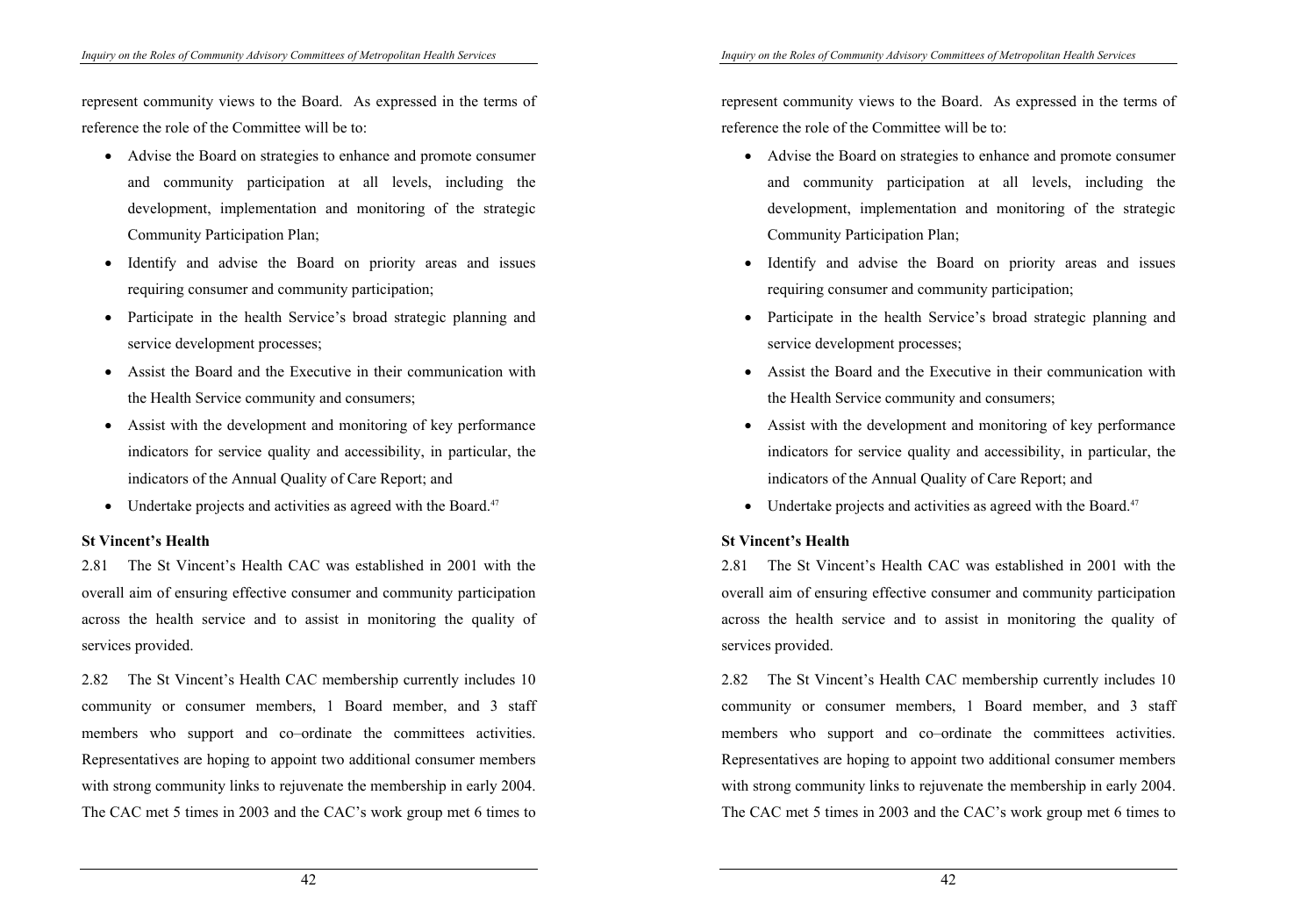formulate the 2003 Quality of Care Report as well as implementing strategies to further the marketing of the CAC.<sup>48</sup>

2.83 The St Vincent's Health CAC Chair meets regularly with the Chairpersons of the other Metropolitan Health Service CACs to learn from each other's experiences and to discuss the impact of the CACs' work on the wider health system in regard to enhancing consumer and community participation.

2.84 One of the central goals outlined in the St Vincent's Health Strategic Plan is to strengthen and develop partnerships with patients and within the community as a whole. As a result a number of mechanisms have been established for enhancing consumer and community participation in health care and service delivery.

2.85 The establishment of the St Vincent's Health CAC has strengthened this stated commitment to effective consumer and community participation. The CAC advises the St Vincent's Health Board of Directors on strategies and issues to promote consumer and community participation across the health service. It assists in monitoring the quality of care and services provided and advocates to the Board on behalf of the community.

- 2.86 The CAC is made up of:
	- twelve members of the community who do not have a healthcare background, but have the capacity to reflect community views, have links to community groups and are interested in increasing consumer participation in healthcare;
	- four health service members; and
	- one member of St Vincent's Health Board who is the chairperson.<sup>49</sup>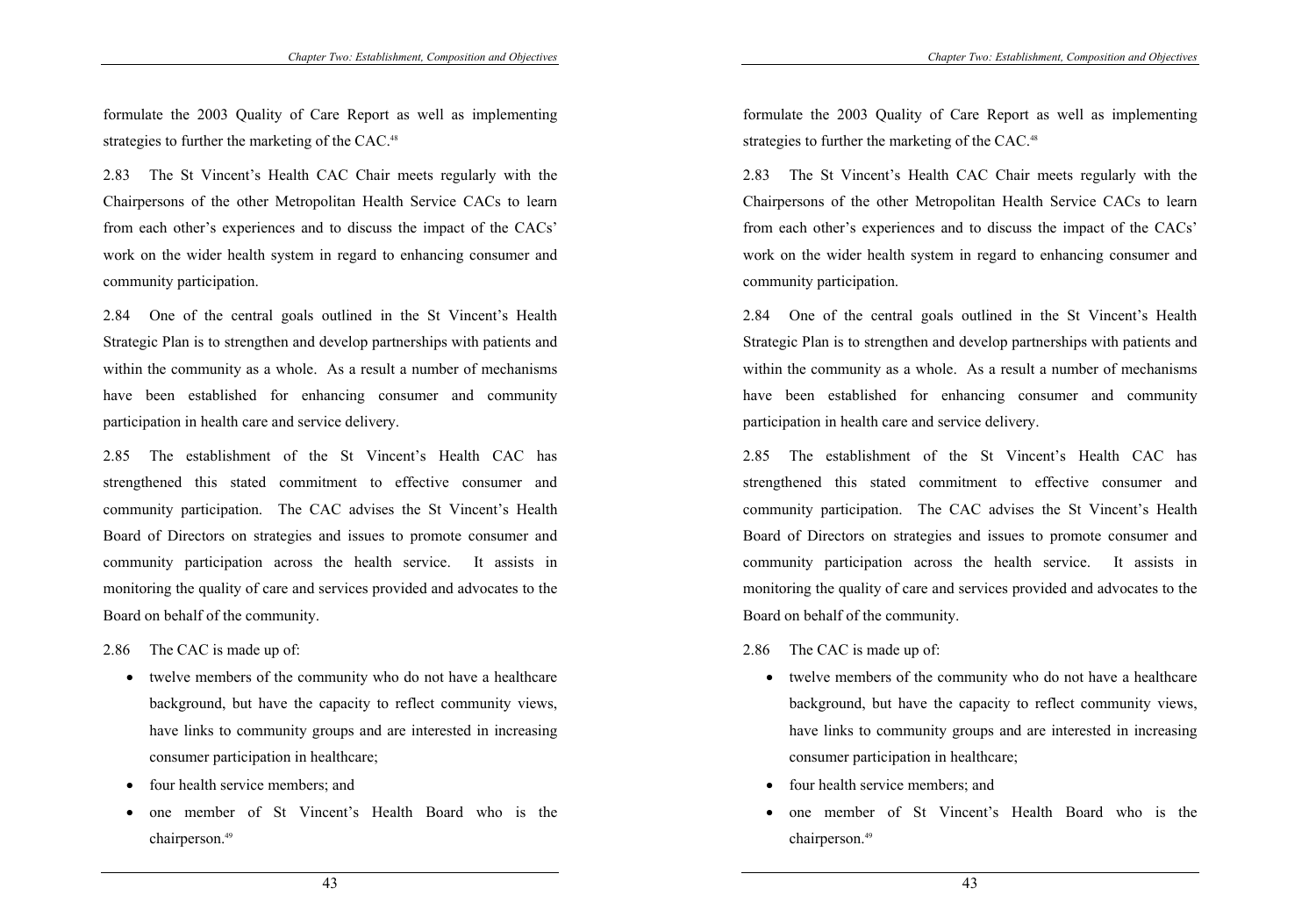2.87 The CAC meets every two months, and reports regularly to the Board of St Vincent's Health and other relevant committees.

It focuses on the following areas:

- Advising the Board on strategies to enhance and promote consumer and community participation across St Vincent's Health;
- Identifying and advising the Board on priority areas/issues requiring consumer and community participation from across the health service;
- Participating in health service strategic planning and service development;
- Assisting the Board and the different areas of the health service in any communications with the community and consumers;
- Development, implementation, monitoring and evaluation of the Community Participation Plan for St Vincent's Health; and
- Acting as an advocate to the Board on behalf of the community.<sup>50</sup>

### **Western Health**

2.88 The members of the Western Health CAC have been selected on their capacity to reflect the different communities in the western region of Melbourne. Not only do they come from different parts of the west, they also have many interests and community connections. Some are involved in local councils and community health services, others with particular community groups such as cultural and linguistically diverse  $commu$ nities<sup> $51$ </sup>

2.89 The CAC is responsible for ensuring that Western Health undertakes effective strategies involving consumer consultation and community engagement. It does this by identifying and advising on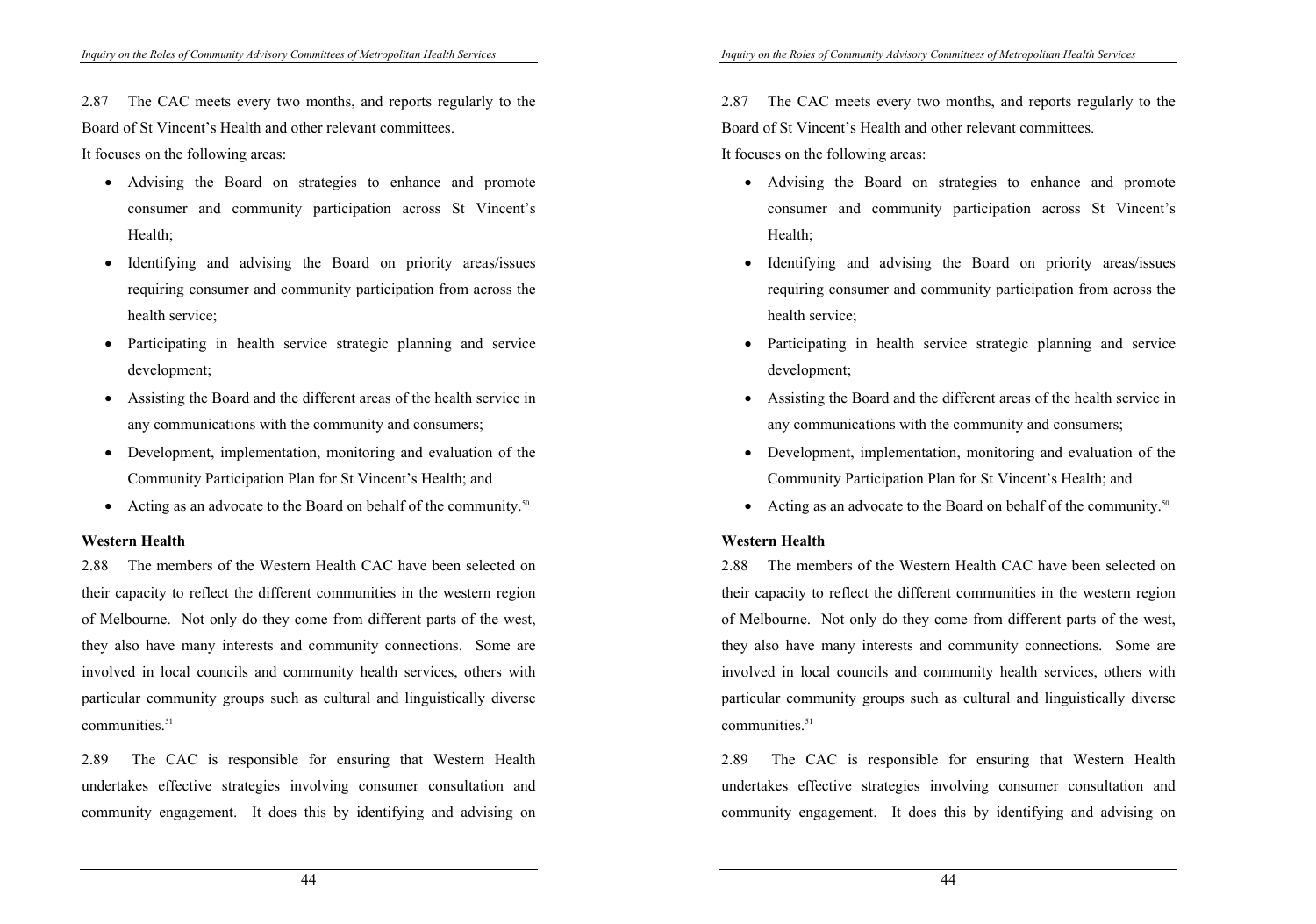priority areas and issues for consultation and engagement and generally advocating on behalf of the communities of the west to the Board. It has an annual plan, a budget, and a resource officer to assist it administratively. Senior staff from the Health Service and members of the board are also involved to ensure the opinions and advice of the CAC is heard at the highest levels in the organisation. $52$ 

2.90 A key responsibility of the CAC is to provide a report to the Board on its activities and the actions taken by the Board in relation to recommendations made to it by the committee. The Health Service's Annual Report incorporates details of work undertaken by the CAC.

2.91 The CAC is responsible for ensuring that Western Health undertakes effective strategies involving consumer consultation and community engagement.

As stated in the Terms of Reference the role of the CAC is to:

- 1. Identify and advise the Western Health Board on priority areas and issues requiring community engagement and consumer participation.
- 2. Advise the Western Health Board on strategies to enhance and community engagement and consumer participation at all levels within the health service, including the development of a Western Health Community Participation Plan (CPP).
- 3. Monitor the implementation and effectiveness of the CPP.
- 4. Develop an annual plan and budget in relation to the CAC.
- 5. Advise and assist the Western Health Board and the executive in their communication with the Health Service's communities.
- 6. Generally advocate on behalf of the communities of the west to the Board.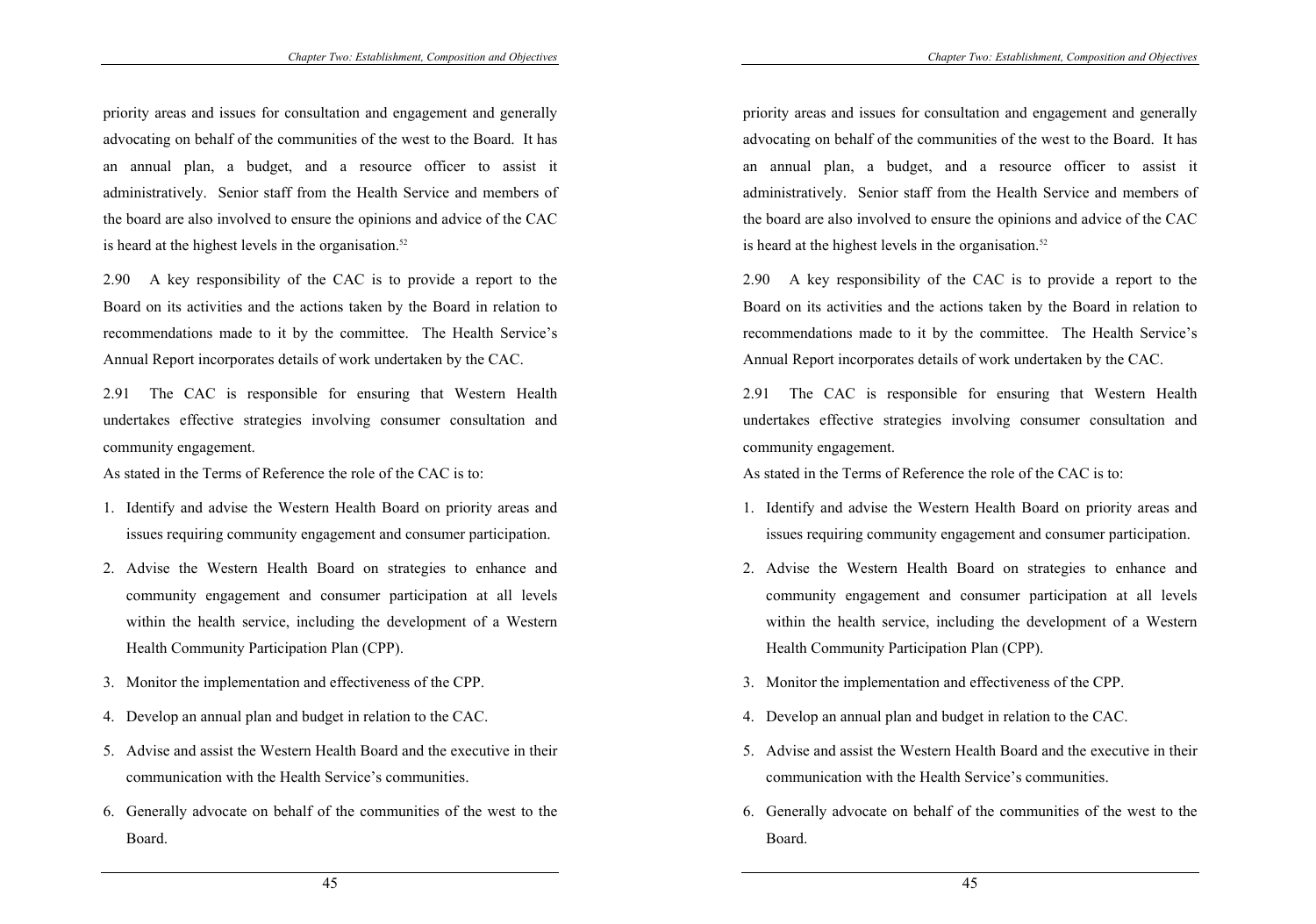- 7. Participate in the Health Service's broad strategic planning and service development processes.
- 8. Undertake other activities and projects as agreed with the Board from time to time.
- 9. Liaise with other Board Committees as appropriate, in particular with the Primary Care and Population Health Advisory Committee.
- 10. Promote the role of the CAC to the community.
- 11. Evaluate the effectiveness of the CAC itself.<sup>53</sup>
- 2.92 The Membership of the CAC is to be formulated accordingly.
	- two Board Members, one of whom is the Chair
	- Chief Executive Officer
	- Chief of Operations, Community
	- Manager, Community Integration
	- Community Members

Health Care providers, staff and observer may attend as a resource to the CAC by invitation and in an advisory capacity.

# **Women's Health**

2.93 The CAC on Women's Health (CACWH) was established in 1999 to provide a forum for community representatives to voice community concerns and to participate in service planning, development and delivery at The Royal Women's Hospital (RWH). The legislativelybased CACWH is a subcommittee of the Board and is supported by the Consumer Participation Coordinator.<sup>54</sup>

2.94 The composition of the CACWH has been diversified and expanded to include wider representation of the concerns within women's health. There are currently ten members of the CACWH who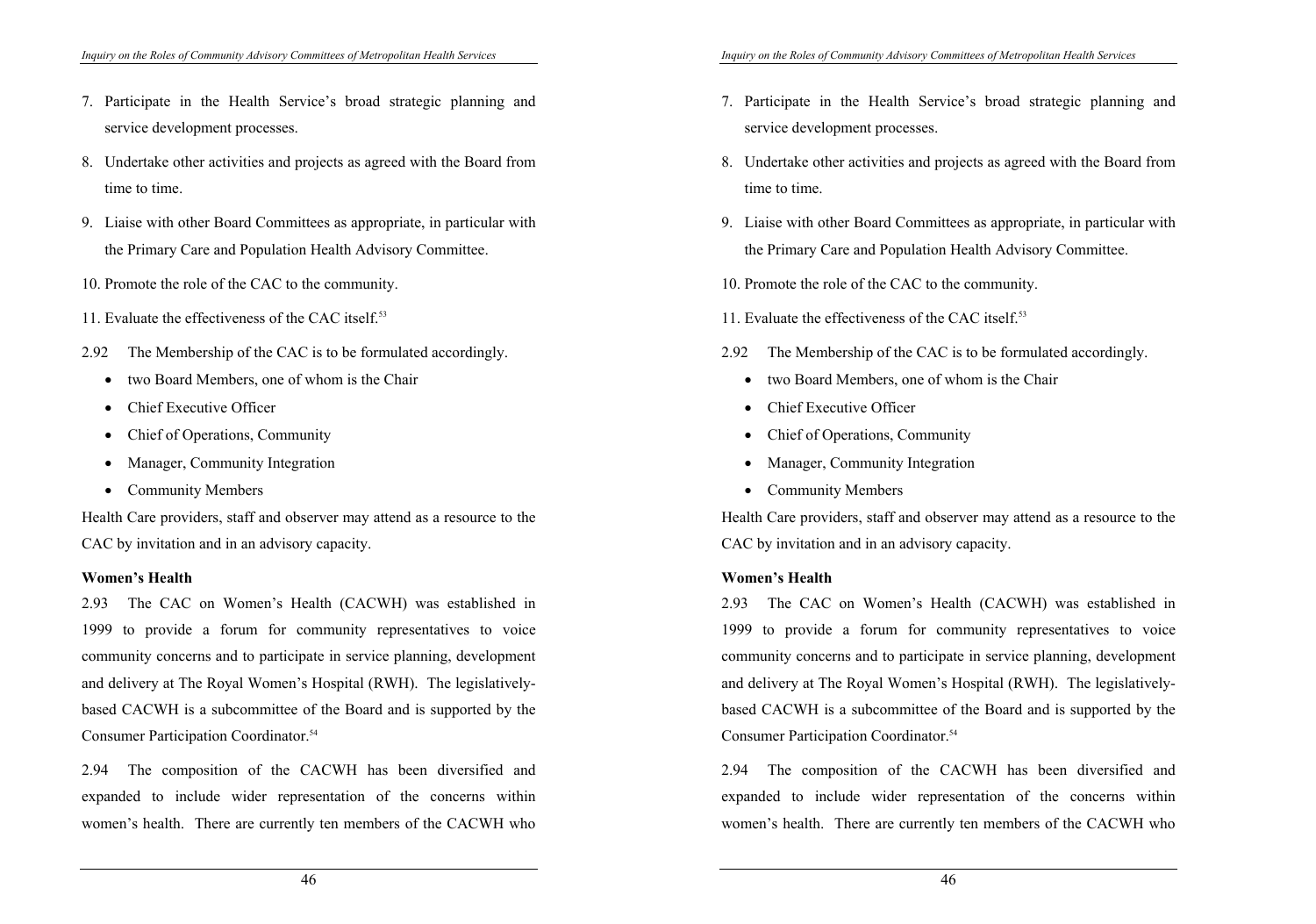meet monthly. CACWH members are appointed as individuals, rather than representatives of an organisation, and aim to reflect the diversity of the community served by the RWH. The CACWH represents a diverse range of women's experience with demonstrated skills in the following areas:

- expertise in consumer representation;
- knowledge of women's health issues;
- understanding of broad health policy and hospital organisational structures;
- understanding of women's health networks and good liaison with a range of health organisations and agencies;
- understanding of diverse groups of women and their needs in accessing and utilising health services;
- experience in strategic planning and service development; and
- commitment to the W&CH philosophy and to the guiding principles of a social or holistic model of women's health.<sup>55</sup>

2.95 The key tasks of the CAC are to act as a link from the community to the Health Service, oversee the implementation of an integrated consumer feedback program within the RWH, advise the Board of community concerns in such areas as the hospital site redevelopment and to provide representation in the service and strategic planning processes.

2.96 The CACWH supports and advises both Board and management on enhancing and promoting a consumer focused and consumer responsive approach in all aspects of women's health service planning and delivery. The focus of the CACWH is to uphold the best interests of all consumers, including actual and potential service users, their partners, carers and families.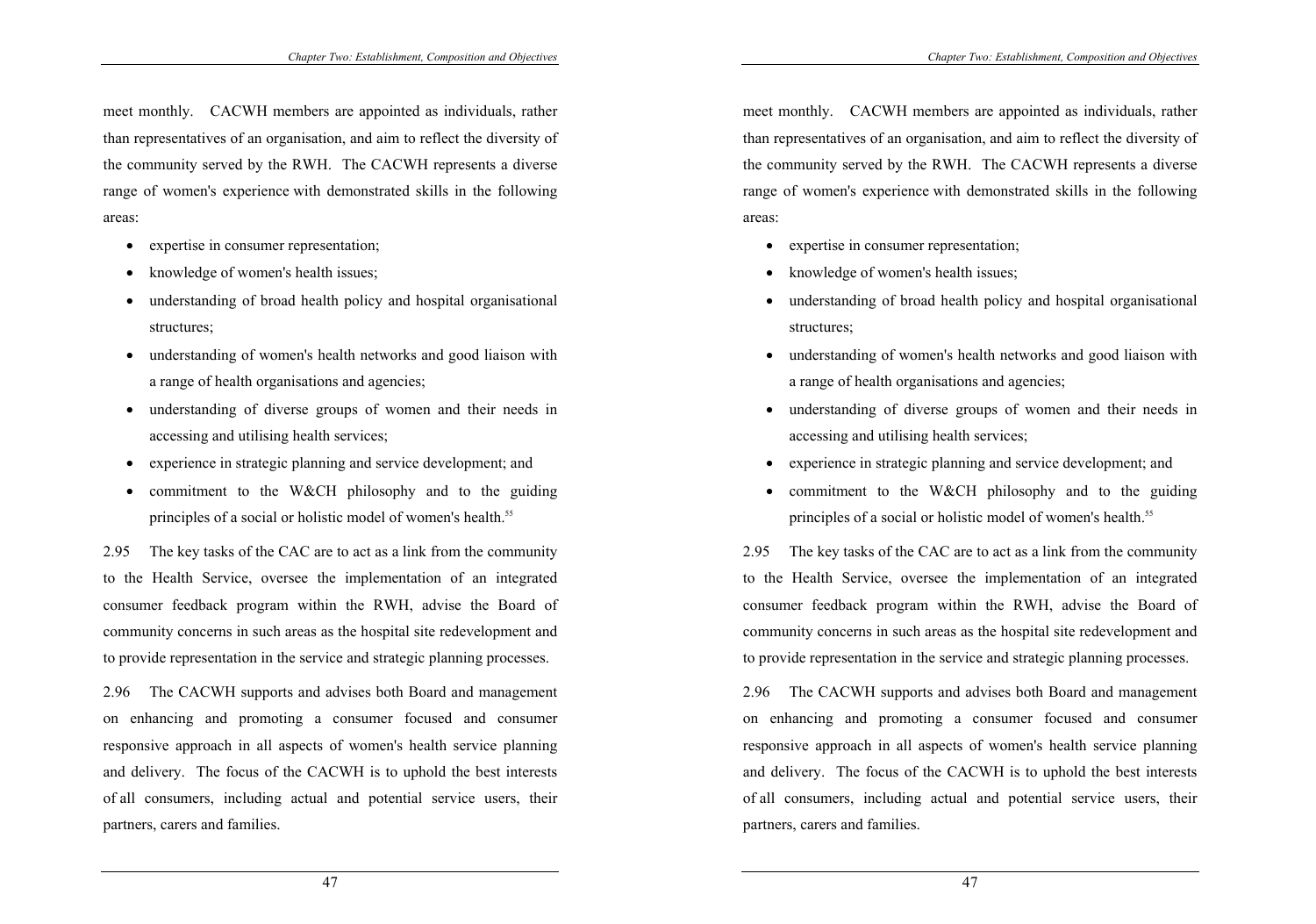### **ENDNOTES**

 $\overline{a}$ 

1 *Department of Human Services. (2000). Community Advisory Committee Guidelines: Non-* 

 *Statutory Guidelines for Metropolitan Health Services. Melbourne: Acute Health Division.*: 1.

2 *Submission 15, Family and Community Development* Committee Austin & Repatriation Medeical Centre.

3 *Submission 15, Family and Community Development* Committee Austin & Repatriation Medeical Centre.

4 *Submission 15, Family and Community Development* Committee Austin & Repatriation Medeical Centre.

5 *Submission 15, Family and Community Development* Committee Austin & Repatriation Medeical Centre.

6 *Submission 5,* Family and Community Development Committee, Bayside Health

7 *Submission 5,* Family and Community Development Committee, Bayside Health

8 *Submission 5,* Family and Community Development Committee, Bayside Health

9 *Submission 5,* Family and Community Development Committee, Bayside Health

<sup>10</sup> *Submission 5, Family and Community Development Committee, Bayside* Health

<sup>11</sup> *Submission 5, Family and Community Development Committee, Bayside* Health

12 www. rch.com.au, Children's Hospital Community Advisory Committee

13 www. rch.com.au, Children's Hospital Community Advisory Committee

14 www. rch.com.au, Children's Hospital Community Advisory Committee

<sup>15</sup> www. rch.com.au, Children's Hospital Community Advisory Committee

16 www. rch.com.au, Children's Hospital Community Advisory Committee

17 www. rch.com.au, Children's Hospital Community Advisory Committee

18 www. rch.com.au, Children's Hospital Community Advisory Committee

19 *Submission 11*, Family and Community Development Committee*,* Dental Health Services Victoria

20 *Submission 11*, Family and Community Development Committee*,* Dental Health Services Victoria

21 *Submission 11*, Family and Community Development Committee*,* Dental Health Services Victoria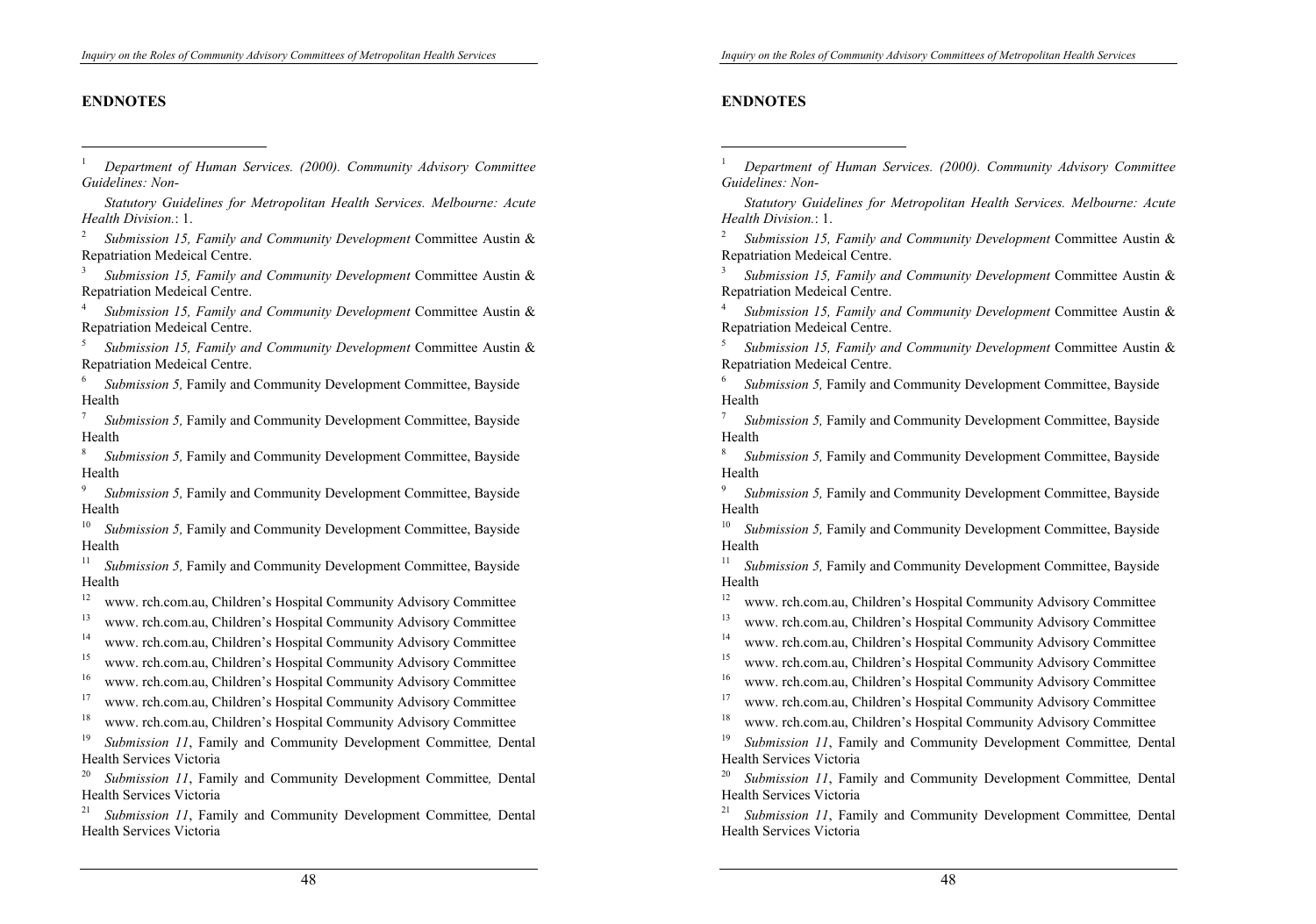22 *Submission 11*, Family and Community Development Committee*,* Dental Health Services Victoria

23 *Submission 11*, Family and Community Development Committee*,* Dental Health Services Victoria

24 *Submission 12*, Family and Community Development Committee*,* Eastern Health

25 *Submission 12*, Family and Community Development Committee*,* Eastern Health

26 *Submission 12*, Family and Community Development Committee*,* Eastern Health

27 *Submission 3*, Family and Community Development Committee*,*  Melbourne Health

28 *Submission 3*, Family and Community Development Committee*,*  Melbourne Health

29 *Submission 3*, Family and Community Development Committee*,*  Melbourne Health

30 *Submission 9*, Family and Community Development Committee*,* Northern Health

31 *Submission 9*, Family and Community Development Committee*,* Northern Health

32 *Submission 9*, Family and Community Development Committee*,* Northern Health

33 *Submission 9*, Family and Community Development Committee*,* Northern Health

34 *Submission 7*, Family and Community Development Committee*,* Peninsula Health

35 *Submission 1*, Family and Community Development Committee, Peter MacCallum Cancer Centre

36 *Submission 1*, Family and Community Development Committee, Peter MacCallum Cancer Centre

Submission *1*, Family and Community Development Committee, Peter MacCallum Cancer Centre

38 *Submission 2*, Family and Community Development Committee*,* The Royal Victorian Eye & Ear

Hospital

39 *Submission 2*, Family and Community Development Committee*,* The Royal Victorian Eye & Ear

Hospital

40 *Submission 2*, Family and Community Development Committee*,* The Royal Victorian Eye & Ear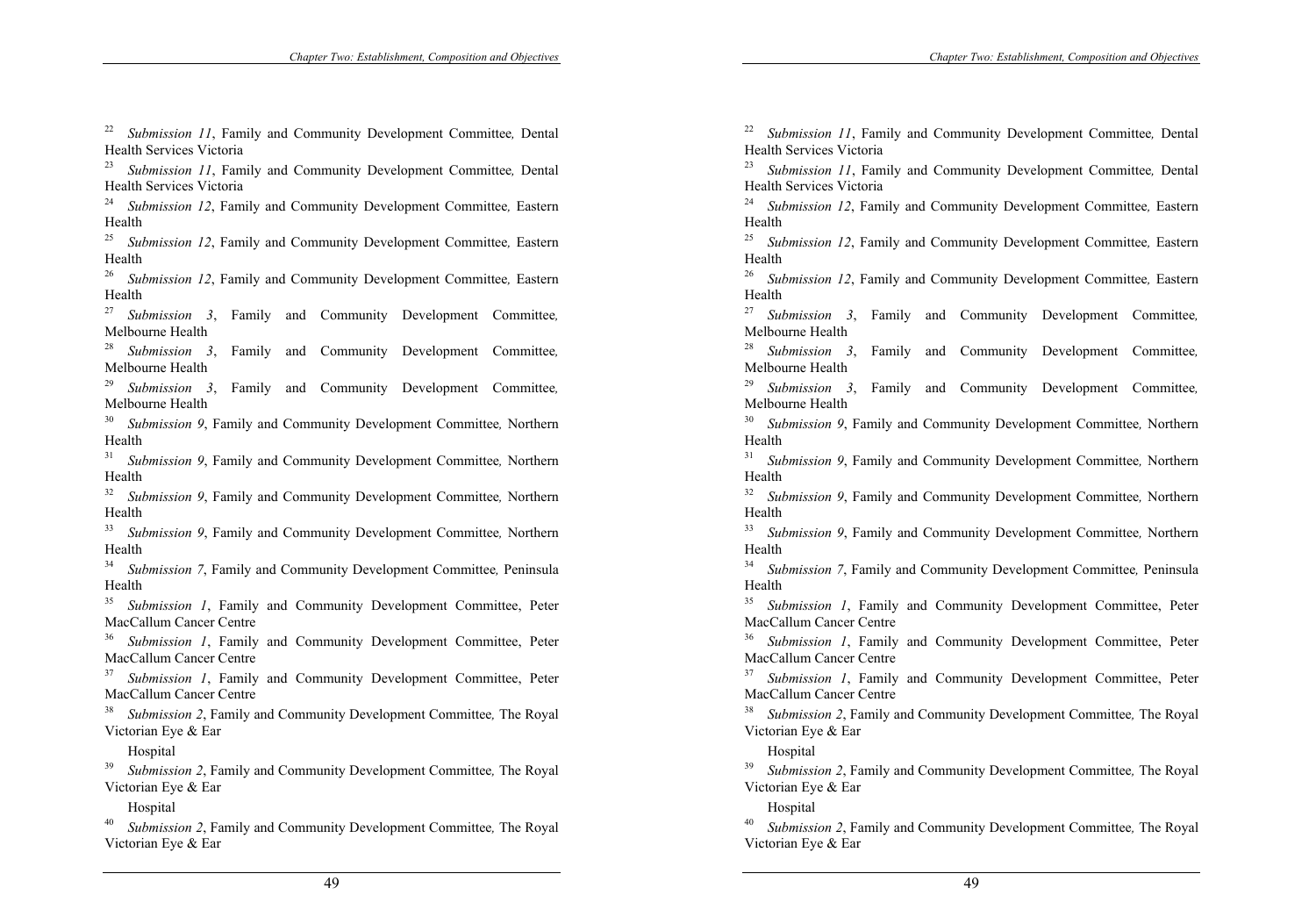Hospital

41 *Submission 2*, Family and Community Development Committee*,* The Royal Victorian Eye & Ear

Hospital

42 *Submission 2*, Family and Community Development Committee*,* The Royal Victorian Eye & Ear

Hospital

43 *Submission 2*, Family and Community Development Committee*,* The Royal Victorian Eye & Ear

Hospital

44 *Submission* 13, Family and Community Development Committee*,* Southern Health

45 *Submission* 13, Family and Community Development Committee*,* Southern Health

<sup>46</sup> Amongst the associations the community members have are connections with St Joseph's Catholic Church Social Justice Group, Child Support Agency, Silver Circle home care, the Victorian Road Accident Support Association Inc, the Southern Ethnic Advisory and Advocacy Inc, RoadSafe Outer South East Inc, St Anthony Coptic Orthodox College of Frankston, Kingston Council Access and Equity and Advisory Committee, Cranbourne Community Health Service, Cranbourne Ambulance Auxiliary, St Johns Anglican Church, Shire of Cardinia, City of Greater Dandenong customer Research Panel, Shalimar Park Pre-School, Marionite Catholic Church, St Gerald's Primary School, Community Service Representative at Killester College, Red Cross, @55 Bus Project, Health Issues Centre, Australian Privacy Foundation, Office of the Federal Privacy Commissioner's Privacy Roundtable, Victorian Electronic Services Delivery Network Group, Breastcare Consumer Reference Group at Southern Health, National Council of Women Victoria.

47 *Submission* 13, Family and Community Development Committee*,* Southern Health

48 *Submission 10*, Family and Community Development Committee*,* St Vincents Health

49 *Submission 10*, Family and Community Development Committee*,* St Vincents Health

50 *Submission 10*, Family and Community Development Committee*,* St Vincents Health

51 *Submission 8*, Family and Community Development Committee*,* Western Health

52 *Submission 8*, Family and Community Development Committee*,* Western Health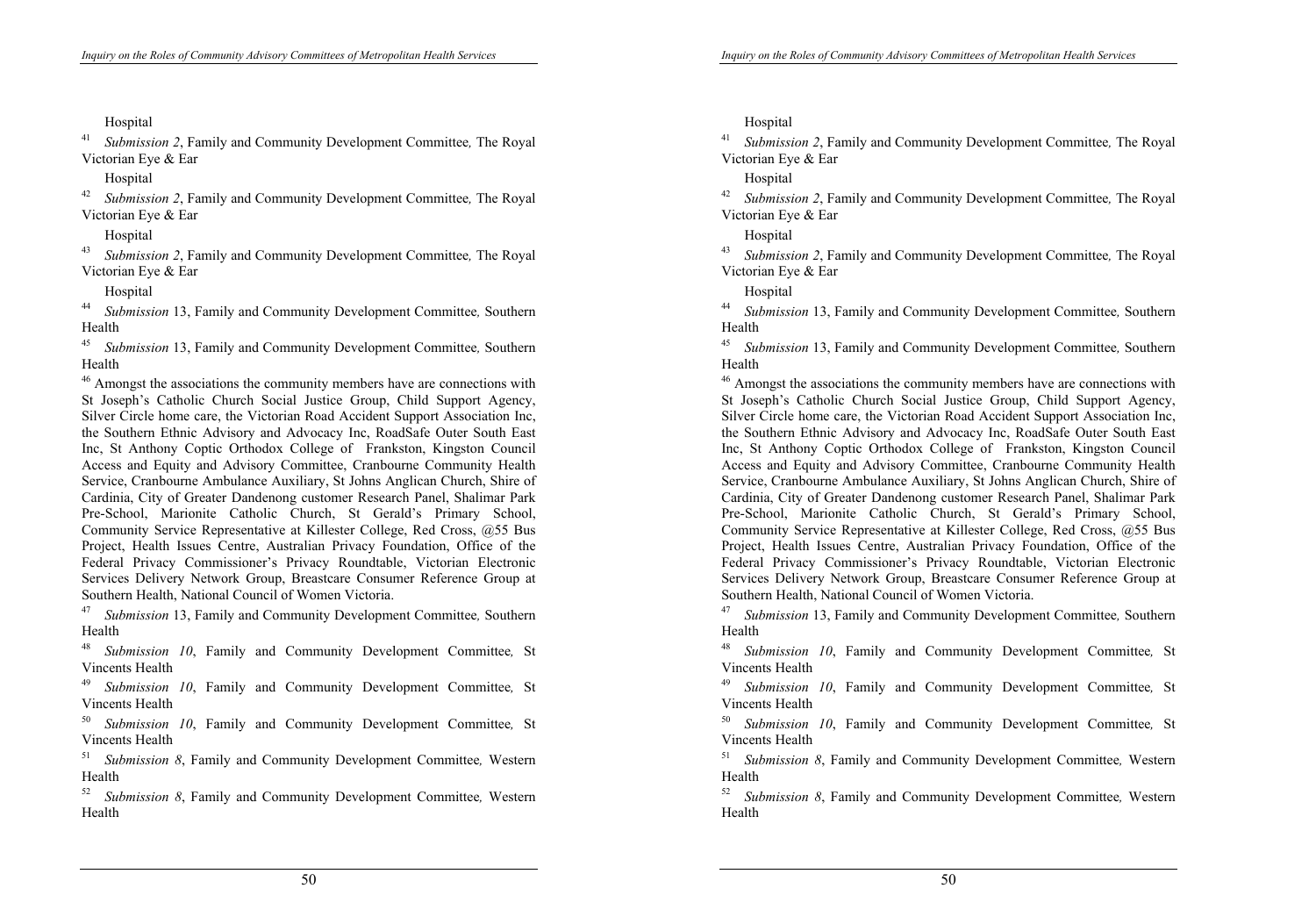53 *Submission 8*, Family and Community Development Committee*,* Western Health

<sup>54</sup> *Submission 4,* Family and Community Development Committee, The Royal Women's Hospital

55 *Submission 4*, Family and Community Development Committee*,* The Royal Women's Hospital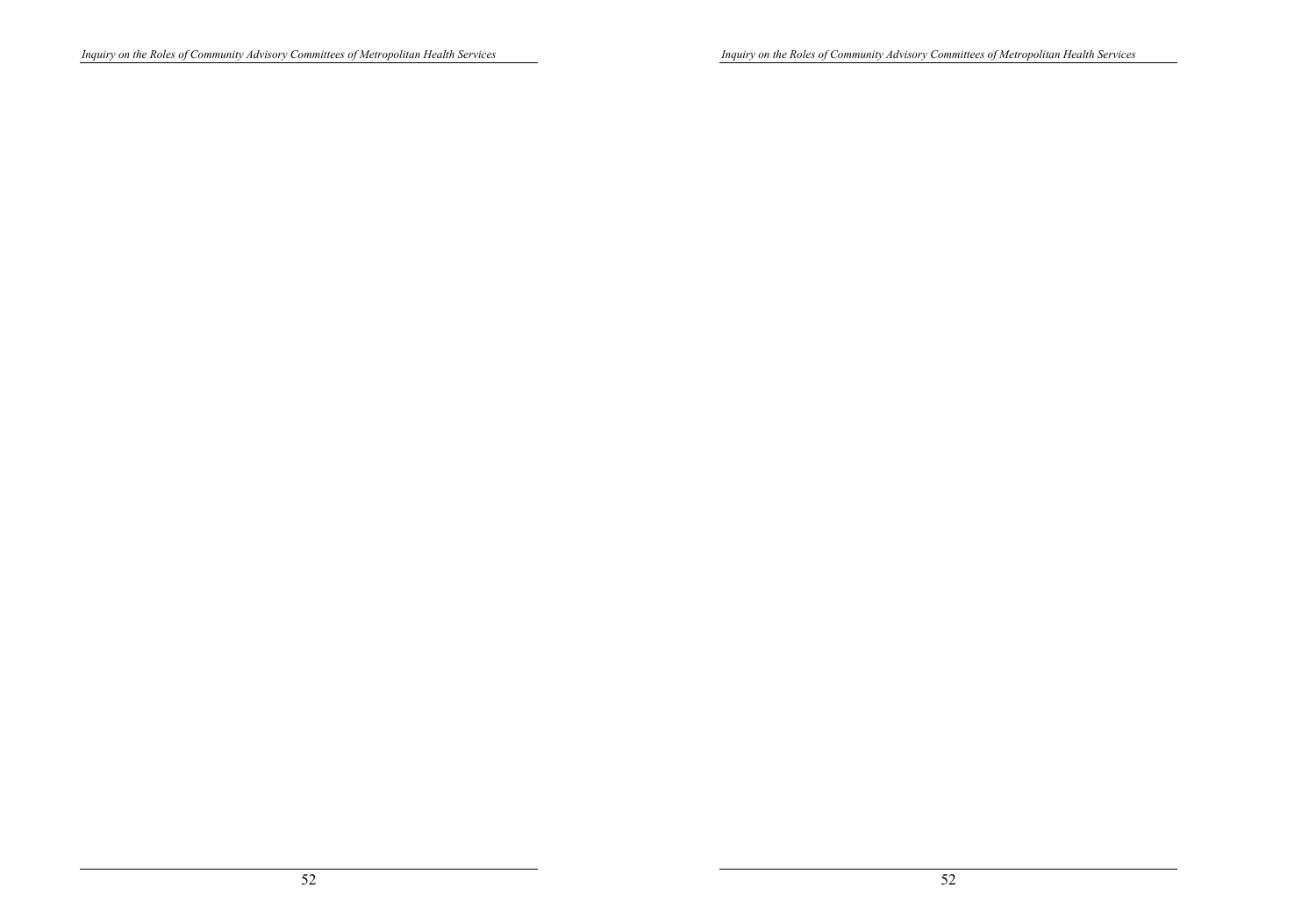# **CHAPTER THREE WORK PROGRAMS, ACHIEVEMENTS AND ORGANISATIONAL RELATIONSHIPS**

- ¾ **Introduction**
- ¾ **The Role of Community Advisory Committees**
- ¾ **Resources and Support for Community Advisory Committees**
- ¾ **Summary**
- ¾ **Membership**
- ¾ **Relationship with the Board**
- ¾ **Relationship with Senior Management and Medical Staff**
- ¾ **Relationship with Staff**
- ¾ **Training and Research**

#### **Introduction**

3.1 The role of the Community Advisory Committee is the major determinant of the work which it chooses to do and the nature of the relationships it chooses to build within the community and the health service itself. It is also a major component in determining the character of the membership CAC itself. This chapter discusses the roles of the CACs in general and specific: examining the non-statutory guidelines, variations between CACs and the effect on their work programmes and organisation.

# **The Role of Community Advisory Committees**  *The Non-Statutory Guidelines*

3.2 The type of work a Community Advisory Committee undertakes flows directly from its role, both self-determined and as prescribed by the *Community Advisory Committee Guidelines: Non-Statutory Guidelines for Metropolitan Health Services* (hereafter "the Guidelines").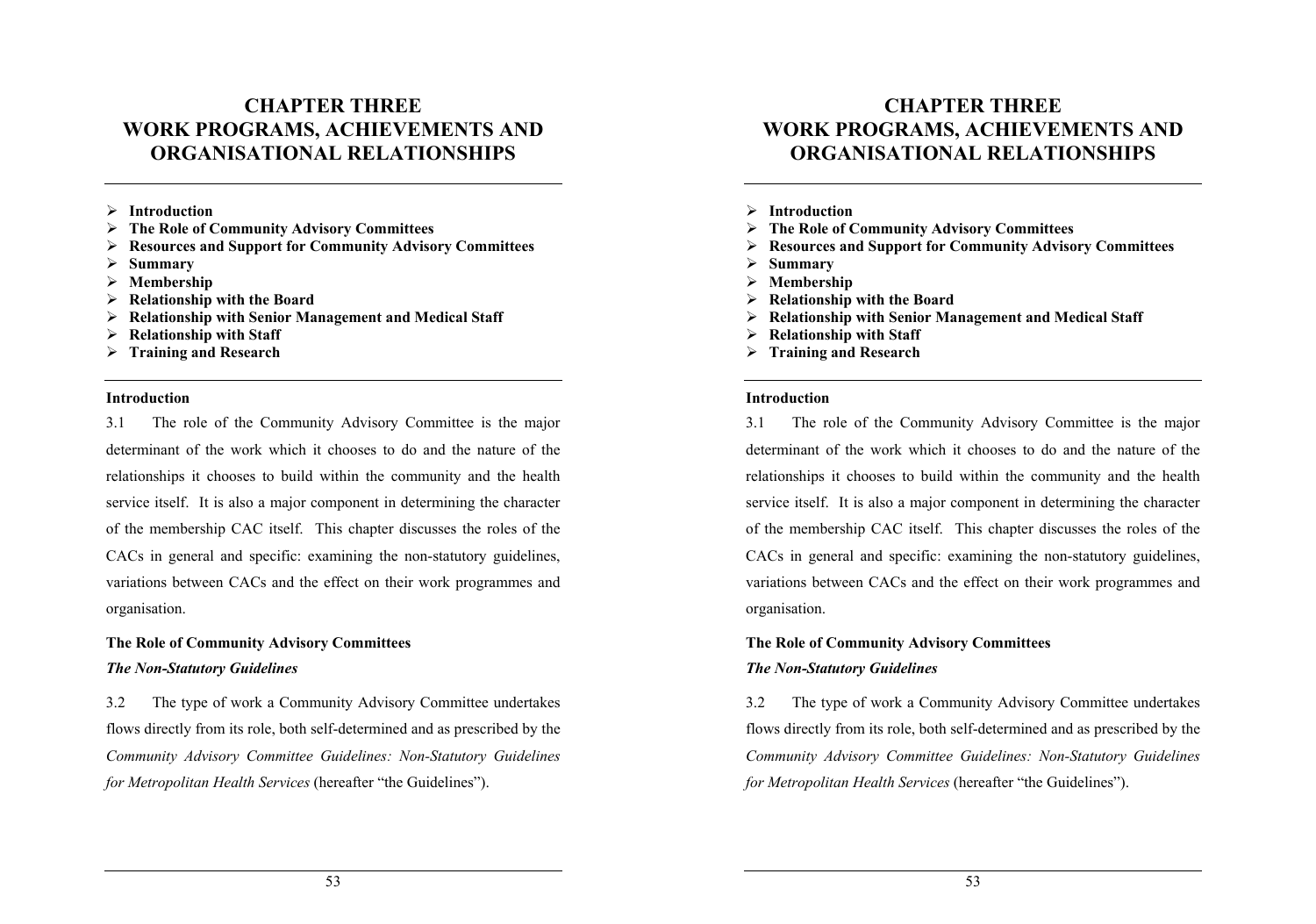- 3.3 These Guidelines mandate the following activities:
- 1. "Advising the Health Service Board on the appropriate structures and processes necessary within the Health Service to ensure effective consumer and community participation at all levels of service planning and delivery;
- 2. Identifying and advising the Health Service Board on priority areas and issues requiring consumer and community participation;
- 3. Developing a strategic CPP for approval by Health Service Board, and monitoring the implementation and effectiveness of the approved Plan;
- 4. Advocating on behalf of the community, including promotion of greater attention and sensitivity to the needs of disadvantaged and marginalised consumers and communities;
- 5. Facilitating two-way communication between consumer and community groups and the Health Service;
- 6. Participating in the Health Service strategic planning process; and
- 7. Participating in the development and ongoing monitoring of key performance indicators for Health Service quality."1

3.4 The Guidelines further state that the role of a CAC may encompass:

- 1. "Directly advising the Health Service Board on consumer and community issues relevant to specific health service initiatives and services;
- 2. Monitoring the quality and accessibility of the Health Service as a whole or its component services and departments;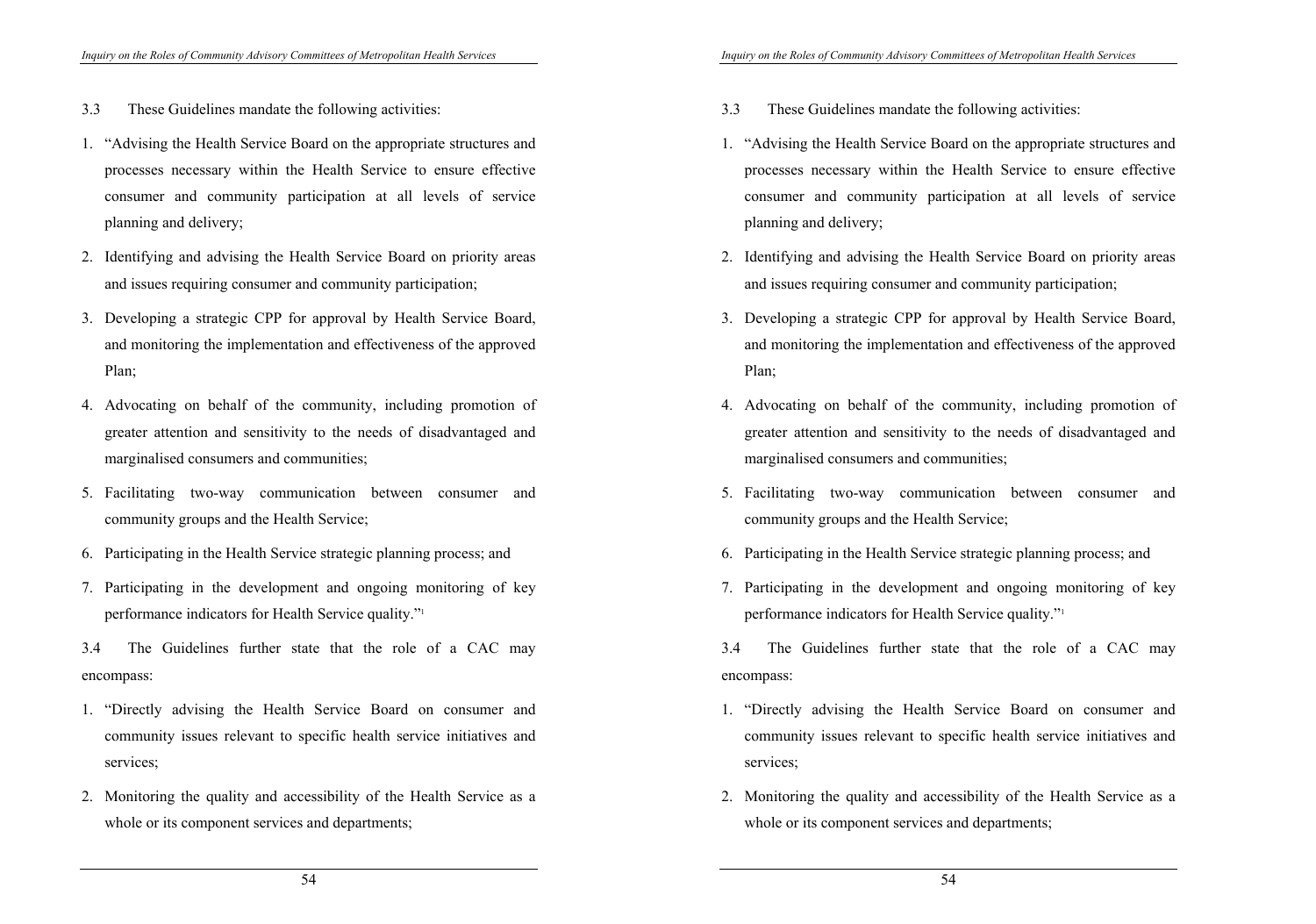3. educating Health Service staff on the benefits to be gained from effective consumer and community participation."<sup>2</sup>

The specific content and direction of these activities is for each CAC to determine, based on the needs of their own Health Service and community.

3.5 As required by the Guidelines, each CAC has developed its own Terms of Reference. Without exception, these closely reflect the mandated activities outlined in the Guidelines.

3.6 In the course of the public hearings conducted by the Committee, it became evident that there was debate about whether the role of a CAC was predominantly strategic (planning and monitoring) or operational (developing and implementing).

3.7 A strategic role is strongly implied by the Guidelines with the requirement that CACs be involved in the Health Service's strategic planning process and the specific reference to a strategic CPP. As the Guidelines make clear, the CAC will be

> "a high level committee which will provide a central focus for all strategies and mechanisms for community participation and consumer involvement in the Health Service. The Community Advisory Committee will be an enabler of community participation, rather than representing the sole response of the Health Service to its responsibility to engage the community."3

Further, the CAC will have a "predominant responsibility to advise on governance, policy and strategy in relation to community participation and its impact on Health Service outcomes."4 This specifies the advisory functions of CACs rather than any governance function, i.e. they do no act as a Board.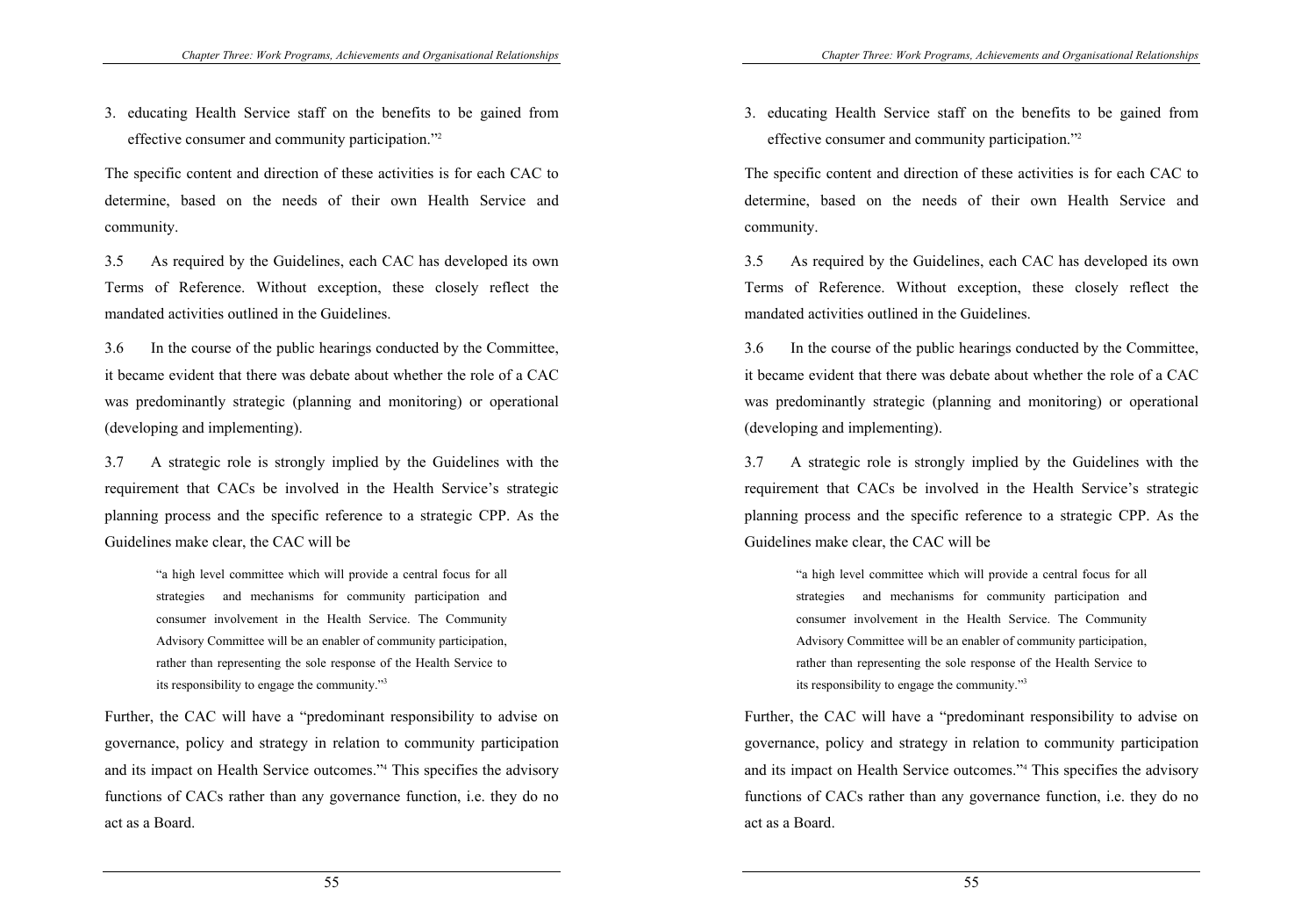3.9 The Guidelines emphasise the need for CACs to audit, develop and direct community participation throughout the Health Service in a strategic manner. This does not preclude CACs from becoming involved in operational matters (ward redesign, the improvement of facilities for carers etc). Indeed, their mandated role of "identifying and advising the Health Service Board on priority areas and issues" suggests that CAC members should be proactive in acquiring and acting upon consumer feedback. Involvement in some operational matters is almost unavoidable.

3.10 Many of the CACs commented on the balancing act between a strategic and operational function. There was a strong view presented by members of various CACs that the more strategically oriented the CAC, the more successful it was likely to be. In the case of Austin Health, Ms Jo Manton, a Board member and Chair of the CAC articulated this view:

> "I think we have interpreted what we believe the guidelines are about. The guidelines to us are pretty much about big-picture strategic planning. They didn't include the small picture, the coffee you've just talked about. But I think in reality we have recognised that in an organisation of this size it would be a waste of our resources to be concentrating on the small picture issues to a large degree. The things we can influence more, I believe, are the big picture issues we have talked about – the strategic planning, the consumer information – which has been crucial…While we sometimes get down to actually, "Yes, let's" – like the poster that is going to be put up in the emergency department – it is more about a strategic direction.

> The guidelines talk about that. I think we were quite clear in the early days that that is really what the role was to be; it was supposed to be the bigger picture strategic planning role. I think we have taken that on board fairly quickly and fairly well. I don't know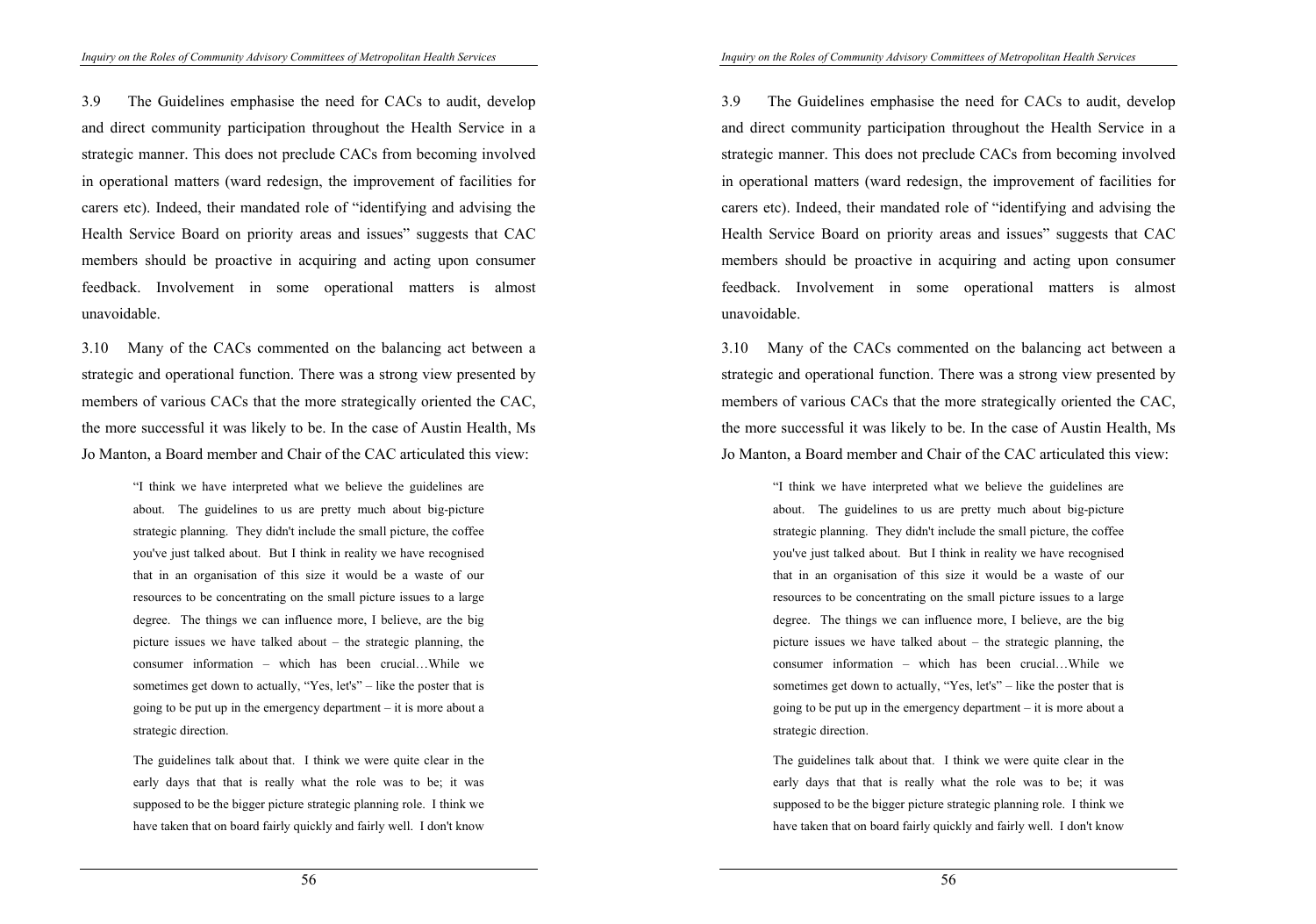whether we have had any real confusion about that…I think there is a difference between strategic directional tasks and day-to-day hands-on tasks<sup>"5</sup>

3.11 Ms Sharon Butler, Board member and Chair of the Royal Children's Hospital CAC commented on the challenge of defining a role for the CAC and the balance between strategic and operational roles:

> "We did actually spend a bit of time talking about what have been the barriers to being able to operate effectively. And I think one of the challenges is around clarity of role. What is the actual role of the Community Advisory Committee? Is it in fact to do these things…or is it to put forward, to advise that this is what should happen and these are the sort of processes as to how they should go about it.

> I think that role clarity is really critical…I think more…strategic rather than an operational focus is really important. Because operationally…it is relatively easy to keep people busy, but what we need to do is to make sure the work is meaningful, not just busy."6

3.12 The balance between a strategic and operational role for CAC is a difficult and necessary feat. As Ms Fiona Smith, chair of the CAC at the Royal Victorian Eye and Ear Hospital commented,

> "On the question of strategic involvement versus practical issues, I do not think you will ever get rid of that tension. The reality is that you do not want to try and make the CAC a replacement board. You have got to allow the board to do its governance and strategic decision-making and planning. It is how the CAC fits with that which is the really tricky thing we are all learning about."<sup>7</sup>

It is vital to the success of CACs that they be clear on their role within the Health Service. Once this has been clarified, the CAC is able to work effectively for the benefit of consumers and the Health Service.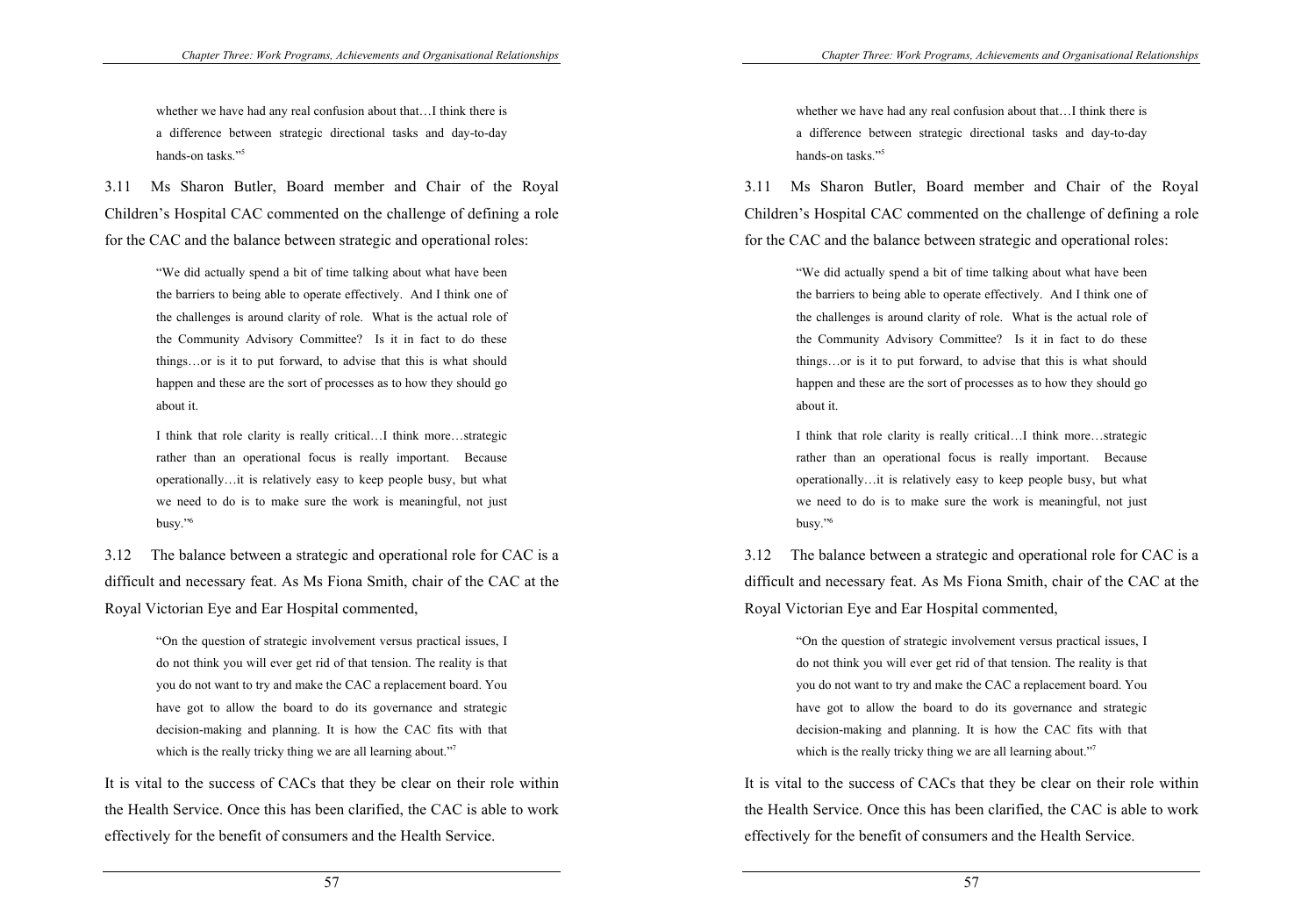#### *The work of Community Advisory Committees*

3.13 The following are examples of the work of various CACs, grouped according to the activities mandated by the Guidelines.

*Provision of advice to ensure effective consumer and community participation at all levels of planning and delivery; Identifying and advising the Health Service Board on priority areas and issues requiring consumer and community participation* 

3.14 The CAC of the Children's Hospital has been able to combine these roles. It has achieved significant results in resolving ongoing car parking issues for parents and has been active in the development of a Family Resource Centre which caters for the diverse needs of families whose relative is receiving treatment. The CAC was operationally linked to the needs of consumers through an issues database and was able to propose, develop and monitor the implementation of the Family Resource Centre<sup>8</sup>

3.15 Similarly, the CAC of the Royal Women's Hospital was able to have input into the Hospital's redevelopment: in recommending and monitoring the form of community consultation and in the design phase. As was noted by a committee member, it required a process of discussing options with a meaningful timeframe for a response, having the CAC's views listened to and acted upon.9

3.16 These instances serve to exemplify the positive impact that a CAC can have on the quality of services offered by a Health Service. It also reinforces the necessity of good relationships and understanding between the CAC and the Health Service Board.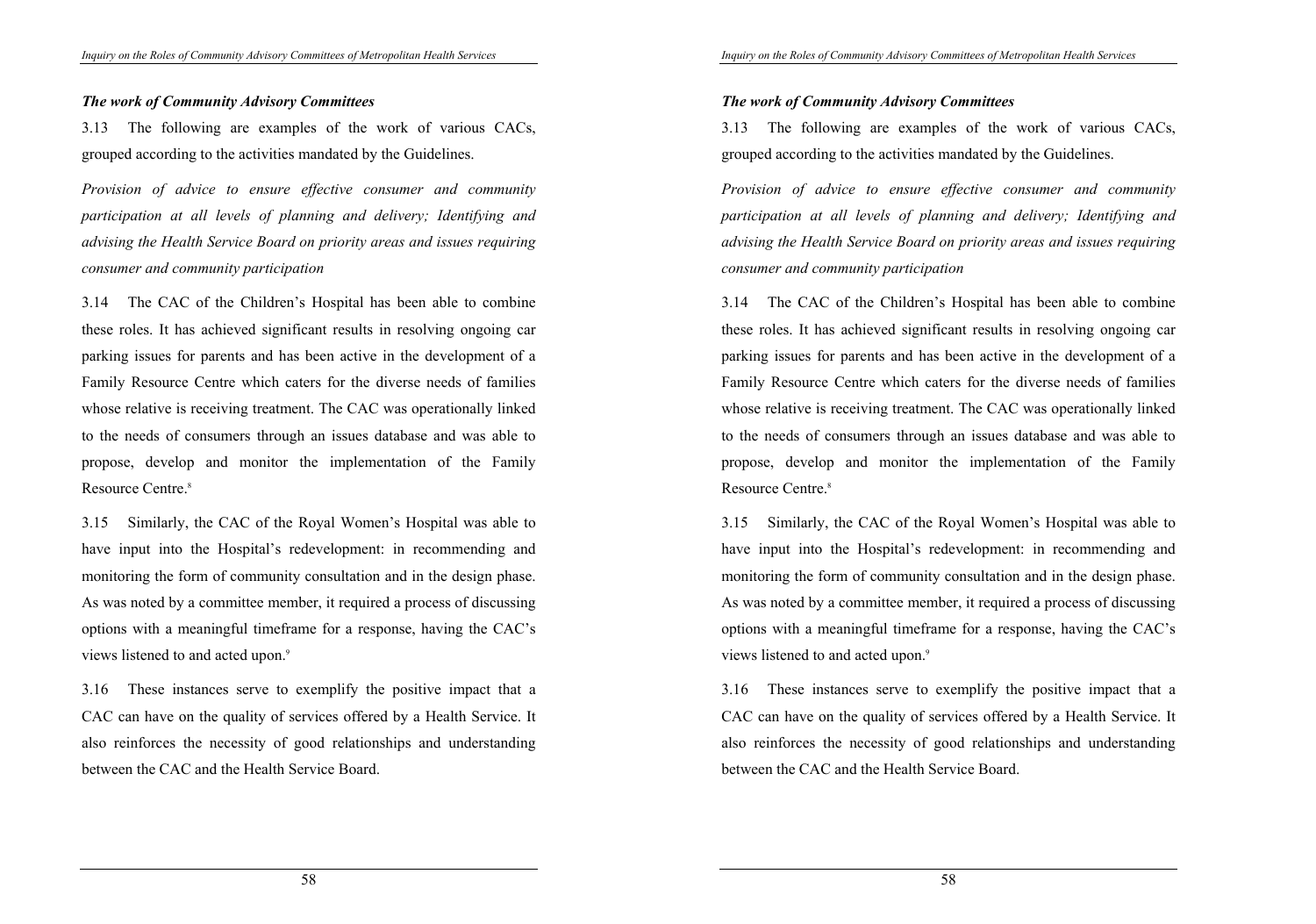*Advocating to the Health Service Board on behalf of the community; Facilitating communication between consumer and community groups and the Health Service* 

3.17 There was general agreement among members of CACs that as much as they represented their community to the Health Service Board they also represented the Health Service to the community. They were aware that part of their role was to go back into the community to share information and encourage individuals, community and consumer groups to communicate their needs and ideas.

3.18 Ms Fiona Smith, Chair of the RVEEH CAC, noted the advocacy role of CACs and how they can facilitate communication between community and Health Service:

> "I think the role of the committee clearly needs to be driving the community strategy that the health service has. It clearly needs to oversight that and its progress. I think it does have a natural advocacy role to the board, and I think that now that we are two years on, a service like the Eye and Ear is becoming braver about the community advisory committee and people are thinking, 'Yes, well, maybe we could resource community forums, with the CAC facilitating that'. So I think the service is getting used to this resource and seeing it as valuable and will become braver and bolder in how it uses it."<sup>10</sup>

#### *Participating in the Health Service strategic planning process*

3.19 All CACs have been involved in the annual strategic planning process for each of the Health Service Networks. The form of this involvement differs across CACs. Some observations were made to the Committee in the course of its Inquiry about the ability of CACs to participate effectively and fully in this process. It was noted in one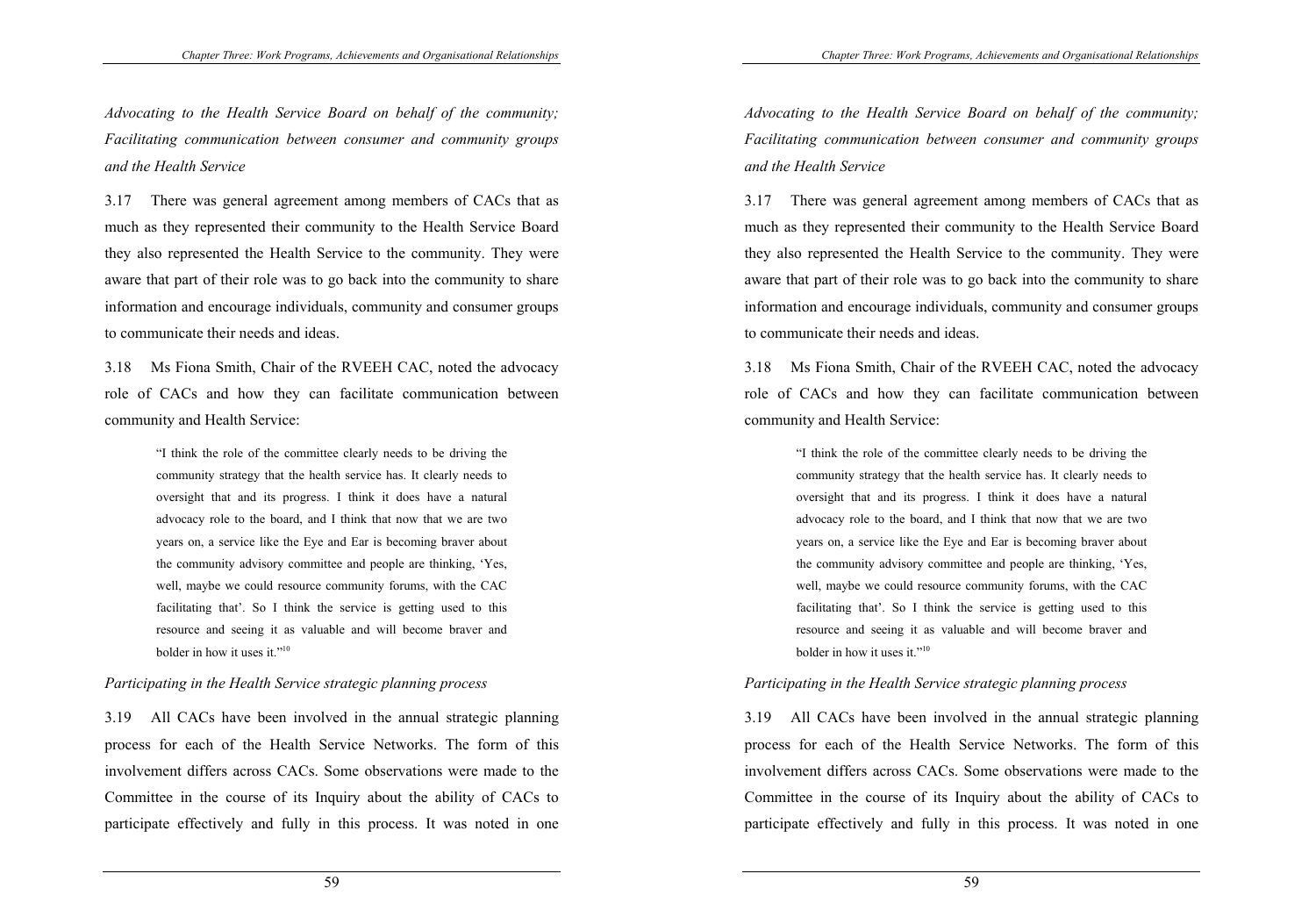instance that in the initial stages at least, CAC members doubted that they were able to be heavily involved in the strategic planning process. Another observation was that the limited capacity of a voluntary CAC to deal with the strategic planning issues had led to a change in recruitment focus, with more attention being given to those who are connected to that Health Service's 'communities of interest'.11

3.20 The involvement of CACs in Health Services strategic planning was welcomed generally but it has raised issues of the limited capacity of a volunteer group in terms of time, knowledge and resources.

### *Developing a strategic Community Participation Plan*

3.21 A Community Participation Plan (CPP) is an expression of the Health Service's commitment to consumer participation in health. It articulates to the Health Service's community what it understands consumer participation to mean and lays out objectives and activities to implement that view. The CPP is a whole of Health Service strategy for the implementation of effective and wide-ranging community and consumer participation in health. Ideally, a CPP should identify:

- The consumers and community of the Health Service;
- The principles and purpose of consumer participation in health; and
- Clear goals and objectives.

The CPP will contain discrete tasks which become the responsibility of the appropriate senior staff.

3.22 A well-designed CPP places itself in the broader context of service quality and improvement and overviews the current state of consumer participation in health in its Health Service. It explicitly acknowledges and supports the principles and benefits of community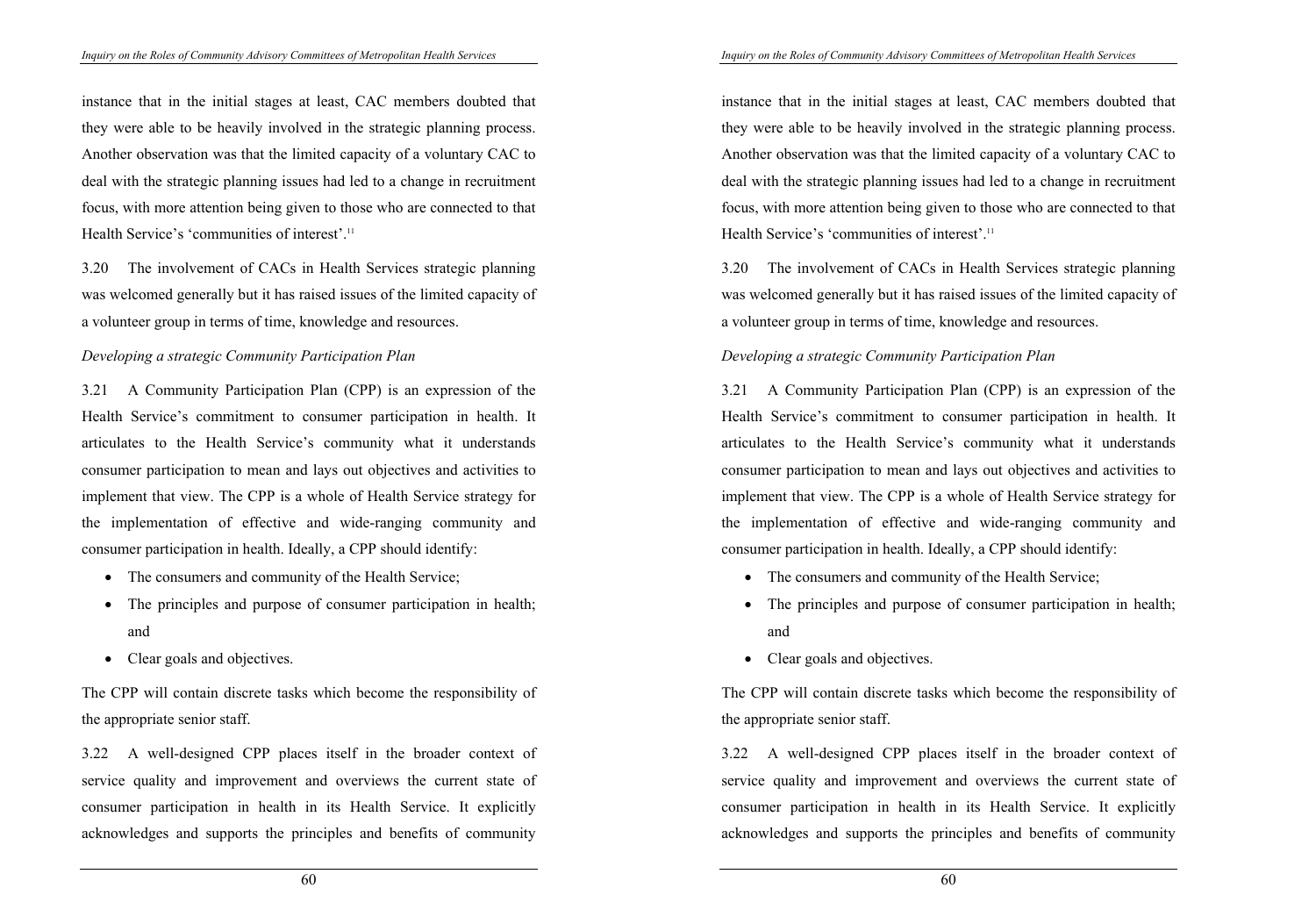participation (refer to Chapter 1, para. 1.12). For example, Melbourne Health states the following at the beginning of its CPP (2002/03):

> "Some services within Melbourne Health have well developed and formalised consumer participation strategies. Others have well developed processes that are ad-hoc rather than formalised, while other areas have minimal consumer participation. While there is little formal recognition of consumer participation in planning and service development processes, this does not mean there is no informal recognition of its value.

> The Committee's short-term objective is to develop an accurate picture of the extent of consumer participation across Melbourne Health, promote the inclusion of consumer participation in planning processes and to enhance organisational capacity to do this. The medium to longer-term outcome is for consumer participation to be acknowledged as an essential part of Melbourne Health's way of operating and, as such, formally integrated into strategic and operational plans and performance indicators."12

3.23 These statements express an awareness of current programmes, place importance on the value of community participation, commits Melbourne Health to improving its performance in this area and demonstrates an awareness that successful implementation of community participation initiatives occurs at the strategic and operational levels.

3.24 A very few CPPs were sparse documents that revealed little. Where tasks were defined they were general with little detail about evidence of outcome. Others offered well developed strategies communicated in a clear and precise manner. They had clear strategies, discrete tasks with responsible staff and measurable outcomes. The most developed CPPs demonstrated more elaborate tasks within sophisticated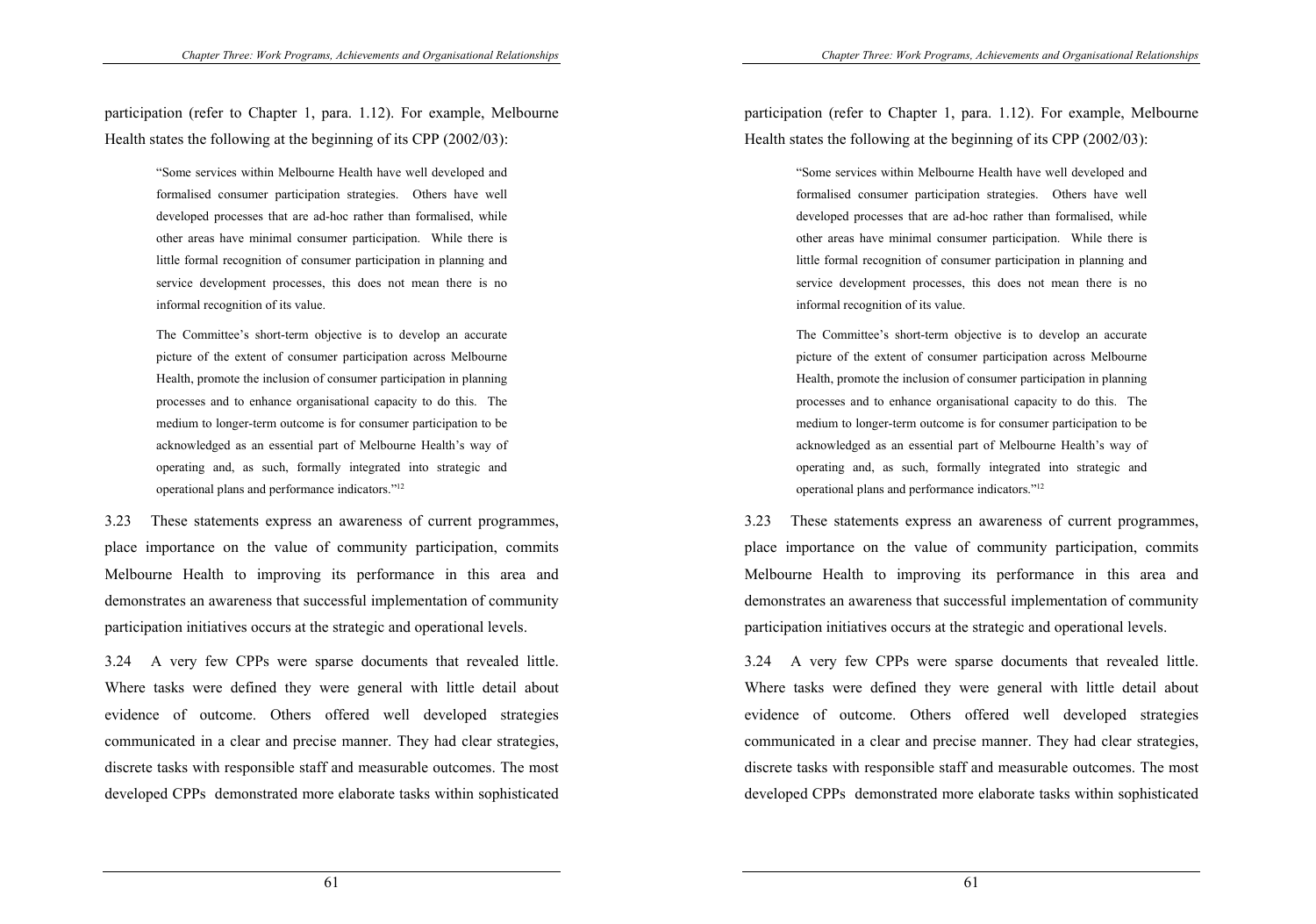organisational relationships in addition to discrete tasks, clear lines of responsibility and evidence of outcomes.

### *Monitoring the quality and accessibility of the Health Service*

3.25 Involvement in the Health Service's annual Quality of Care Report was generally agreed to be an important component of the CAC's activities. Both the Austin and Royal Women's CACs made particular mention of their involvement with the Quality of Care Report. They felt that they had been able to contribute significantly to its format and the type of information contained within it so that it was accessible and interesting to their communities.13

> *Recommendation 1: That the boards of Metropolitan Health Services discuss a work plan with the Community Advisory Committee on a 12 monthly basis and fund the CAC to an agreed amount negotiated between the Metropolitan Health Service and the CAC that reflects the needs of the work plan.*

> *Recommendation 2: That a report of activities and outcomes of the Community Participation Plan be included in the Metropolitan Health Service's Annual Report.*

*Educating Health Service staff on the benefits of consumer participation in health* 

3.26 It is vital that not only the Health Service Board and members of the CAC have a clear view of their roles, but also staff within the Health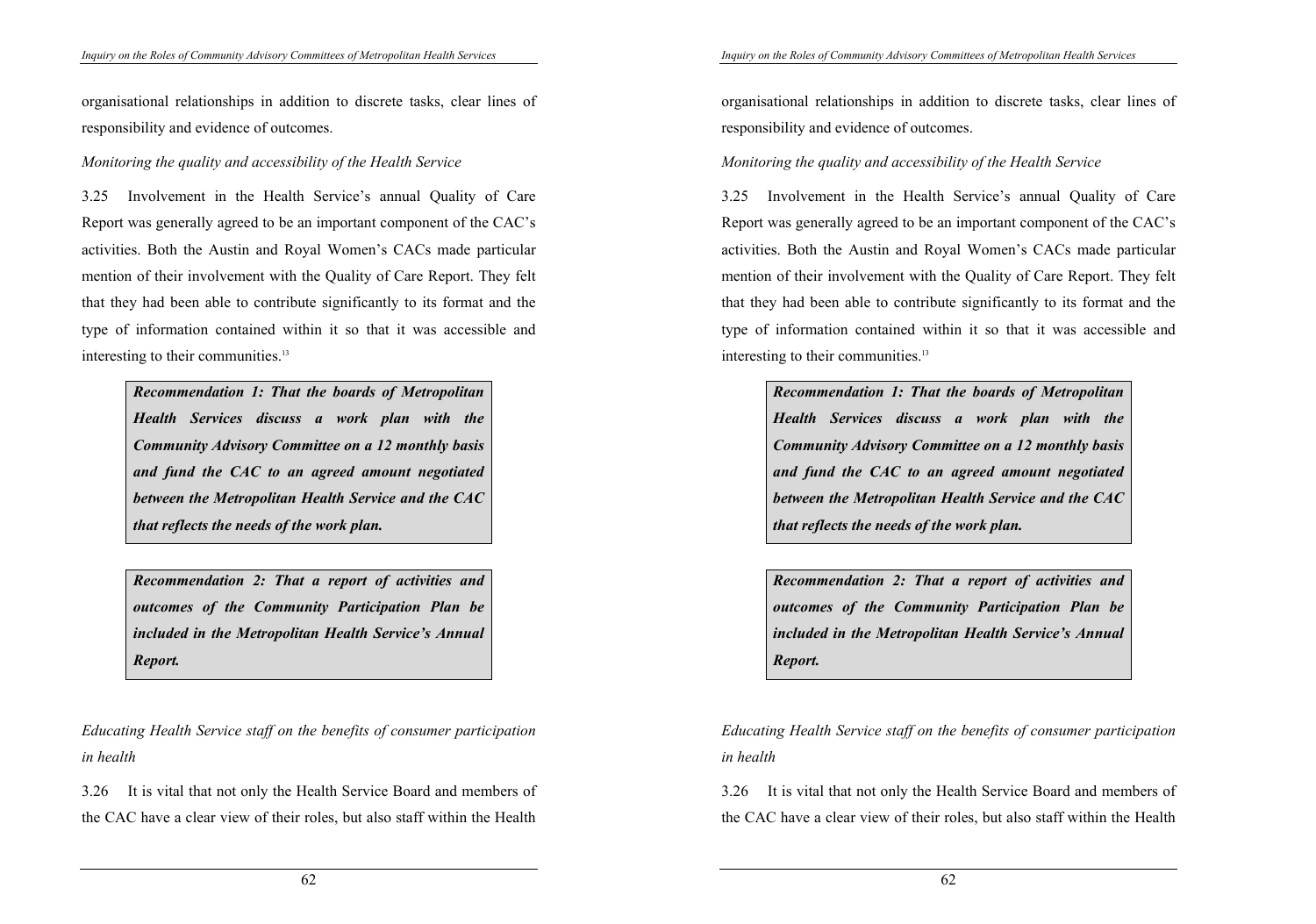Service. Ns Noala Flynn raised this issue in commenting on the start-up process for the CAC of the Peter MacCallum Cancer Centre:

> "As the chairperson I set up this committee and we wanted people representing the community. We needed them to understand where the role of the advisory committee fitted. It has taken a little while to do that. I think we have got to a good standing now, but it took some time to understand the role and to see what the role was. As the chair the biggest challenge for me was the staff in the hospital understanding the role of the community advisory committee. It was certainly something new. We have done a survey and the community advisory committee members have had the opportunity at each meeting to visit different parts of the hospital and get to be recognised by the staff. That has probably been one of the main challenges."14

*Resources and Support for Community Advisory Committees* 

3.27 The following table outlines the self-defined role of each CAC, the resources and support available to it and the payments made (if any) to their members.

## **Table 1: Resources for Metropolitan Consumer Advisory Committees**

| CAC.   | Role                                                                                                                                                                   | Resources & Support                                                                                                                        | Payment                   |
|--------|------------------------------------------------------------------------------------------------------------------------------------------------------------------------|--------------------------------------------------------------------------------------------------------------------------------------------|---------------------------|
| Austin | Strategic planning for<br>community participation<br>(CP); quality of care;<br>consumer information;<br>communication between<br>Board, Health Service &<br>community. | Community Development<br><b>Officer</b><br>Executive support<br>provided by Executive<br>Director, Ambulatory &<br><b>Nursing Services</b> | Reimbursement of<br>costs |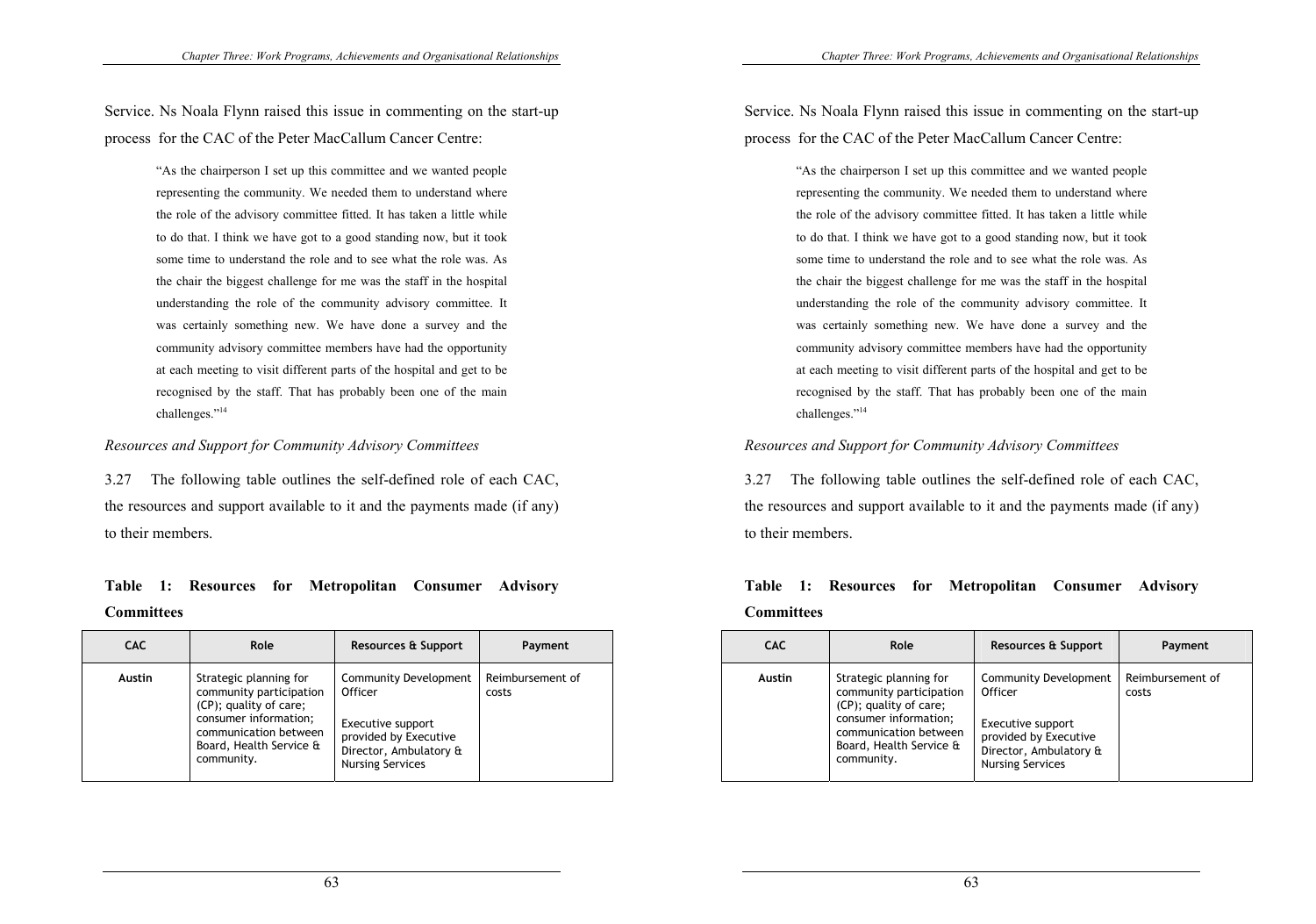| <b>CAC</b>                                                                                                                        | Role                                                                                                                                                                                                                                                                                                                             | <b>Resources &amp; Support</b>                                                                   | Payment                   |
|-----------------------------------------------------------------------------------------------------------------------------------|----------------------------------------------------------------------------------------------------------------------------------------------------------------------------------------------------------------------------------------------------------------------------------------------------------------------------------|--------------------------------------------------------------------------------------------------|---------------------------|
| <b>Bayside Health</b>                                                                                                             | To bring the voices of<br>the community into the<br>decision-making<br>processes of Bayside<br>Health in order to:<br>-Develop services that<br>are more responsive to<br>the needs of the<br>catchment<br>population/community<br>-Improve the<br>accessibility,<br>appropriateness and<br>quality of services to<br>consumers. | <b>Community Development</b><br>Officer                                                          | Reimbursement of<br>costs |
| Royal Children's<br>Hospital<br>(has its own CAC<br>reporting to the<br><b>Board of</b><br>Women's &<br>Children's<br>Health)     | To establish plans and<br>programs through the<br>CAC to ensure effective<br>consumer participation<br>in strategic planing, and<br>service planning,<br>delivery & evaluation.                                                                                                                                                  | Community Engagement<br>Consultant<br>Secretariat support<br>provided by WCH<br>executive        | Reimbursement of<br>costs |
| Royal Women's<br><b>Hospital</b><br>(has its own CAC<br>reporting to the<br><b>Board of</b><br>Women's &<br>Children's<br>Health) | To establish plans and<br>programs through the<br>CAC to ensure effective<br>consumer participation<br>in strategic planing, and<br>service planning,<br>delivery & evaluation.                                                                                                                                                  | <b>Community Participation</b><br>Officer<br>Secretariat support<br>provided by WCH<br>executive | Sitting fee               |
| <b>Dental Health</b><br>Services Victoria                                                                                         | Integrating CP at all<br>levels of operations,<br>planning and policy<br>development;<br>community advocacy;<br>advise on means of<br>increasing quality,<br>accessibility and non-<br>discriminatory practices<br>in provision of services.                                                                                     | <b>CAC Resource Officer</b>                                                                      | Sitting fee               |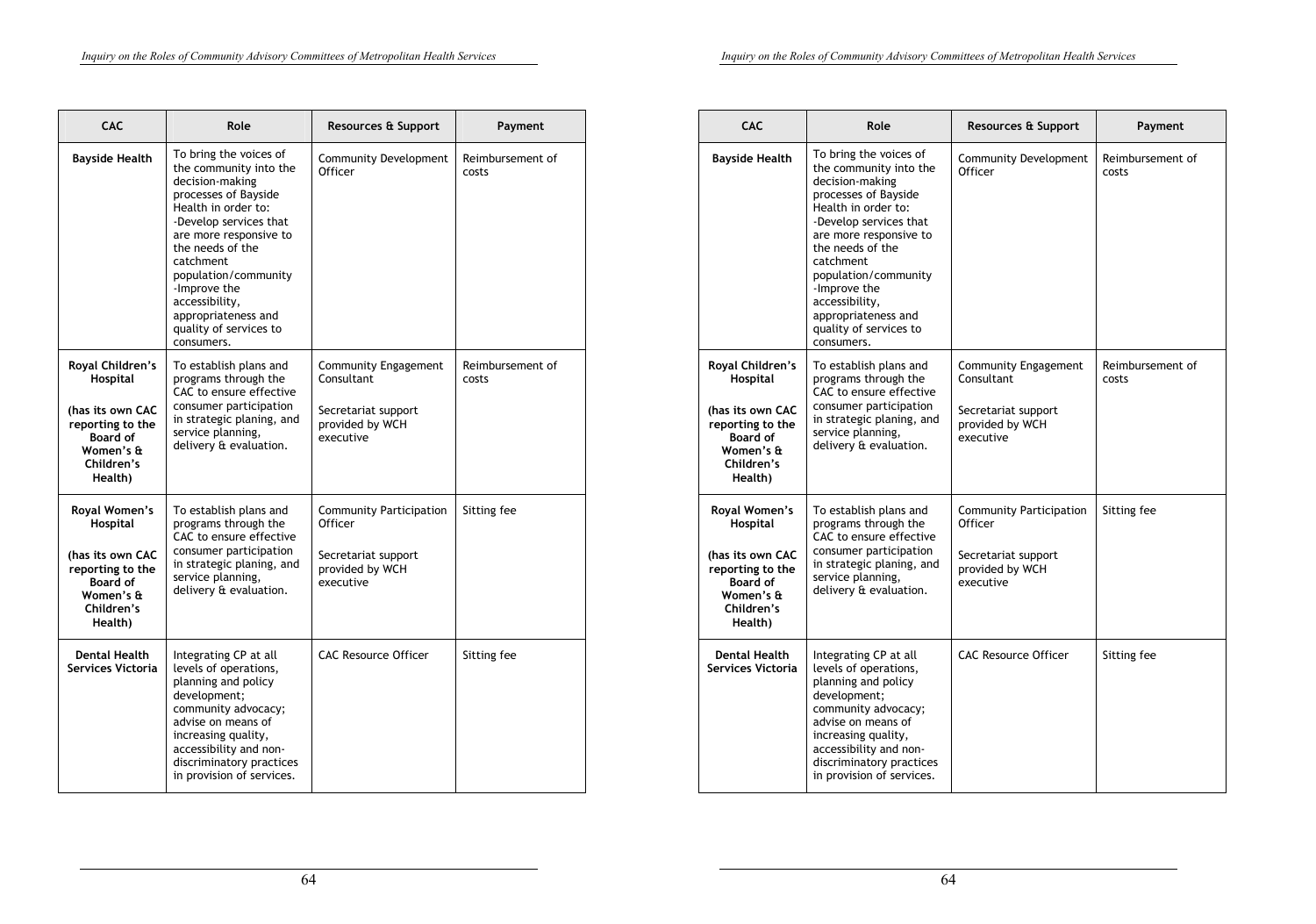| <b>CAC</b>                                    | Role                                                                                                                                                                                           | <b>Resources &amp; Support</b>                                                                                                                          | Payment                                                                                                |
|-----------------------------------------------|------------------------------------------------------------------------------------------------------------------------------------------------------------------------------------------------|---------------------------------------------------------------------------------------------------------------------------------------------------------|--------------------------------------------------------------------------------------------------------|
| <b>Eastern Health</b>                         | To assist Eastern Health<br>to integrate consumer<br>and community views at<br>all levels of its<br>operations, planning<br>and policy<br>development.                                         | <b>CAC Resource Officer</b>                                                                                                                             | Reimbursement of<br>costs                                                                              |
| Melbourne<br><b>Health</b>                    | To advise the Board on<br>governance, policy and<br>strategy in relation to<br>community participation<br>and its impact on health<br>service outcomes.                                        | <b>CAC Resource Officer</b>                                                                                                                             | Reimbursement of<br>costs                                                                              |
| Northern Health                               | To assist the Health<br>Service to appropriately<br>integrate consumer and<br>community views at all<br>levels of its operations,<br>planning and policy<br>development; consumer<br>advocacy. | Community & Primary Care<br>Projects Manager                                                                                                            | None for regular<br>CAC activities;<br>reimbursement of<br>some costs for<br>extraordinary<br>activity |
| Peninsula Health                              | Fostering greater<br>consumer and<br>community participation<br>in service planning and<br>improvement.                                                                                        | Director of Quality &<br><b>Customer Services</b><br>Also has two Community<br><b>Advisory Groups from</b><br>northern and southern<br>catchment areas. | Sitting fee<br>available to claim;<br>travel costs                                                     |
| <b>Peter McCallum</b><br><b>Cancer Centre</b> | Identify and advise on<br>issues requiring<br>consumer and<br>community<br>participation; consumer<br>advocacy; liaison btw<br>community & Board.                                              | <b>Patient Advocate</b><br>Secretary<br>A senior executive holds the<br>consumer participation<br>portfolio                                             | Reimbursement of<br>costs                                                                              |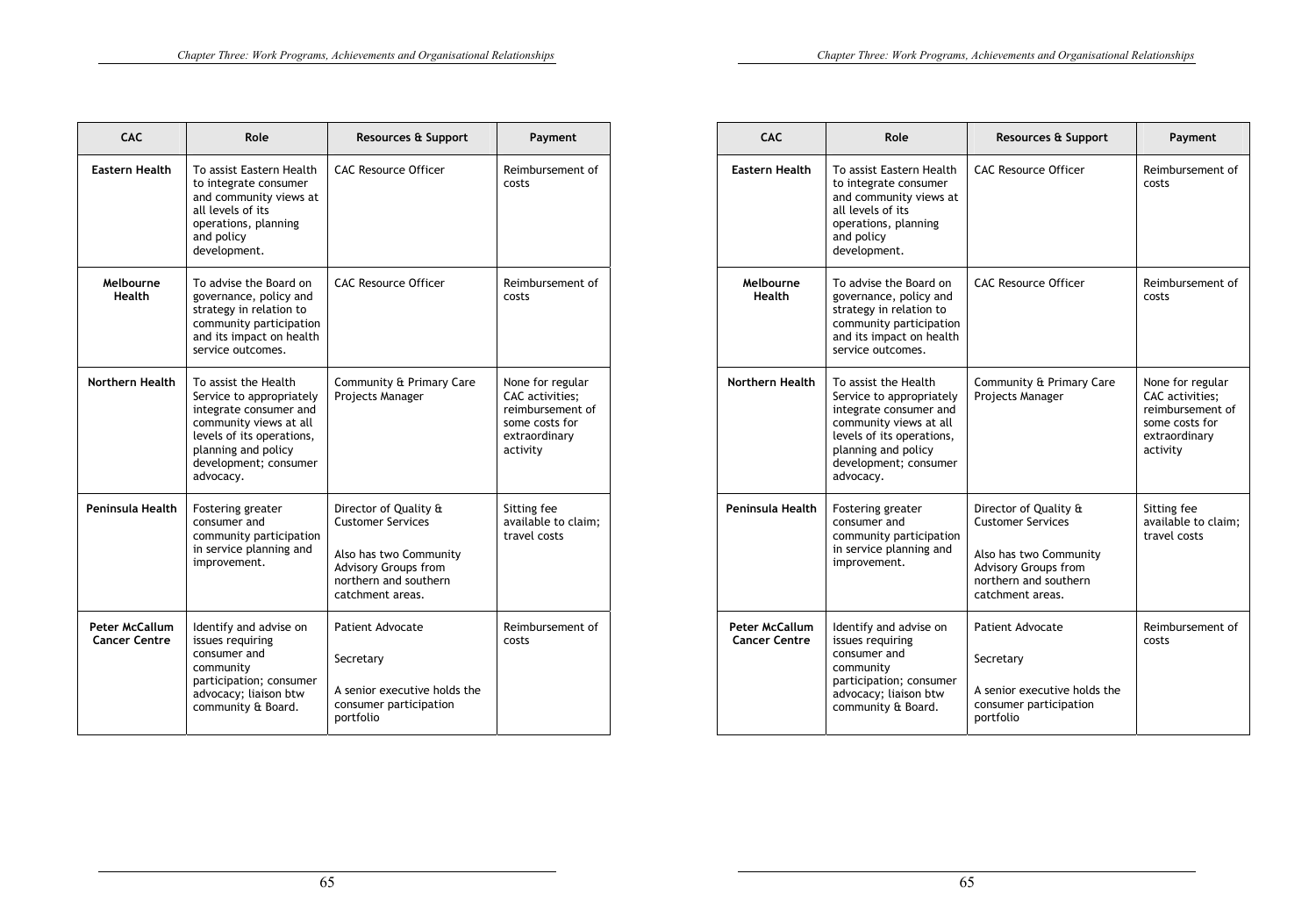| <b>CAC</b>                               | Role                                                                                                                                                                                   | <b>Resources &amp; Support</b>                                                                 | Payment                                                                  |
|------------------------------------------|----------------------------------------------------------------------------------------------------------------------------------------------------------------------------------------|------------------------------------------------------------------------------------------------|--------------------------------------------------------------------------|
| Royal Victorian<br>Eye & Ear<br>Hospital | To assist the Board in<br>integrating consumer<br>and community views<br>at all levels of its<br>operations, planning<br>and policy<br>development;<br>community advocacy.             | <b>Community Development</b><br>Officer<br><b>Quality and Community</b><br>Relations team      | Reimbursement of<br>costs                                                |
| Southern Health                          | To develop, monitor<br>and implement the CPP<br>as part of the Health<br>Service's commitment<br>to community and<br>consumer participation<br>in service planning and<br>improvement. | Executive Officer to the CAC                                                                   | Reimbursement of<br>costs                                                |
| St Vincent's<br><b>Health</b>            | To ensure effective<br>consumer and<br>community<br>participation across the<br>Health Service and to<br>assist in monitoring the<br>quality of services<br>provided.                  | <b>CAC Resource Coordinator</b><br>Director of Quality & Strategy<br>Manager, Quality and Risk | Reimbursement of<br>costs                                                |
| <b>Western Health</b>                    | To assist the Board in<br>strategic planning;<br>consumer advocacy.                                                                                                                    | Manager, Community<br>Integration                                                              | Flat rate for<br>reimbursement of<br>costs, each CAC<br>related activity |

*Finding 4: The Committee finds that resourcing for Community Advisory Committees needs to be maintained by the Metropolitan Health Service Board at responsible levels adequate to maintain the functional ability of each CAC.*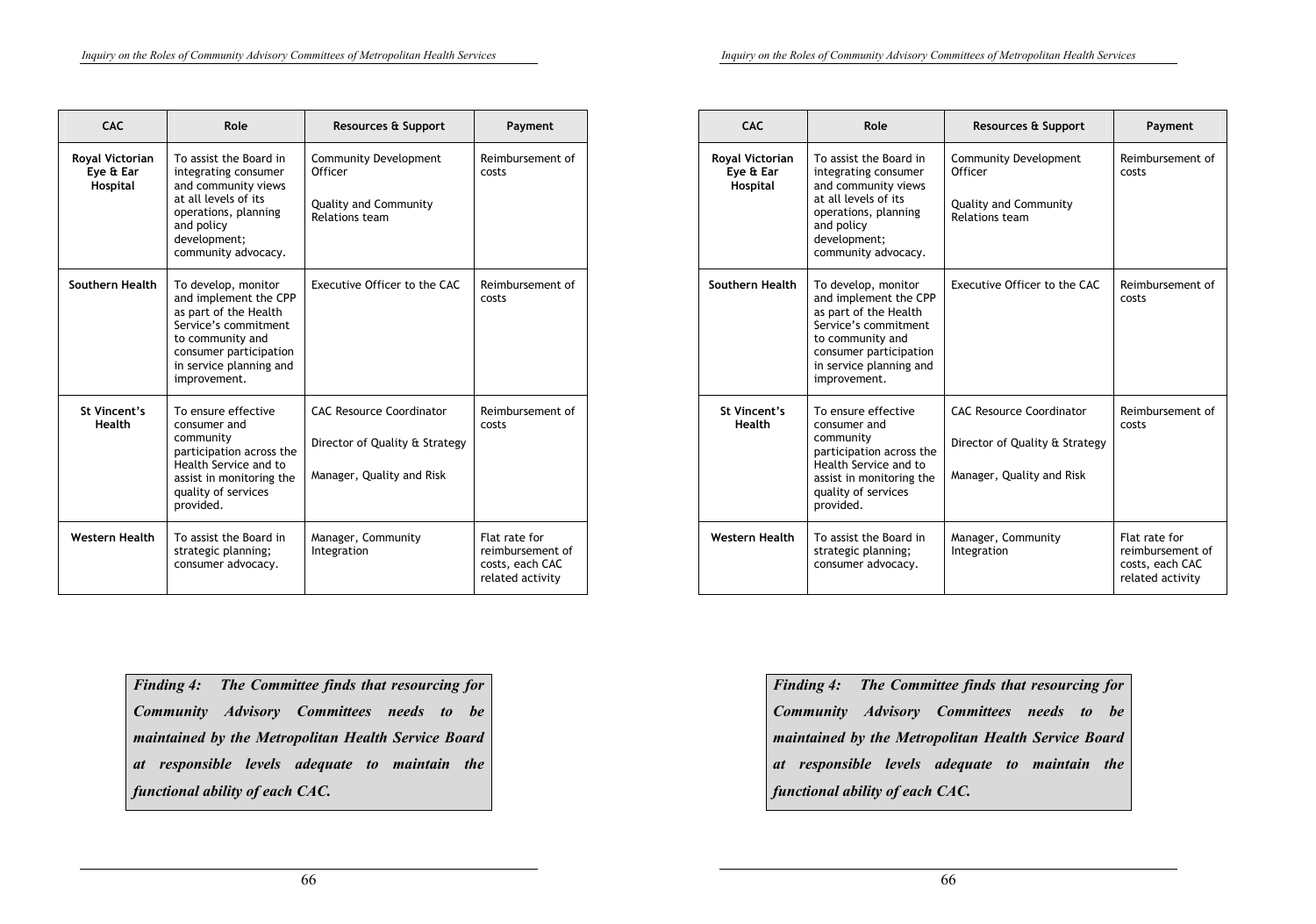#### **Summary**

3.32 The place of the CAC within the Health Service structure is reflected in its work plans and CPPs. A CAC which has strong Board support, a clearly understood and strategic role and whose recommendations are valued will have a clear work plan, discrete and accountable tasks and a manageable timeframe for the implementation of that Plan. CACs that are less secure in their Board support, or are unsure of their place and valued within a Health Service are more likely to have a work plan that is vague in outlook, purpose and timeline and have poorly defined accountability for the completion of tasks. Similarly, CPPs will reflect the status and ability of the CAC and the Health Service's commitment to that CAC.

### **Membership**

3.33 The diverse nature of the CACs across the MHS is often reflected in their membership and recruitment strategies (see Chapter 2). The ambulatory nature of some services coupled with a state-wide catchment means that engaging with consumers (past, present, future) is challenging, while other services seek to find representation over a wide cultural and socio-economic demography. In response to these challenges, most MHS CACs have focused community engagement strategies and membership around treatment groups and relevant community organisations.

3.34 Some CACs, however, felt that the non statutory guidelines placed restrictions on the participation of individuals from chronic illness and community organisations limiting the scope of recruitment:

> We, as has been expressed, also have some difficulties with the membership side of the CAC, which again flows on to what you can expect practically of a committee at this stage. I think there are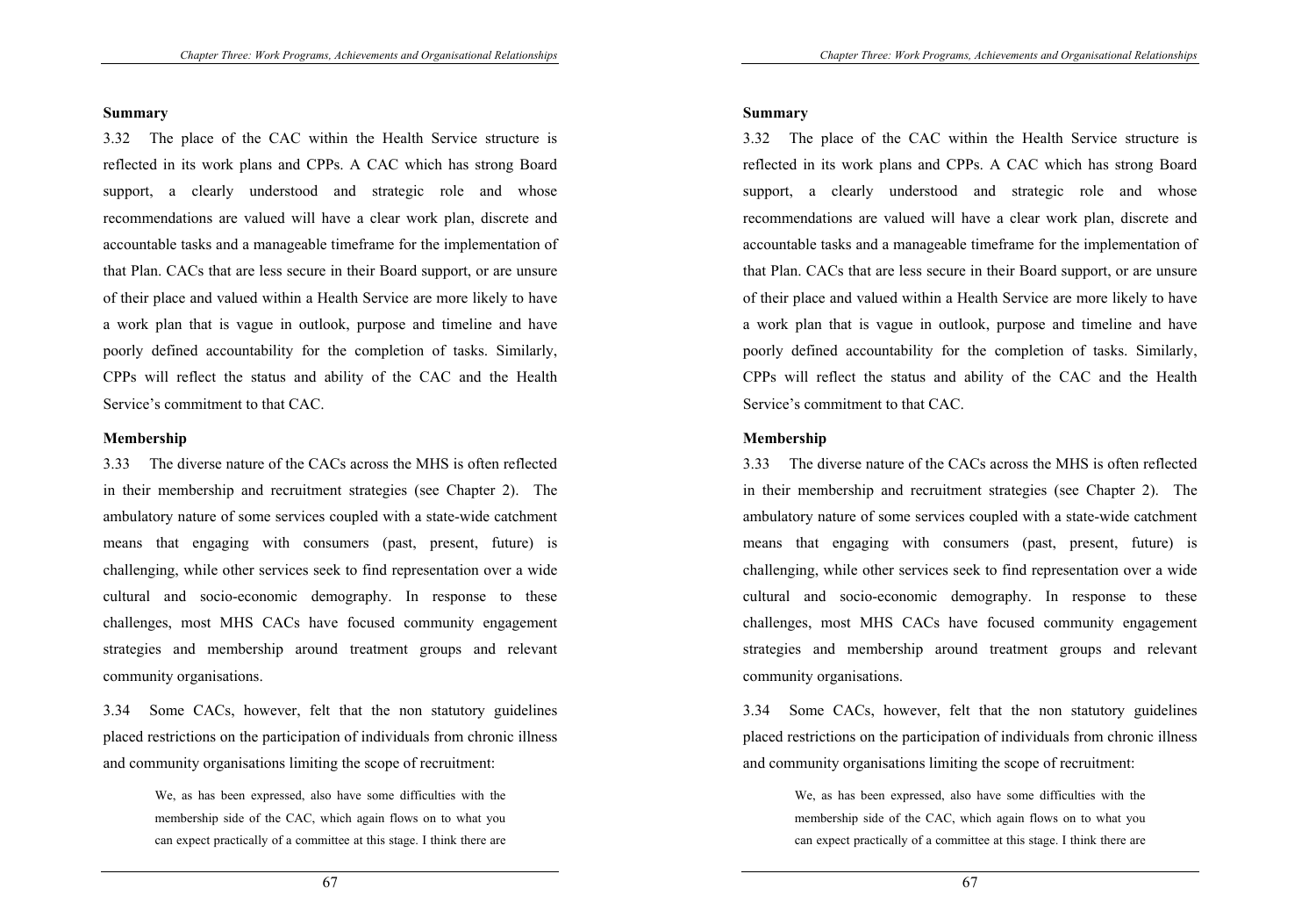some limitations at the moment within the statutory guidelines for these committees in terms of drawing members from community organisations. Some of that perhaps needs to be looked at.15

3.35 With many members currently employed by community organisations it has been important to clarify how CAC members are to 'represent' consumers. The need to clarify the issue of representation was identified when Royal Victorian Eye and Ear Hospital undertook an internal review of their CAC. The consultant engaged to facilitate the feedback process reported that the following questions were raised by members: "Are CAC members representatives of their organisations / interest groups? If CAC members are providing advice on behalf of the community, should the CAC have formal structures to ensure linkages with the community?"

3.36 It was confirmed during the review meeting that members do not represent organisations in their advisory role. As individuals they bring knowledge, experience and information that assists them to give informed, carefully considered advice. Their role is to use their experience and expertise to jointly develop advice and recommendations to the Board.16

> *Recommendation 3: The Committee supports the current membership composition of Community Advisory Committees as outlined in the non-statutory guidelines but recommends a clarification of the ability of members of organisations to become Community Advisory Committee members in an individual capacity.*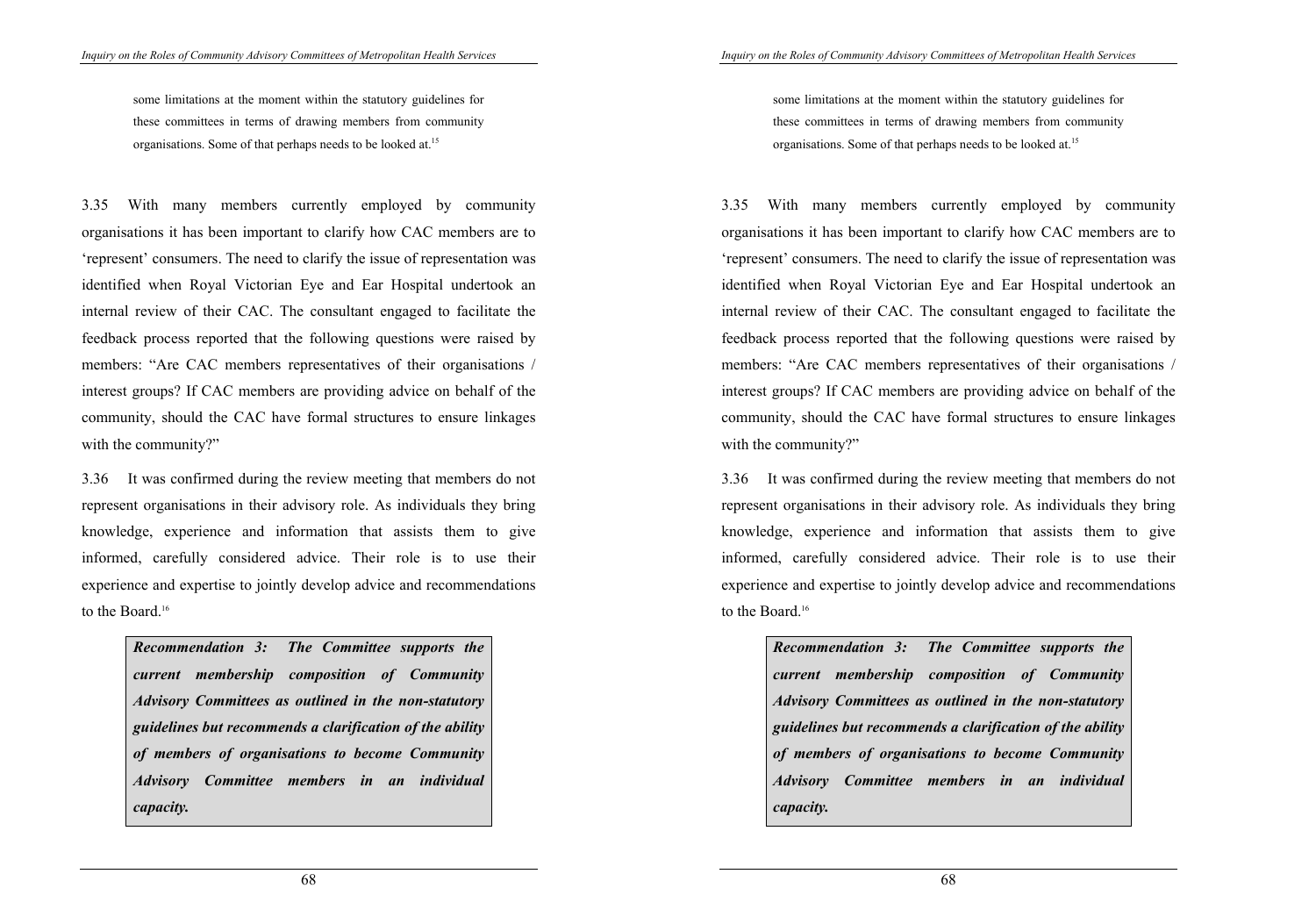3.37 In addition to relevant community and chronic illness organisations it was argued that Boards have rarely used their own clients as a resource:

> They come to places like the Chronic Illness Alliance, the Health Issues Centre and so on and say, 'Have you got a person to sit on our advisory committee?', instead of looking at who is in the waiting rooms and their outpatients departments.<sup>17</sup>

3.38 Yet while all CACs stressed the importance of the participation of former clients, difficulties were noted:

> Whilst we have tried to get a good representation from our prospective and existing patient community, that does not necessarily lead to the best participation in terms of the skills of people as well, and indeed their actual representation role.18

Such problems could possibly be alleviated by training and development (see below).

3.39 One of the largest obstacles to recruitment experienced by CACs was confusion over role:

> There are difficulties in recruiting people because often the role is not clear. We have just appointed our second round. We have a really good core group now of experienced members so we are now building on that. It is difficult to recruit people because, one, they are not quite sure what their role is; and two, they do not get paid, so they are voluntary.<sup>19</sup>

3.40 Taking the importance of the role of the CAC as contributing to strategic planning issues and giving advice on all areas of programs,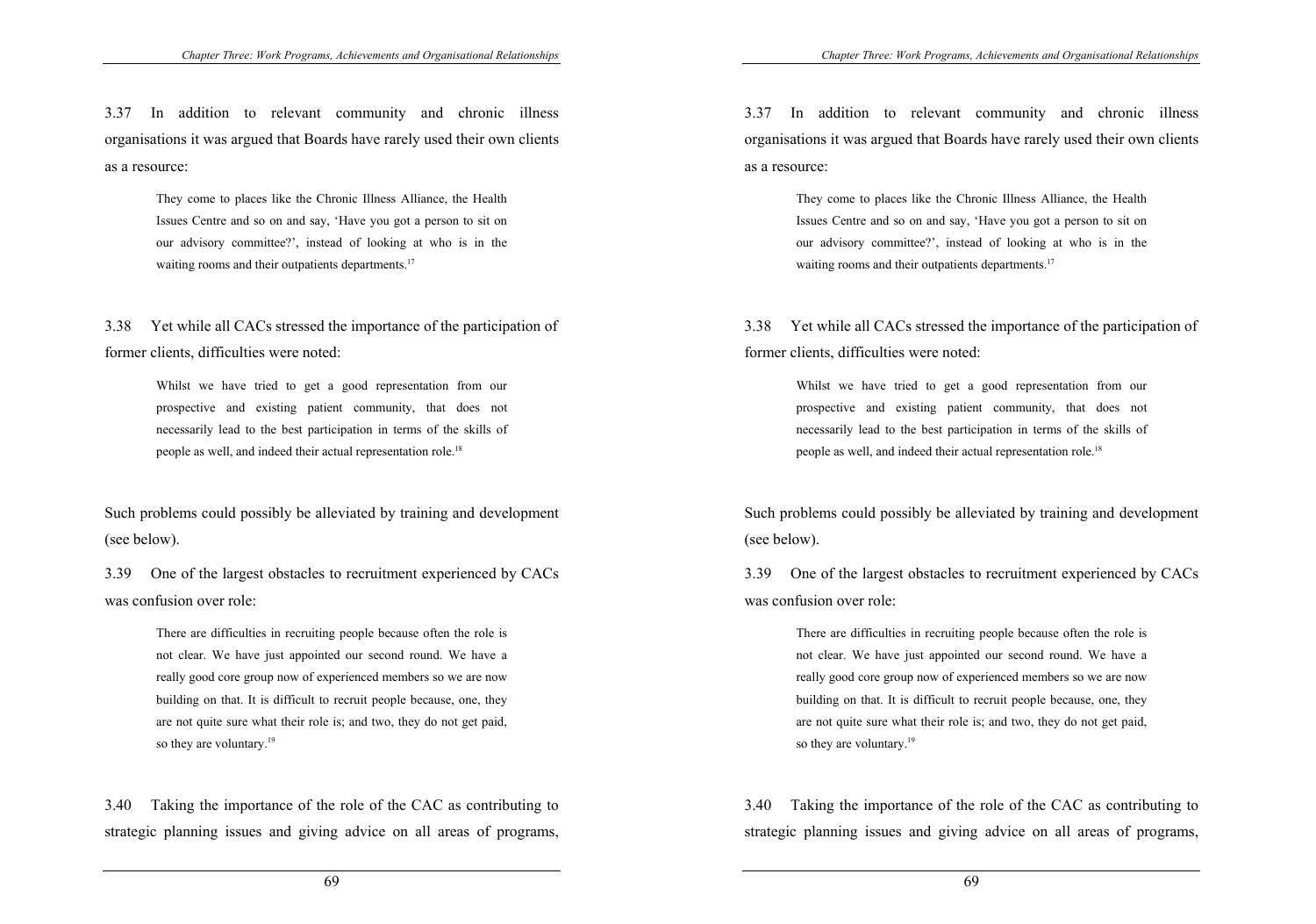some MHS found it a very hard to ask for a volunteer CAC that met bimonthly given the work load and the amount of information to process. However, formal induction or orientation processes, ongoing training, resource officer support and encouragement at executive and board level were seen as measures to ameliorate these concerns.

> We have a formal orientation procedure for members. They are invited to lots of things within the hospital. We try to involve them in things that are happening within the hospital as well. I cannot emphasise enough that you need support from the top so that it is not just a cosmetic exercise. You also need resourcing. We have a resource officer who looks at on-ground small issues that arise. She actually does the job of a committee on a day-to-day basis for little issues. Then we invite members from different parts of the hospital to address the committee, usually on a monthly basis. They might run different handbooks past us, that sort of thing.<sup>20</sup>

> *Recommendation 4: That Metropolitan Health Services, including those who provide state-wide services, try to recruit representatives from different age groups, geographic areas, and cultural backgrounds as well as rural areas to serve on Community Advisory Committees to reflect the Health Service's community and its particular characteristics.*

> *Recommendation 5: That Metropolitan Health Services institute induction and ongoing training programs for new members of Community Advisory Committees.*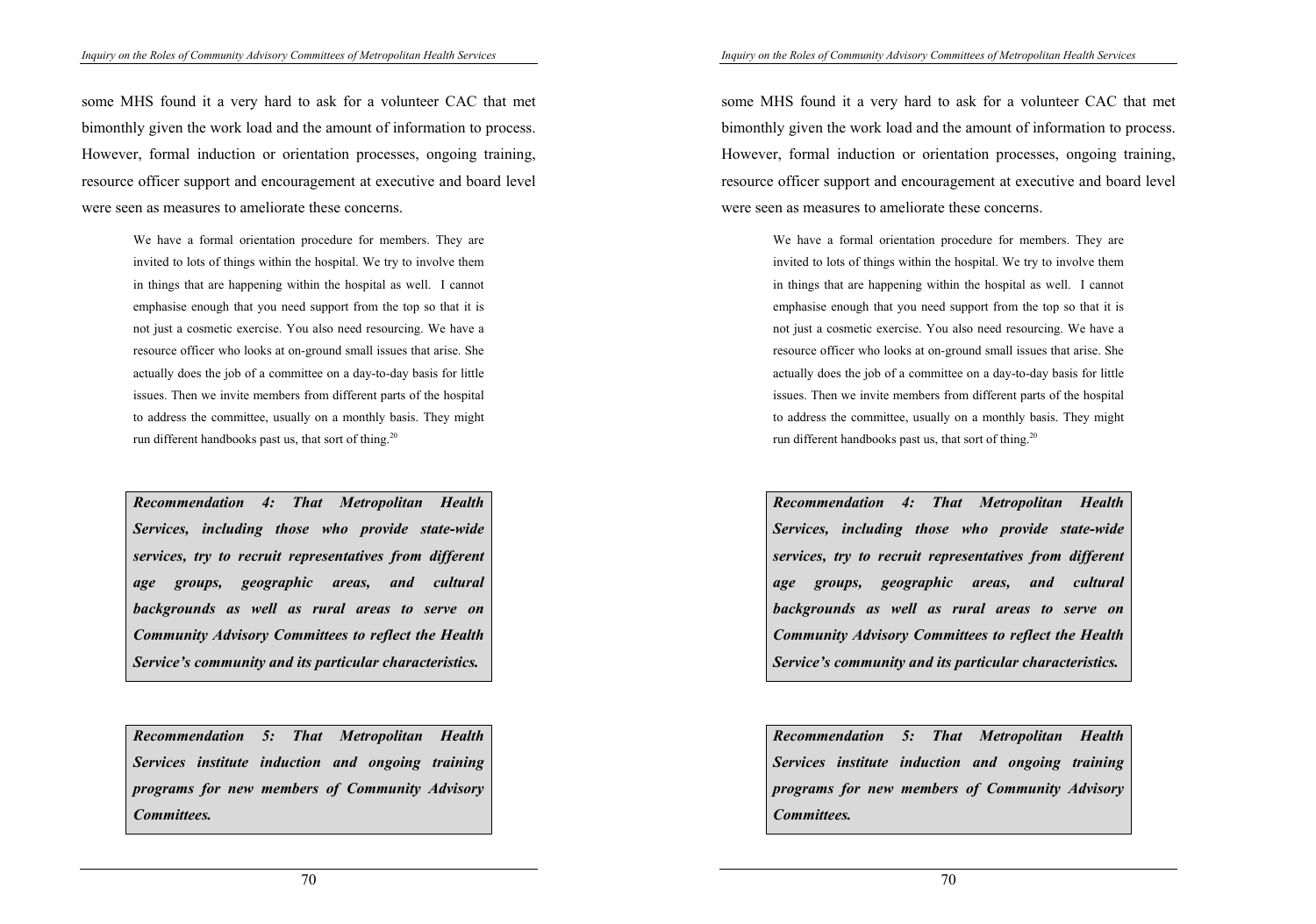*Recommendation 6: That Community Advisory Committees members may be reimbursed for reasonable expenses accepted by the board to acknowledge their contribution and significance to the Health Service.* 

### **Relationship with the Board**

3.41 The work of the CACs is both proactive and responsive. There is a heavy reliance on access to information to facilitate effective decision making. The guidelines describe CACs as having a responsibility to "assist with two way communication between the healthy service and the community".<sup>21</sup> The effectiveness of the CAC will depend on its credibility with the community, but more importantly, its engagement with the Board and the Executive of the MHS, and its ability to facilitate good communication between hospitals, consumers and community.

### *Board Representation on CACs*

3.42 The most obvious link between CAC and Board is membership. From the chart below it can be seen that most CACs have a similar number of board members on the Committee-normally two or three. In most cases a board member is also the Chairman of the CAC.

3.43 In meetings with CACs two views as to the general relationship of the CAC to the Board were expressed- whether they act as a sub committee of the Board or an advisory Committee to the Board.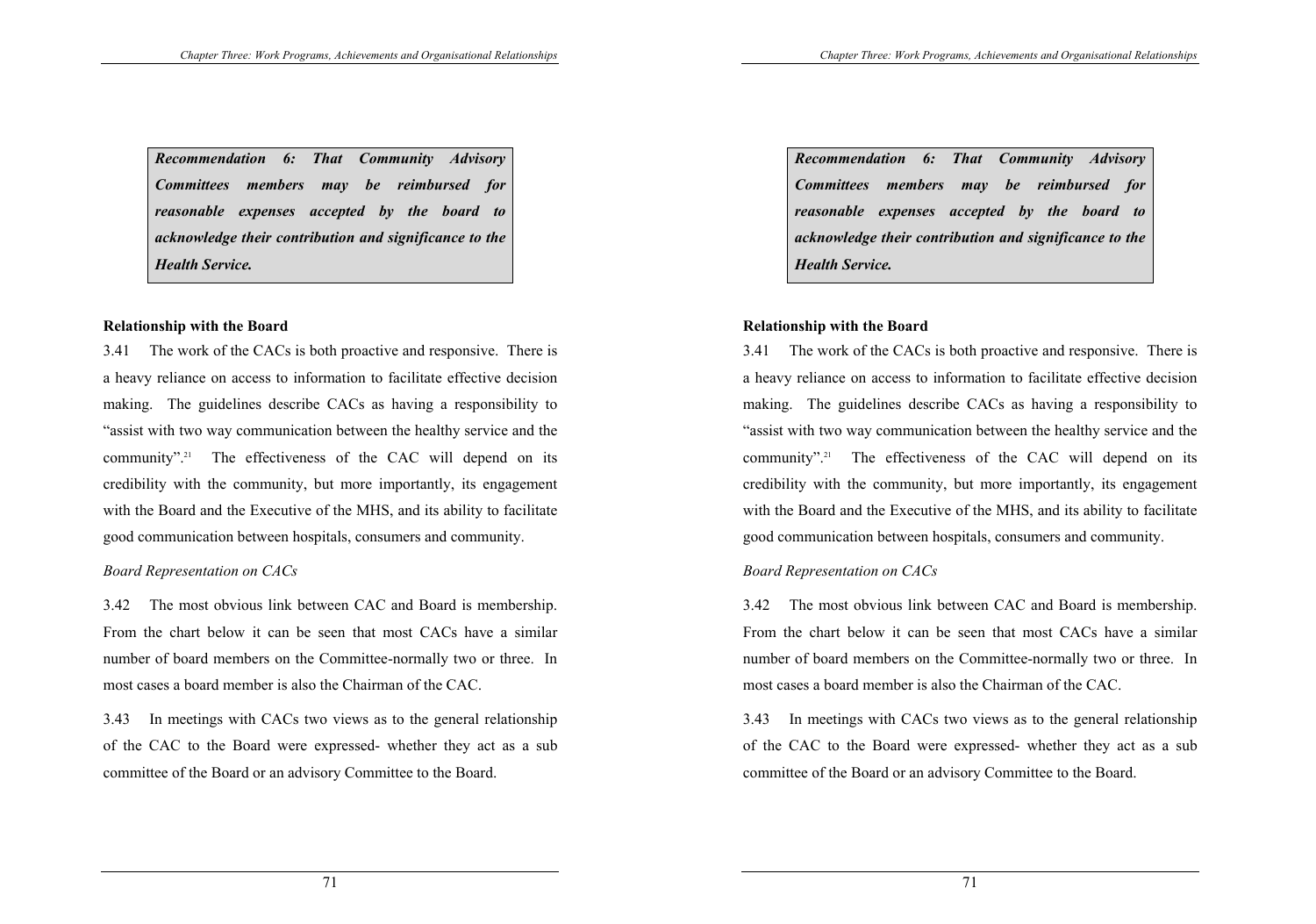| <b>CAC</b>                              | Representation                                                            | <b>CAC</b>                            | Representation                                     |
|-----------------------------------------|---------------------------------------------------------------------------|---------------------------------------|----------------------------------------------------|
| <b>Austin</b>                           | 2 Board members                                                           | <b>Northern</b>                       | 3<br>Board<br>members; CEO                         |
| <b>Bayside</b>                          | Chair of the<br>Board and<br>at<br>least<br>one<br>additional<br>Director | Peninsula                             | 3<br>Board<br><b>CEO</b><br>Members;<br>ex-Officio |
| Royal Children's                        | 1 Board member;<br><b>CEO</b><br>in<br>attendance                         | <b>Peter McCallum</b>                 | 1 Board member                                     |
| Royal Women's                           | 1 Board member;<br><b>CEO</b><br>in<br>attendance                         | Royal Vic. Eye &<br>Ear               | $\mathcal{P}$<br>Board<br>members;                 |
| <b>Dental Health</b><br><b>Services</b> | $\overline{2}$<br>Board<br>members;                                       | Southern                              | 3<br><b>Board</b><br>Members; CEO                  |
| <b>Eastern</b>                          | $\overline{2}$<br>Board<br>members;                                       | St Vincent's<br>$\mathbf{a}$<br>Mercy | 1 Board member                                     |
| Melbourne                               | $\overline{2}$<br>Board<br>members;                                       | Western                               | $\overline{2}$<br><b>Board</b><br>Members; CEO     |

### **Table 2 - Board Representation Metropolitan Consumer Advisory Committees**

3.44 If the CAC acts as a Board sub-committee the relationship would be more direct and collaborative and representation by the board in CAC membership would be expected:

> Just in terms of the composition of the committee — management, board and so on — what you are trying to create is a collaborative process, not an adversarial one. I think you need to bring board and management along in any of these initiatives. I do not have any problems in the committee asking hard questions, and I would like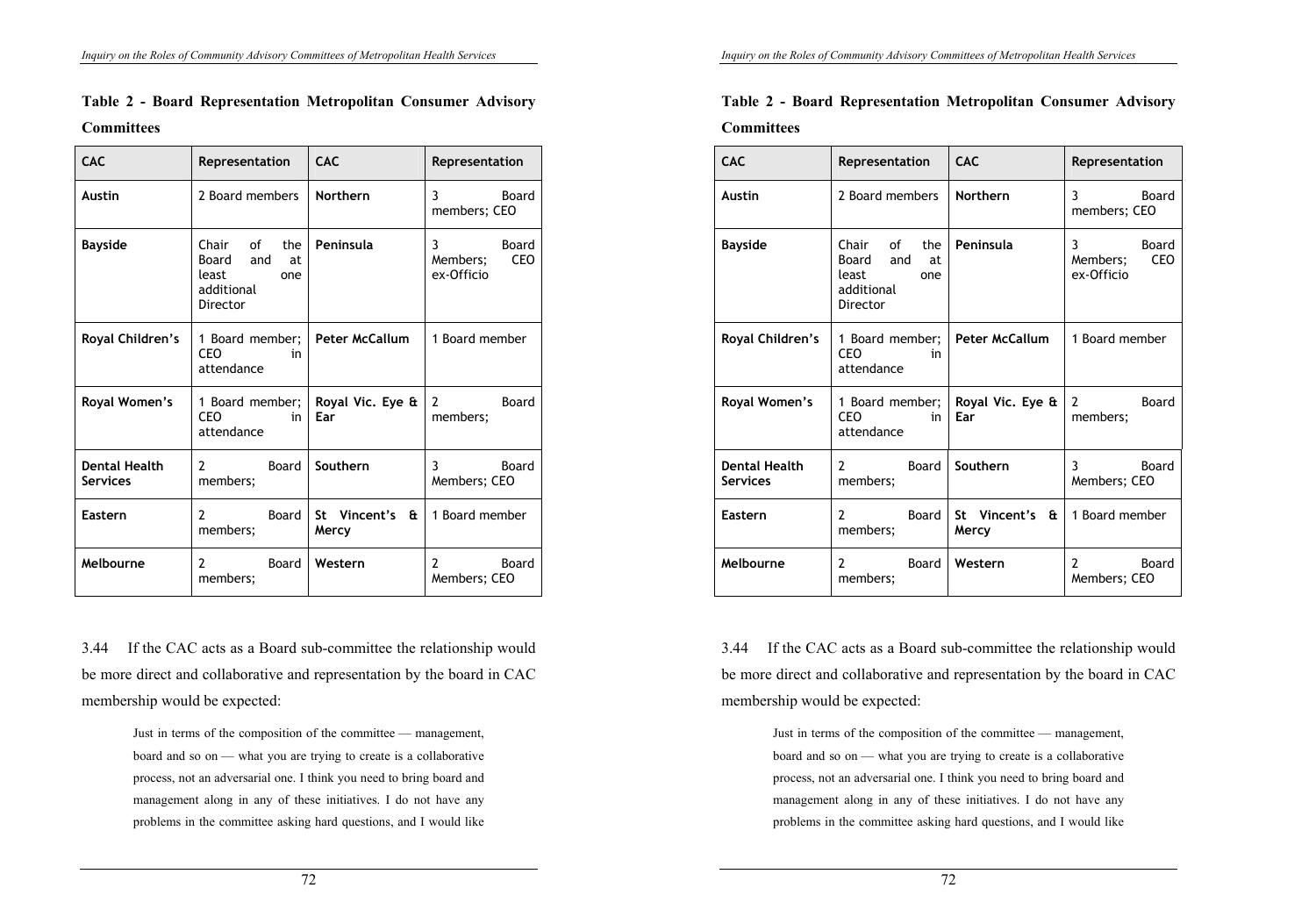to think that, as chair, even though I am a board member, I play that role fairly strongly, I hope, to support what the committee is trying to do. But ultimately the focus has to be to produce a collaborative outcome so that you can bring about the culture change you want.<sup>22</sup>

3.45 As an advisory committee the membership would be more autonomous and less Board membership would be a necessity:

> On the role of the chair, it has always been my view that to have a robust community advisory committee the chair should be independent of the board but the community advisory committee members at the Eye and Ear do not share that view and I think lots of my colleagues do not share that view, but that is my personal view<sup>23</sup>

3.46 The difference in this view of CACs can be gauged by the attitude of community members to the participation of Board members. From evidence presented to the Committee it would appear that these attitudes evolve.

3.47 Initially some members of CACs expressed reluctance to express opinions in the presence of Board members and Executive staff but all expressed enthusiasm for the process as committee functions became more familiar and confidence grew:

> We have been lucky in that the chief executive officer of Bayside and the chair of the board have both agreed to attend meetings. There was the dilemma about how the CAC members would feel, and they felt very strongly that while at first they were unable, because of the lack of experience within a complex system, to articulate their views, they wanted them to stay because they wanted them there as an audience, to hear what they had to say. That worked extremely well. They are now very confident in challenging the decisions and asking for things to be tabled. I know there were CACs that did not have that level of support, and I think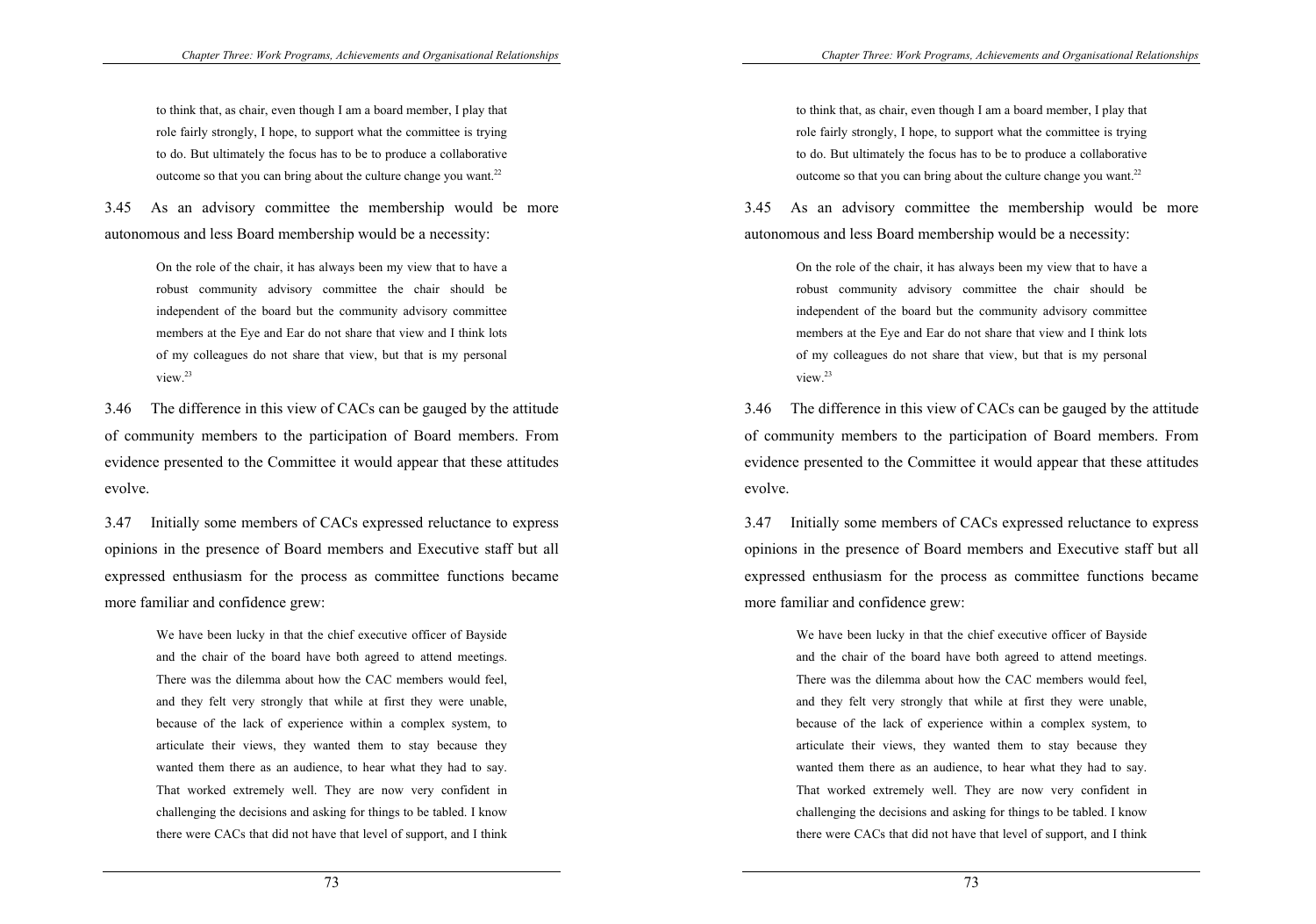having them there has made a difference to how our community advisory committee works. We have other staff members there as well.<sup>24</sup>

3.48 As a corollary it was argued that Boards themselves should in fact take on a higher level of community representation:

> I guess there are a lot of things you could do, but one of the things that would create synergy between board governance and responsibilities and community input is to have more local people on boards<sup>25</sup>

3.49 However most Board members who were members of CACs felt strongly that they were on the Board as community representatives and thus the most appropriate member to fill both roles:

> I consider myself to be a community rep on the board, because I have no idea why I was voted on otherwise when I applied. I consider myself to be a local community member on the board.<sup>26</sup>

> I was appointed to the board I believe as someone who could articulate the views of the community, given that I was working at the Brotherhood of St Laurence and I had worked in local government.27

> I have been chair of the CAC at the Peter MacCallum Cancer Centre for three years. I have come onto the board with a strong community interest and background.<sup>28</sup>

3.50 In preparing their submission to the Committee the Royal Victorian Eye and Ear Hospital CAC members considered their impressions of the relationship of the committee with the Board. The committee noted that the size and specialisation of the Hospital allowed for a good relationship with the Board. It was also noted that senior members of Executive and the Board were in regular attendance at the meetings and that the CAC minutes and projects were regular items for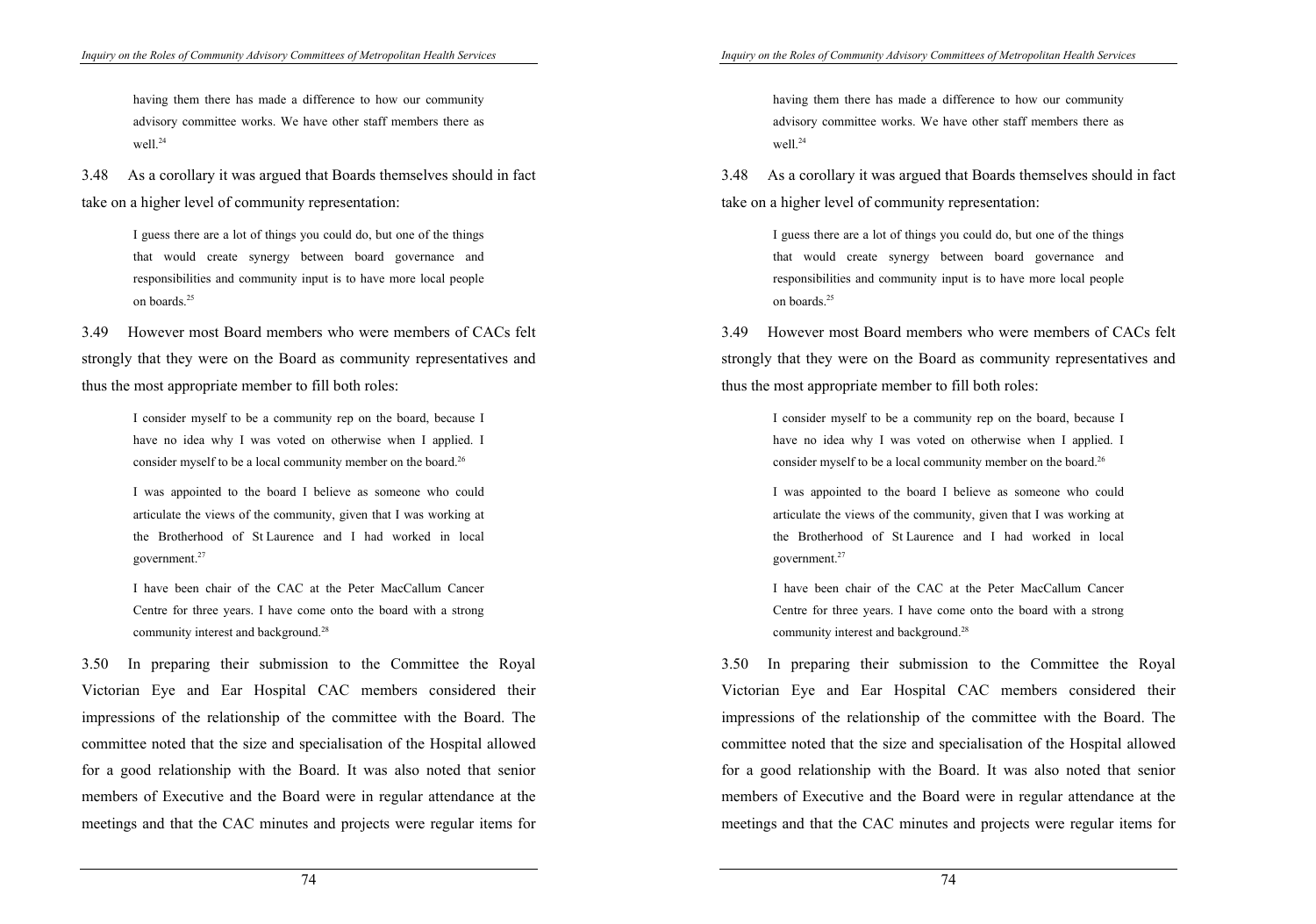both Executive and Board consideration. The Committee stated that they felt valued by both Executive and the Board. At present the RVEEH has two Board members as representatives on the CAC one who acts as the Chair. As previously stated, this level of Board representation is fairly common amongst all the CACs.

3.51 As part of an initiative to enhance committee functioning, RVEEH conducted a review of all sub – committees in 2002 and recommendations from the CAC review were as follows:

- Continuance of the Chairing of the CAC by a Board member;
- Feedback by the Board on the performance of the CAC on either six monthly or annual basis ;
- Structured input by the Board into the determination of the priority areas for CAC deliberation at least annually; and
- Board requests to the CAC for advice and recommendations on an 'as needed' basis. 29

3.52 The review also identified the potential for the CAC to become a resource for hospital management and it has since been utilised for such issues as master planning, infrastructure upgrades and advise on internal committees.

3.53 These views are a reasonable characterisation of the views of all CACs to the inclusion of Board members on the CAC. There was also widespread support for the Board member to act as the chair of the CAC:

> I think that having a board member as chair helps very much with the collaborative process. I guess my feeling is that the board has some operational imperatives that it needs to be concerned about. That cannot help but taint the way in which you chair and guide the CAC. I know I am alone here, but that has never stopped me, but I think that to have a robust CAC having a robust chair that is not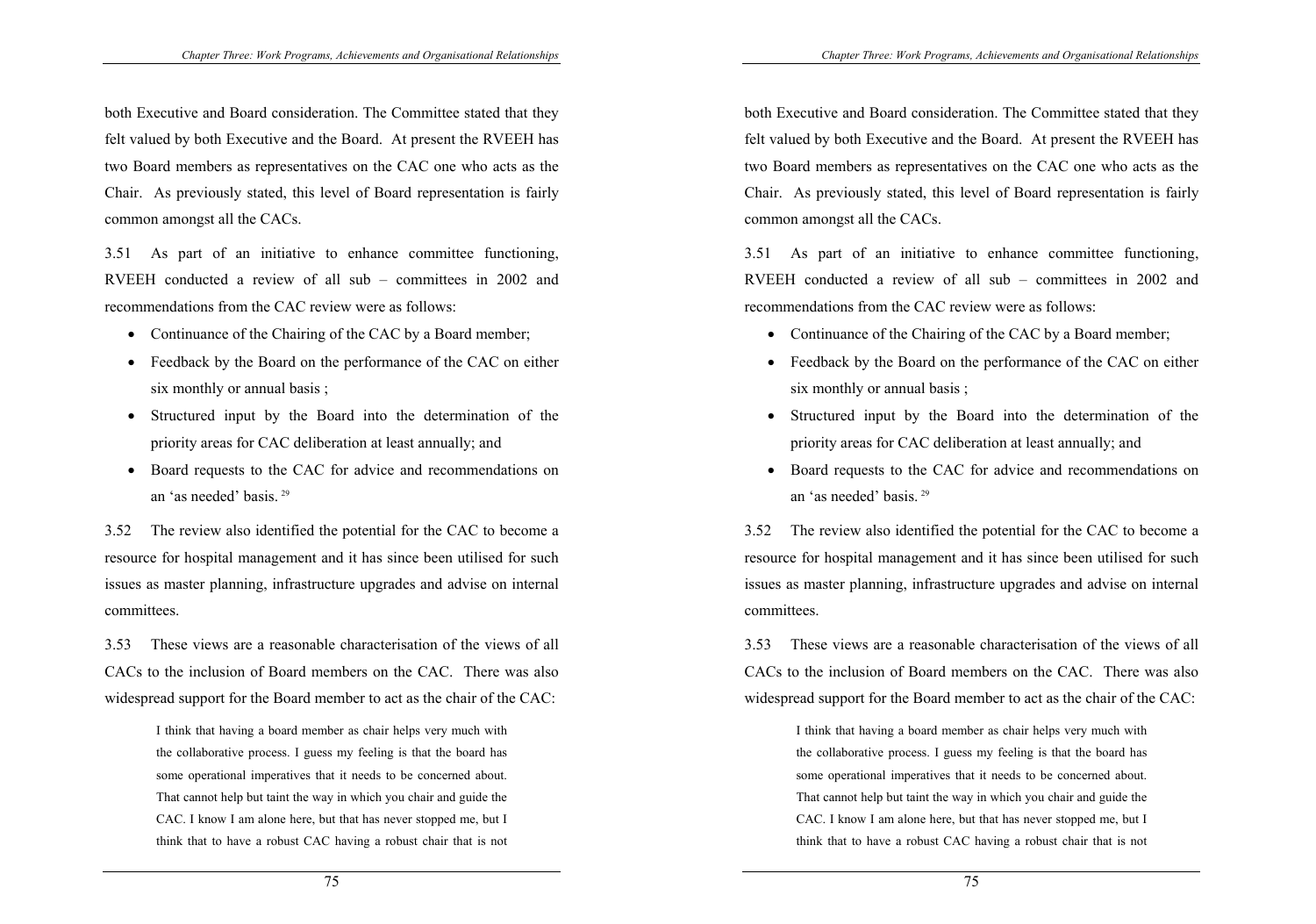caught up in the operational imperatives that the board might be, could be a healthy thing. Again, not being prescriptive about it, some of us could try that in the next three or five years to see how that works $30$ 

3.54 Yet although the participation of Board members on the CAC was seen to be a significant advantage in increasing effectiveness, most CACs wanted the Board to clearly define their role and in some cases define areas of activity:

> In some cases boards need to be bolder, as obviously is happening in some cases, about giving the CACs a clearer and broader role.<sup>31</sup>

> The reality is that you do not want to try and make the CAC a replacement board. You have got to allow the board to do its governance and strategic decision-making and planning. It is how the CAC fits with that which is the really tricky thing we are all learning about.<sup>32</sup>

3.55 In summary, while the practice of Board members acting on CACs was seen as a benefit creating a necessary conduit, as well as a CAC voice on the Board itself, there was seen to be a need for the development of more formal mechanisms of communication between both groups as a whole.

> *Recommendation 7: That seventy-five percent of community representatives of Community Advisory Committees be community members who are not involved in provision of health services and that a maximum of two members of the Board, including the Chair, also be members of the Community Advisory Committee.*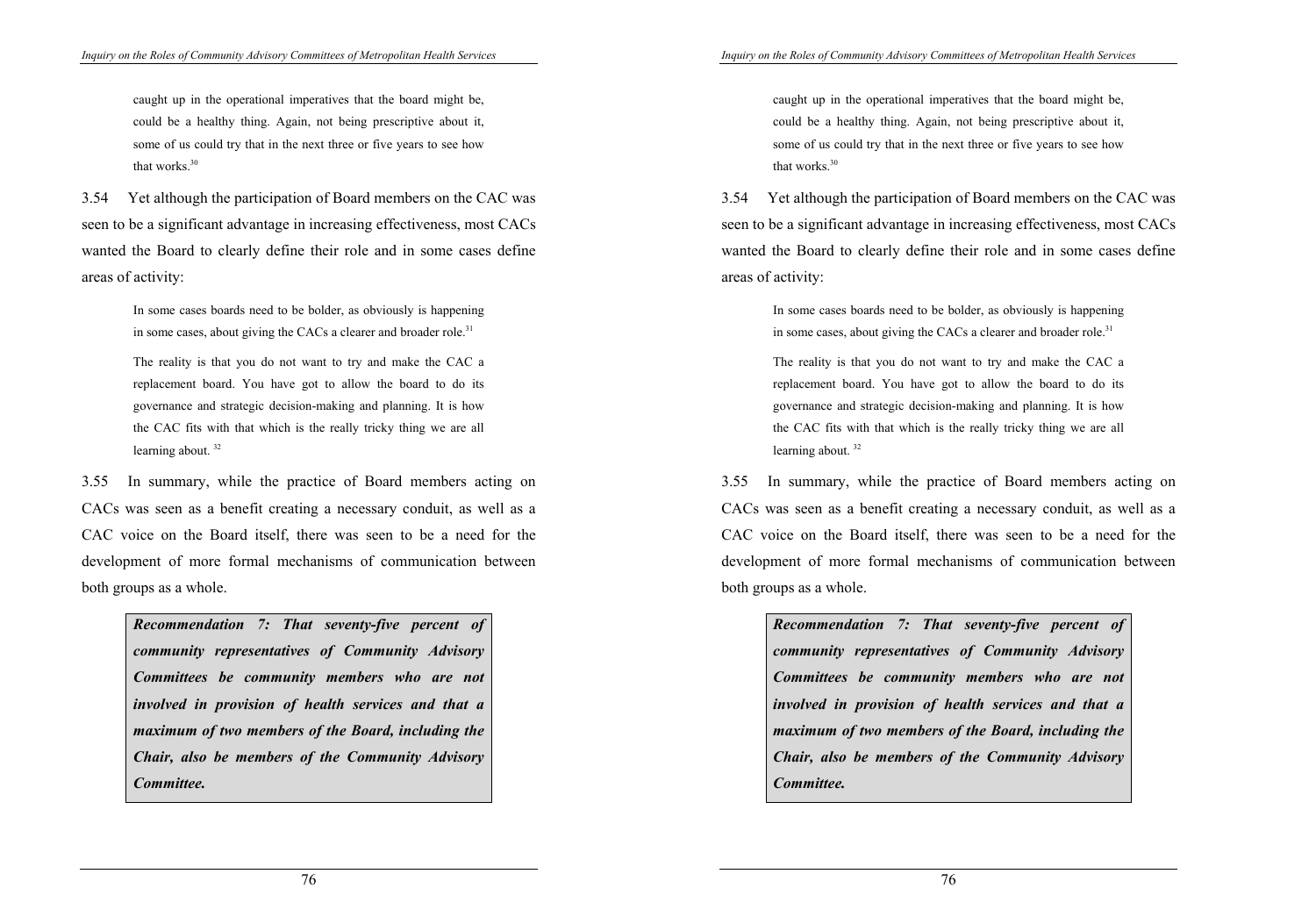*Recommendation 8: That Metropolitan Health Service Boards in consultation with Community Advisory Committees adopt a formal reporting process in order to facilitate two-way communication.* 

#### *Communication between the CAC and the Board*

3.56 A major issue for the successful functioning of CACs is communication between the CAC and the Board:

> You need to work hard at creating as much interaction as you can between the board and the community advisory committee — and that is a challenge. Everyone's time is precious and that is a challenge. But that is the key to it, I think.  $33$

3.57 In earlier attempts at community and consumer participation this had been a stumbling block:

> With the previous committee, before the one set up under the terms of reference we all have, in that case it was virtually 50 per cent community and 50 per cent divisional directors from the hospital. The community representatives met for an hour first and then the divisional representatives came in for the second part. The difficulty was that the minutes never went anywhere near the board, and there was no real activity as a result of it all.<sup>34</sup>

3.58 Some Committees commented on members feeling confused as to their function as feedback on CAC activity from the Board was limited:

> One of the committee members who has been on for a while said that she does not feel embedded in the system. She does not feel that role is authentic. We have to develop mechanisms to make people feel they are as much part of the system as the board members who are appointed, to have a role that is clear and that they are actively involved in — that they are identified very clearly as people within the system.35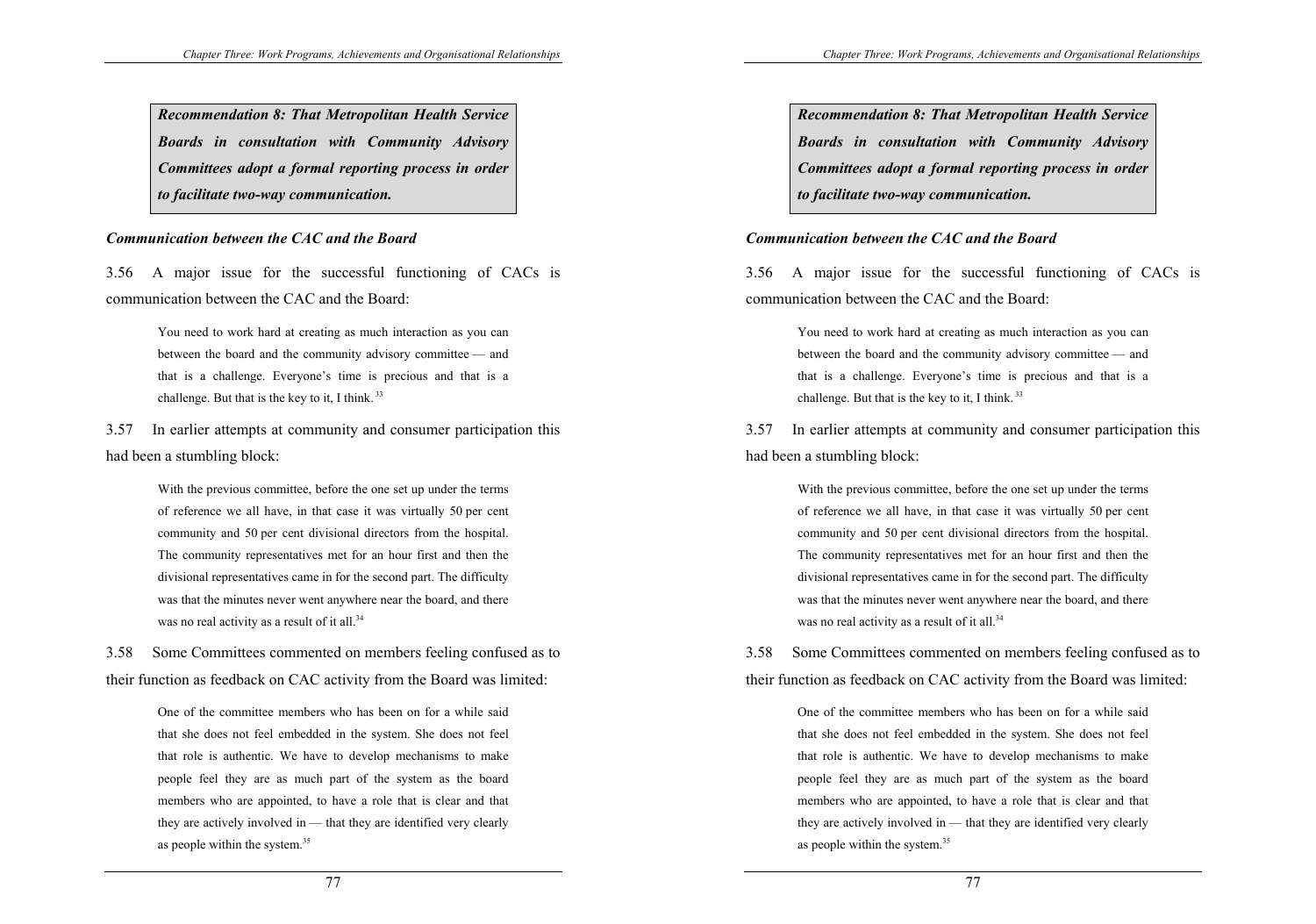The community advisory committee members see their role as an advisory body to the board of directors. They would like to get involved in a lot of things happening in Southern Health, but they do not know whether their role or the issues they put up have been taken into account. We have decided that anything that they participate in terms of providing advice to the board we would like to get feedback on — how the advice has been taken, whether it has been accepted by the board. Because at the end of the day it is the board of directors who make the decisions. 36

We did an evaluation a year ago, and the CAC members said, 'We want the board to give us more feedback about what it does with our advice and recommendations' and, 'We want the board to help us settle a list of priorities and projects that we will work on, because we want to know that we are really relevant to what you are doing as a board'. 37

3.59 Most CACs felt that mechanisms for communication needed to exist to create a fluid two way flow of information:

> …there need to be more formal processes, such as how do we get information up to the board and back from the board — how do we get advice up and back? I think those strategic matters need to be addressed. 38

3.60 As an example, the RVEEH has adopted a series of communication mechanisms which operate between the CAC and the Board:

- CAC Minutes are provided on a regular basis to the Board along with additional Briefing notes and reports as requested by the Board from time to time;
- Two Board members, along with the CEO, attend the bi-monthly CAC meetings;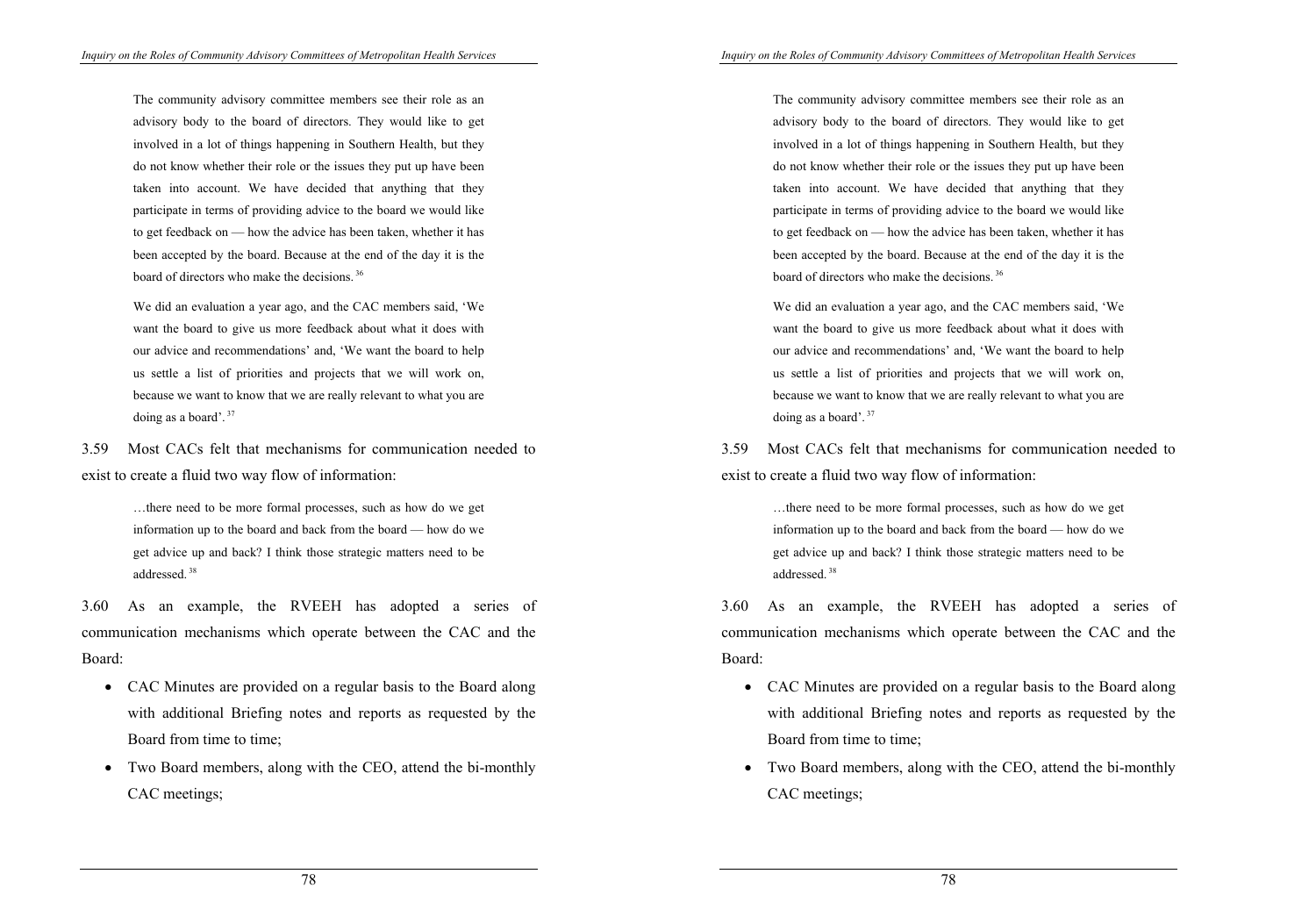- Chairman and CEO attend significant events including celebrations and orientation sessions; and
- Feedback and CAC instigated programs are convened via formal papers to the Board, generated and researched by the allocated CAC Resource Officer (Community Development Officer).39

3.61 Other CACs have similar mechanisms to facilitate the flow of information between the board and the CAC:

> The members have been very involved in being part of the hospital, so they have been involved as representatives on the quality committee and on the ethics committee. An executive sponsor comes to the CAC meetings, and members put recommendations that go back to the executive and then to the board.<sup>40</sup>

> Our CAC members are invited to participate in the strategic planning and service development processes. At the same time, with any documentation we circulate to them we ask them to respond by email, by fax or in person, so our CAC members are very well involved in that way including the whole broad strategy of Eastern Health.<sup>41</sup>

3.62 Other CACs wanted to make the flow of communication more formal:

> The other issue that the community advisory committee is keen on developing — although we have not called it 'core business' — is the embedding in legislation that you have to do a community and consumer assessment prior to changing anything that is in the strategic plan, so that if you are going to close a service the CAC is advised of that and has a view on it although its members may not agree, and that the community is advised on any new initiatives.<sup>42</sup>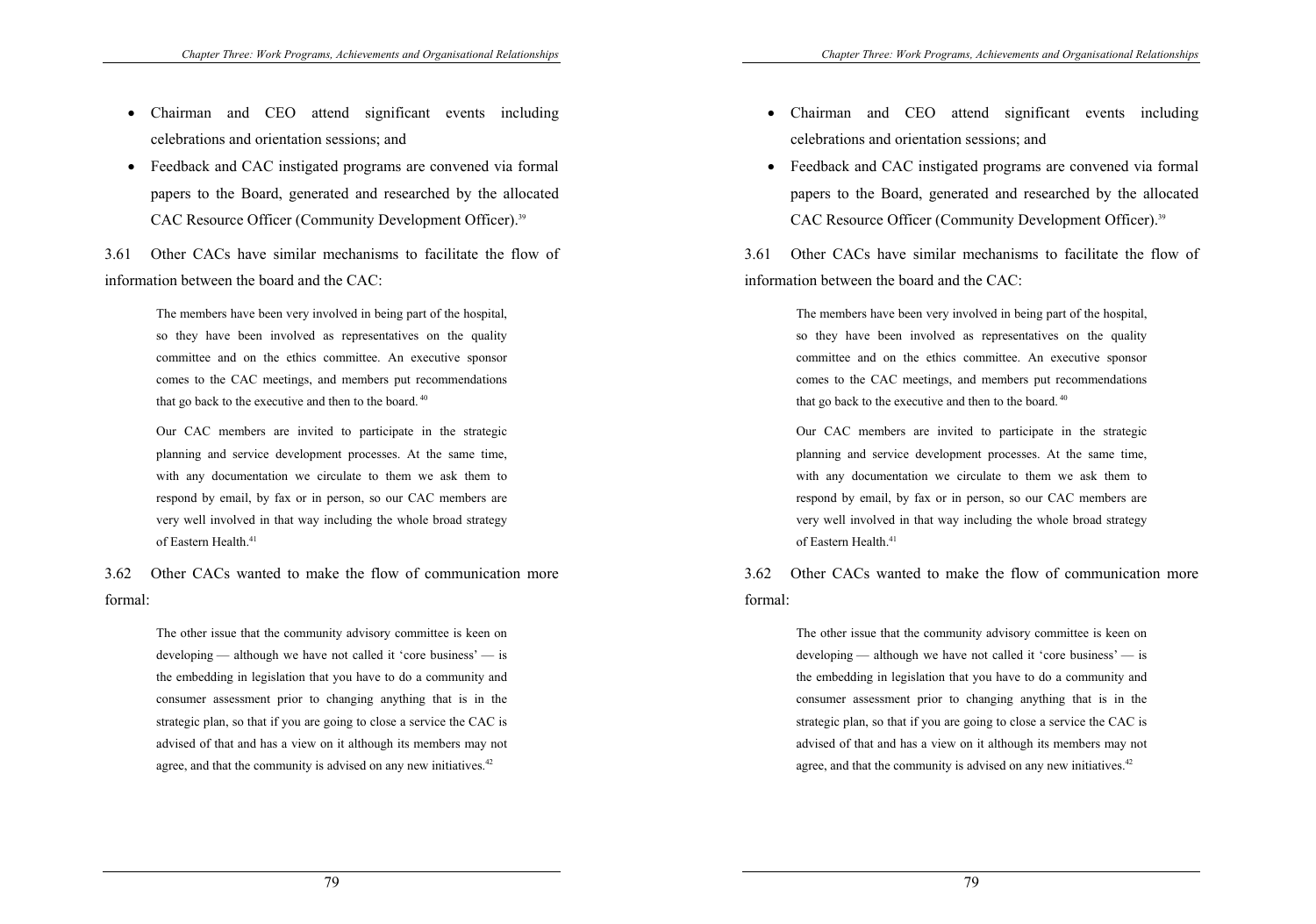*Recommendation 9: That Community Advisory Committees be consulted by the Board regarding major strategic changes to hospital policy or services to the community.* 

# **Relationship with Senior Management and Medical Staff**  *Relationship with CEO and Senior Management*

3.63 All of the CACs the Committee met with expressed a good working relationship with hospital management by either having the executive officer on the committee, regularly in attendance, or attending as an *ex officio* member (see Table 2). Similarly to the participation of board members CACs viewed this positively as a link between the CAC and senior management. 43 In addition, many CACs had other representatives of senior staff, such as the director of planning or the director of nursing in an attendance in an advisory capacity.44 Many CACs felt that this executive level involvement in the CAC sent "a clear message to the organisation about the importance of the CAC." 45

3.64 The question did arise, however, as to the ability of the CAC to have the confidence to speak freely and frankly and act independently in the presence of senior management. Some CACs felt that this was a necessary sacrifice:

> They do not have to be there. I see it as a trade-off, in a way. If you want to get action, then you need to have representation in management and the board, otherwise you can meet in camera all the time and it goes nowhere; no-one takes any notice. 46

3.65 Others saw the Chair of the CAC having a positive role in maintaining autonomy: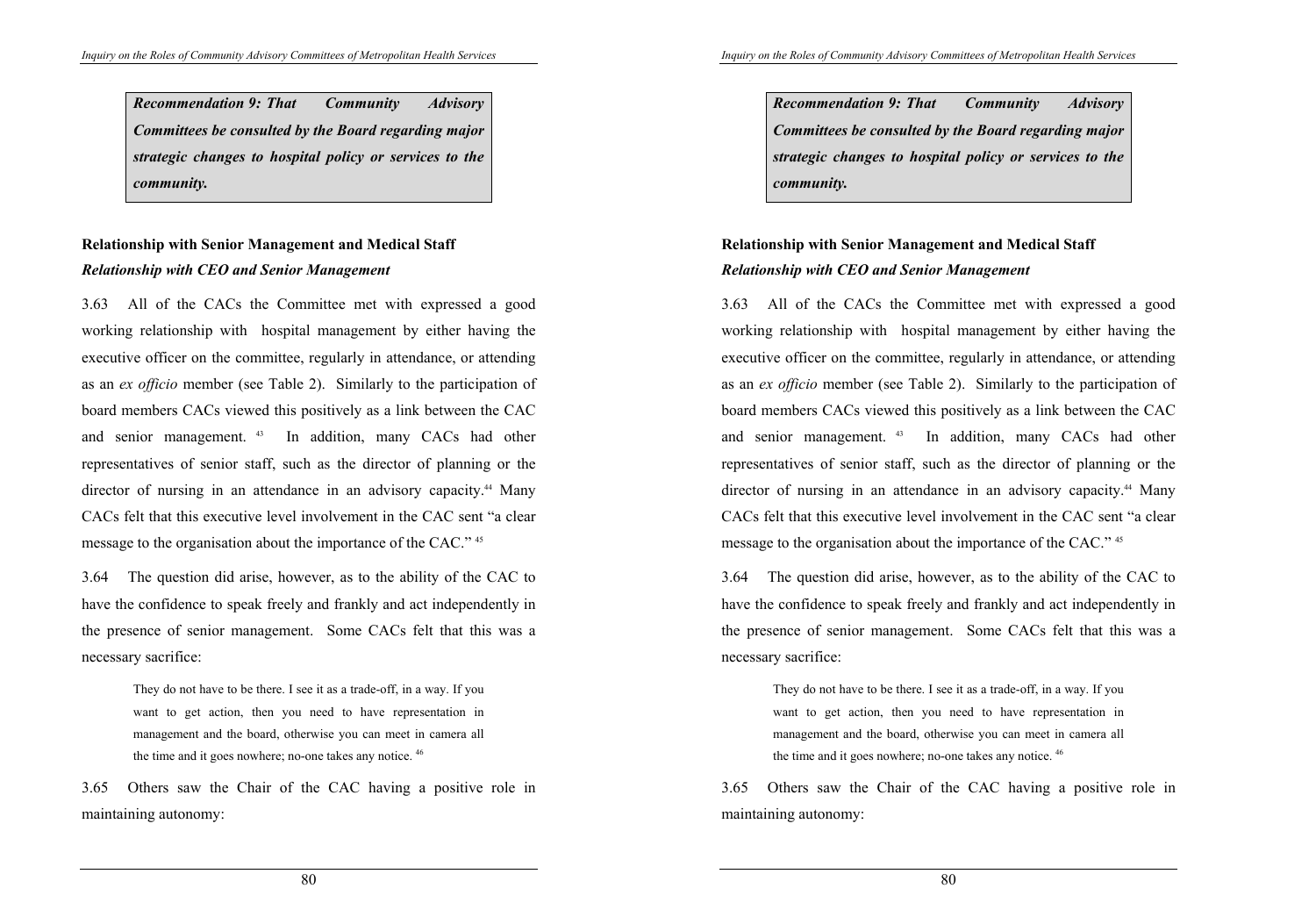I am a board member and I am also a chair of a CAC, and I see my role as being responsible to the board and also responsible to the community. I definitely would not let the CEO dominate a meeting or run the meeting that he wants to. He is only there to respond to questions or give information.47

3.66 It was also suggested that such problems could be alleviated procedurally:

> …quite often matters are discussed in camera, if you like, and we say, 'We would like to have 20 minutes or half an hour before we invite the chief executive and the executive director to come in'. They attend the meeting, but I do not think they are officially members of the committee as such. <sup>48</sup>

### **Relationship with Staff**

3.67 As a committee whose main aim is to embed a community and consumer perspective within the health service, the most important relationship the CACs engage in is that with staff in general. This can also prove to be the most problematic and pose the biggest challenge:

> The issue that I have tried to work on throughout that three years is the development of community participation as something that was core business for the organisational part of Dental Health Services Victoria (DHSV) to deliver. That has been a slow journey because I think the culture of clinical people is not one where the community is a strong force in the way they make decisions. 49

> Our clinicians have an entrenched culture, so we would like our CAC to slowly change the culture...<sup>50</sup>

3.68 The Committee heard three different responses to this challenge. The first was the reliance on the relationship forged between the CAC, the Board and the senior management: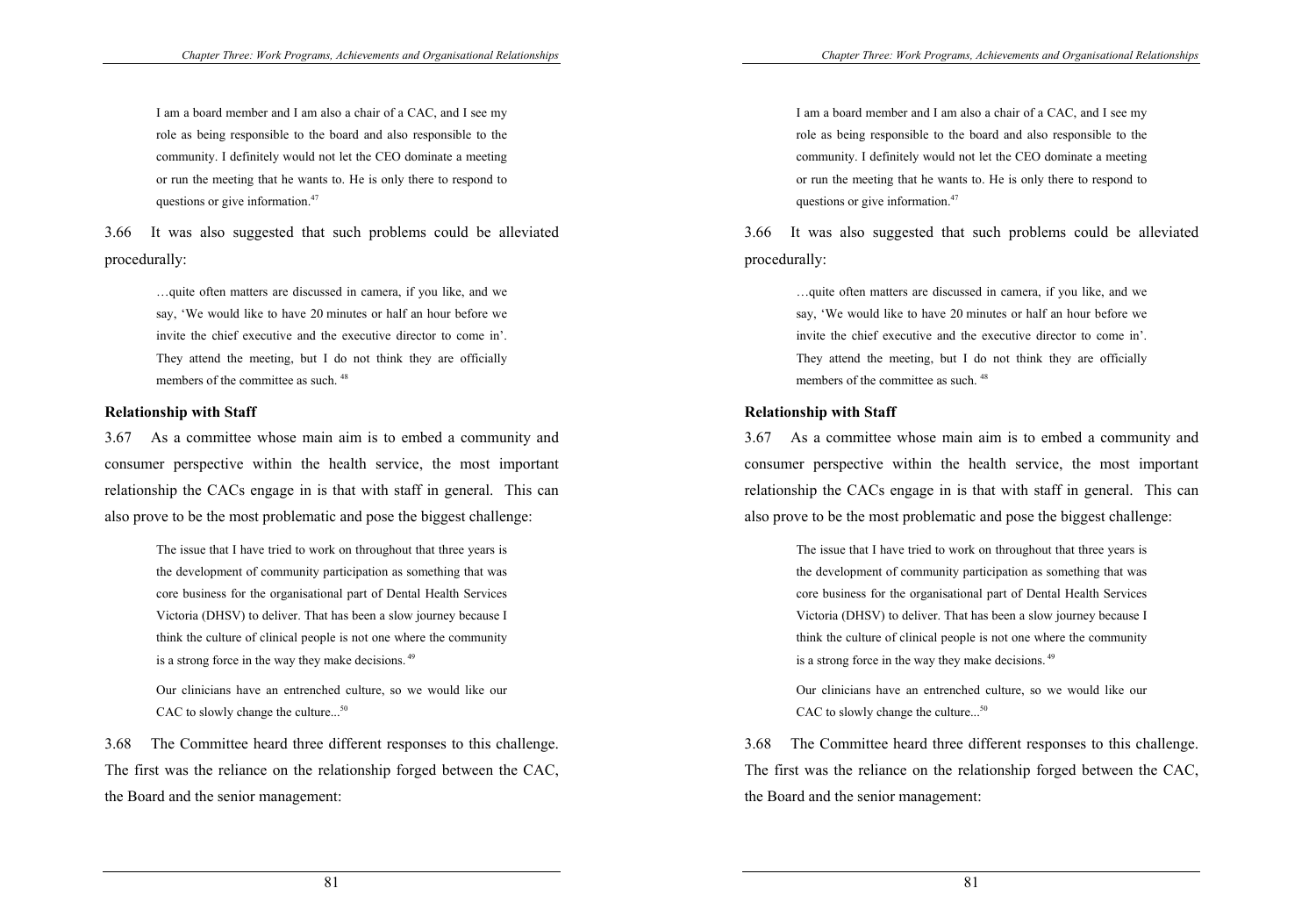The nature of our CAC is such that we have the executive director of the RWH, who is a member, come to every meeting. The chief executive comes quarterly. We have an annual strategic planning meeting, which the chief executive and the executive director both attend, so it all becomes part of the general strategic plan of the hospital. We have noticed that there has been more of an acceptance with the hospital. Staff feel more comfortable. Initially everyone is very suspicious of this whole notion of community participation, which I am sure everyone here has recognised, but people then realise it is not something to be afraid of and that it gives staff and patients some avenue to have matters addressed...<sup>51</sup>

#### 3.69 The second was education and communication:

In relation to the cultural change, the biggest challenge that I found particularly was actually educating professionals in the hospital about the community advisory committees. I felt they were threatened by the community advisory committees. That was the biggest challenge, I think, in bringing them on board. We have just recently done a survey of the staff to find out and got back some really good reports. Every month community advisory committees do a tour of a particular part of the hospital. In doing this survey and asking people how they knew about it there has certainly been a bit of a change, but that was one of the biggest challenges getting it through the health professionals in the hospital. $52$ 

3.70 The third was including community participation as a key performance indicator for chief executive officers which would necessitate a response throughout the whole organisation:

> One of the things I would like to see, if there were ever any model key performance indicators suggested for chief executive officers, is that community participation be one of the elements in the model KPIs that might be provided to health services for establishing KPIs in any particular year.<sup>53</sup>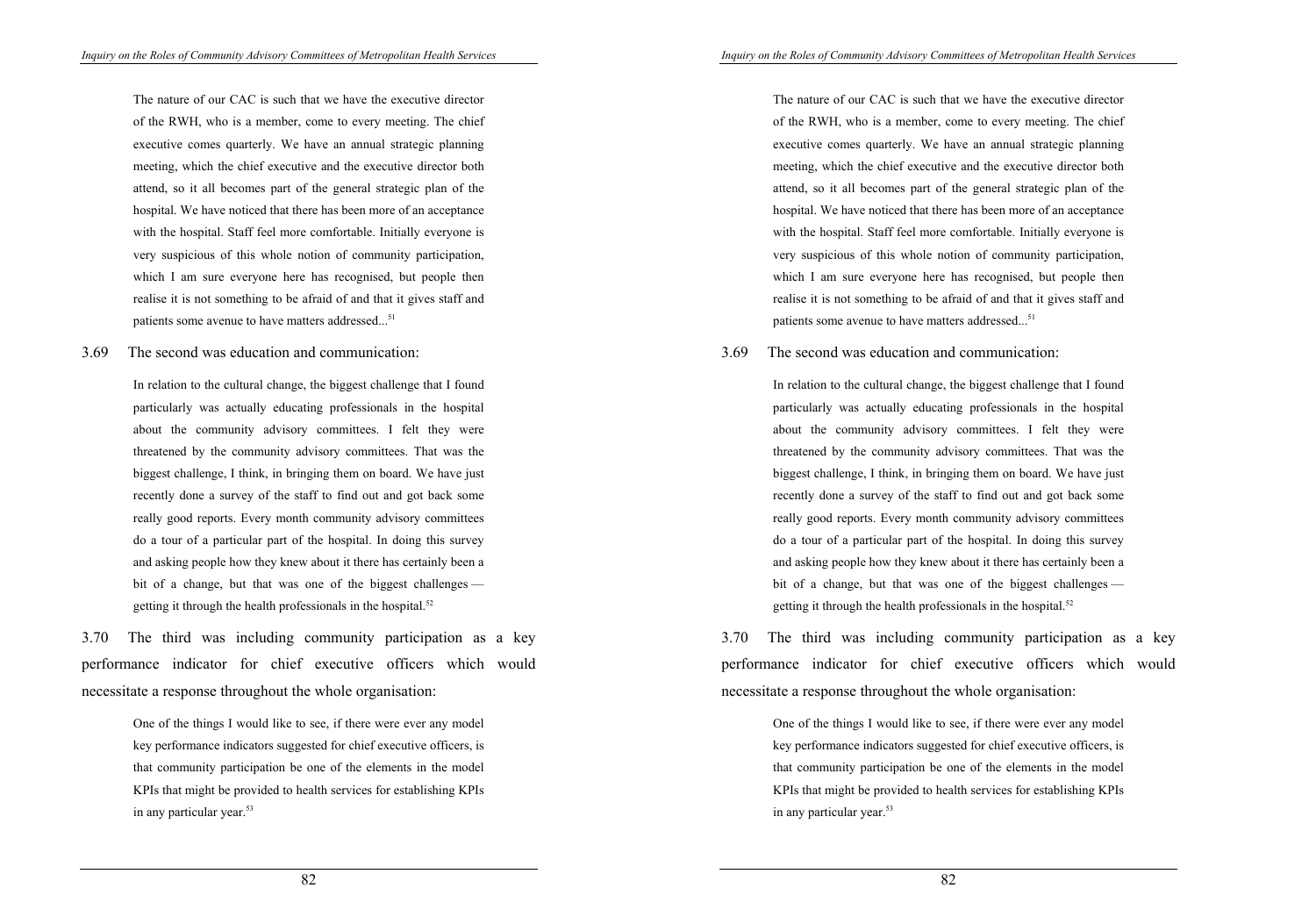In this context the CAC would be viewed as the intermediary between the community and the organisation and a necessary consultant on all structural change and development.

> *Recommendation 10: That senior executive staff whose contract details are determined by the Board have benchmarks for consumer participation included in their performance assessment.*

> *Recommendation 11: That Metropolitan Health Services undertake a biennial consumer participation audit in consultation with the Consumer Advisory Committee to facilitate consumer and community engagement. The need for these audits could be reviewed after the first four years.*

### **Training and Research**

3.71 All of the CACs stressed the importance of ongoing training for members:

> I think it is a learning and a development process. You need to upskill your members along the way.54

3.72 The Committee received evidence supporting the participation of CAC members in conferences and seminars on community and health consumer issues, as well as possible up-skilling in electronic media. It was also suggested that prospective CAC members have the opportunity to attend meetings before formal induction to familiarise themselves with procedures and functions.<sup>55</sup>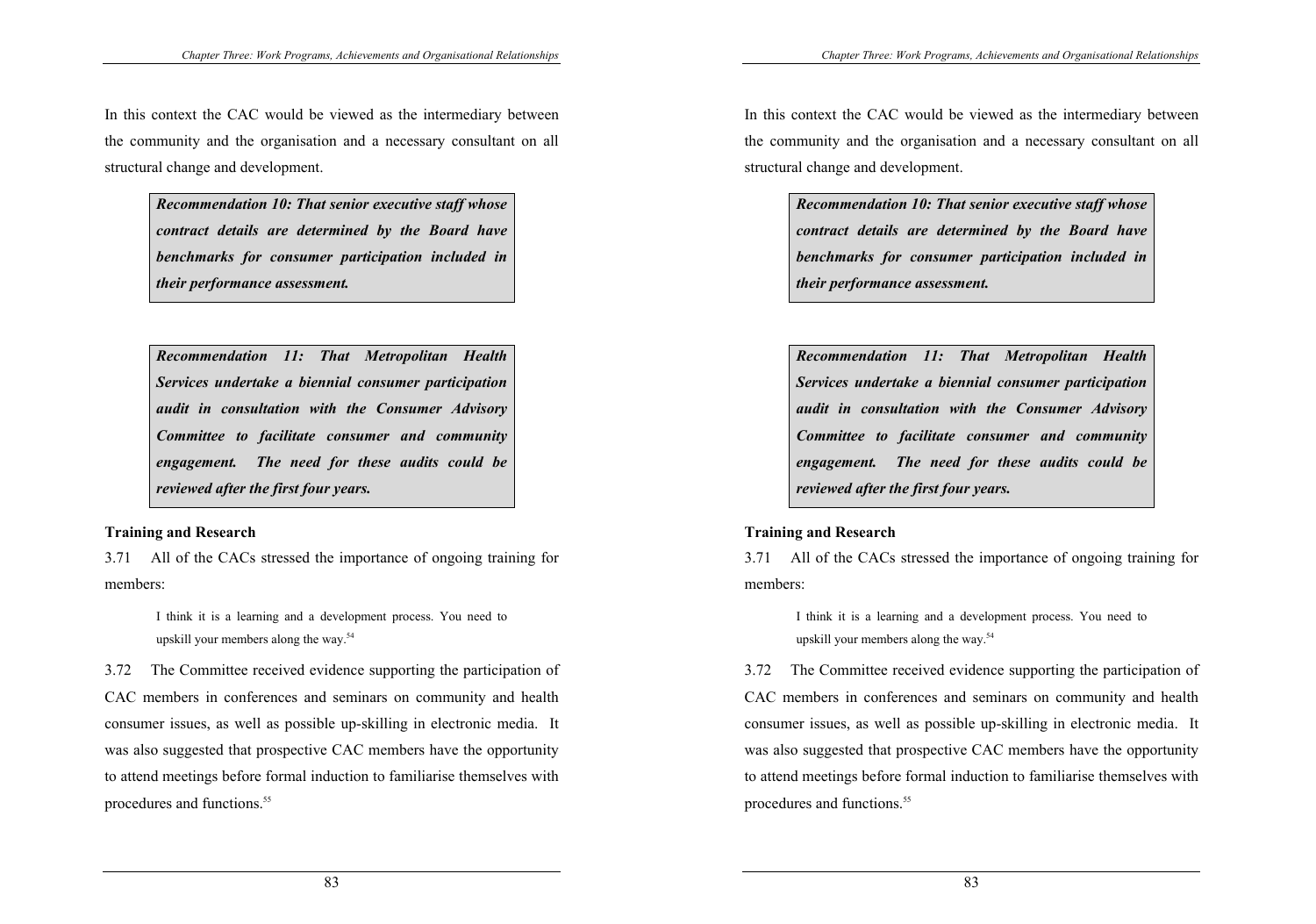3.73 It was argued that not only would this prepare members for constructive committee service but ongoing training as well as sponsorship to attend conferences and other capacity building exercises would be seen as recognition of the member's role in the Metropolitan Health Service<sup>56</sup>

> *Recommendation 12: That Metropolitan Health Services enable prospective members to observe other Community Advisory Committees in action and learn about their activities.*

> *Recommendation 13: That the role of Community Advisory Committees is promulgated by the Board and senior management to enhance health staff understanding of the value of community and consumer participation.*

> *Recommendation 14: That Community Advisory Committees receive adequate levels of secretariat support to fulfil the activities associated with their workplan.*

3.74 The Committee also received evidence that the ongoing development of CACs in Metropolitan Health Services could be hampered by a lack of research that specifically addresses consumer and community participation in the hospital setting using the committee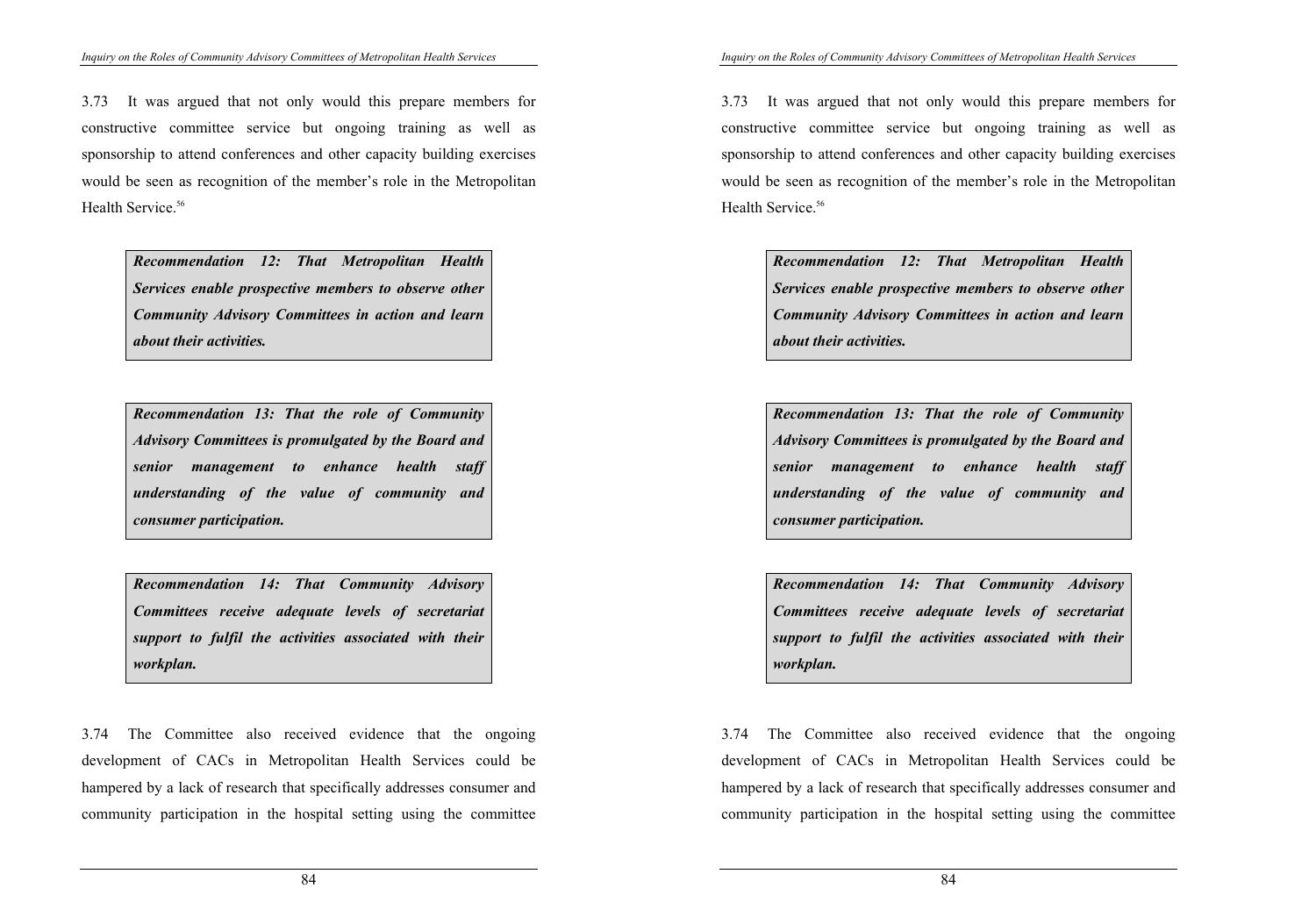model. Health Issues Centre believes that there needs to be a more sophisticated understanding of consumer and community participation as a quality assurance mechanism. In this view a better understanding of effective strategies in different service contexts and in different population groups is essential for developing an evidence base. Practitioners, managers, CEOs and Board members need credible and compelling evidence about benefits and successful techniques for working in collaboration with consumers.<sup>57</sup>

3.75 At the same time, the people who have been members of, and working with, CACs have a wealth of knowledge about effective processes and tangible outcomes that should be documented, critically analysed, collated and disseminated. Qualitative research and evaluation could deliver insightful analysis about the impact of CACs, and consumer and community participation, on standards of care in the acute setting, and make practical recommendations about constructive change at all levels.58

3.76 This research could be used to inform the development of resources to support consumers, staff and management to work in partnerships that build knowledge and understanding of the benefits of consumer and community participation.

> *Recommendation 15: That ongoing research be undertaken by the Health Issues Centre to monitor the performance of Community Advisory Committees.*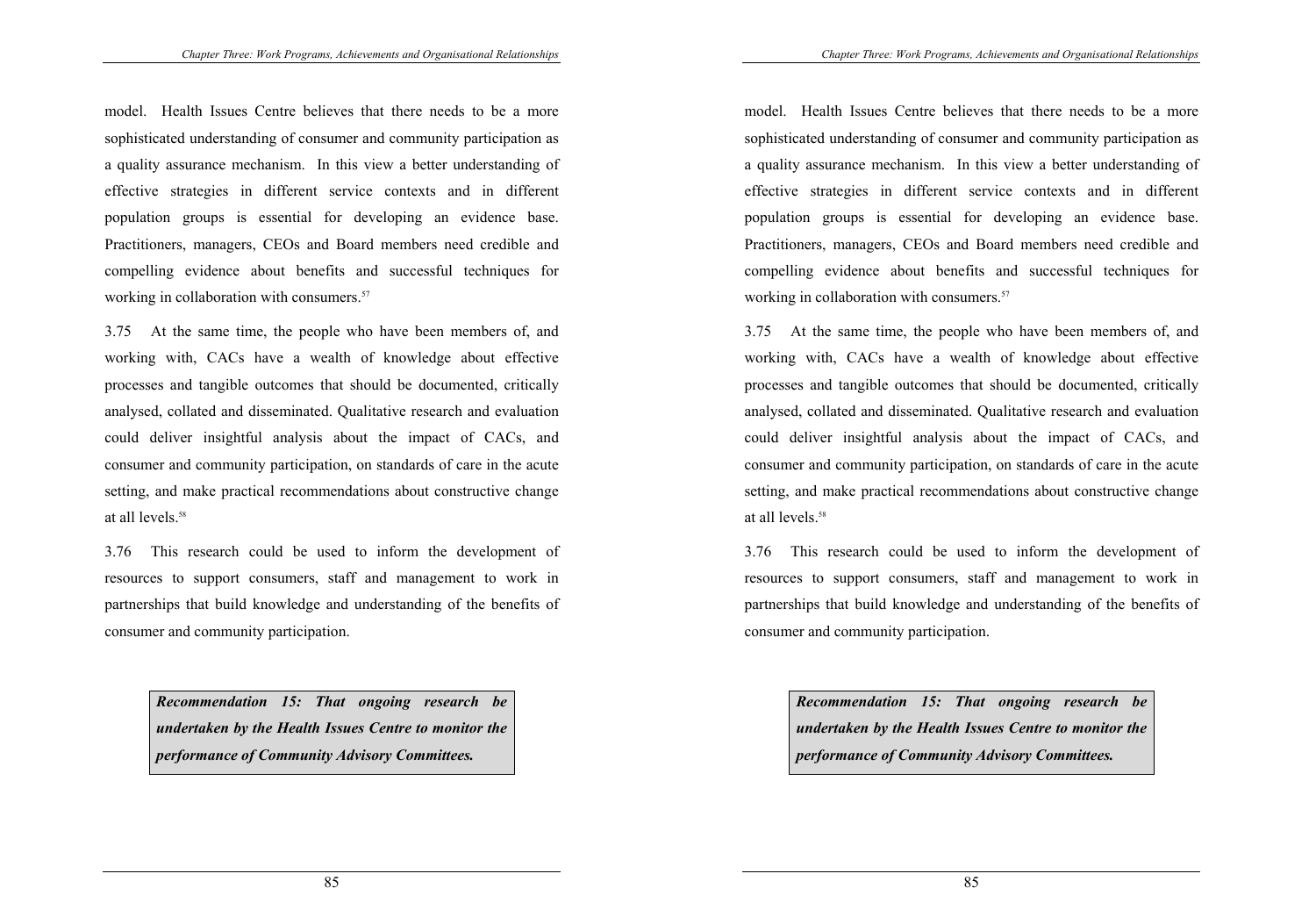### Endnotes

 $\overline{a}$ 

1 Department of Human Services. (2000). *Community Advisory Committee Guidelines: Non-Statutory Guidelines for Metropolitan Health Services*. Melbourne: Acute Health Division. pp. 5-6.

 $<sup>2</sup>$  Ibid. p. 6.</sup>

<sup>3</sup> Ibid. p. 5, emphasis added.

4 Ibid. p. 5.

 $5$  Austin Health. (2003). Public Hearing. Melbourne: Family & Community Development Committee. pp. 8-9.

 $6$  Royal Children's Hospital. (2003). Public Hearing. Melbourne: Family & Community Development Committee. p. 16.

<sup>7</sup> Chairs of Community Advisory Committees. (2003). Public Hearing. Melbourne: Family & Community Development Committee. p. 11.

8 Royal Children's Hospital. (2003). Public Hearing. Melbourne: Family & Community Development Committee. pp.10-11.

<sup>9</sup> Royal Women's Hospital. (2003). Public Hearing. Melbourne: Family & Community Development Committee. See p. 14; also pp 16-17.

<sup>10</sup> Chairs of Community Advisory Committees. (2003). Public Hearing. Melbourne: Family & Community Development Committee. p. 6.

 $11$  Ibid. pp. 5-6.

12 Melbourne Health. (2002). *Community Participation Plan*. Melbourne. p. 2.

<sup>13</sup> Austin Health. (2003). Public Hearing. Melbourne: Family & Community Development Committee, Royal Women's Hospital. (2003), p. 2; Public Hearing. Melbourne: Family & Community Development Committee. p. 11.

<sup>14</sup> Peter MacCallum Cancer Centre. (2003). Public Hearing. Melbourne: Family & Community Development Committee. p.18.

<sup>15</sup> Chairs of Community Advisory Committees. (2003). Public Hearing. Melbourne: Family & Community Development Committee. Mr Charles Griss, St Vincent's & Mercy.

<sup>16</sup> *Submission 2*, *Family and Community Development Committee,* The Royal Victorian Eye & Ear Hospital

<sup>17</sup> Dr C. Walker, Chief Executive Officer, Chronic Illness Alliance. Public Hearing. Melbourne: Family & Community Development Committee.

<sup>18</sup> Chairs of Community Advisory Committees. (2003). Public Hearing. Melbourne: Family & Community Development Committee. Mr Charles Griss, St Vincent's & Mercy.

<sup>19</sup> Chairs of Community Advisory Committees. (2003). Public Hearing. Melbourne: Family & Community Development Committee. Ms Jenni Lee, Bayside.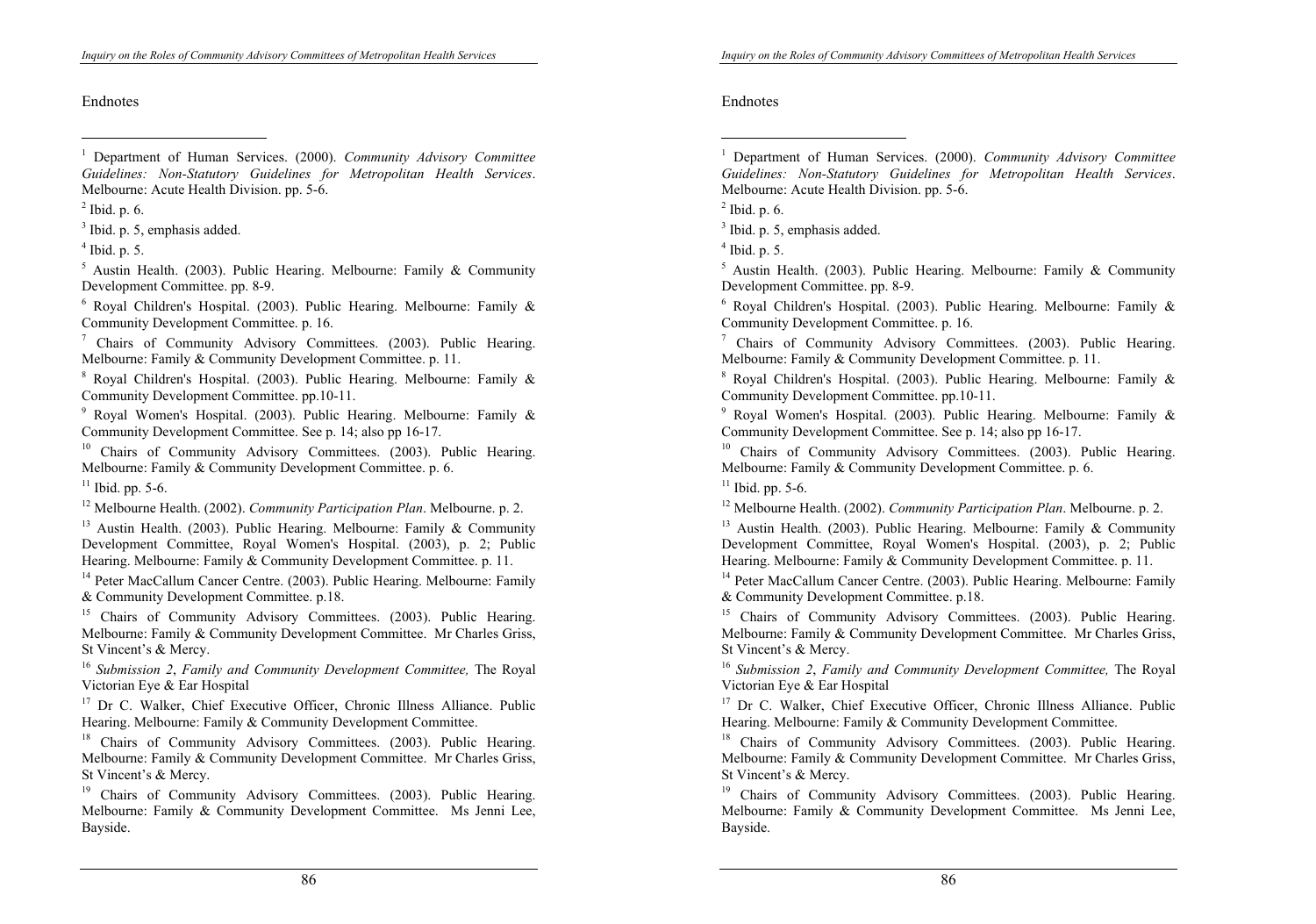<sup>20</sup> Chairs of Community Advisory Committees. (2003). Public Hearing. Melbourne: Family & Community Development Committee. Ms Elaine Canty, Women's.

21 Department of Human Services. (2000). *Community Advisory Committee Guidelines: Non-Statutory Guidelines for Metropolitan Health Services*. Melbourne: Acute Health Division.

<sup>22</sup> Chairs of Community Advisory Committees. (2003). Public Hearing. Melbourne: Family & Community Development Committee. Mr Charles Griss, St Vincent's & Mercy.

<sup>23</sup> Chairs of Community Advisory Committees. (2003). Public Hearing. Melbourne: Family & Community Development Committee. Ms Fiona Smith, Royal Victorian Eye and Ear

<sup>24</sup> Chairs of Community Advisory Committees. (2003). Public Hearing. Melbourne: Family & Community Development Committee. Ms Jenni Lee, Bayside.

<sup>25</sup> Chairs of Community Advisory Committees. (2003). Public Hearing. Melbourne: Family & Community Development Committee.Ms R. Witham, Board Chair, Western Health

<sup>26</sup> Chairs of Community Advisory Committees. (2003). Public Hearing. Melbourne: Family & Community Development Committee. Ms D. Macmillan, Peninsula Health.

<sup>27</sup> Chairs of Community Advisory Committees. (2003). Public Hearing. Melbourne: Family & Community Development Committee. Ms Natalie Savin, Dental Health Services Victoria.

<sup>28</sup> Chairs of Community Advisory Committees. (2003). Public Hearing. Melbourne: Family & Community Development Committee. Ms Noala Flynn, Peter MacCallum.

29 *Submission 2*, *Family and Community Development Committee,* The Royal Victorian Eye & Ear Hospital

<sup>30</sup> Chairs of Community Advisory Committees. (2003). Public Hearing. Melbourne: Family & Community Development Committee. Ms Fiona Smith, Royal Victorian Eye and Ear.

<sup>31</sup> Chairs of Community Advisory Committees. (2003). Public Hearing. Melbourne: Family & Community Development Committee. Mr Tony McBride, Health Issues Centre.

<sup>32</sup> Chairs of Community Advisory Committees. (2003). Public Hearing. Melbourne: Family & Community Development Committee. Ms Fiona Smith, Royal Victorian Eye and Ear.

<sup>33</sup> Chairs of Community Advisory Committees. (2003). Public Hearing. Melbourne: Family & Community Development Committee. Ms Fiona Smith, Royal Victorian Eye and Ear.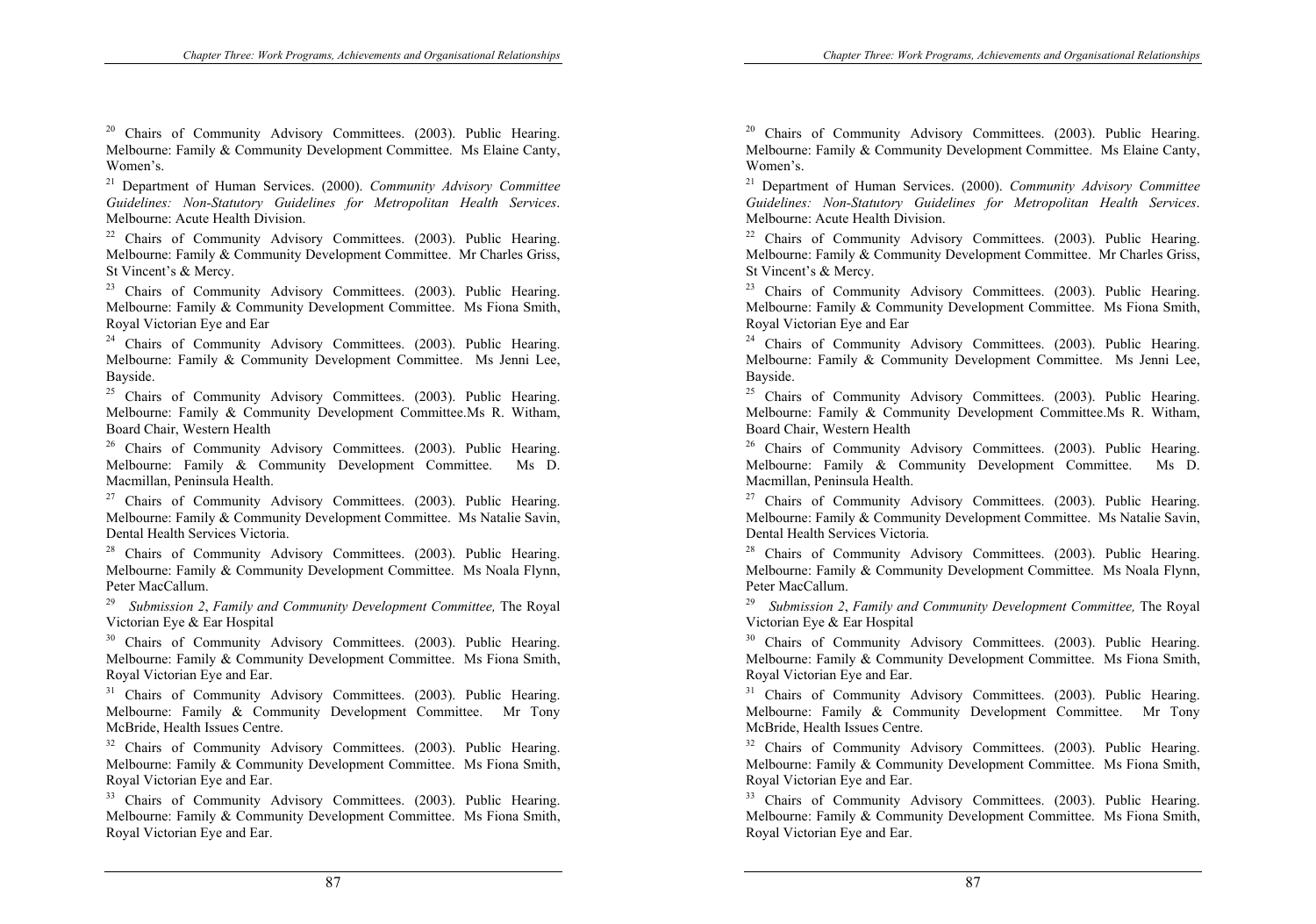<sup>34</sup> Chairs of Community Advisory Committees. (2003). Public Hearing. Melbourne: Family & Community Development Committee. Ms Elaine Canty, Women's.

<sup>35</sup> Chairs of Community Advisory Committees. (2003). Public Hearing. Melbourne: Family & Community Development Committee. Ms Jenni Lee, Bayside.

<sup>36</sup> Chairs of Community Advisory Committees. (2003). Public Hearing. Melbourne: Family & Community Development Committee. Mr N. Melham, Southern.

<sup>37</sup> Chairs of Community Advisory Committees. (2003). Public Hearing. Melbourne: Family & Community Development Committee. Ms Fiona Smith, Royal Victorian Eye and Ear.

<sup>38</sup> Chairs of Community Advisory Committees. (2003). Public Hearing. Melbourne: Family & Community Development Committee. Ms Jenni Lee, Bayside.

<sup>39</sup> *Submission 2*, *Family and Community Development Committee,* The Royal Victorian Eye & Ear Hospital

<sup>40</sup> Chairs of Community Advisory Committees. (2003). Public Hearing. Melbourne: Family & Community Development Committee. Ms Noala Flynn, Peter MacCallum.

<sup>41</sup> Chairs of Community Advisory Committees. (2003). Public Hearing. Melbourne: Family & Community Development Committee. Mr Robert Chong, Eastern.

<sup>42</sup> Chairs of Community Advisory Committees. (2003). Public Hearing. Melbourne: Family & Community Development Committee. Ms Jenni Lee, Bayside.

<sup>43</sup> Chairs of Community Advisory Committees. (2003). Public Hearing. Melbourne: Family & Community Development Committee.Melham

44 Chairs of Community Advisory Committees. (2003). Public Hearing. Melbourne: Family & Community Development Committee. Mr Robert Chong, Eastern.

*Submission* 13, *Family and Community Development Committee,* Southern Health.

45 *Submission* 13, *Family and Community Development Committee,* Southern Health

46 Chairs of Community Advisory Committees. (2003). Public Hearing. Melbourne: Family & Community Development Committee. Ms Elaine Canty, Women's.

 $47$  Chairs of Community Advisory Committees. (2003). Public Hearing. Melbourne: Family & Community Development Committee. Mr Robert Chong, Eastern.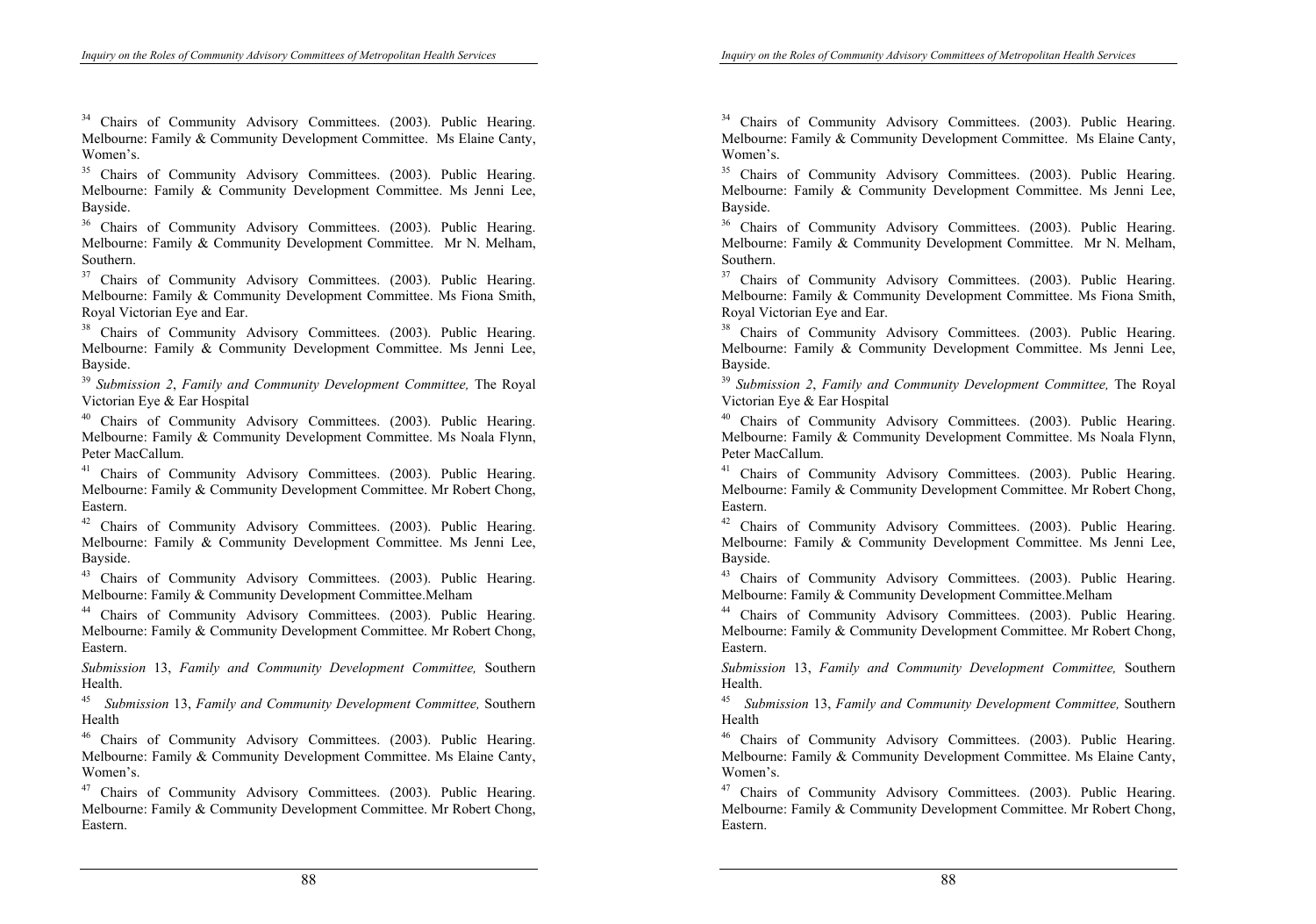48 Chairs of Community Advisory Committees. (2003). Public Hearing. Melbourne: Family & Community Development Committee. Ms Elaine Canty, Women's.

49 Chairs of Community Advisory Committees. (2003). Public Hearing. Melbourne: Family & Community Development Committee. Ms Natalie Savin, Dental Health Services Victoria.

<sup>50</sup> Chairs of Community Advisory Committees. (2003). Public Hearing. Melbourne: Family & Community Development Committee. Mr Robert Chong, Eastern.

<sup>51</sup> Chairs of Community Advisory Committees. (2003). Public Hearing. Melbourne: Family & Community Development Committee. Ms Elaine Canty, Women's.

<sup>52</sup> Chairs of Community Advisory Committees. (2003). Public Hearing. Melbourne: Family & Community Development Committee. Ms Noala Flynn, Peter MacCallum.

<sup>53</sup> Chairs of Community Advisory Committees. (2003). Public Hearing. Melbourne: Family & Community Development Committee. Ms Natalie Savin, Dental Health Services Victoria.

54 Chairs of Community Advisory Committees. (2003). Public Hearing. Melbourne: Family & Community Development Committee. Mr Charles Griss, St Vincent's & Mercy.

<sup>55</sup> Chairs of Community Advisory Committees. (2003). Public Hearing. Melbourne: Family & Community Development Committee. Mr Robert Chong, Eastern.

<sup>56</sup> Chairs of Community Advisory Committees. (2003). Public Hearing. Melbourne: Family & Community Development Committee. Mr Charles Griss, St Vincent's & Mercy.

<sup>57</sup> *Submission 14*, *Family and Community Development Committee,* Health Issues Centre.

<sup>58</sup> *Submission 14*, *Family and Community Development Committee,* Health Issues Centre.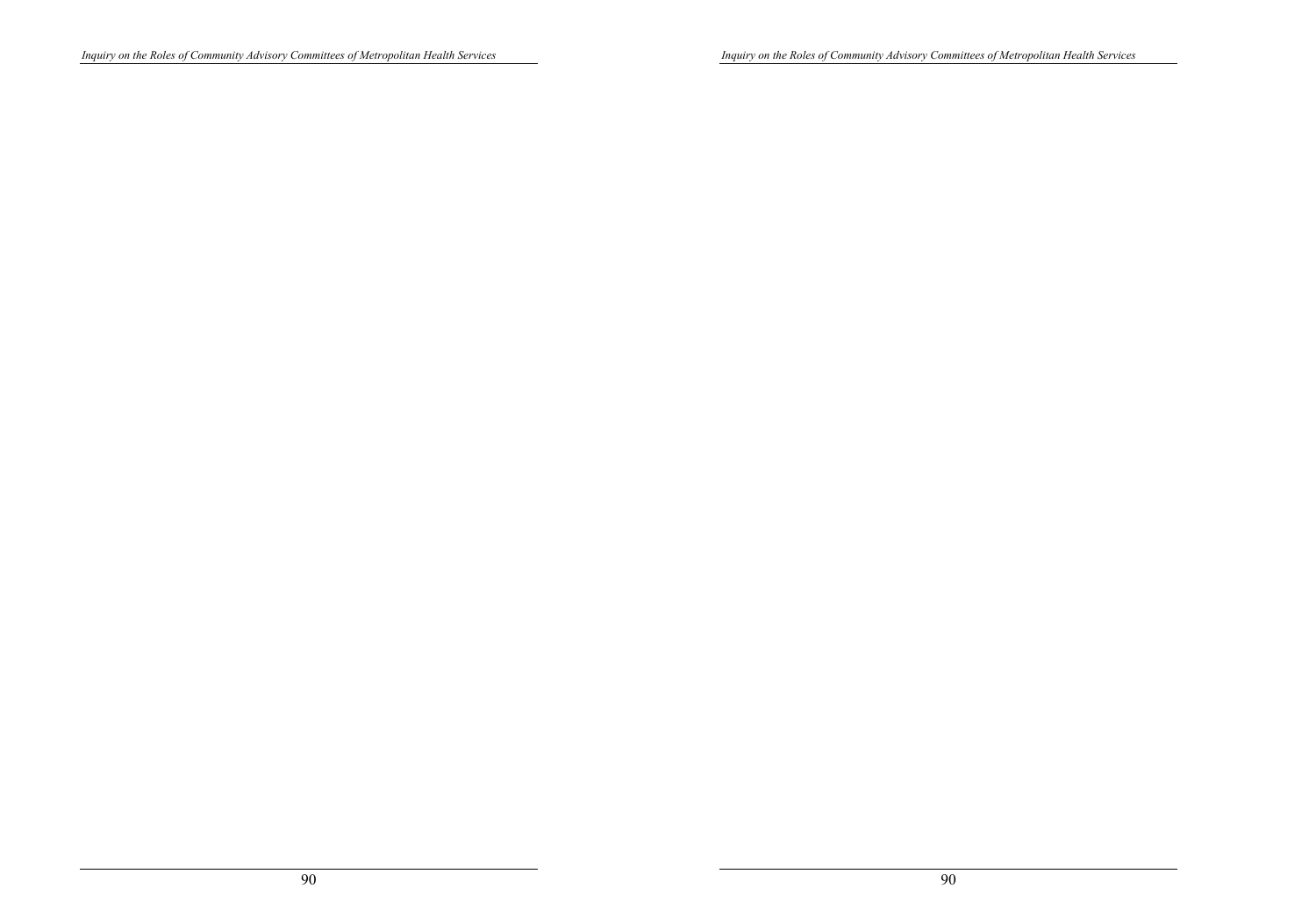# **SUBMISSIONS**

|     | <b>Name</b>                   | <b>Position</b>                                    | Organisation                                   |
|-----|-------------------------------|----------------------------------------------------|------------------------------------------------|
| 1.  | Dr David J. Hillis            | <b>Chief Executive Officer</b>                     | Peter MacCallum<br><b>Cancer Centre</b>        |
| 2.  | Prof. Graeme Ryan             | Chair                                              | Royal Victorian Eye &<br>Ear Hospital          |
| 3.  | Mr Chris Gibbs                | Executive<br>Sponsor,<br>CAC                       | Melbourne Health                               |
| 4.  | Prof. J. McMeeken             | Board Member &<br>Acting Chair, CAC                | The Royal Women's<br>Hospital                  |
| 5.  | Dr Michael Walsh              | <b>Chief Executive Officer</b>                     | Bayside Health                                 |
| 6.  | Ms Kaye Cole                  |                                                    | Private Citizen                                |
| 7.  | <b>Ms Elaine Bennett</b>      | Director of Quality<br><b>Customer Services</b>    | Peninsula Health                               |
| 8.  | Ms Rennis Witham              | Chair, Western Health<br><b>Board of Directors</b> | Western Health                                 |
| 9.  | Mr Sam Spadafora              | Chair, CAC                                         | Northern Health                                |
| 10. | Ms Mary-Jane White            | Quality Manager/CAC<br><b>Resource Officer</b>     | St Vincent's Health                            |
| 11. | Ms Natalie Savin              | Chair, CAC                                         | <b>Dental Health Services</b><br>Victoria      |
| 12. | Mr Robert Chong<br><b>OAM</b> | Chair, CAC                                         | Eastern Health                                 |
| 13. | Ms Cherie Slater              | <b>Executive Officer</b>                           | Southern Health                                |
| 14. | Mr Tony McBride               | Research & Policy                                  | <b>Health Issues Centre</b>                    |
|     | Helena Maher                  | Officer                                            | Inc.                                           |
| 15. | Ms Marie Ellis                | Secretary to Austin<br>Health Board                | Austin & Repatriation<br><b>Medical Centre</b> |
| 16. | Prof. Paddy Dewan             | Pediatric and Fetal<br>Urologist                   | Sunshine Hospital                              |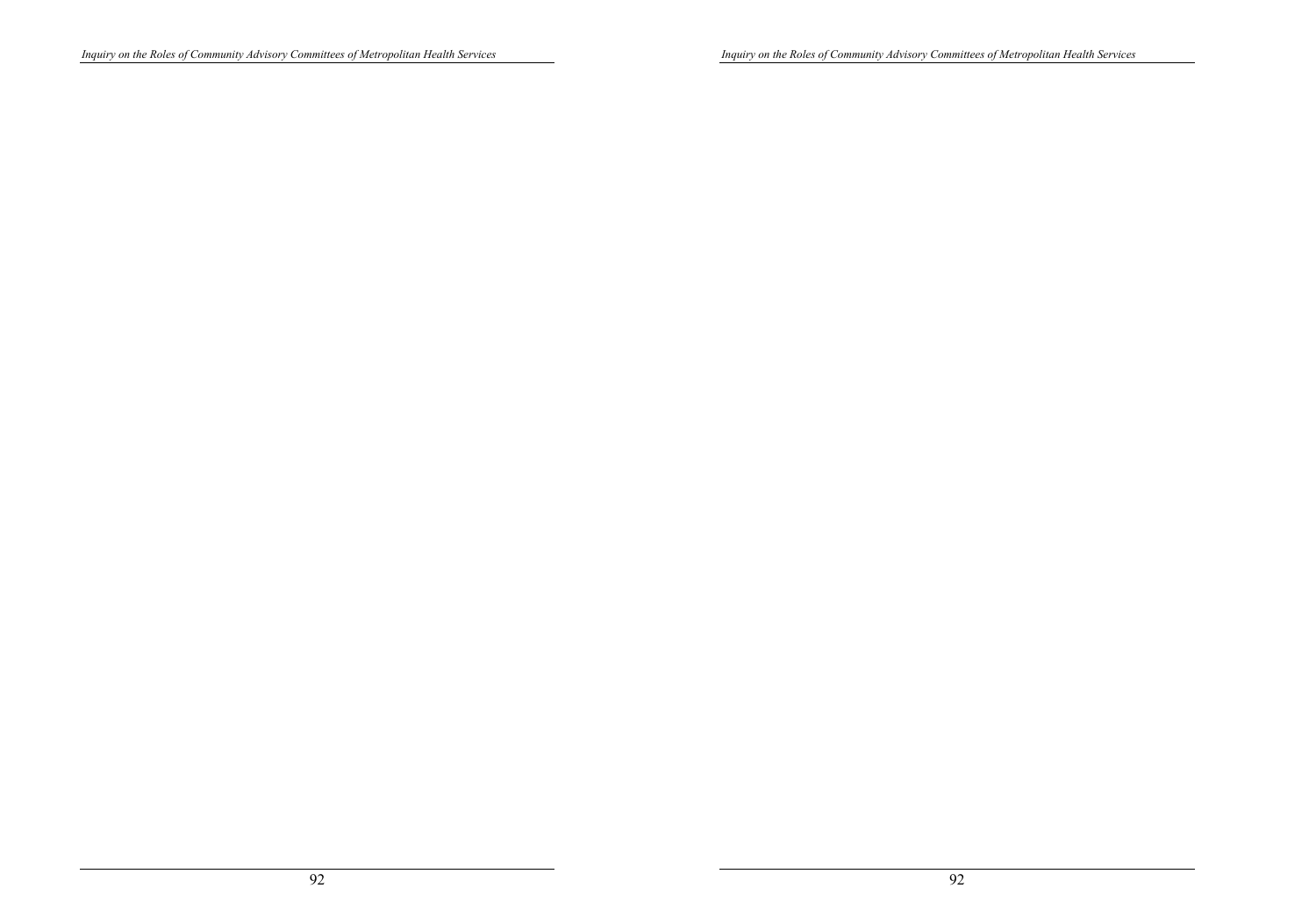# **WITNESSES**

#### *Chairs of the Metropolitan Health Services Community Advisory Committees*

Ms R. Witham, Board Chair, Western Health

Ms D. Macmillan, Chair, Community Advisory Committee, Peninsula Health

Ms N. Savin, Chair, Community Advisory Committee, Dental Health Services Victoria

Ms N. Flynn, Chair, Community Advisory Committee, Peter MacCallum Cancer Centre

Ms J. Lee, Chair, Community Advisory Committee, Bayside Health

Ms F. Smith, Chair, Community Advisory Committee, Royal Victorian Eye and Ear Hospital

Mr C. Griss, Board Member and Chair, Community Advisory Committee, St Vincent's Health

Mr R. Chong, Board Member and Chair, Community Advisory Committee, Eastern Health

Mr T. McBride, Health Issues Centre

Ms E. Canty, Community Advisory Committee, Women's and Children's Health

Mr N. Melhem, Board member and Chair, Community Advisory Committee, Southern Health

#### *Austin Health Community Advisory Committee*

J. Williams, CEO,

T. Daly, Board Chair,

J. Manton, CAC Chair/board member

H. Ainsworth, CAC member

R. Elworthy, CAC member

M. Fenech, CAC member

R. Finn, CAC member

K. Kingsbury, CAC member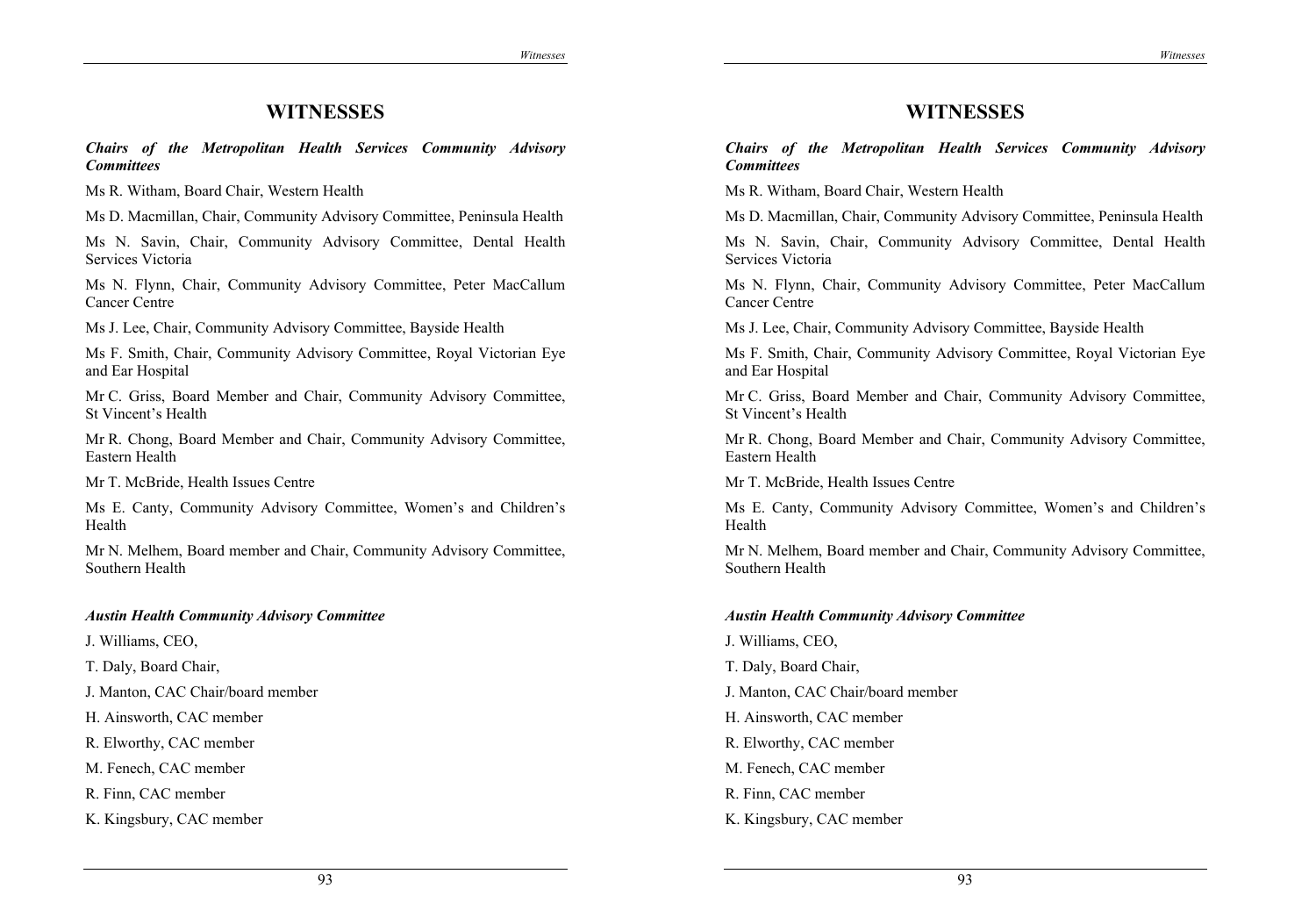R. Parker, CAC member

M. Petty, Executive Director, Ambulatory and Nursing Services

L. DuBourg, CSU Manager Surgery

### *Peninsula Health Community Advisory Committee*

Mr J. Young, Director, Peninsula Health

Ms D. Macmillan, Director, Peninsula Health and Chairman, Peninsula Health Community Advisory Committee

Ms E. Bennett, Director Quality and Customer Services, Peninsula Health, and Resource Officer, Peninsula Health Community Advisory Committee

Ms B. Hasler, Chairman, Northern Group, Peninsula Health Community Advisory Committee

Ms Jacques, Chairman, Southern Group, Peninsula Health Community Advisory Committee

Ms M. Rowe, Member, Peninsula Health Community Advisory Committee

Ms D. Houghton, Member, Peninsula Health Community Advisory **Committee** 

Mr F. Thompson, Member, Peninsula Health Community Advisory Committee

Dr S. Devanesen, Chief Executive Officer, Peninsula Health

Ms E. Wilson, Executive Director, Rosebud Hospital, and Convenor, Southern Group, Peninsula Health Community Advisory Committee

Dr P. Bradford, Executive Director Medical Services, Peninsula Health, and Co-convenor, Peninsula Health Community Advisory Committee

### *Peter MacCallum Cancer Institute Community Advisory Committee*

Dr H. Wellington (Chair)

Ms N. Flynn, Director

Dr D. Hillis, Chief Executive Officer

Ms J. Tate, General Manager, Radiation and Oncology Division

Ms H. Lampshire, Quality Manager

Ms M. Rydberg, Member, Community Advisory Committee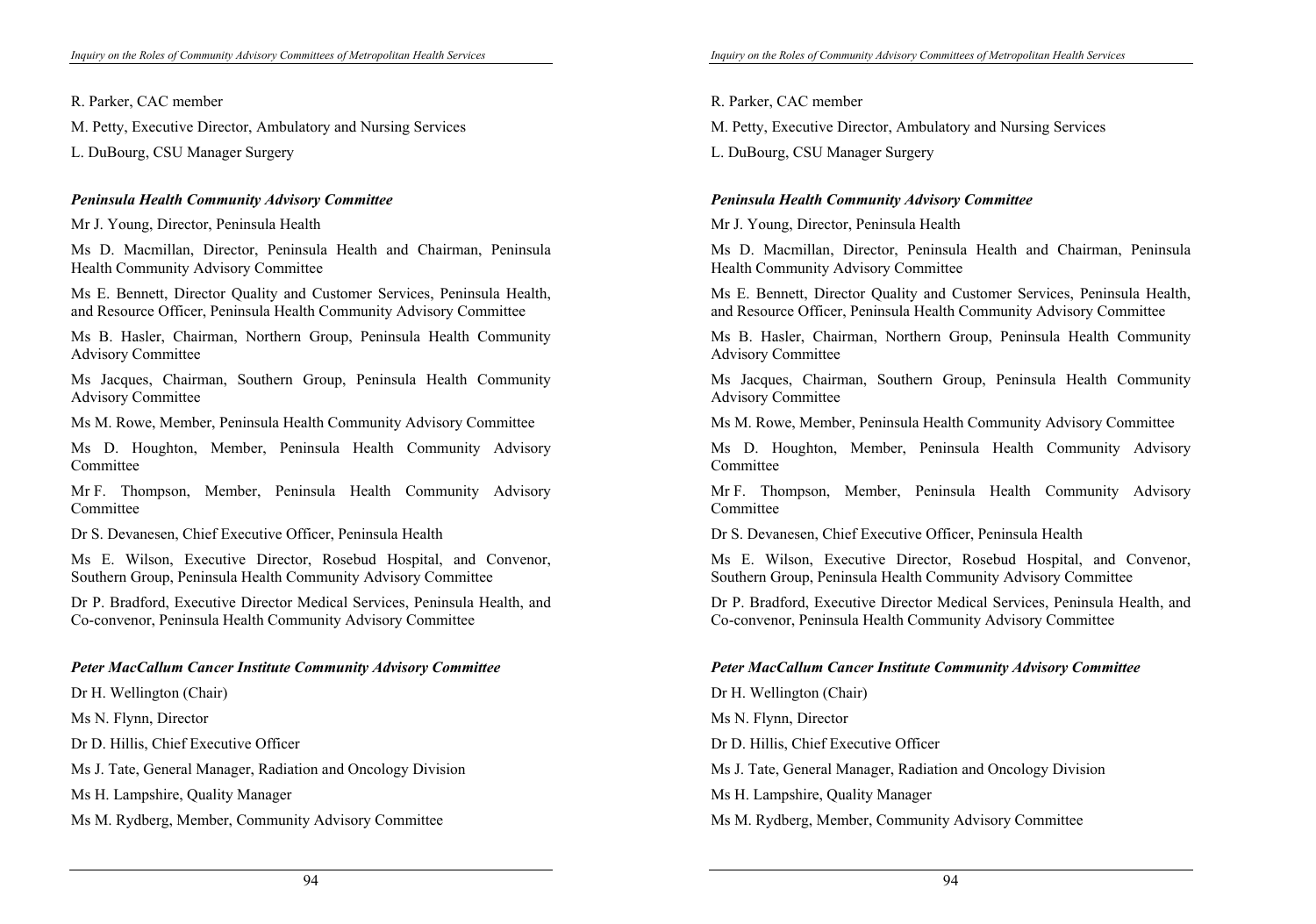Mr I. Allen, Member, Community Advisory Committee

Ms J. Moss, Hospital Complaints Manager

### *Royal Childrens' Hospital Community Advisory Committee*

Sharon Butler, WCH Board (Chair)

Christine Minogue, RCH, Divisional Director (Nursing), Community Division

Dr Donna Lawlor, Association for Children with a Disability

Christine Walker, Chronic Illness Alliance

Joanne Tamlyn, Chronic Illness Alliance

Angela McNicol-Smith (Parent Advocate)

Peter Phillips (Parent Advocate)

Angela Clarke, VicHealth Koori Health Research and Community Development Unit

May Helou, Islamic Council of Victoria

Judith Smith, RCH Customer Liaison Officer

Kay Gibbons, RCH, Nutrition and Food Services, Allied Health

Jane Miller, RCH, Social Work

Peter Bunworth, WCH Board Secretary

Cas O'Neill, RCH, CAC Resource Officer

### *Royal Women's Hospital Community Advisory Committee*

Prof. J. McMeeken, Board Member and Acting Chair Ms D. Fisher, CEO Ms M. Draper, CAC Member Ms T. Greenway, CAC Member

Ms V. Garner, CAC Member

Ms C. Ferlazzo, CAC Member

Ms K. Ahmed, CAC Member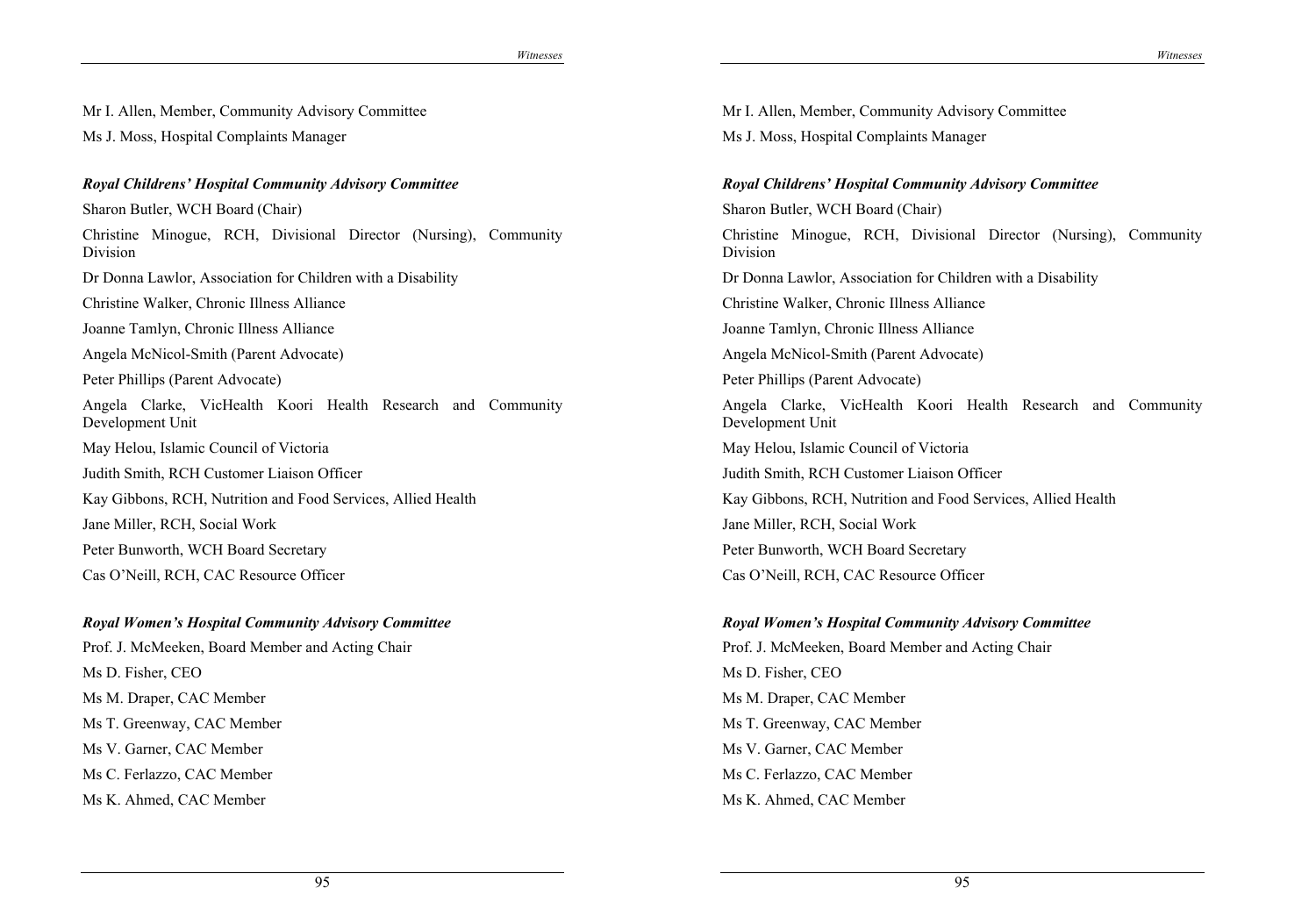# *Council on the Ageing*

Ms Vivian McCutcheon, President

Ms J. Thompson, Policy Manager

# *Health Issues Centre*

Mr T. McBride, Chief Executive Officer Ms H. Maher, Research and Policy Officer

# *Department of Human Services*

Dr J. Bartlett, Chief Clinical Adviser

Ms C. Harmer, Senior Project Officer, Consumer Participation and Information Program

Professor Paddy Dewan, Pediatric and Fetal Urologist, Sunshine Hospital.(in camera)

Dr C. Walker, Chief Executive Officer, Chronic Illness Alliance.

Ms J. Donovan, Consumers Health Forum of Australia.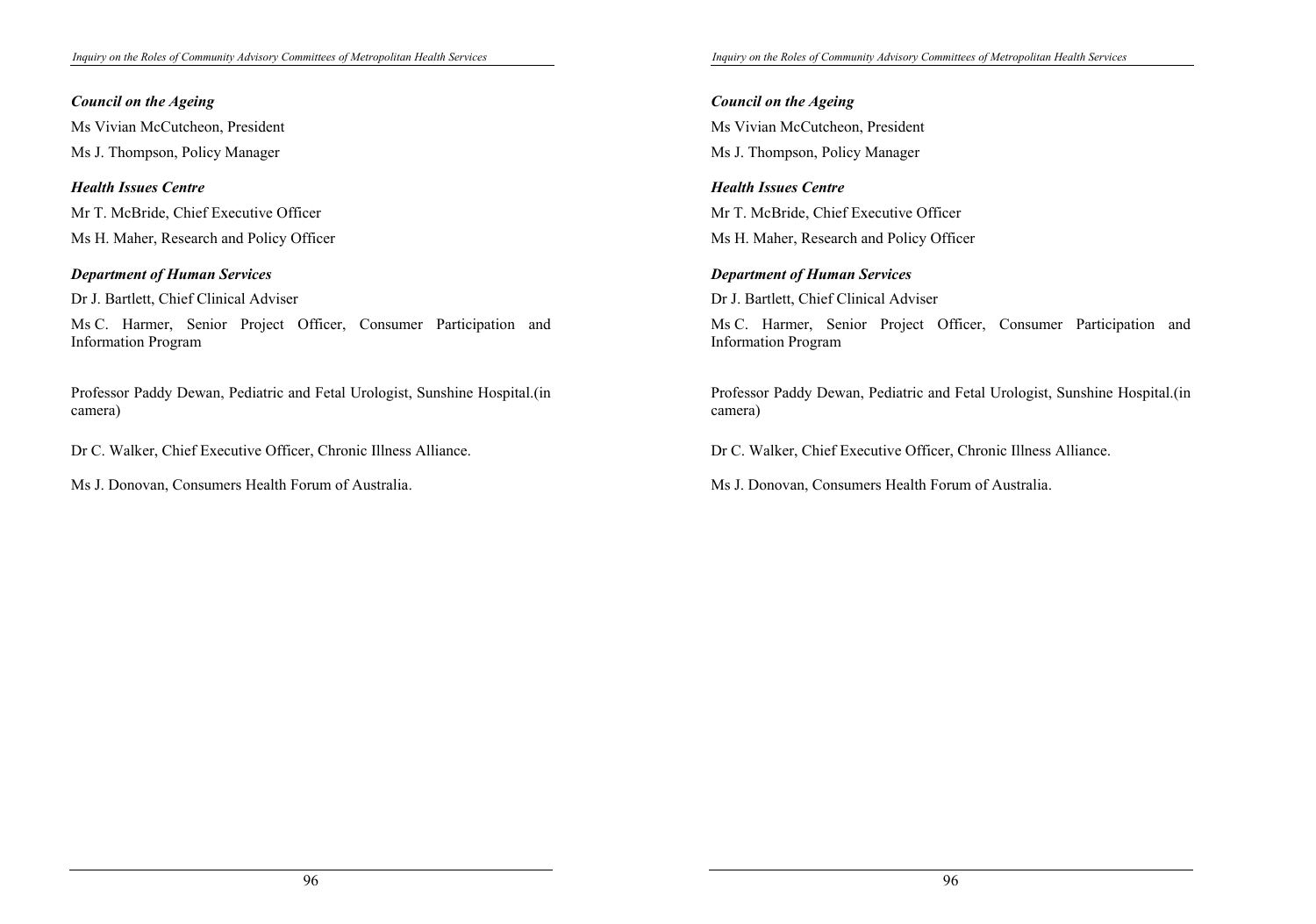# **EXTRACTS FROM THE PROCEEDINGS**

The following extracts from the Minutes of Proceedings of the Committee show Divisions that occurred during the consideration of the draft report on Monday 31 May 2004.

Hon. David M. Davis, MLC moved that:

"Before publishing the report, the Committee obtain from the Metropolitan Health Services, precise resourcing costs of the Community Advisory Committees and that this information be included in the report."

This was seconded by Mrs Helen J. Shardey, MLA.

The Committee then divided:

| Ayes 2                    | Noes 3                    |
|---------------------------|---------------------------|
| Hon. David M. Davis, MLC  | Ms Heather McTaggart, MLA |
| Mrs Helen J. Shardey, MLA | Ms Lisa Neville, MLA      |
|                           | Mr Dale Wilson, MLA       |

The motion was defeated.

The Hon. David M. Davis, MLC moved a further motion that: "The Committee insert a section that discusses the impact of the Metropolitan Health Service Governance Review and the implications of its recommendations for Community Advisory Committees and their relationship with Metropolitan Health Services boards."

This was seconded by Mrs Helen J. Shardey, MLA.

The Committee then divided:

| Ayes 2                    | Noes 3                    |
|---------------------------|---------------------------|
| Hon. David M. Davis, MLC  | Ms Heather McTaggart, MLA |
| Mrs Helen J. Shardey, MLA | Ms Lisa Neville, MLA      |
|                           | Mr Dale Wilson, MLA       |

The motion was defeated.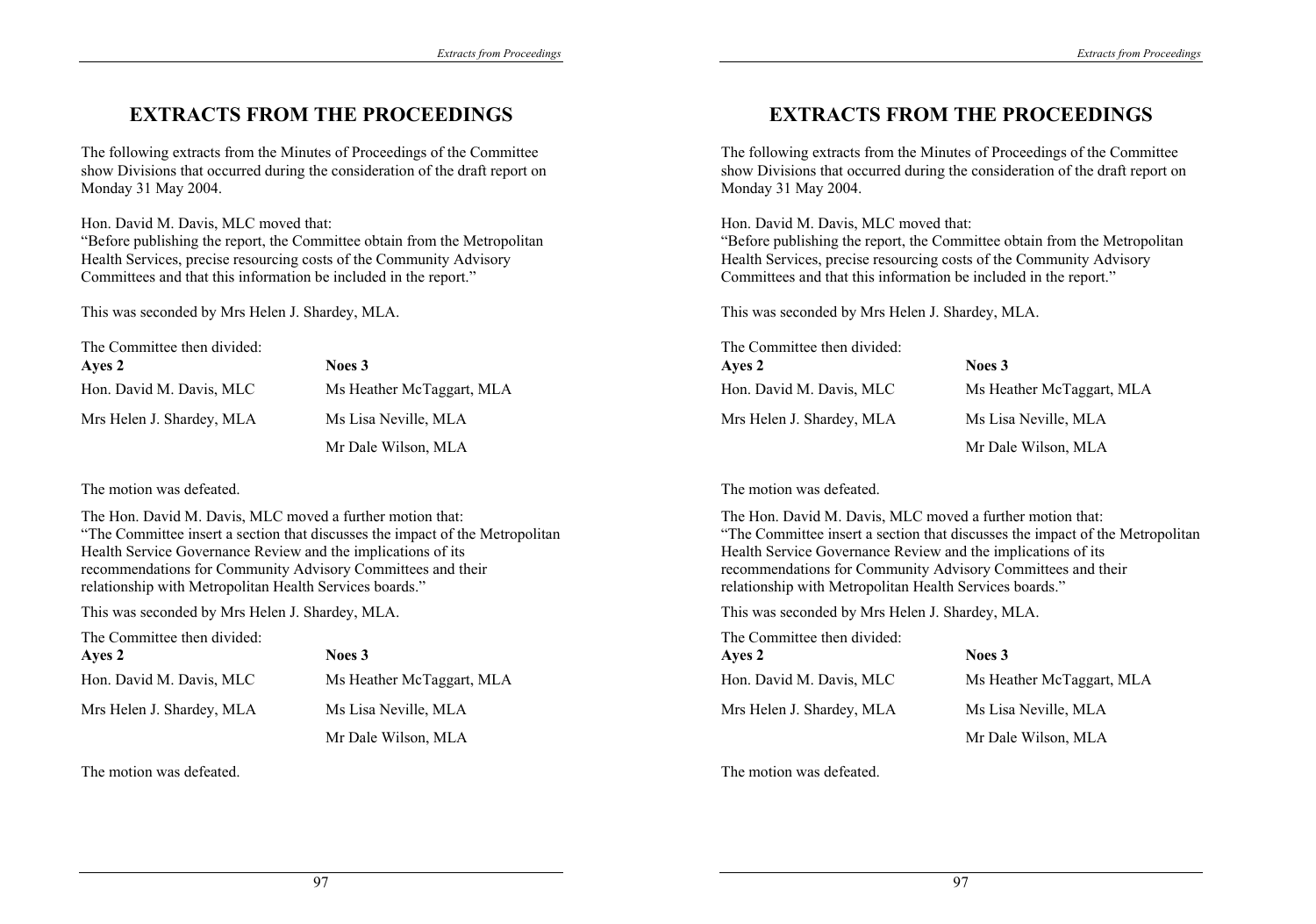# **Minority Report of Members of the Family and Community Development Committee on Community Advisory Committees of Metropolitan Health Services**

We regret that it has been necessary to write a minority report on this important Inquiry into Community Advisory Committees.

The undersigned members strongly support consumer and community participation in the decision making of health services. We were impressed throughout the Inquiry by the obvious commitment and enthusiasm of members of the CAC's that we met. We formed the view that CAC's perform a valuable role and make a significant contribution to providing community input into the decisions of metropolitan health services.

The reasons it is necessary to write this report are:

# **1. Failure to obtain critical background financial information on Community Advisory Committees**

The decision by the Committee to not obtain critical information about the financial and administrative support currently provided by Metropolitan Health Services to the Community Advisory Committees has seriously weakened the report.

Labor members voted against a straightforward resolution to obtain critical background information about the costs of running CACs and repeated requests for this information were ignored. Without this basic information the whole report is seriously weakened.

We draw the readers attention to Table 1 – Resources for Metropolitan Consumer Advisory Committees which while a useful table is not sufficient to provide a strong base on which to make broad recommendations about the resources that Community Advisory Committees require.

It is also impossible to adequately compare the effectiveness of the different models of CAC adopted by the various Metropolitan Health Services. The range of models of community participation we were exposed to was considerable but without any ability to balance the costs of those models the reliability of the Inquiry recommendations is lessened.

The Victorian community have a right to know if they are receiving value for money especially where precious health resources are diverted to tasks other than the direct delivery of health care. Of course it is important to note that consumer participation is a legitimate and integral part of the delivery of health services but the costs incurred should be transparent.

# **2. Issues associated with, and raised by, Labor's review of the governance of metropolitan health services.**

The Recent Victorian Public Hospital Governance Reform Panel Report contains a series of significant recommendations that have been accepted by the Victorian Government. In fact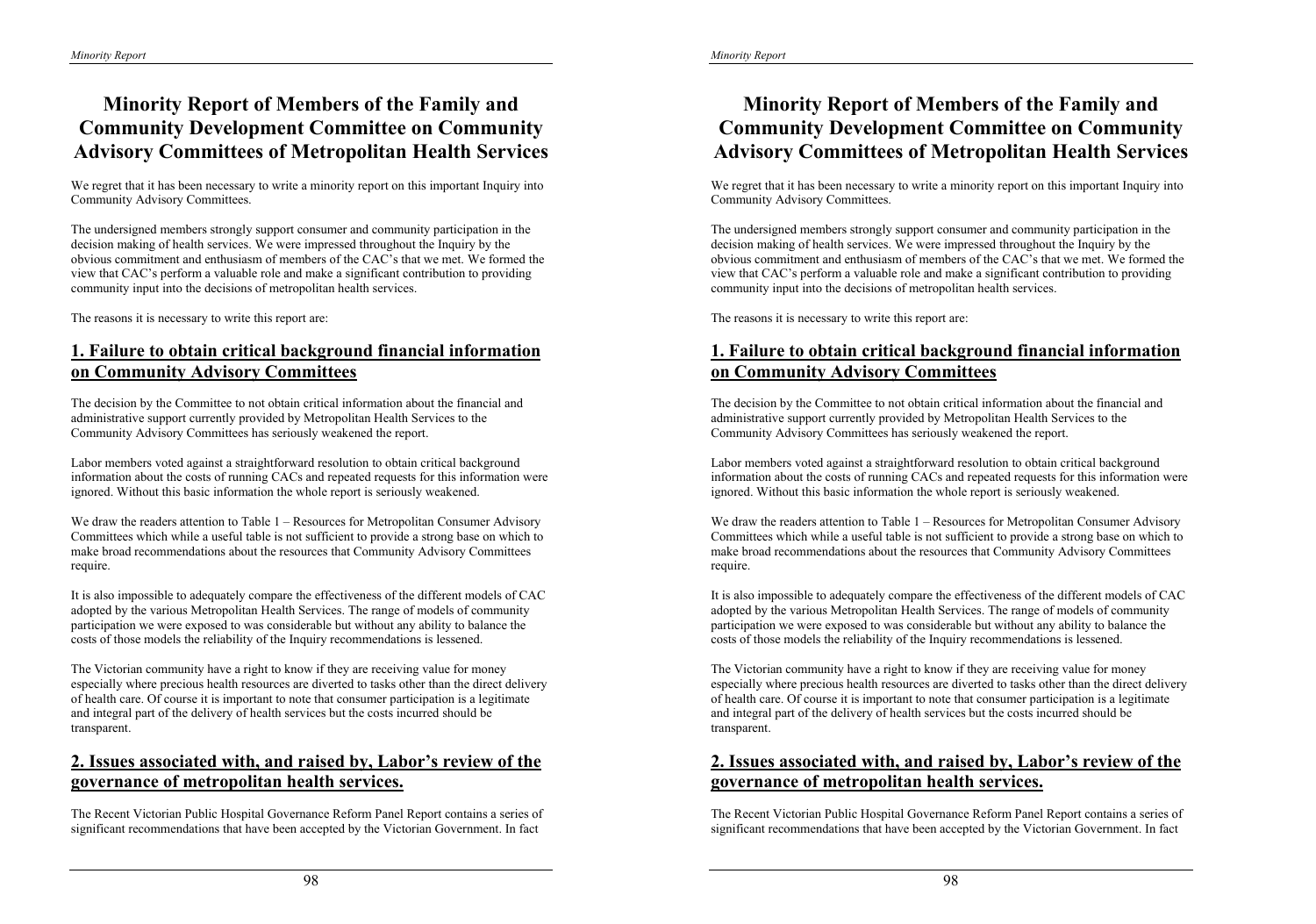the Government currently has legislation before the Parliament that will fundamentally change governance arrangements in Victorian health care forever. This legislation is based on the Governance Panel's recommendations.

The refusal of Labor members of the Committee to insert a section in this report discussing the impact on Community Advisory Committees of the issues raised by the Governance Panel, and to explore openly the serious impact the Bracks Government's planned changes to the governance of metropolitan and major regional health services, means that this report has not grappled with what will be a major impact on CAC's in the near future.

Liberal members believe that the members of the Governance Panel should have been invited to meet with the Committee and discuss their recommendations and research.

The radical changes proposed by the Governance Panel and put into legislation by the Victorian Government will override many of the issues contained within this Family and Community Development Committee report.

The Governance Panel has recommended a massive shift in power centralising authority with the Minister and the Secretary of the Department of Human Services.

The Minister for Health will be given the power to override Board decisions.

The Minister for Health will have also the power to override local decisions either directly or by enforcing a 'statement of priorities' upon the health service that will proscribe – potentially against the will of a local community – the priorities and programs of the health services.

The Minister for Health will be able to appoint up to 2 'delegates' to the Board of a health service. These delegates will attend meetings and speak at meetings. The power of these ministerial 'spies' – as they are being referred to widely - to influence Boards, report back and to override the community's views will be great.

The Governance Panel's report mentions Community Advisory Committees in just three short sections. The only recommendation that appears to reflect CAC's role is the suggestion that CAC's 'might' be incorporated into a Governance Charter.

This weak recommendation of the Governance Panel does not place CAC's in the central position they should occupy. In our view the Family and Community Development Committee should have investigated these aspects in detail.

Under the governance changes the Minister will have the power to appoint an administrator. The relationship of CAC's to such an individual is a matter the Committee should have canvassed.

Health Services will be required under Labor's new plan to formally take into account the interests of the wider public hospital sector. How the advice of local consumers through their CAC will be incorporated into this new structure is not discussed at all.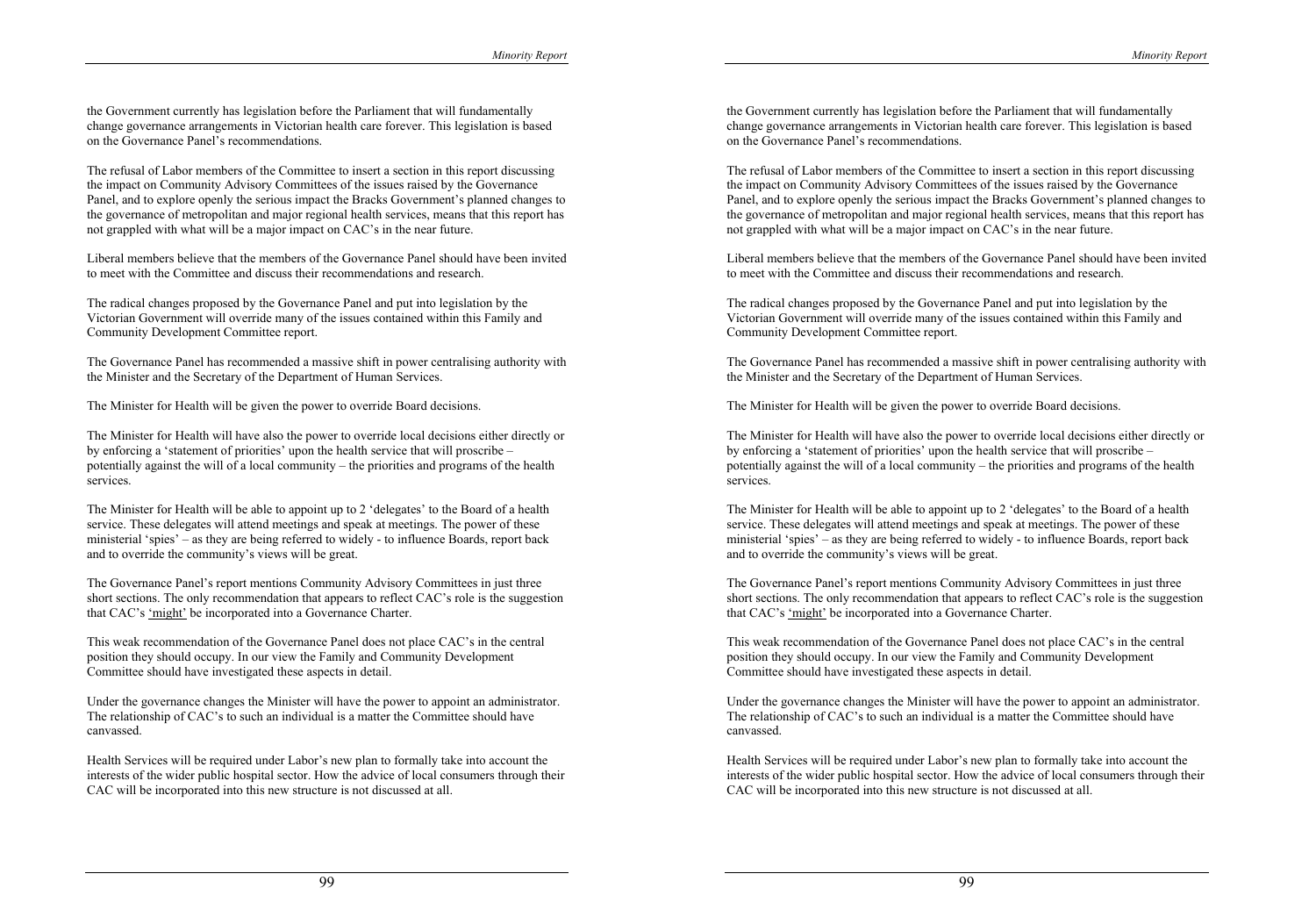The Committee should have grappled with the issue of how massively centralised power in the health system, where the Minister can simply override local decisions, is to be reconciled with proper community participation.

The attitude of the Governance Panel to community participation and full consumer involvement with decisions of relevance to them is shown by their list of witnesses. This list does not appear to contain one health consumer or member of the public. Community Advisory Committees were not consulted in any way. The process was conducted largely in secret with no proper public advertisement. In this context it is sad that the Family and Community Development Committee did not take the opportunity to meet with the Governance Panel and ensure that our report filled some of the obvious gaps.

### **3. Concerns with Committee processes and the behaviour of the Chairman.**

It is certainly not the practice of any of those submitting this report to reflect on other members of the Committee. However a series of observation must be made about the conduct of the Inquiry and the process by which evidence was gathered.

#### Concern 1.

During the adoption of this report the Chairman, Mr Bob Smith, refused to accept a motion from one of those submitting this minority report that called on the Committee to make public all evidence. The fact is that during the adoption of a report members should be entitled to move whatever motions they believe are appropriate.

Importantly Parliamentary Committees work on the principle that while members may have different views on issues that they are able to vote to express those views and that this will at the time a report is adopted be recorded. Such transparency ensures that the Victorian community can judge for themselves the positions adopted by members of Parliament.

It is certainly not good practice nor, we believe within the sprit of the Parliamentary Committees Act for members to be restricted in this way. The Victorian community would be surprised at this conduct.

At another point in the Inquiry the Chairman of the Committee, Mr Bob Smith insisted a journalist leave a public hearing. The relevant Hansard transcript of the public hearing at the Royal Children's Hospital on  $6<sup>th</sup>$  October 2003 follows.

#### **ROYAL CHILDREN'S HOSPITAL MELBOURNE (6 OCTOBER 2003, Page 5)**

The Chair: Is Peter there?

Mr Courtney WALSH (Journalist, Herald Sun**)**: No, he is just waiting for Julie Webber.

THE CHAIR: What is happening?

MR WALSH: He said to me to come in here and make myself comfortable while he speaks to her.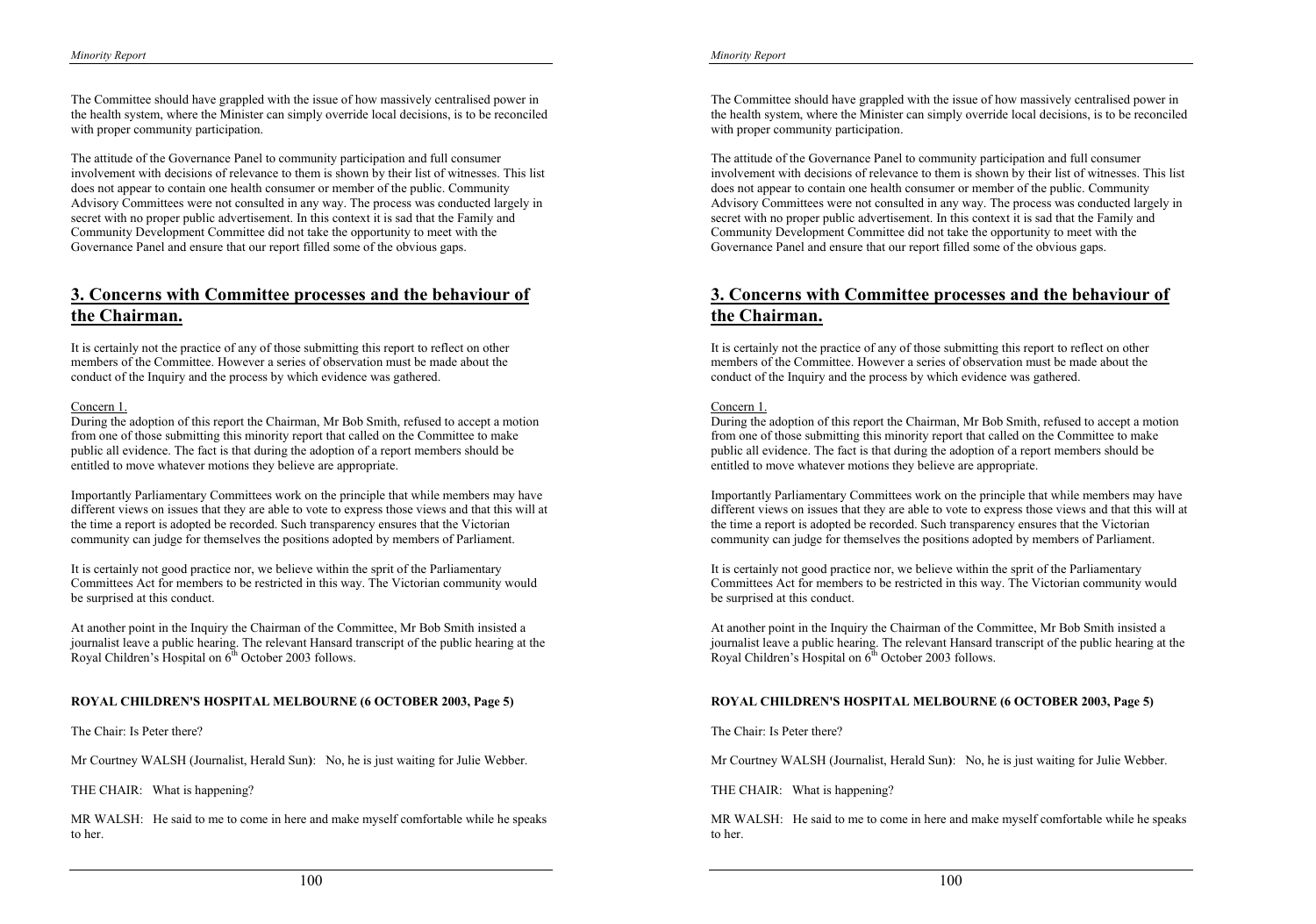THE CHAIR: Yes, well could you make yourself comfortable out there because I am not sure you are going to stay here, right. I heard what one of the committee members said about being constrained and I am concerned about that. So I would rather have you out there than him out there. So please.

MR WALSH: I request a ruling from the speaker as to this decision.

THE CHAIR: Feel free.

MR WALSH: So I will just sit there?

THE CHAIR: Yes, make yourself comfortable. Well, actually I would prefer if you were outside. If you want to play games you can play outside.

MR DAVIS: Can I just register my protest to that decision and indicate that I think it is an attempt to gag the public process that this hearing is founded on and it is quite wrong.

THE CHAIR: Okay, so noted.

#### **Page 6**

THE CHAIR: Excuse me, there is clearly a test of wills going on here with young Courtney. Courtney, I think I have made it abundantly clear to you.

MR WALSH: I have just been advised again of my right to be here.

THE CHAIR: Well, I am saying to you that if people who are about to give evidence tell me that they will be constrained by the presence of the press, I am saying the press won't be here. So please - - -

MR WALSH: This is a public sitting.

THE CHAIR: Well, I will say it again, if people are going to be constrained with your presence and you weren't invited by myself - - -

MR WALSH: So the hospital has no objection, is that - - -

**MR BUNWORTH (WCH Board Secretary)**: Well, no we have been advised by the Chair that it is a public hearing so obviously that would take precedence over any hospital decision I would imagine.

THE CHAIR: Well, as I said Peter you are the one who indicated that you would be constrained in your evidence before this committee if the press are here.

MR BUNWORTH : I won't be giving evidence.

THE CHAIR: As a result of the press being here?